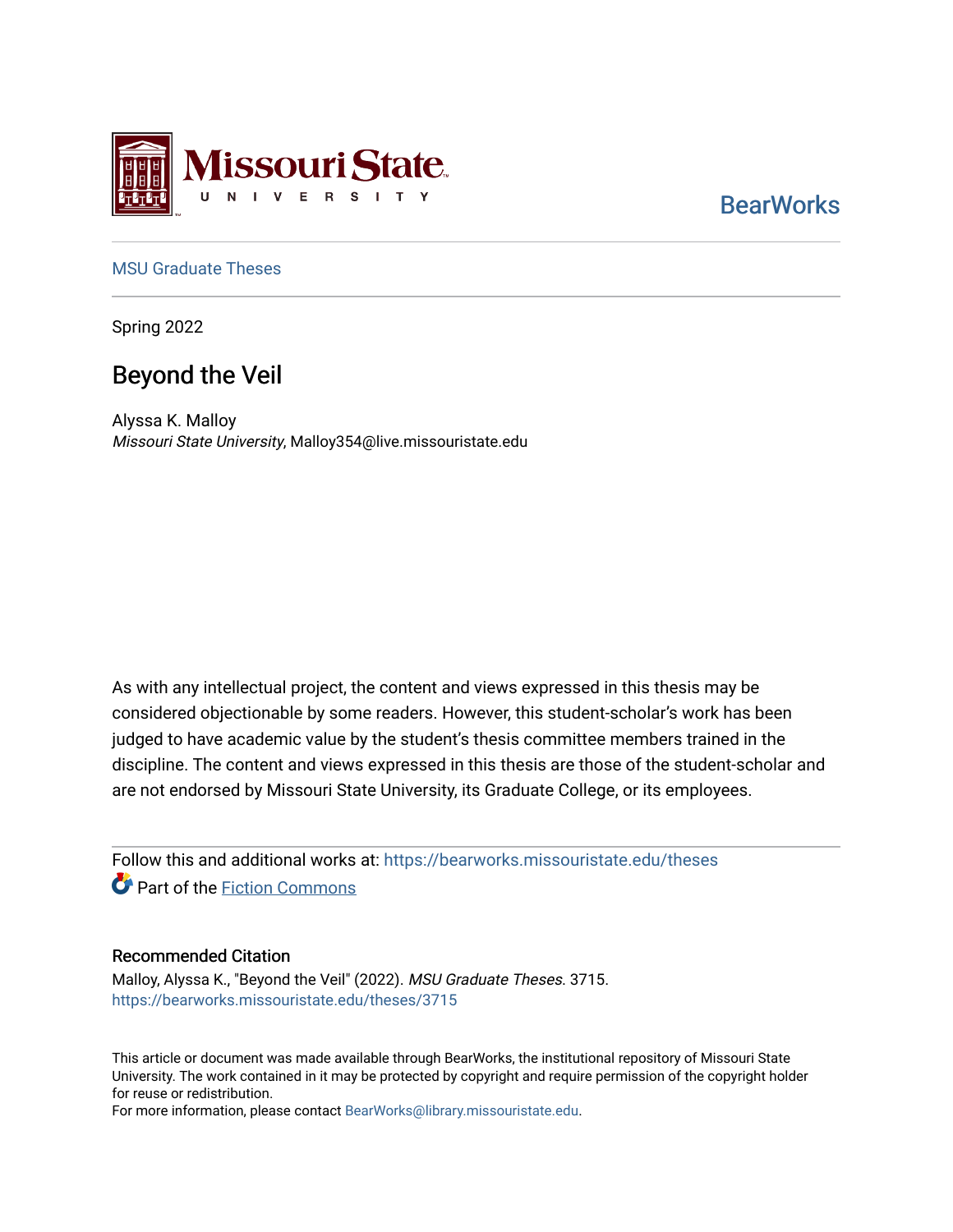## **BEYOND THE VEIL**

A Master's Thesis

Presented to

The Graduate College of

Missouri State University

In Partial Fulfillment

Of the Requirements for the Degree

Master of Arts, English

By

Alyssa Malloy

May 2022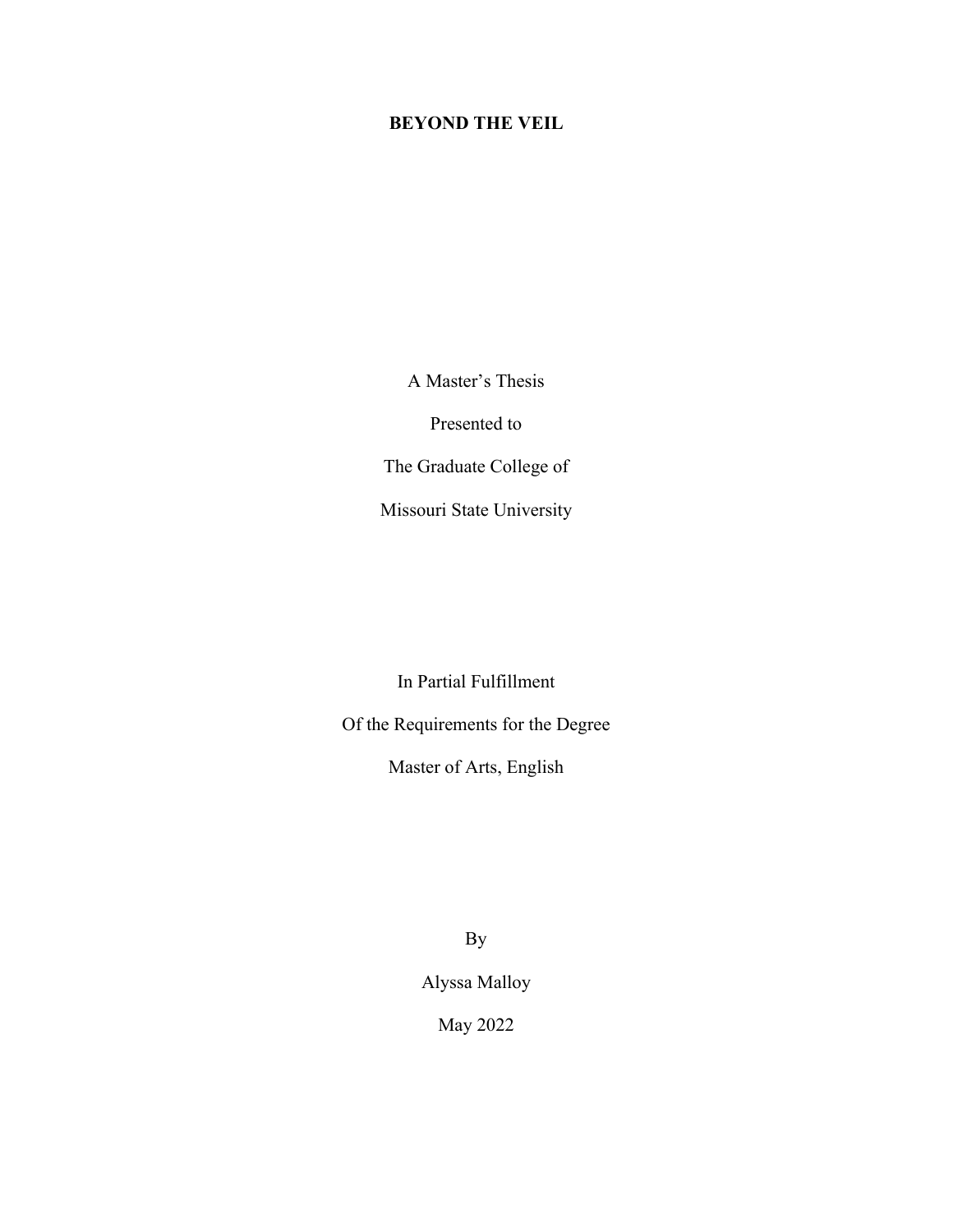Copyright 2022 by Alyssa Malloy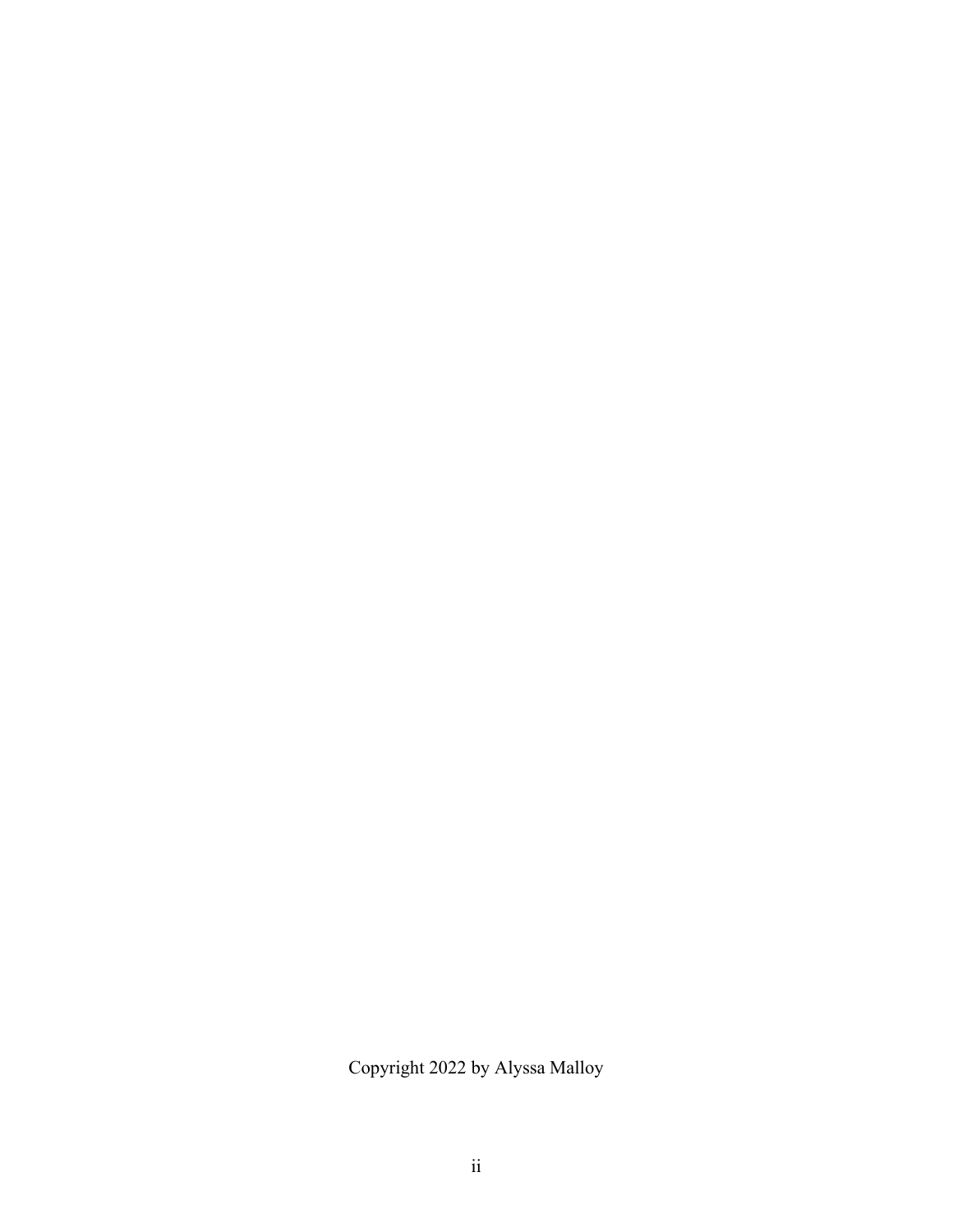## **BEYOND THE VEIL**

English

Missouri State University, May 2022

Master of Arts

Alyssa Malloy

## **ABSTRACT**

Three centuries after the Veil's destruction reunited the land of Mishnal, archaeologists make a discovery in the wild Veiled Lands that will shed light on the cataclysmic event that changed the world forever. Through their analysis of the unearthed memories in the Veiled Lands and remnants of manuscripts penned by key governmental figures, we learn about Mina, a woman with demonic heritage who knows the only way to free herself of her oppressors is by her own clawed hands and the sharpened teeth that she knows can rend flesh from her victims. The first book of the *Beyond the Veil* series follows Mina's journey from slavery to self-actualized freedom, from an animalistic heathen to understanding what it truly means for a demon to have humanity, and delves into the truths of two separate lands colliding in a torrent of deception that will leave the lands of Paros and Il'ma in shambles. This creative thesis includes a critical introduction analyzing my use of polyphony and dramatic irony in conversation with R.A. Salvatore's Legend of Drizz't novel, *Homeland*, followed by a selection of the first three Passus of my novel, *Beyond the Veil*.

**KEYWORDS**: dark fantasy, fiction, body horror, polyphony, dramatic irony, racism, autonomy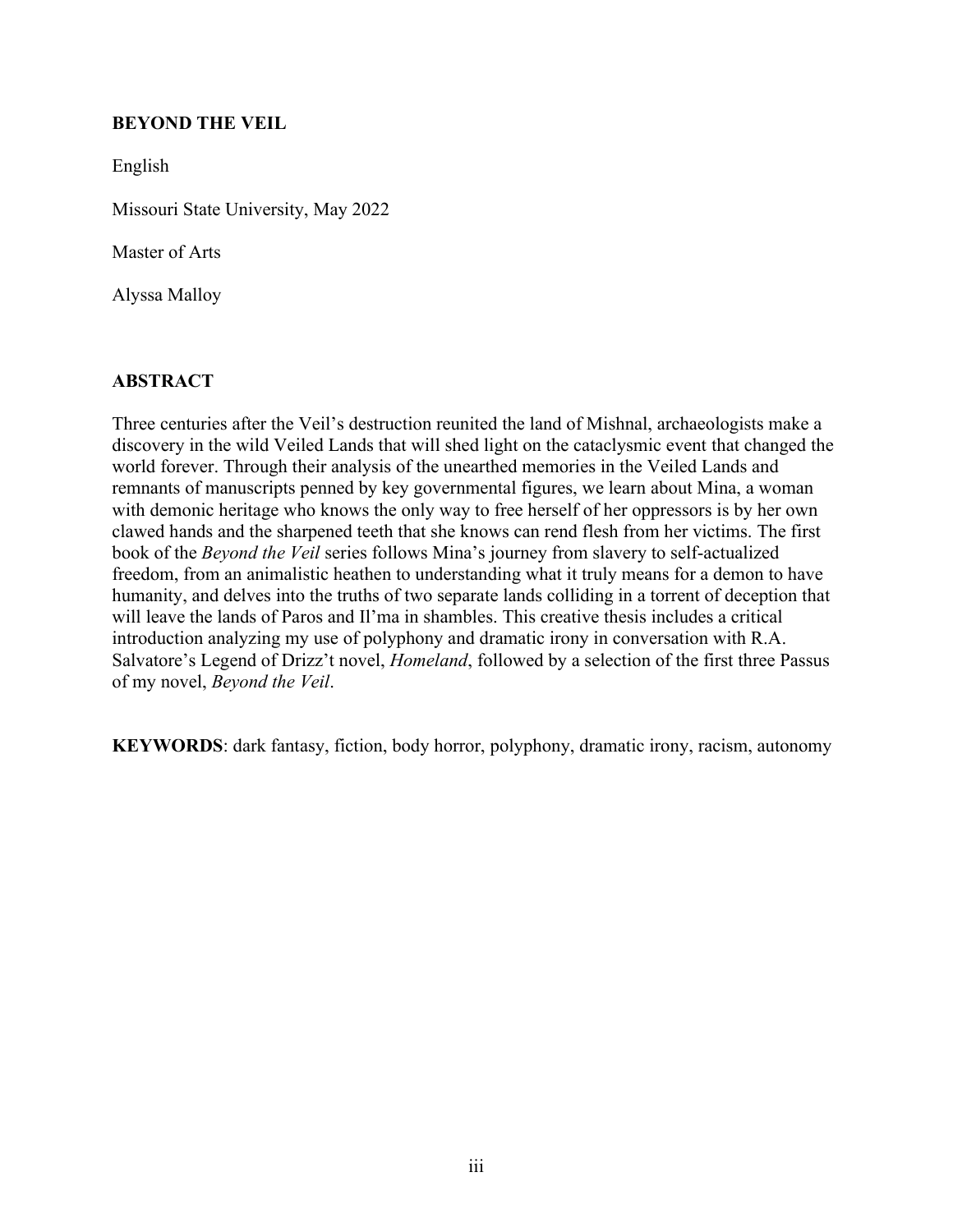### **BEYOND THE VEIL**

By

Alyssa Malloy

A Master's Thesis Submitted to the Graduate College Of Missouri State University In Partial Fulfillment of the Requirements For the Degree of Master of Arts, English

May 2022

Approved:

Alan Tinkler, Ph.D., Thesis Committee Chair

Jennifer L. Murvin, MFA, Committee Member

Margaret E. Weaver, Ph.D., Committee Member

Julie Masterson, Ph.D., Dean of the Graduate College

In the interest of academic freedom and the principle of free speech, approval of this thesis indicates the format is acceptable and meets the academic criteria for the discipline as determined by the faculty that constitute the thesis committee. The content and views expressed in this thesis are those of the student-scholar and are not endorsed by Missouri State University, its Graduate College, or its employees.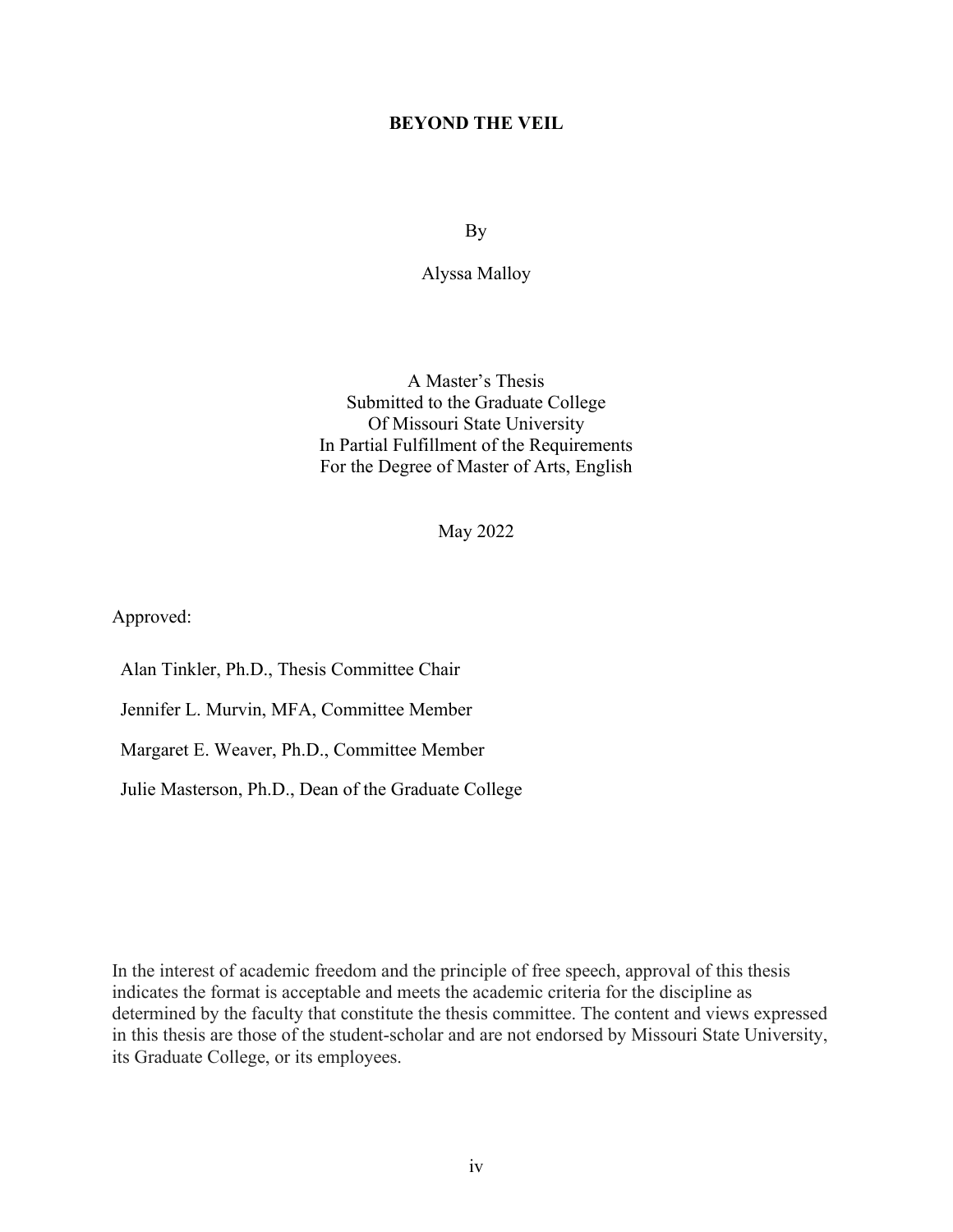#### **ACKNOWLEDGEMENTS**

I would like to thank my amazing thesis committee at Missouri State University for their support during this creative endeavor. Dr. Alan Tinkler's understanding of the messy nature of writing helped me to stay honest with myself when I questioned if sitting and thinking about a chapter for more than a week without typing a single word was still work. Jen Murvin's keen attention to how a reader may perceive dialect forced me to reflect on the consistency and accuracy of how I presented dialogue in this piece. Dr. Margaret Weaver's perspective as a reader outside of creative writing allowed me to focus on the rhetoric and the importance of pronouns. Each of you brought a new level of distinction to my writing, and the way I viewed the necessary revisions I made. This never would have become a piece I'm so fondly proud of if I hadn't had each of you to guide me in different aspects of the creative process.

I would also like to thank my husband, Christopher Malloy, for his endless hours of patience listening to me ramble about plot holes. Your quirky ideas at two in the morning, either as a joke or an honest thought of how the story could progress, helped to shape the visceral nature of this story, and the many chapters not included in this thesis.

Finally, I have to thank my brother, Will Rivera, for his tabletop game where I first created and played as the character who would eventually become Mina. Her twisted backstory and chaotic evil nature in your game gave me the inspiration to tear a whole new world to shreds.

I dedicate this thesis to my late uncle, Brian Roberts, who taught me at an early age that the imagination is a wild, untamable creature.

v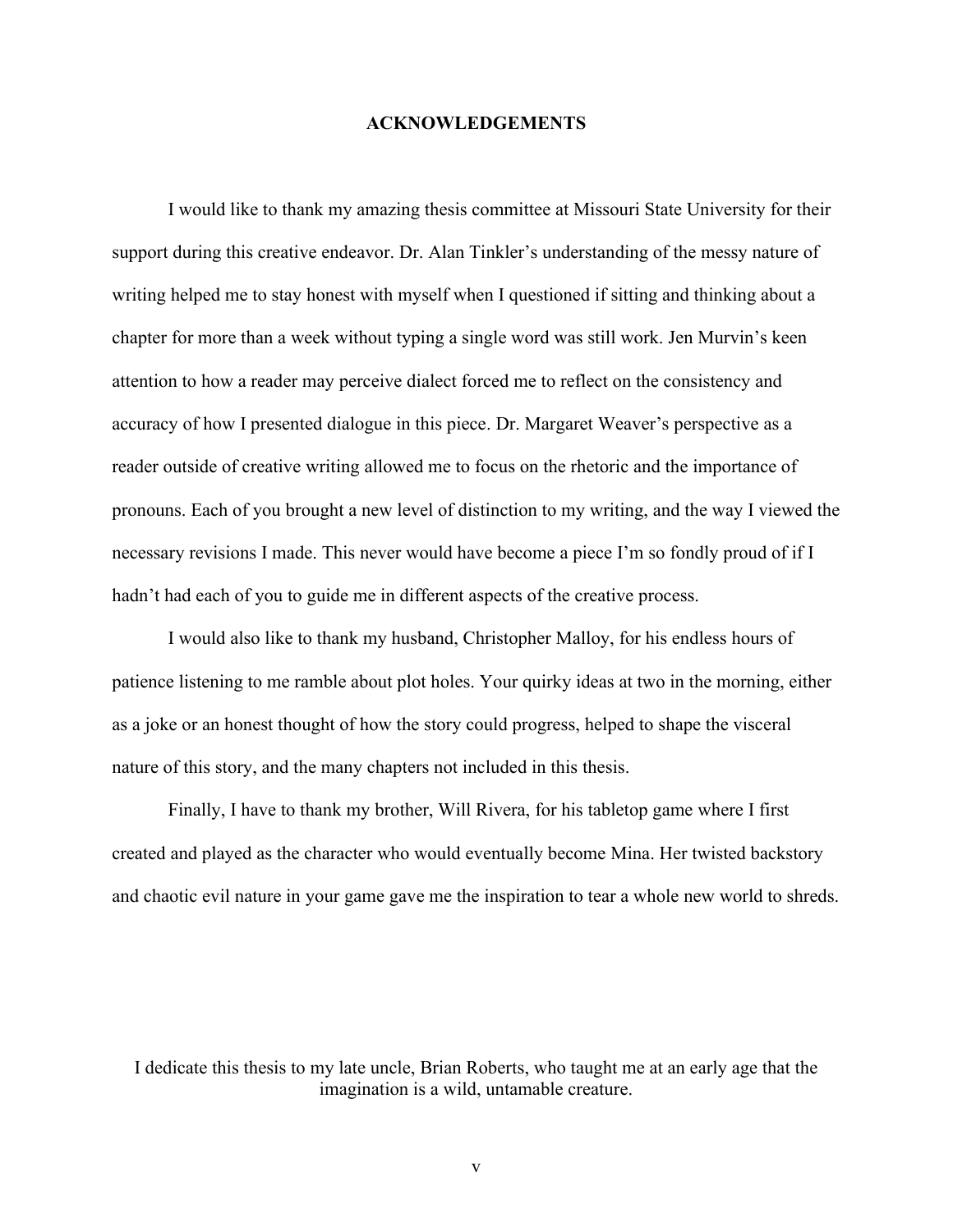## **TABLE OF CONTENTS**

| Critical Introduction                       | $\mathbf{1}$ |
|---------------------------------------------|--------------|
| Works Cited                                 | 12           |
| Passus One                                  | 13           |
| Chapter One: Broch Garin                    | 17           |
| Chapter Two: Mina                           | 31           |
| Passus Two                                  | 49           |
| Chapter Three: General Rin Vynus            | 50           |
| Chapter Four: Mina                          | 67           |
| Passus Three                                | 74           |
| <b>Chapter Five: Grand Councilor Bartol</b> | 76           |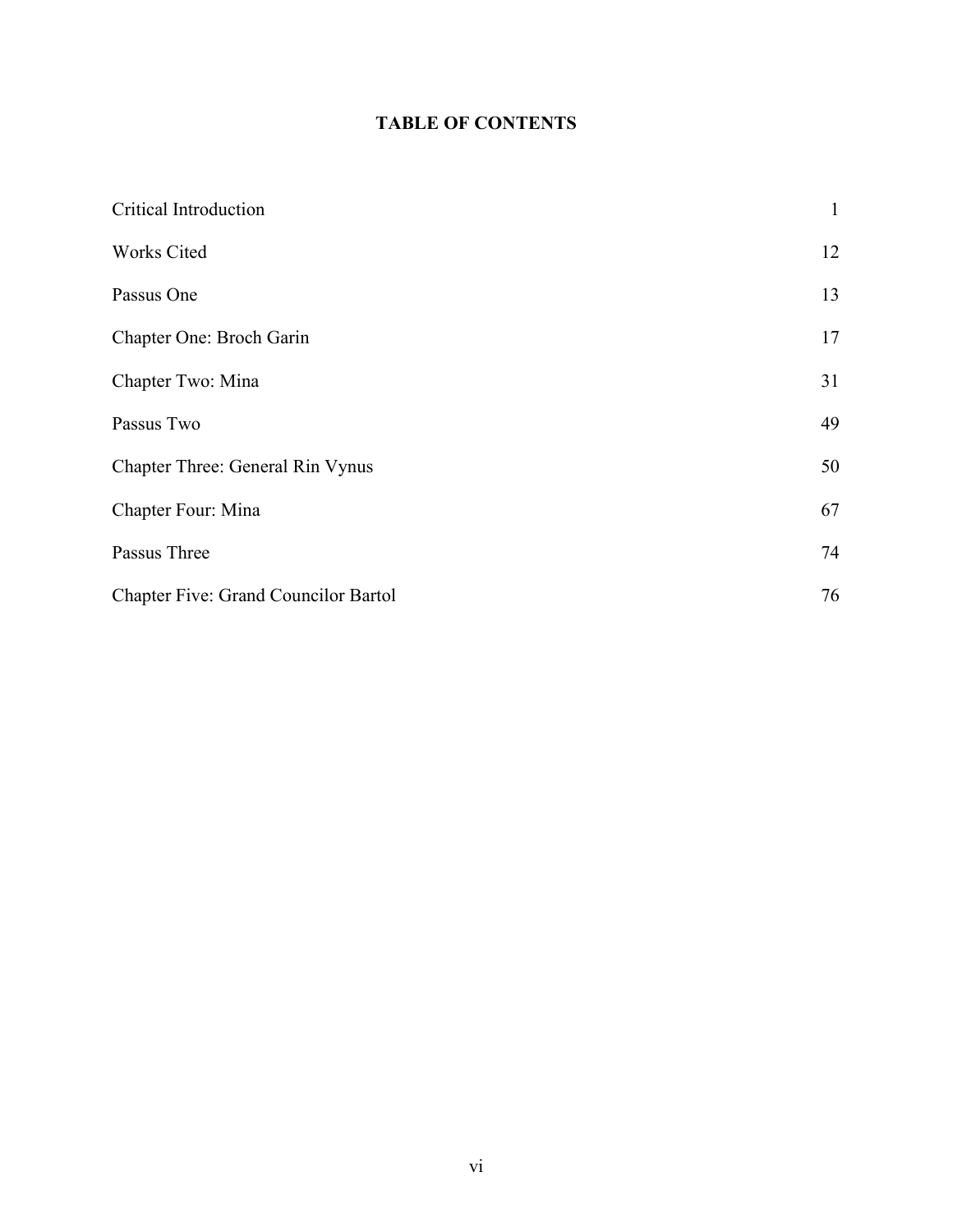#### **CRITICAL INTRODUCTION**

<span id="page-7-0"></span>I have always loved fantasy: the characters embarking on daring adventures, gripping tales that sweep me off to new worlds, and most especially, the magic. When I was younger, magic was a mystical way for characters to gain more power than I could ever hope to have myself. As I got older and read a little more widely, I found that authors equated magic to science, that it was bound by a strict set of rules within the framework of a narrative world. Magic could give you the power to do anything, but *only* if you used the magic in this particular way, within *these* parameters set out by the one who created that magic. As Kenneth Burke states, "Magic is intrinsic to language" (qtd. in Covino 93). At first, I thought my attraction to these stories was caused by the content itself – for example, the ingenuity of mages working within the constraints of their power to perform spectacular feats – but I eventually came to realize that it was the language use to describe the magical properties that enraptured me. I was spellbound by the language of magic, of fantasy.

I have always loved horror: the spattering of viscera on a screen, the terror streaking through me in tandem with characters fighting to survive, and most especially, the villains. When I was younger, villains were the evil people who wanted the heroes dead, but they were compelling in how adamant they were in achieving their goals and how inventive their strategies for success. As I got older, I realized that not all villains are purely evil, that they have real reasons for their actions. The villain is only the villain in the hero's version of the story; in the villain's eyes, they may be fighting for their own survival, or as an act of revenge, or even as the result of a tragic psychological disorder. This does not excuse their heinous actions, but understanding the underlying reason for the villains' actions reveals a sort of humanity that is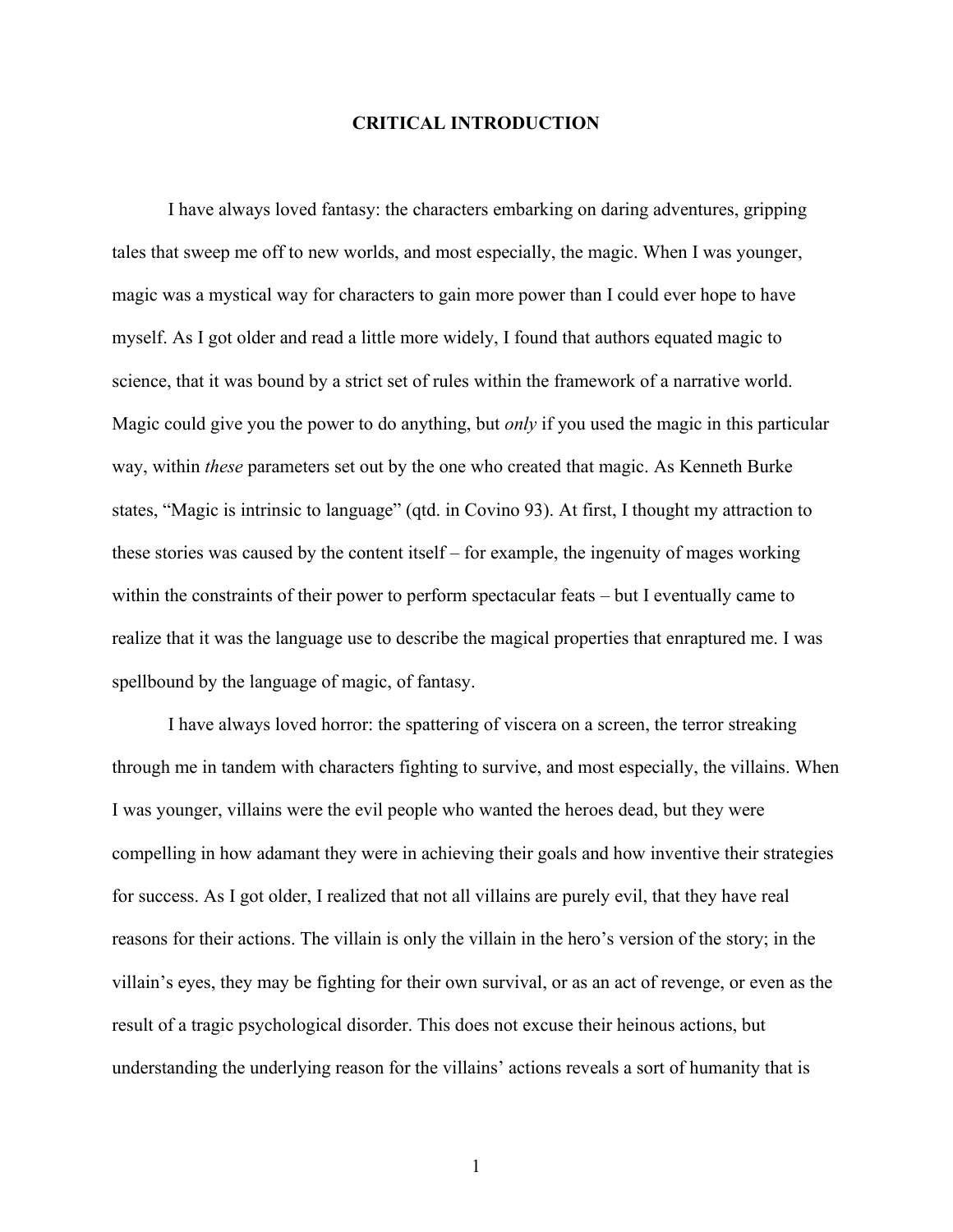hard to ignore. The dichotomy of a story which pays attention to not only the hero's narrative but also the villain's has held me captive for years.

The combination of my love of fantasy and horror is how I began conceptualizing my novel in progress, *Beyond the Veil*. Originally, I only knew that I wanted the protagonist to be Mina, a half-demon woman who would be easily defined as a villain. There is no denying that she is a chaotic entity, an evil character when we see how little she cares for the human lives around her. But what makes her compelling is the reasoning behind her actions: after 300 years of psychological and physical torture at the hands of holy men, Mina searches for autonomy in a world where her oppressors only wish for her death. Throughout *Beyond the Veil*, we see through Mina's eyes "a world of searching, the elaboration of a knowledge, on the basis of a systematic experimentation with the bodily functions, a passionate and precise interrogation of her erotogeneity" (Cixous 876). The narration from Mina's perspective is based on a sensual experience, instead of more intellectual observations from characters like General Rin Vynus and the primal hauler Broch Garin. In many ways, Mina is a centuries-old character who is still emotionally infantilized as a result of her upbringing. Her journey throughout *Beyond the Veil* is just as much about her growing up as it is about her understanding her own identity.

What makes Mina's story even more intriguing is learning about her progression from an animalistic heathen to understanding what it truly means for a demon to have humanity. A key feature of the narrative is that it is given from perspectives outside just her own. To view the world from just Mina's perspective would leave the audience with a very limited view of the events that unfold in the narrative world. They would be unaware of the machinations of characters like Grand Councilor Bartol Ferin, or how the beliefs of the people around Mina affect the ways in which they perceive and interact with her. To give readers the most holistic,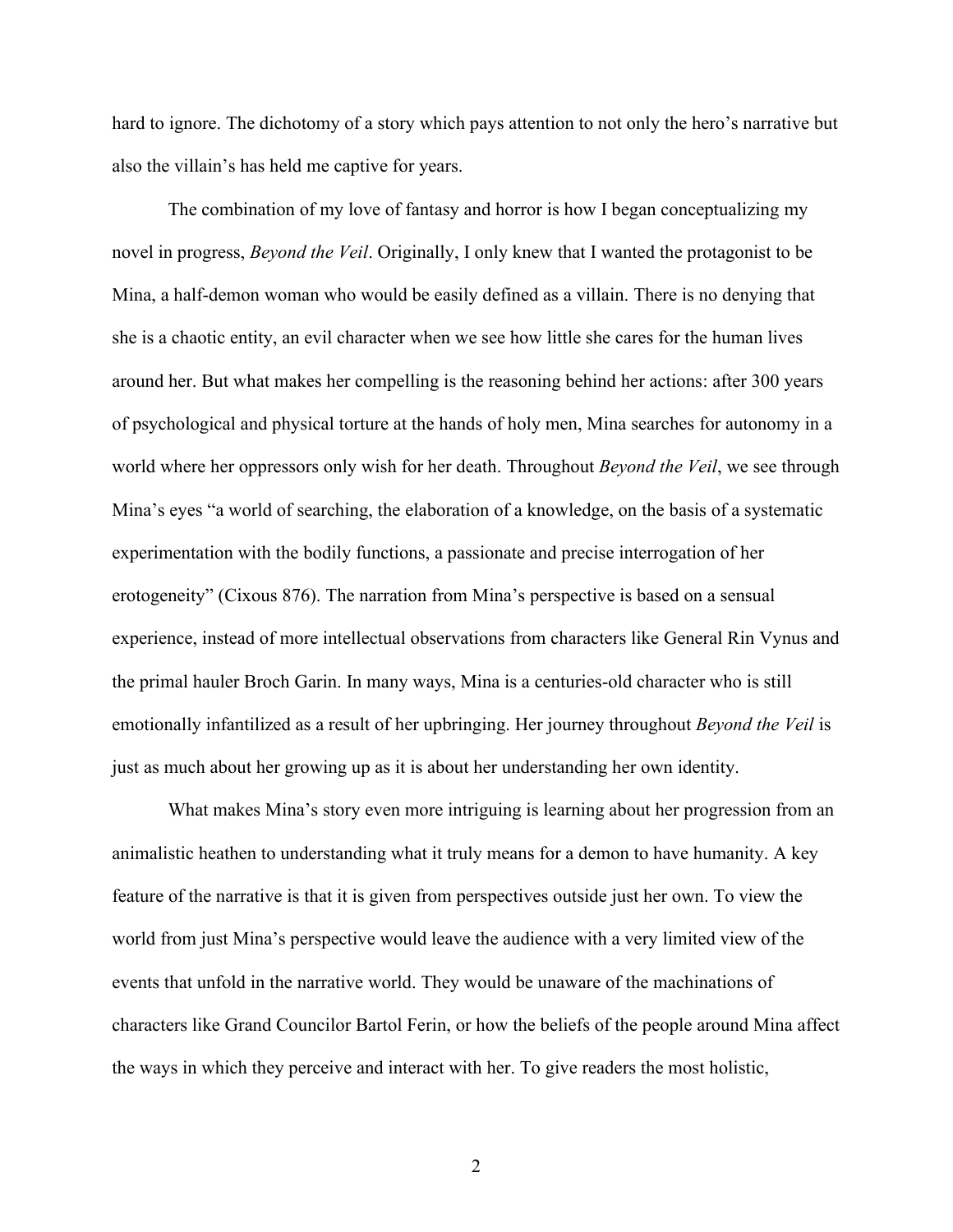immersive view of the lands of Paros and Il'ma, I realized that telling Mina's story from more than just her perspective was essential. Readers needed to see her as a monster and also as a woman fighting for the opportunity to discover herself; to deny the existence of her monstrous side would undercut her growth as a character.

The concept of writing a novel with multiple voices is nothing new but creating a world in which each of the presented characters has their own unique voice is certainly a challenge. Mikhael Bakhtin wrote in his influential text *Problems of Dostoevsky's Poetics*, "polyphony presumes a plurality of fully valid voices within the limits of a single work" (34). This is a separate style of narration from the omniscient narrator, or the overarching authorial voice in a text. Polyphony, in essence, is present in a text which allows the characters themselves to tell the story as though the author is not present at all. The characters wrest the authority of a single vision from the author, and present the narrative as their own.

In R.A. Salvatore's first novel in the Legend of Drizzt series, *Homeland*, we learn about the protagonist Drizzt Do'Urden discovering his place in the world of Menzoberranzan and ultimately that the drow society into which he was born, with deception and cunning at its core, is not where he truly belongs. It is possible to understand the way Drizzt sees the world through only his perspective, that drow society is matriarchal: women serve as priestesses to their deity, the Spider Queen Lolth, while men are indoctrinated to understand that their place is "inferior to the drow females" (Salvatore 62). However, it is through Matron Malice Do'Urden's voice that we learn what it truly means to serve the Spider Queen, and the repercussions for incurring her anger. Through Zaknefein Do'Urden, we discover that while Drizzt believes surviving in drow society means not being killed by assassination, true survival comes in the form of fighting against the indoctrination of the Academy, and valuing life instead of savoring in the taking of it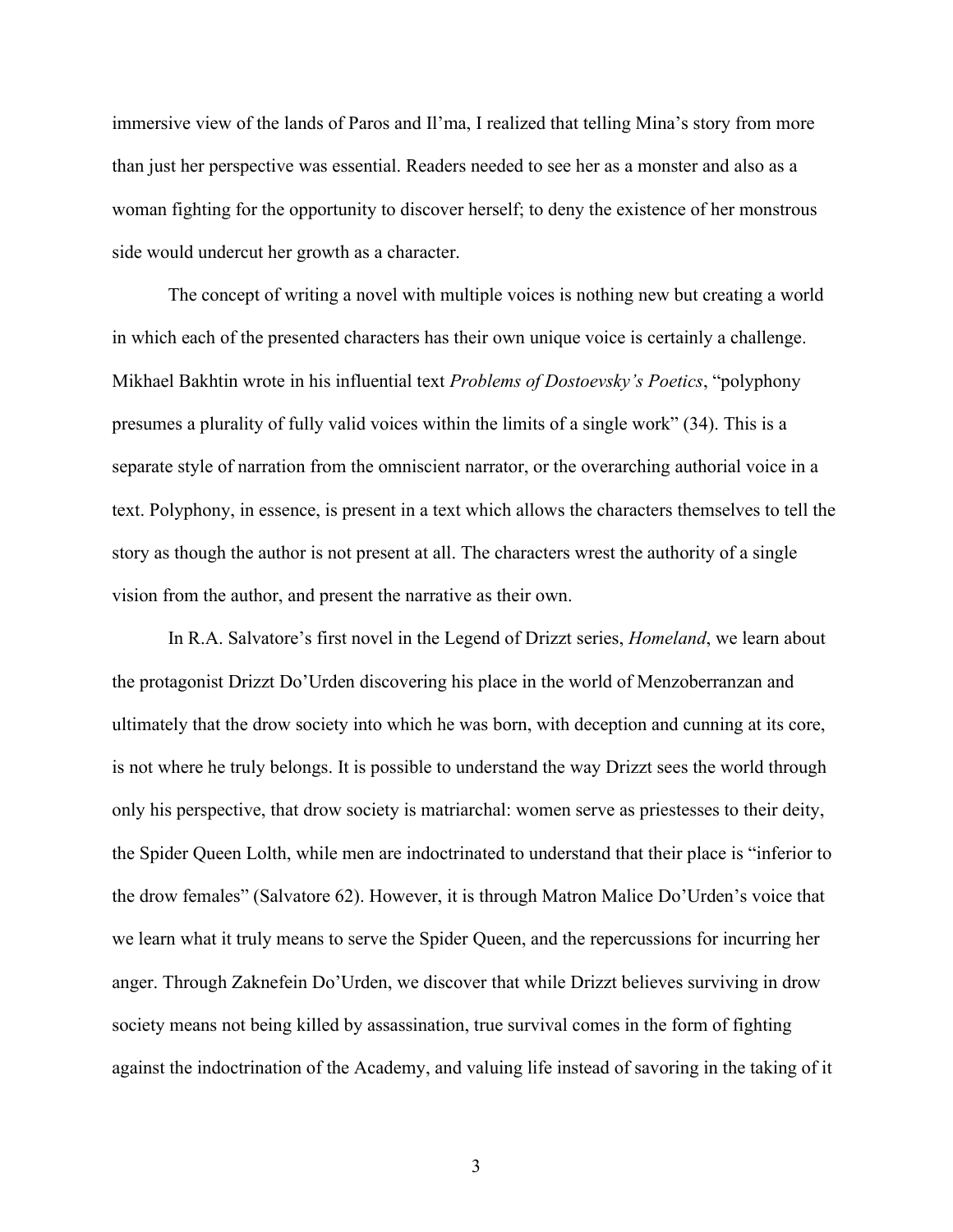(Salvatore 306-7). To truly understand the depths to which drow society will descend in their ambitions, and how virtuous Drizzt's morals are in comparison, the audience must see the rationale of characters like Matron Malice, the matriarch of Drizzt's family, and Zaknefein, the weapons master who hides his parentage of Drizzt and his own ideals because he believes there is no alternative. In *Homeland* and my thesis, *Beyond the Veil*, polyphony is used to give each character their own voice. This approach moves the story along to its ultimate conclusion in a manner that could not be achieved without the reader experiencing these multiple perspectives. Both Salvatore and I use the polyphonic nature of the story's narration to mystify our respective readers as a means of increasing the effect of dramatic irony.

Unlike R.A. Salvatore's *Homeland*, in which the narrator changes multiple times within a single chapter to propel the narrative on a linear timeline, *Beyond the Veil*'s polyphony is presented with each chapter following a different character's perspective to build on the everexpanding plot both forward and backward in time. These perspectives include unnamed scholars in each Passus, the Paros primal hauler Broch Garin, the anti-hero Mina, General Rin Vynus, and Grand Councilor Bartol Ferin. In *Beyond the Veil*, I take advantage of the different perspectives to build each character's voice and highlight different truths they each believe. What is most important in this text is the concept of truth, regardless of the character's distinct version of that truth, or whether the reader accepts this truth to be valid in the scheme of the narrative as a whole. As Bakhtin describes, "the unification of highly heterogenous and incompatible material – with the plurality of consciousness-centers not reduced to a single ideological common denominator" (17). How does each character experience their own truth and convey that truth to others? And if a character lies, and the reader is aware of this, what does that show us about the character? These plural consciousnesses with their own ideologies lie at the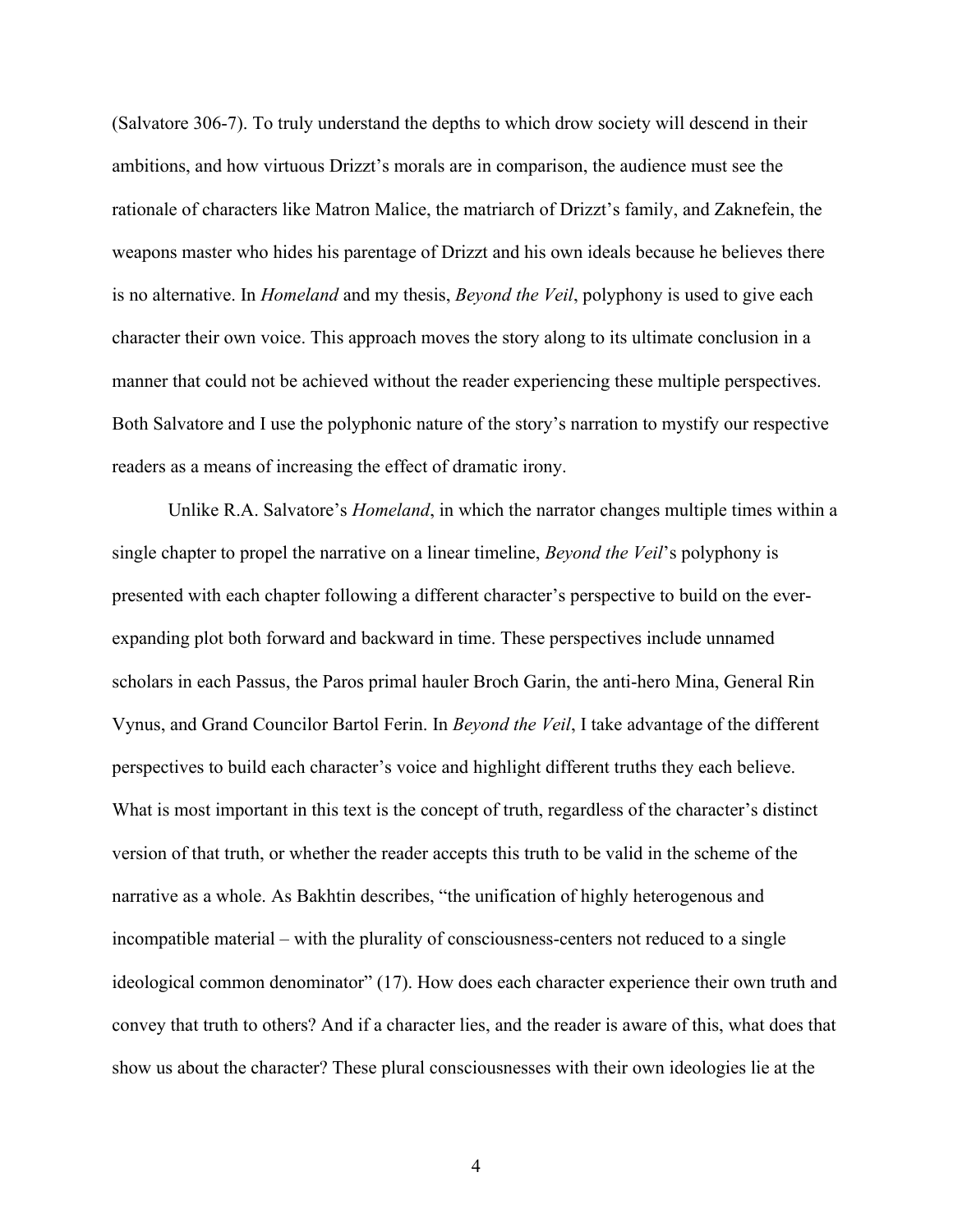center of this novel, both contradicting and supporting each other in turn through the few truths that they can agree on, and the many truths they refuse to change.

To truly show the plurality of voices in this novel, we can first look to the collective perspective presented in each Passus of the thesis. Passus One is presented in place of a prologue but introduces a nameless group of scholars in the year 302PV (POST VEIL), who analyze artifacts that have been discovered in the mysterious Veiled Lands in each subsequent Passus. Their input during each of the Passus gives the audience a perspective of the world more than 300 years after the events of Mina's story. This helps to build the audience's understanding of the entire narrative world, with the scholars offering information of the future that Mina's story leads to, and an occasional lack of understanding or information on the intricacies of Mina's time. The scholars present information in a decidedly objective way, as academics and historians who wish to disseminate their findings with an audience for the sole purpose of filling in the information that was lost during the Veil's destruction. Through this polyphonic structure, the reader can fully appreciate "what happens *between various consciousnesses*, that is, their interaction and interdependence" (Bakhtin 36). The voices in the Passus work in conjunction with the voices of each chapters' narrators to build the story, but from a perspective outside the protagonist, Mina. While it would be possible to understand Mina's journey through the story with just her voice, having this retrospective look from the scholars situates them in a separate time, and gives the reader a glimpse of the consequences of Mina's story that no one except the scholars could know.

In Chapter 2, Mina is transported from the national prison in the land of Paros to the Veil to be exiled from the country; it is made immediately clear that Mina is telepathic. This gives her a unique perspective in that she absorbs and, subsequently, reacts to the thoughts of those around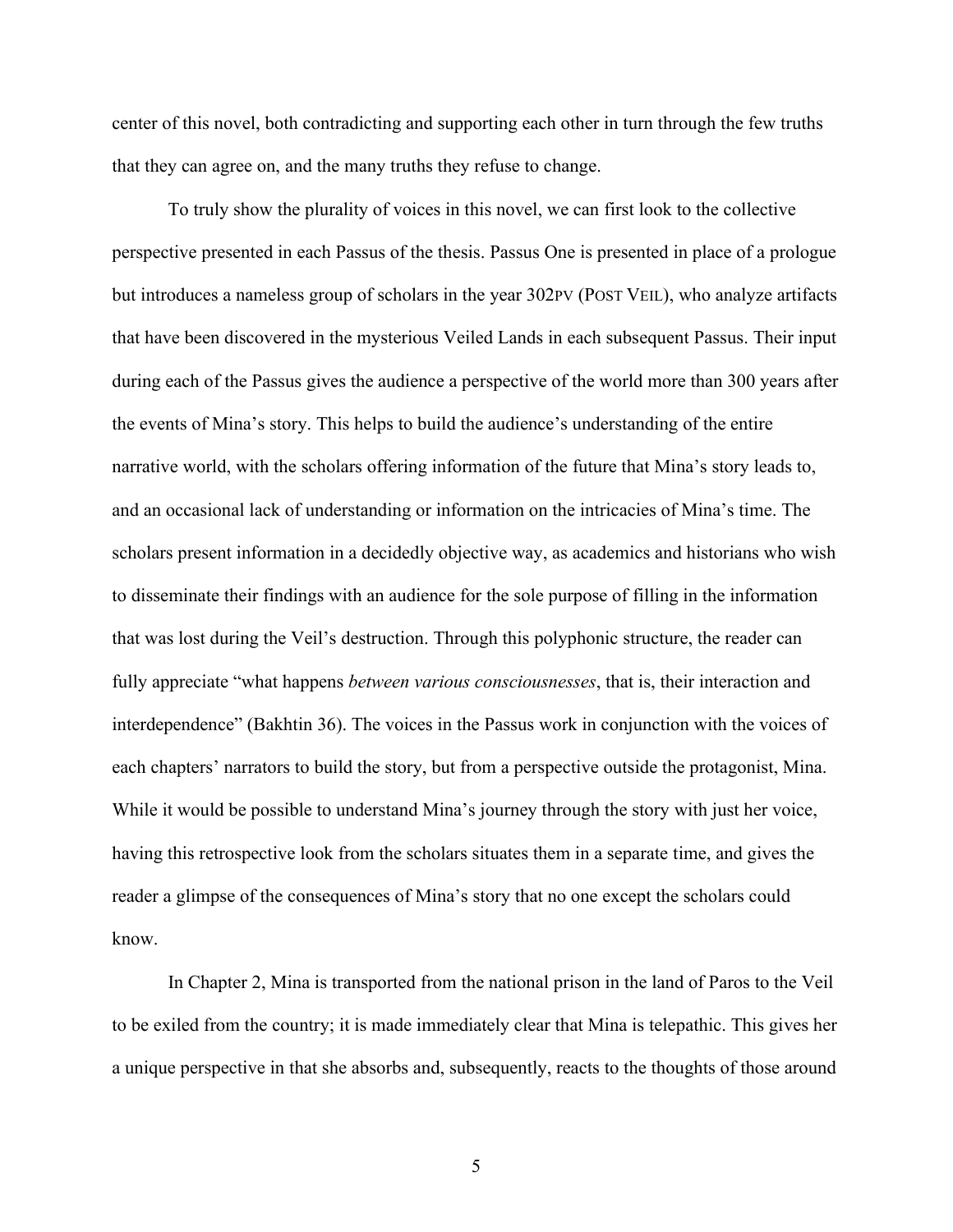her. In some instances, she uses the knowledge she would otherwise lack to assist her, as can be seen in the opening flashback where she is locked in the cellar of Carnin monastery. When Brother Pradi enters the room, the reader is shown the type of character that Mina is:

*'She's gone. The monster is…'*

"Right behind you," she rasped, breathing in the scent of fresh sweat slicking the back of his neck. Her fingers curved around his throat slowly, a sensual caress of her claws over his flesh. (33)

This scene is pivotal in subverting reader expectations, in showing that Mina is not a woman who cowers from her captors, and who will occasionally respond to what another character is thinking about. This also builds on, and even contradicts, the initial impression that the audience has of Mina from Broch's perspective in Chapter 1, where Mina is shown fully restrained in her cell in Per'Doa prison. Mina's actions and perceptions are more savage, even animalistic at times, heavily contrasting the civilized behavior of Rin later in the novel. Having two perspectives of Mina, an outsider in Chapter 1 and her own perspective in Chapter 2, helps the reader to begin parsing out the intricacies of this one character. We start to understand how a character's perceptions can skew their observations.

In Chapter 3, the reader is introduced to General Rin Vynus, leader of the Onamagi Knights. His manner of speaking is different than Mina's, denoting not only the region he lives in, but also his position of power in the government. While Mina's observations throughout the novel are based on the senses – such as when she is caught in a bloodlust that blinds her to her surroundings – Rin's observations are more clinical, orderly just as a trained soldier should be.

She growled low in her throat and the sound vibrated through his armor, right down into his soul. It left him vulnerable, unable to move for the briefest of moments.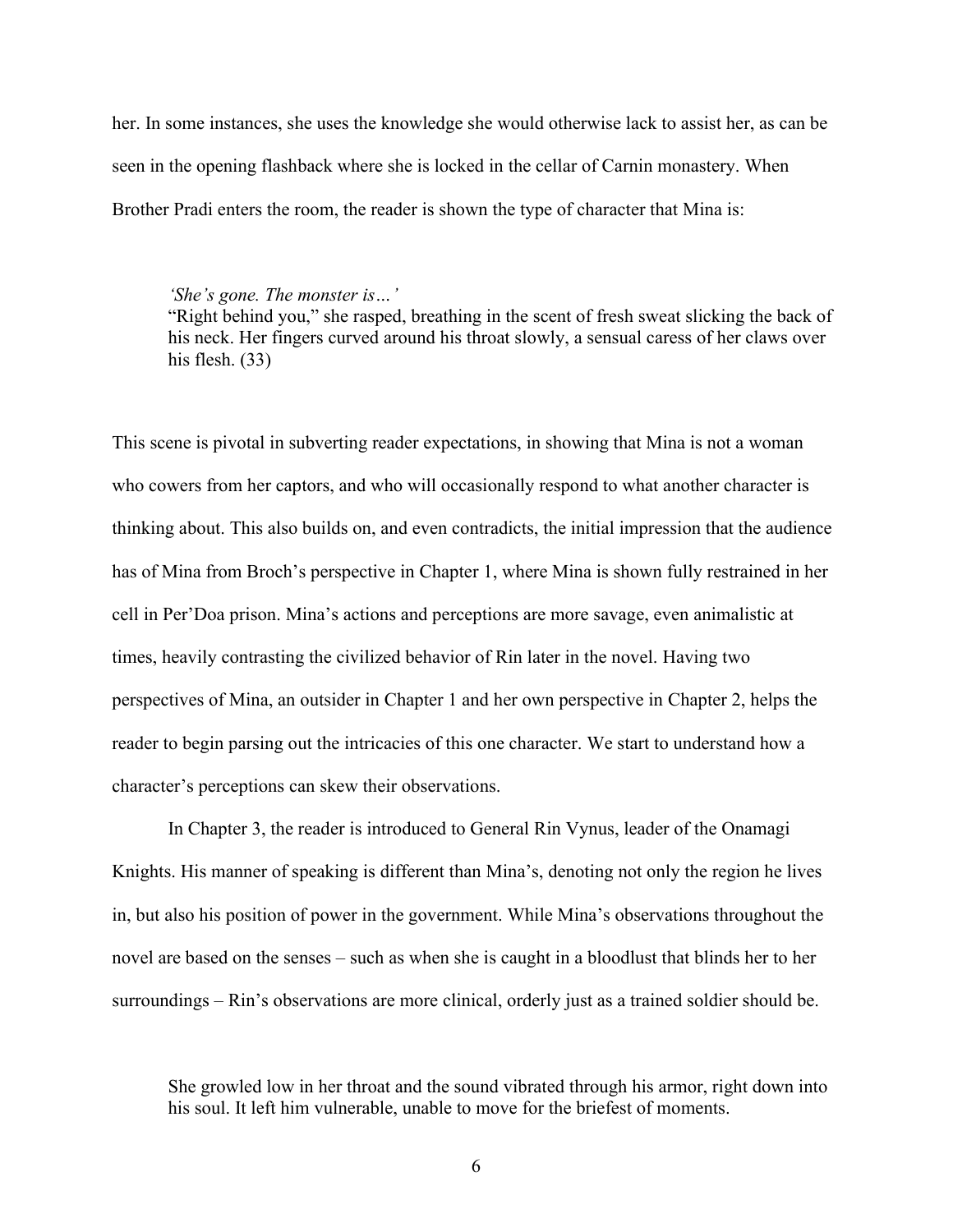That was all she needed to lunge upward and let her teeth sink into the right side of his face. Tendons tore and his flesh screamed in agony well before his voice could mirror it. The pain was excruciating, but he bit back his natural reaction to scramble away from her and held on tighter. (61)

Even while in excruciating pain, Rin keeps his goal in mind: subduing the feral demon, Mina, who has just appeared in Il'ma and murdered a Councilor in cold blood.

As the story progresses, more voices are added to increase the polyphonic effect, and to further complicate the narrative. The scholars in Passus One present the history of Paros, as it is taught, and Broch and Mina both confirm this belief in Chapters 1 and 2, respectively; however, we learn in Chapter 3 with the narrator Rin that history is taught differently in Il'ma. The scholars in Passus Three reveal writing by Shaman Elder Pirda which introduces Grand Councilor Bartol's manipulation of the perceptions of Il'man citizens for 300 years, and Bartol confirms this in Chapter 5. Mina believes the history she has learned while living in the nonmagical land of Paros, and Rin believes the contradicting history he has been taught in the magical academies of Il'ma. Through these multiple perspectives that occasionally overlap, the reader must wade through the information presented to try and learn the truth as each character perceives it, and to appreciate the truth presented in the novel as a whole. Where some readers may tend to believe the scholars in the Passus, viewing them as purveyors of the truth because they exist 300 years in the future, the scholars also make it clear that they do not have all the information available to them. Readers must also consider how time can skew perceptions of information.

Situated within the concept of polyphony, and possibly in direct correlation with the multitude of authoritative voices, the author is also able to bring about dramatic irony which "involves a discrepancy between a character's perception and what the reader or audience knows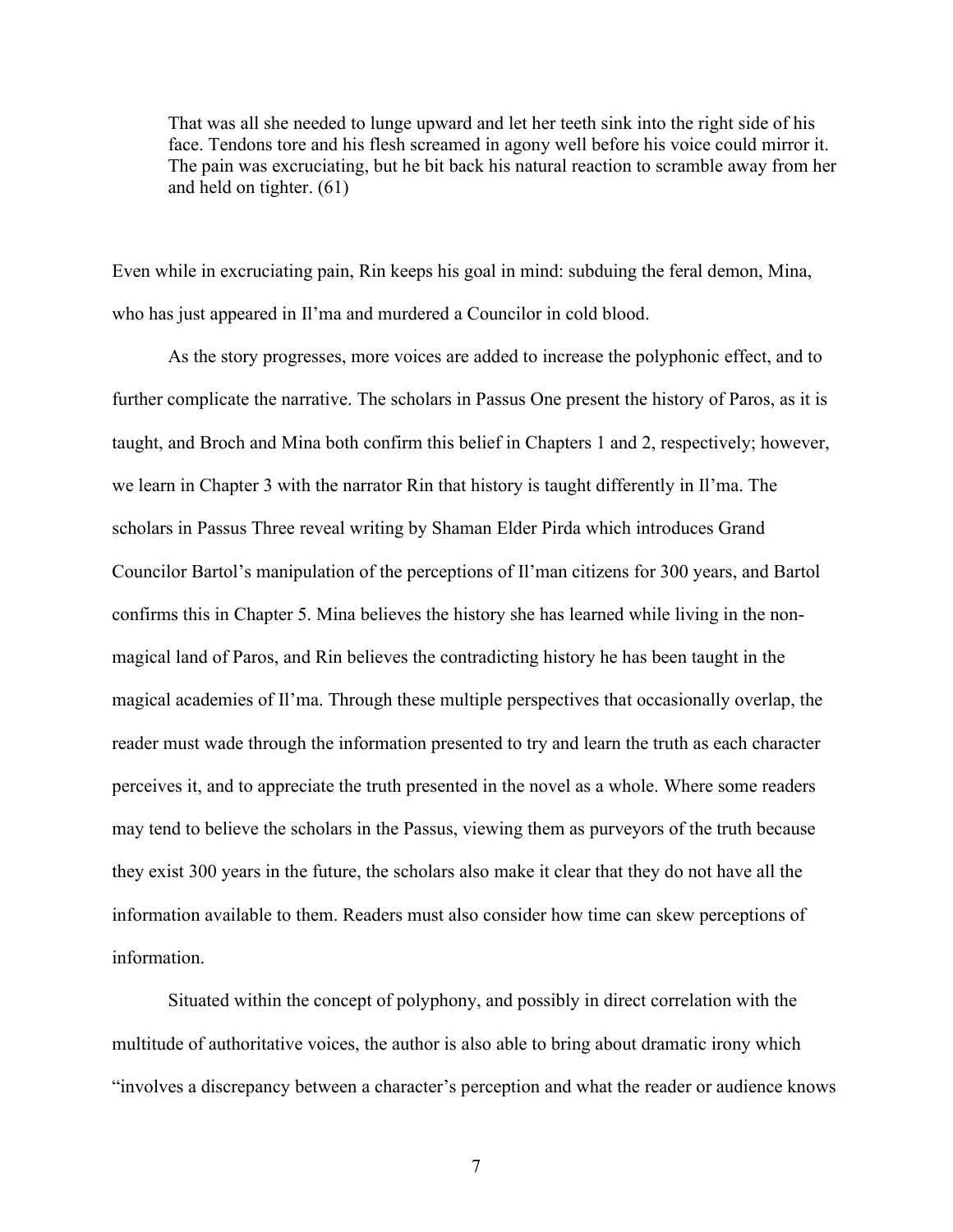to be true" (Murfin 253). According to Wayne Booth, "There can be no dramatic irony, by definition, unless the author and audience can somehow share knowledge which the characters do not hold" (175). This is especially true in *Beyond the Veil* because each character holds their own truths and deceptions closely to their chests. Mina believes herself to have all the knowledge she needs, because of her telepathy, but learns through one mishap after another that she knows very little about the world in which she finds herself. Mina has been sequestered away from the world and has only experienced it thus far via the monks from the monastery, the people who came to see primal executions at the Lake of Sin, and eventually the few interactions she has had outside of that since being taken from the monastery. While not included in this thesis, Mina's reflections on her few interactions with people like Barrett and Rin later in *Beyond the Veil* help her realize that the only way to create real change in her circumstances is "to make it hers, containing it, taking it in her own mouth, biting that tongue with her very own teeth to invent for herself a language to get inside of" (Cixous 887). Mina's discovery of her own real power, after being made to feel powerless even with her demonic heritage, comes from gaining an understanding of the current power structure in Il'ma, and then how best to deconstruct it. For Mina to truly have power of her own, she learns, she must carve it out for herself, in her own way.

One moment of dramatic irony in *Beyond the Veil* arises when we consider the two male perspectives observing Mina for the first time. In Chapter 1, Broch learns about the lone primal mage – who murdered the monks at Carnin monastery – from his partner, Grianan. The story that Grianan weaves leads Broch to view Mina as a monster when he sees her for the first time. Surely, in Broch's eyes, Mina holds a certain level of power over him when she speaks. Even though Broch sees her as a monster to shy away from, her "voice has powers of its own" and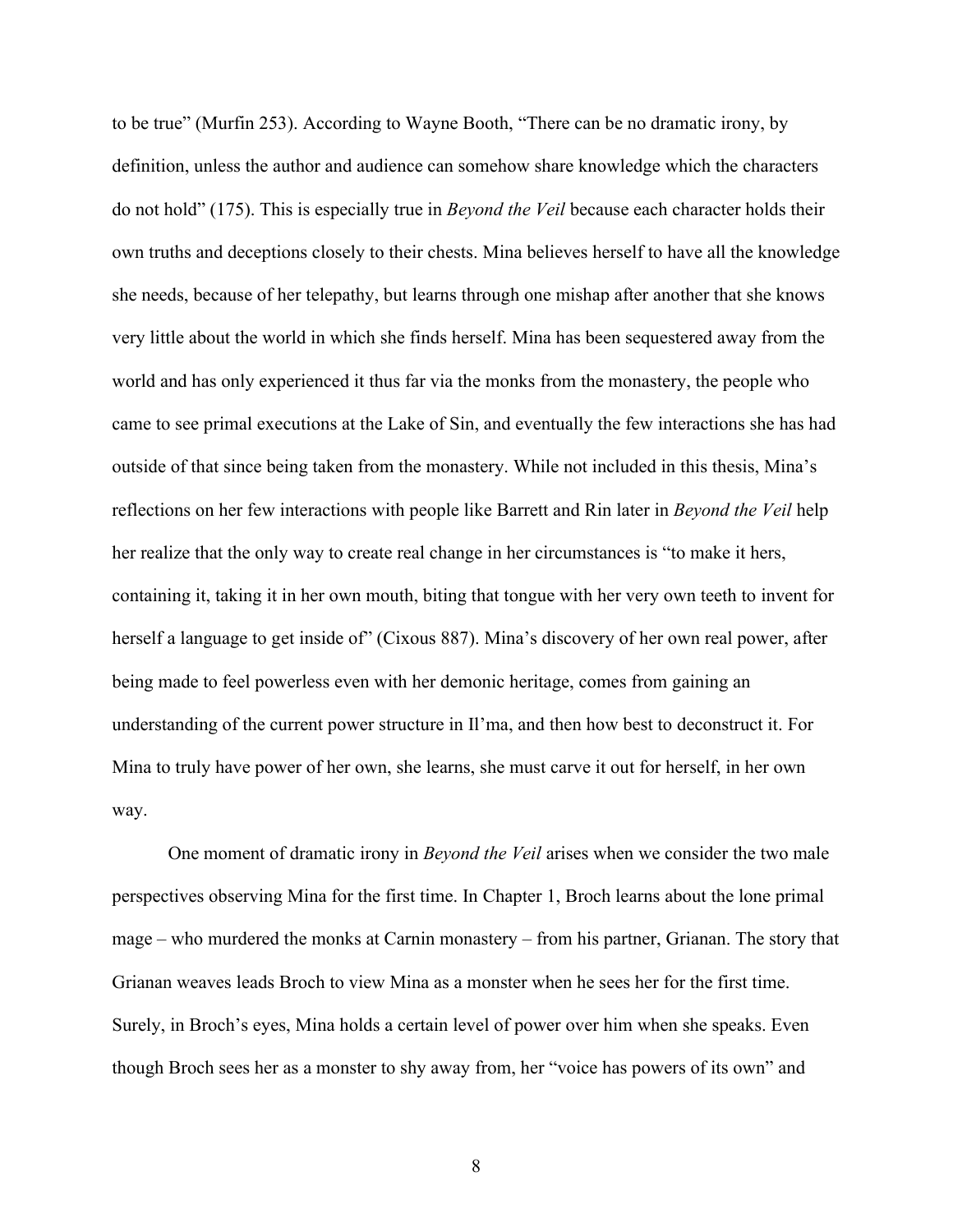"the power of an utterance resides in the social designation of the speaking symbol" (Lingis 75; Covino 23). This is only confirmed for him in Chapter 2, when Mina proceeds to murder the prisoners shackled to her and several primal haulers before she is pushed into the Veil. Her final words to Broch are a curse, "I hope your daughter dies before she's born!" (48). While not included in this thesis excerpt, the reader will come to understand that Mina's voice did have power, even while she herself was powerless. Broch's intrinsic understanding of Mina's designation as a being with power higher than his own is what inevitably leads to her words coming to fruition.

General Rin Vynus, on the other hand, waits for the arriving primal mages from the Veil with his mind set toward finding fighters to add to his military ranks. What he finds, instead, is Mina with twenty dead mages shackled to her and blood on her lips. "She was a fighter, just the kind he'd been hoping would arrive" (60). Although both men view Mina as a monster, and Rin does see her as a strong fighter, the beginning of the novel presented in this thesis shows Mina still at the mercy of her captors. It is not until later in the novel that Mina realizes these men's perceptions of her monstrous nature is what will inevitably lead to her discovering how to bring about her own autonomy, and the Veil's inevitable destruction.

One of my goals with *Beyond the Veil* is to twist the inherent mystification that comes with the use of dramatic irony into something unexpected for the reader. According to Booth, "We stand on a secure promontory and watch the character stumble [. . .] we do not discover until the end – and very often not even then – what the true meaning of the events has been" (Booth 287). Because we are given glimpses of the future that Mina's story will create, and we know from the scholars that the Veil – which is a prominent feature of the world in which Mina lives – is eventually destroyed, the reader ends up building the conclusion from two separate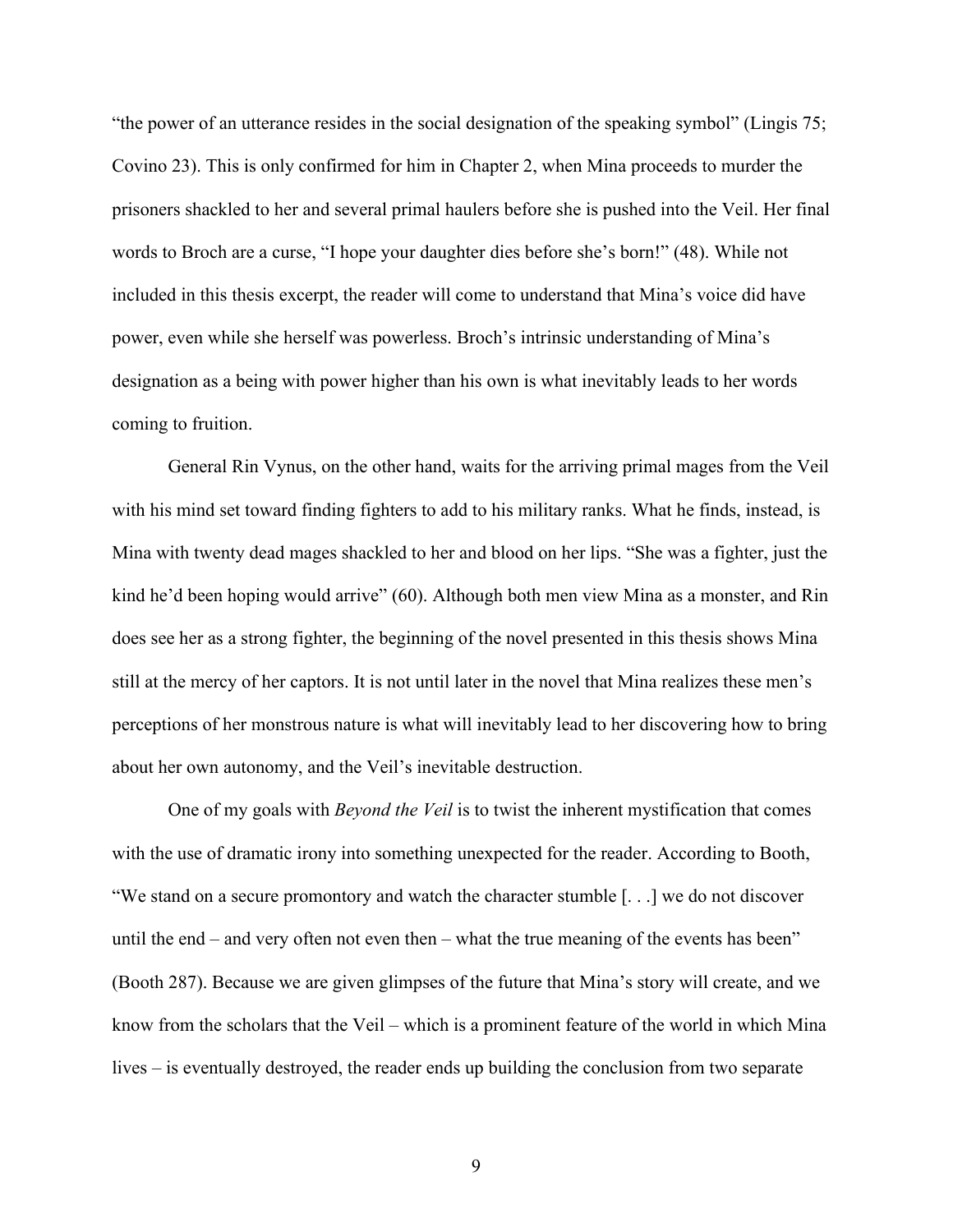vantage points along with the scholars. Information even from the scholars in the Passus sections is obscured because the scholars write in a way that presumes a level of historical knowledge in the audience that is equal to an audience in the narrative world, rather than the piecemeal information gleaned through reading the text. Readers outside the narrative world, not privy to this information, must use both the scholars' writings and the stories told within the chapters to determine what may come to fruition as the novel progresses.

In *Beyond the Veil*, there are several moments of dramatic irony, in which the characters are unaware of the larger implications of their actions, and the machinations of those who oppose them; however, my use of polyphony and, by proxy dramatic irony, still leads to an intentional mystification for the reader even while offering clarity through the guise of scholars in the Passus who give more information about the narrative world. In choosing which character acts as the narrator at a specific time – in choosing to allow Mina to be the voice in a single chapter instead of following Bartol's work in the capitol – the reader is allowed to see only a narrowed view of the world which they must situate within the larger narrative. The chapters presented in this thesis lay the groundwork for Chapter 6, not present in this excerpt, in which Mina narrates the Beast Resistance breaking her out of prison. Her lack of knowledge concerning who they are and what they want with her leads to an obfuscation on her part of key details that readers will later learn are more important than Mina had been aware of at the time. Furthermore, this intentional obfuscation of truth means that "a very different effect ensues when the narrator's bewilderment is used not simply to mystify about minor facts of the story but to break down the reader's convictions about truth itself, so that he may be ready to receive *the* truth when it is offered to him" (Booth 285). In this way, even though the reader can see parts of the overall schemes in play throughout *Beyond the Veil*, they are still subject to the limited knowledge of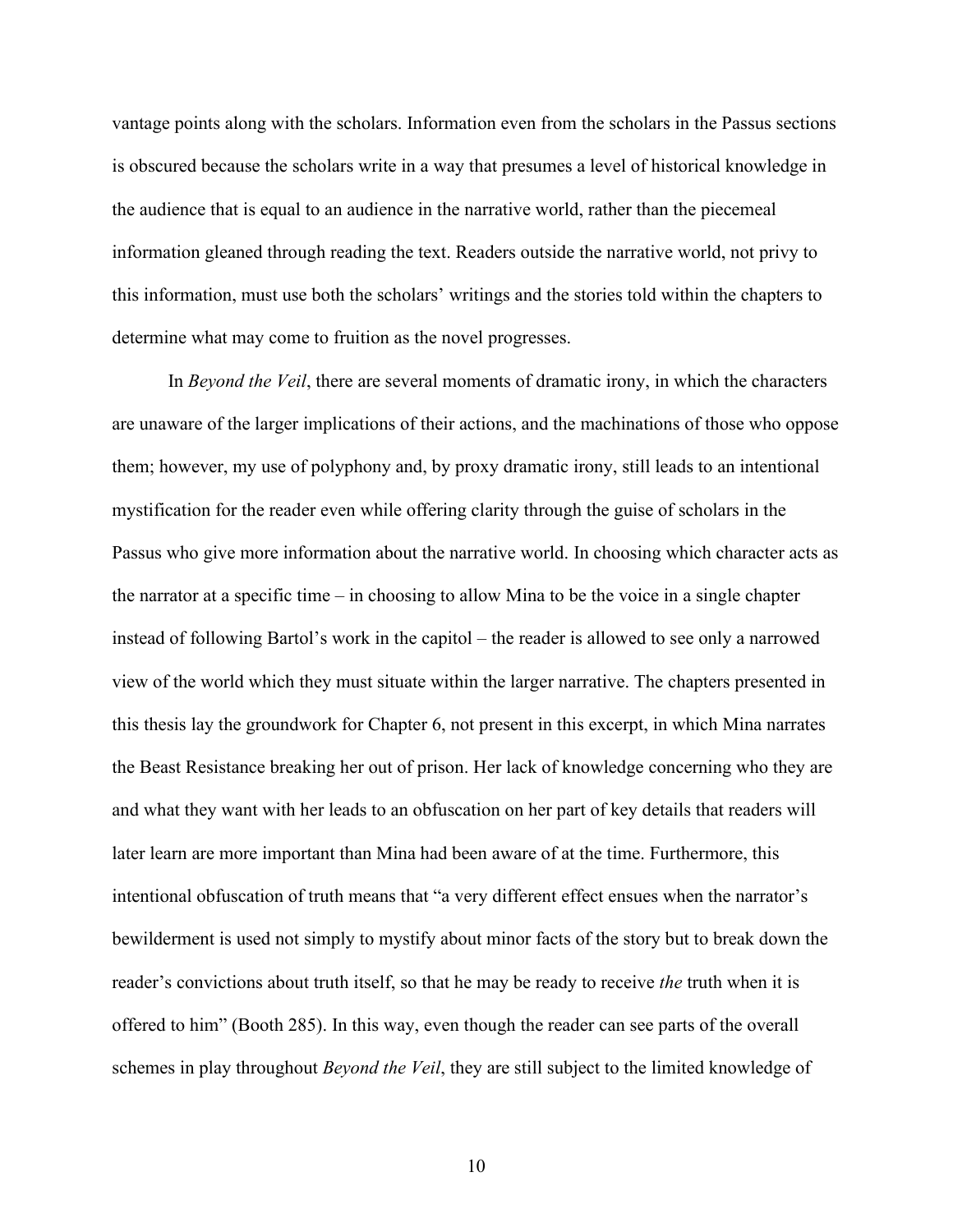each character. Readers must rely on the narrators to be truthful in their own thoughts, must parse out what the reader believes to be the ultimate truth in the novel, only to learn that there is still more knowledge to be gleaned from characters they have yet to meet. Still, these characters keep their voices separate from mine in that their own beliefs are occasionally problematic in my own perspective; it is my job as the author to simply write them as they are, speaking their own truth regardless of my disagreement with what they believe. Readers will only accept the polyphonic nature of the novel if they understand that, while the characters have authority over their voices being presented, the author still shapes that narration in a way that empowers readers to glean the knowledge they seek from the novel.

In *Beyond the Veil*, polyphony is used to project the depths of meaning in the text through a multitude of voices. In both novels, Salvatore and myself dissect the characters' search for truth in their own identities. Without the use of individualized voices in this polyphonic narration, the reader would be unable to appreciate the depth of humanity presented in these characters – Salvatore's Drizzt who contends with the svirfneblin's wariness of his dark elf heritage, while being one of the only compassionate drow in existence; and my Mina who eventually learns that the word *humanity* is not a weakness, but an abstract concept of trusting another person with her safety and reciprocating through her actions – and would instead be left unfulfilled by the shallowness of the story. In creating polyphonic stories which rely on multiple voices, I allow readers an opportunity to become more entrenched in the events unfolding within the characters and in the worlds around them. In essence, I use my own form of magic to weave the tale of a demon who refuses to admit that what she truly desires is to feel human.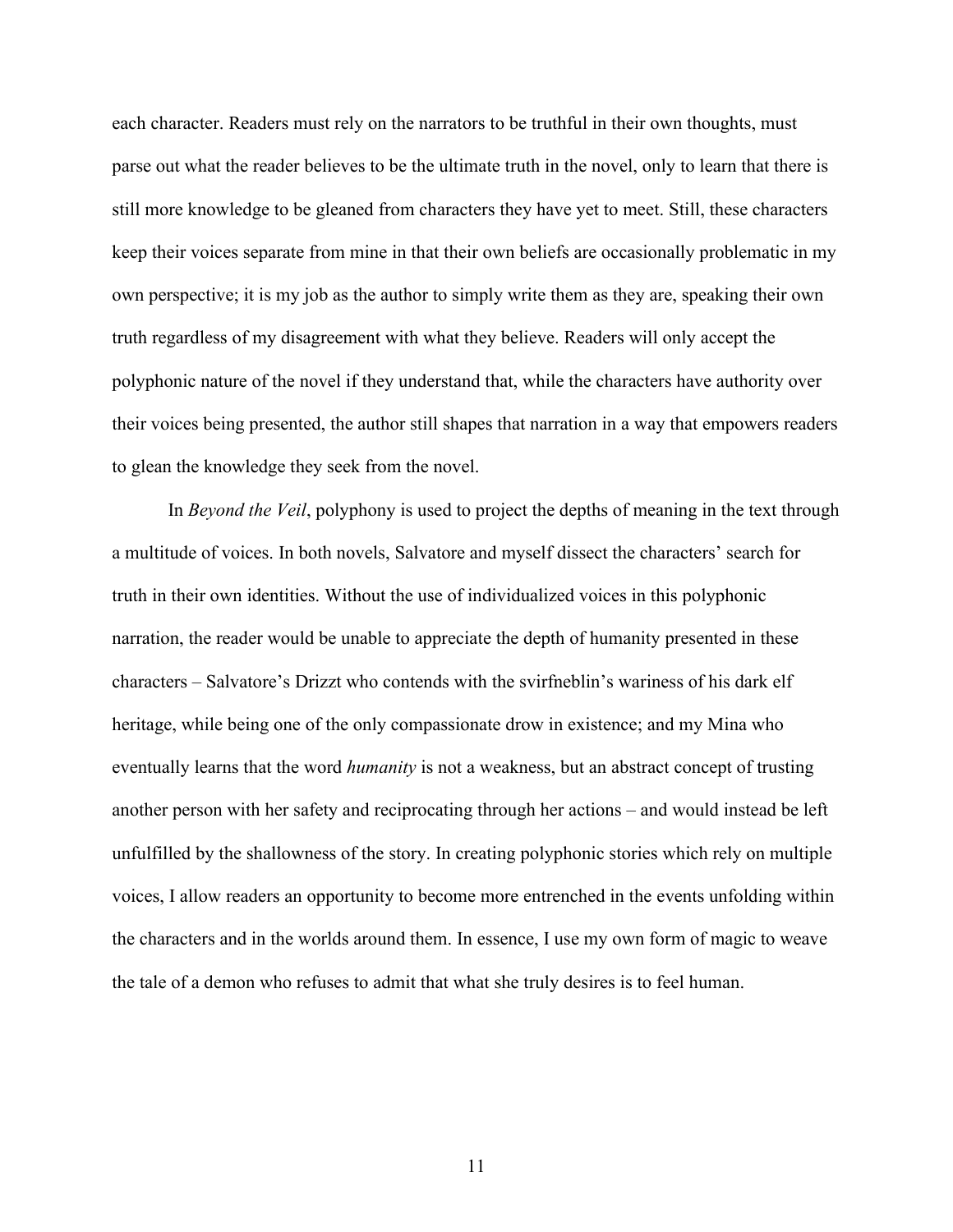### **WORKS CITED**

- <span id="page-18-0"></span>Bakhtin, Mikhail. *Problems of Dostoevsky's Poetics.* Translated by Caryl Emerson, University of Minnesota Press, 1984, pp. 5-43.
- Booth, Wayne C. *The Rhetoric of Fiction*. 2nd ed., University of Chicago Press, 1983.
- Cixous, Hélène, et al. "The Laugh of the Medusa." Signs, vol. 1, no. 4, 1976, pp. 875–893.
- Covino, William A. *Magic, Rhetoric, and Literacy: An Eccentric History of the Composing Imagination*. NetLibrary, Inc., 1999.
- Lingis, Alphonso. *Irrevocable: a Philosophy of Mortality*. The University of Chicago Press, 2018.
- Murfin, Ross C., and Supryia M. Ray. *The Bedford Glossary of Critical and Literary Terms*. 3rd ed., Bedford/St. Martins, 2009.
- Salvatore, R. A. *Homeland: Forgotten Realms, the Legend of Drizzt Book 1*. Wizards of the Coast, 2005.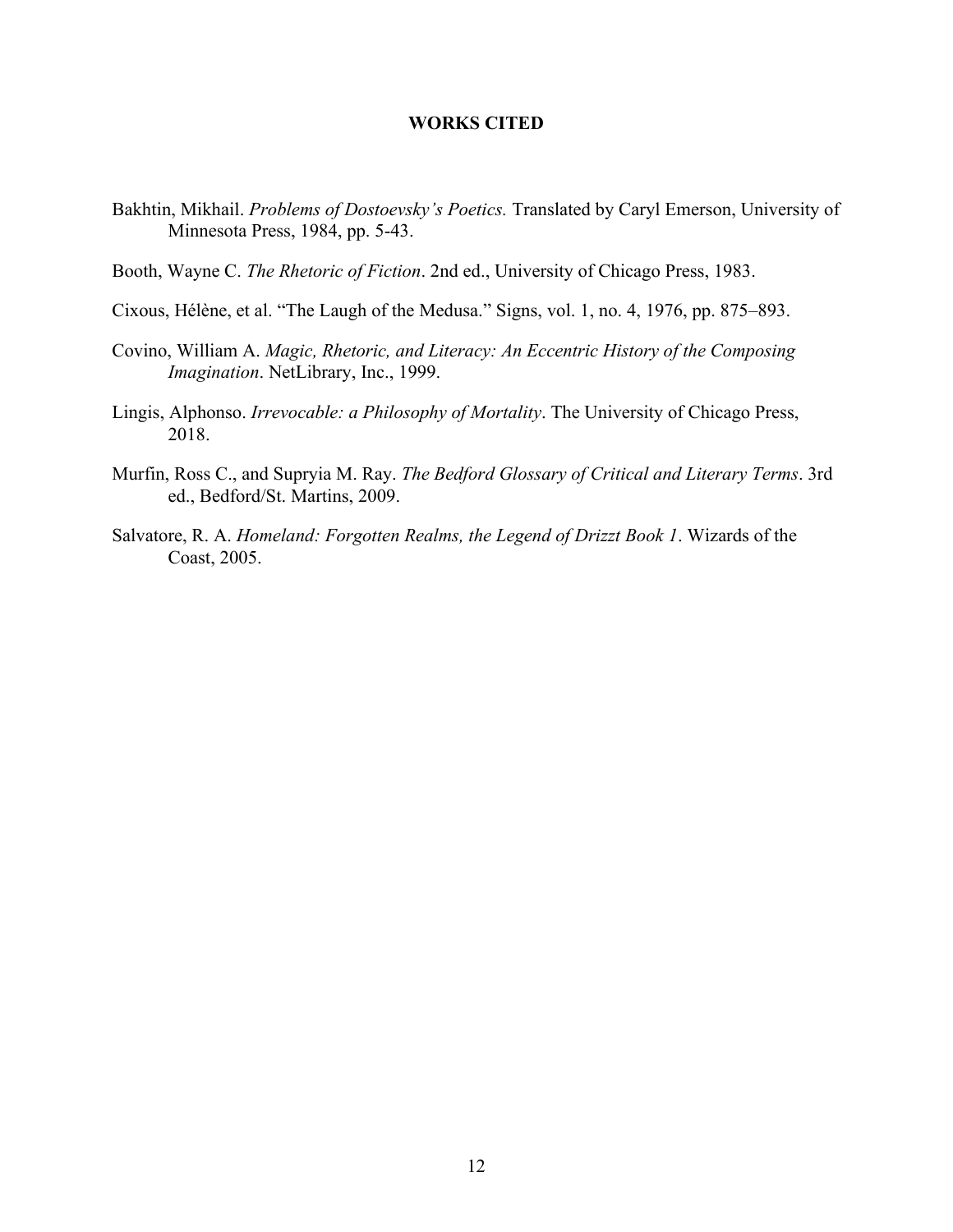#### **PASSUS ONE**

<span id="page-19-0"></span>The manuscript contained herein is a collection of memories unearthed in the Veiled Lands in 302PV and under analysis in Bareth University's Magical History Department. Through this transcription, we hope to understand the world of antiquity – the countries of Paros and Il'ma – and how the land of Mishnal was returned to its former, complete state via the Veil's destruction.

Below is a compilation of the tattered remnants of four manuscripts dated in the year 780V. We believe this was presented to students as a brief overview of history in the country known as Paros (formerly Mishnal). Whether this was a textbook for students to study from, a pamphlet to guide instructors in the proper etiquette for presenting history, or a storybook posing as history, we are unsure. Further inquiry is required to determine inconsistencies between the presented historical narrative and the memories under analysis in the transcription ward of Bareth University's Magical History Department.

#### Ω

#### *In the 435th year of creation by almighty Tharsis…*

There were two brothers, born only minutes apart, who were given the Kingdom of Mishnal to rule. Young Gideon was next in line to be king by birthright, but he promised his younger brother, whose name is lost to time, a place of high standing in the court as his advisor. As the boys grew, they discovered that the younger brother was gifted in the primal art of magic. When King Gideon married, his wife grew uneasy around the Advisor due to his use of primal magic. What King Gideon eventually came to realize was that the Queen was wise beyond her years and had been correct all along not to trust the Advisor.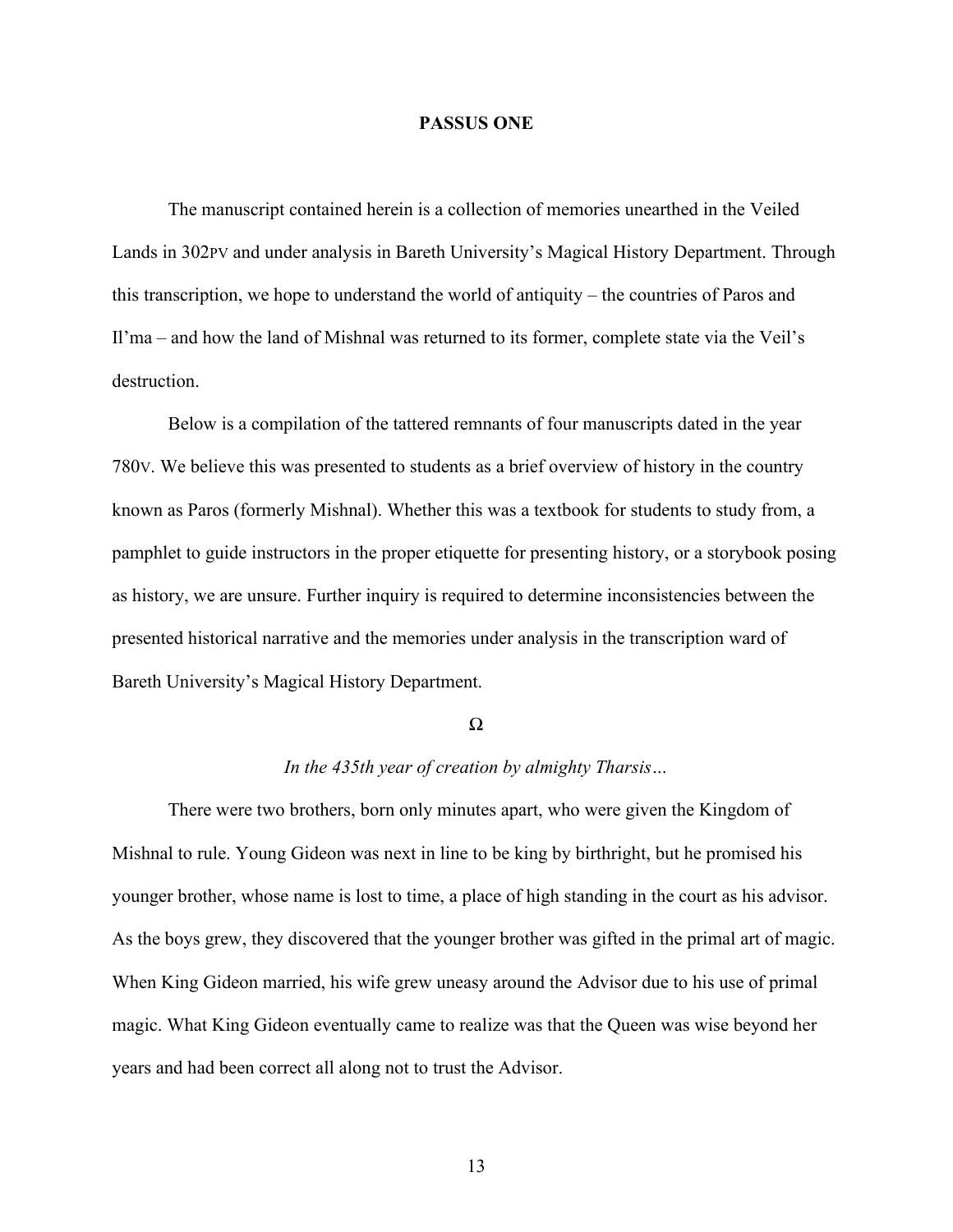#### *In the 460th year of creation by almighty Tharsis…*

Ω

King Gideon bolstered the defenses on his castle and prepared to wage war on the demons crawling in from the outer planes. Primal mages were ordered to the frontlines, to fight beside the country's bravest warriors. Those with divine magical abilities within the Church of Tharsis were kept in monasteries to bolster the men and women on the frontlines using their prayers.

#### Ω

### *In the 471st year of creation by almighty Tharsis…*

The clerics of Tharsis banished demons from Mishnal entirely. Demon corpses were piled high at Carnin, forty miles south of the capital, and set aflame as a sacrifice to Tharsis. A great pit was created in the earth as demon blood seeped into the soil, and a lake appeared overnight where the foul beasts had been destroyed. King Gideon dubbed this the Lake of Sin and ordered monks to erect the Carnin monastery to keep Tharsis's divine power close to such a sacred place.

#### Ω

#### *In the 473rd year of creation by almighty Tharsis…*

The Advisor plotted to overthrow King Gideon. The Advisor foolishly believed he was meant to be the true ruler of Mishnal, that his twin brother was weak and unworthy of the throne. Primal mages stormed the castle, killing hardy, battle-hardened knights with ease. It is said that the Advisor and King Gideon met in the throne room and clashed, sword against magic. Brother against brother.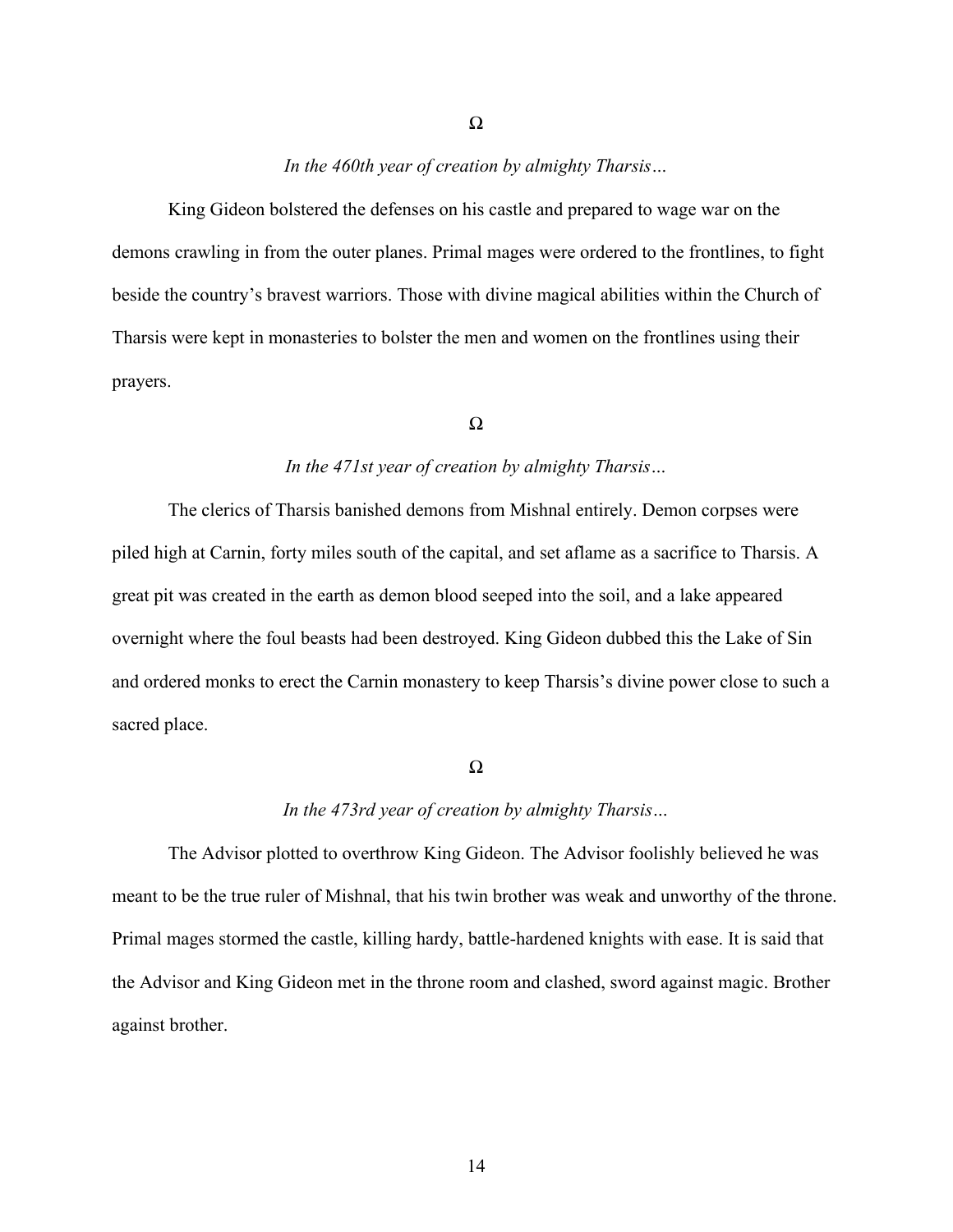During their confrontation, the ground shook and deep trenches ripped into the earth, tearing whole towns apart and sending their inhabitants falling into the center of the world, never to be heard from again. Across Mishnal, primal mages lost their power as an ominous grey mist swept in from the west and washed over the land, high above the ground. Torrential gusts picked up the men, women and children using primal magic. Whistling wind burst through the castle and plucked the Advisor from his place on the floor, pinned beneath King Gideon's sword. Hundreds of tornadoes from across Mishnal lifted and coalesced in the air, then shot to the west and burrowed into a vast chasm that had ripped through the country from the northern coast to the south, isolating the populated lands of the east from the forested, untamed lands of the west which were inhabited only by elves and other uncivilized creatures. This western half was covered by what came to be known as the Veil, billowing clouds of grey miasma that reached from the depths of the chasm and miles upward into the sky.

King Gideon and his people waited three days for the Veil to finally settle into place, wondering if others would be pulled through and swallowed by the grey mist. Nothing happened. The clergy learned through prayer that only the primal mages and beasts – those who used magic without prayer to almighty Tharsis – were punished by divine might. Slowly, the citizens rebuilt their towns and found peace again with magical beings no longer threatening them.

#### Ω

#### *In the 475th year of creation by almighty Tharsis…*

King Gideon renamed his country Paros. Over the next three hundred years, primal mages were rare occurrences in Paros. When primal mages were identified and reported by devout citizens of Paros, they were executed in Carnin and their bodies dumped into the Lake of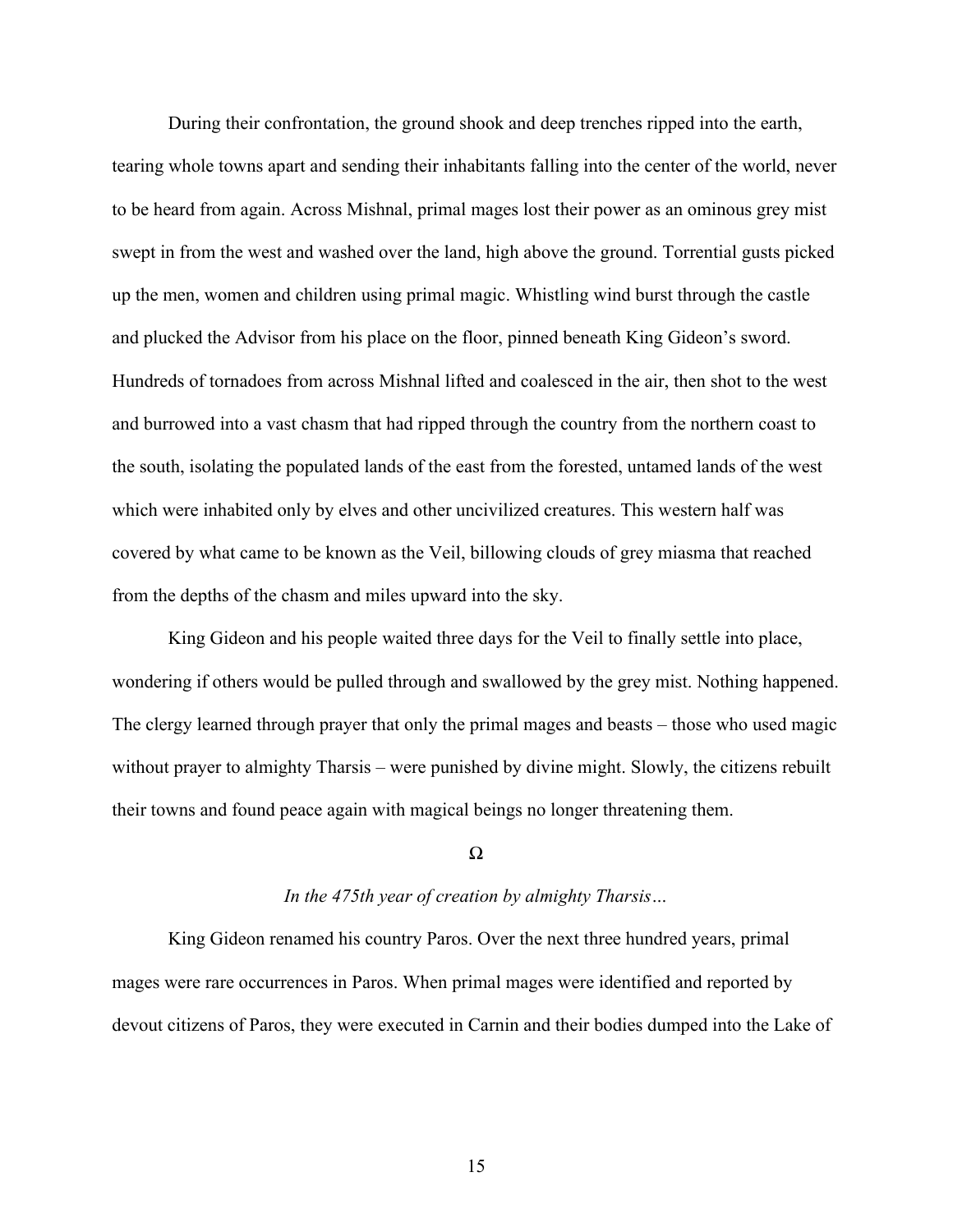Sin. Monks used their divine gift from Tharsis to make the lake boil – to ensure the sinners were purged of their evil, primal blood.

## Ω

## *In the 756th year of creation by almighty Tharsis…*

King Gideon XI – a descendant of the great King Gideon who ended magic – decreed those primal executions would cease. Primal mages were to be imprisoned in Per'Doa, just north of the capital, then transported to a stone platform with a seven-pointed star etched into its surface next to the Veil. From there, the Veil reached out for the mages with cloying, misty fingers and pulled the mages away from Paros. This was the king's gift to Tharsis to keep their land free of magic.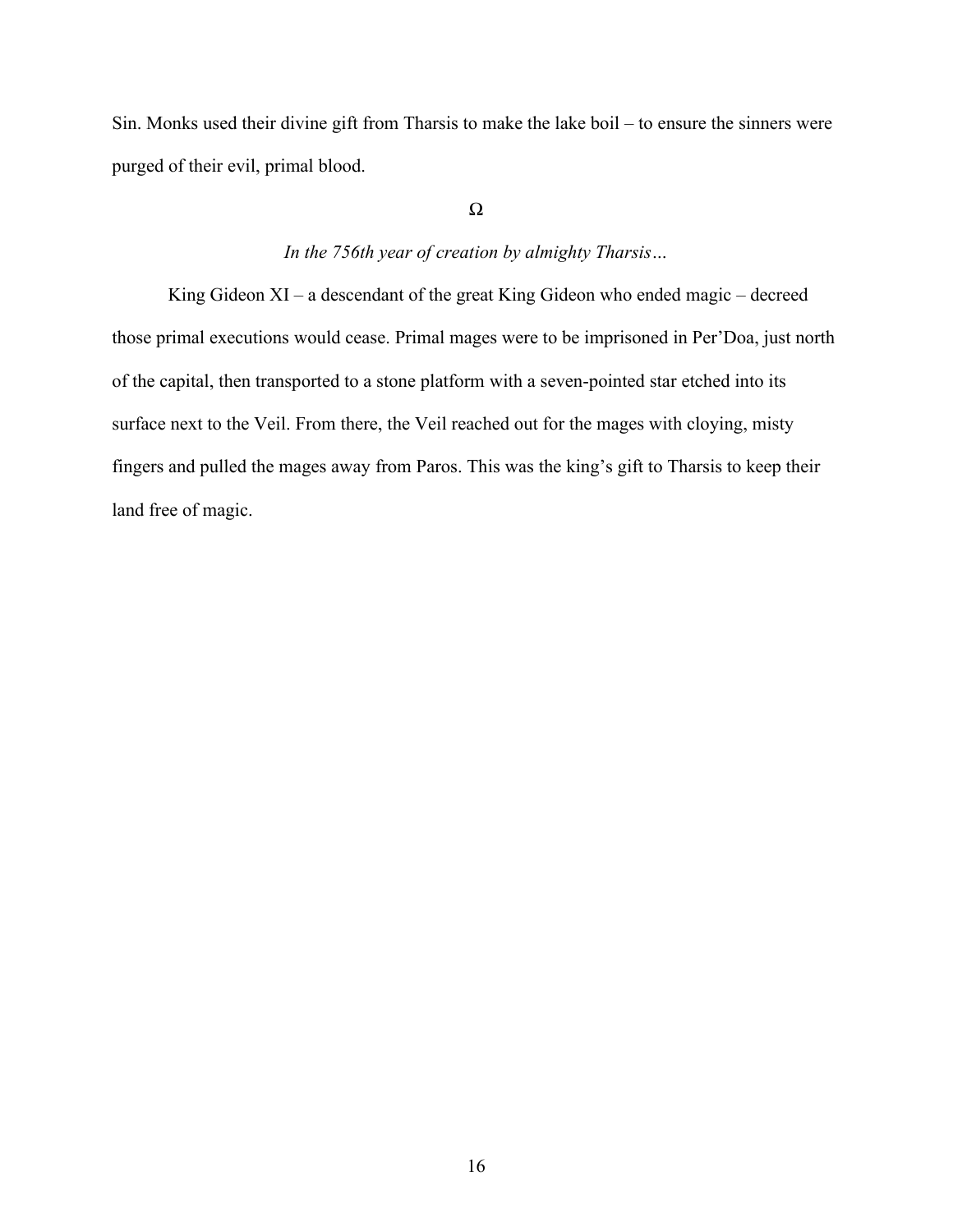#### **CHAPTER ONE: BROCH GARIN**

<span id="page-23-0"></span>Horse whinnies and the ringing of their metal shoes on muddied cobblestone carried along the tunnel leading into Per'Doa prison's courtyard, cutting through the muted chanting of the clergy in the hallowed halls for their evening prayer. Broch peered out from beneath the nearby awning, pulling his cloak tighter over himself to ward off the chill in the air. A sudden downpour had started nearly an hour earlier, and with it came a drop in temperature he wasn't sure he'd ever grow accustomed to. So far north, it was the norm, but his southern blood refused to adjust.

The carriage finally appeared, and he waved a leather-clad hand to the driver, soaked to the bone and grimacing, and hollered a quick greeting. This was the final prisoner transport of the day, delayed by nearly two hours, and the last thing Broch wanted to do was deal with dragging primals through the rain. But there was nothing to be done about it. He and Grianan had to bring the captured primals into the prison for processing before they could be taken to the Veil.

"Took long enough," Grianan laughed, knocking a fist into Broch's arm with one hand and adjusting his belt with the other. How convenient, that Grianan would finally make his way from the warmth of the prison sentry station – and the newest sentry's embrace – only when it was time to move prisoners. Broch couldn't blame Grianan for wanting a little more time with his latest conquest, so he elbowed his partner instead.

Grianan was a solid man, built broadly in the chest and shoulders with a smile that, as Broch had seen firsthand, could make children cry. It was in the eyes, he knew. Grianan's eyes were black as night, shadowed by his heavy brow and unkempt black hair. No matter how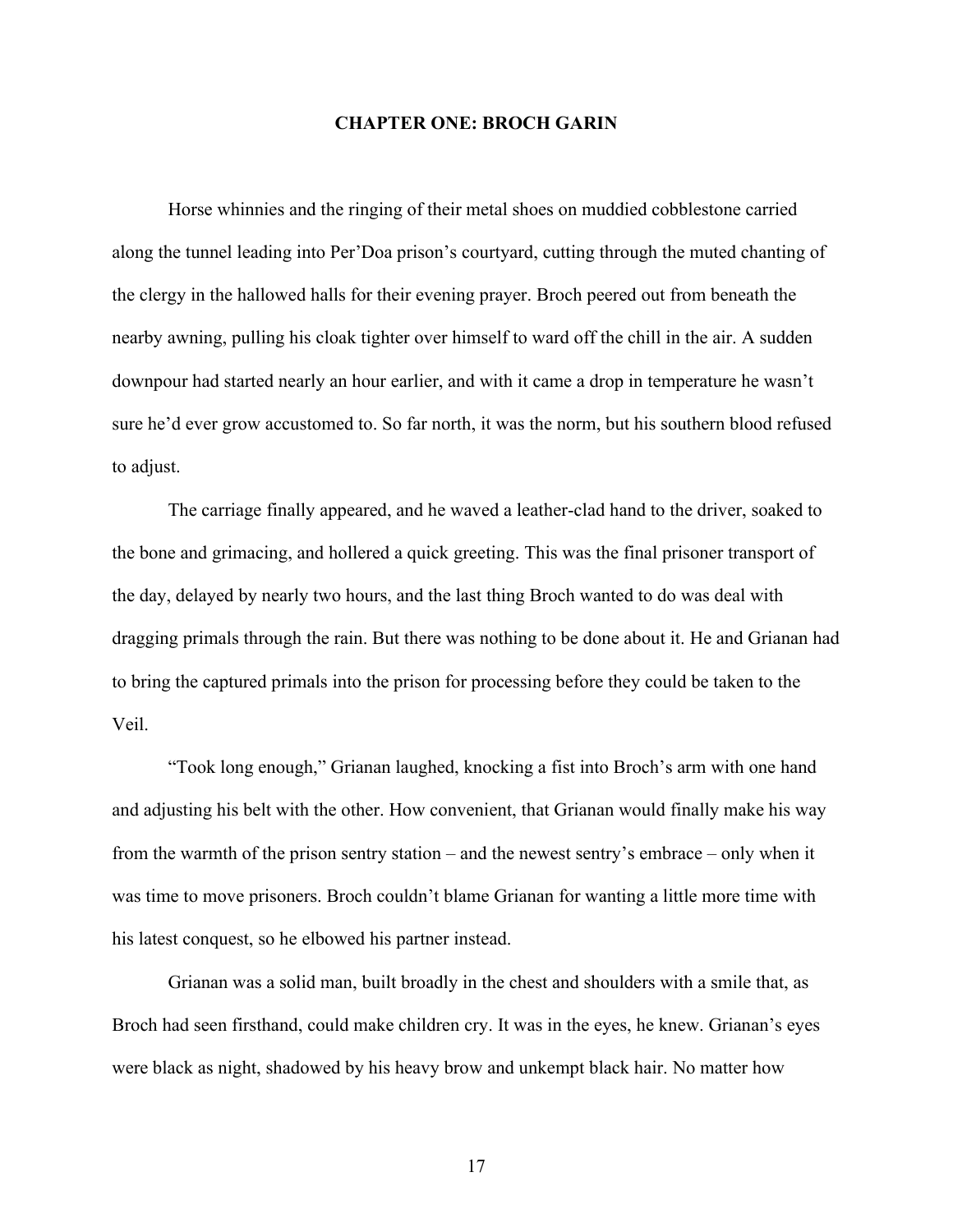horrifying people thought he was, Grianan was a good man. He always made time for hosting mock training for the children in the capitol's orphanage – most often as a big, burly monster primal the children needed to defeat with their wooden swords that were nothing more than sticks pulled from nearby trees. Those poor children with parents who tried tainting them with magic – and were saved by the church – deserved the kindness Grianan offered them.

Broch nodded at his partner of fifteen years who'd been stuck on opposite transport details for the past few months. "S'get this over with then," he said. What he didn't say was how glad he was to see Grianan again after hearing about the massacre at the Carnin Monastery four months prior.

Grianan walked into the courtyard without a care as rain poured down on him, slicking his hair to his scalp. He paused beside the horse and laughed when it snorted and buried its snout against his shoulder. Broch sighed with a fond smile, pulled his hood up and followed suit to the back of the carriage as the driver stepped down. Animals had a keen sense about the quality of a man. Horses, especially. And he'd yet to see a horse who didn't react this way to Grianan's presence.

"Just the one today," the driver said. His grip on the reins tightened moments before a sudden clap of thunder rolled across the sky and startled the horses. "The knights had to keep his uncle from stopping us. The mother reported both of them."

"Uncle?" Grianan asked in the same clipped way that was common for capitol-born folk while pulling the latch on the back door. He opened it to reveal a boy, no more than twelve years old, lying in a heap on the carriage floor. Broch leaned forward just enough to grab the boy's ankle, then dragged him out and onto the ground. The boy didn't fight. He barely breathed as his body splashed in the mud.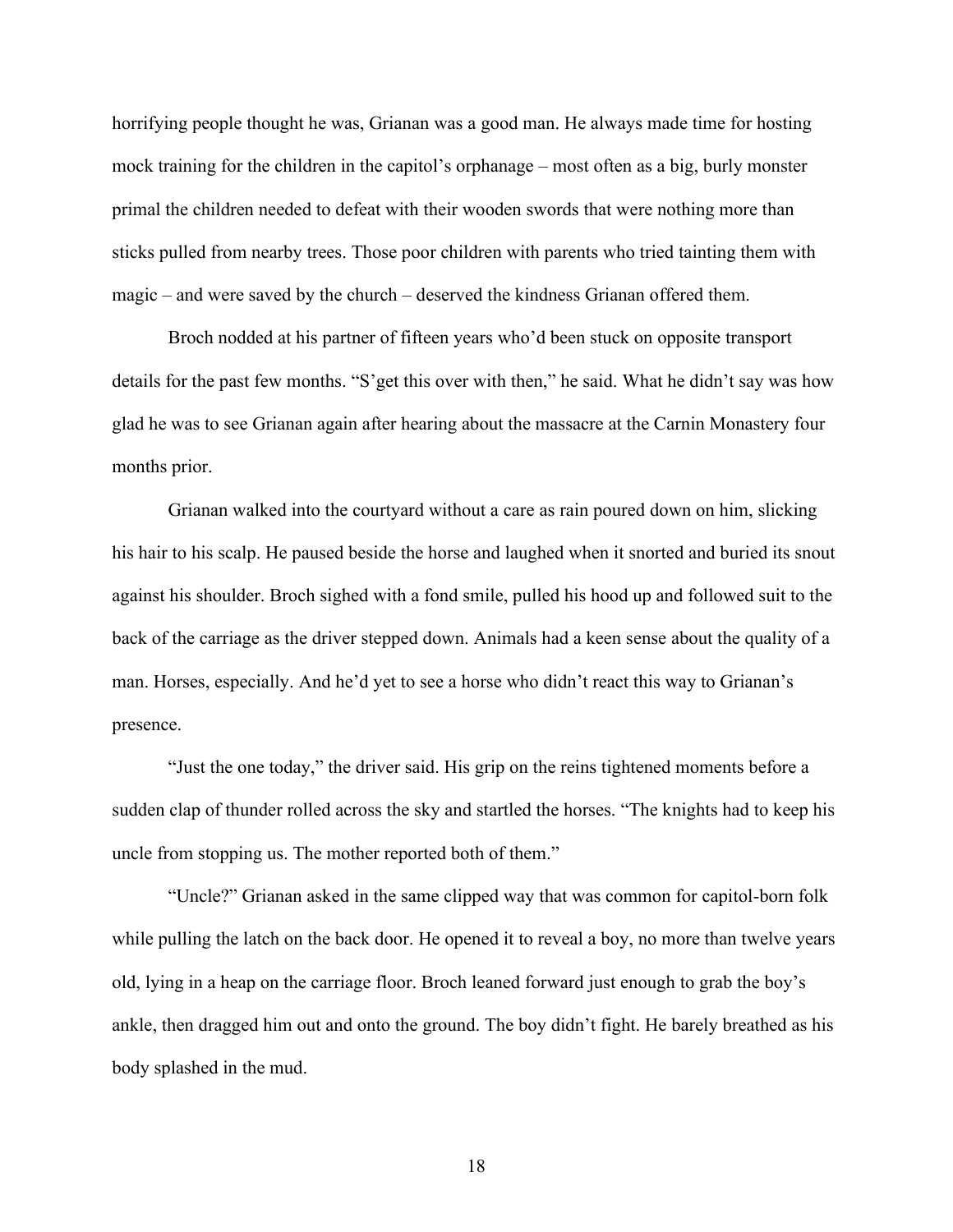"The uncle was teaching the boy magic, from what the mother says," the driver said. He ran a hand up through his greying hair to push it back from his face. "He tried to stop the knights so the boy could run, and got a sword to the chest."

"N'the boy?" Broch asked. He closed the carriage door while Grianan knelt down to inspect their newest prisoner. "D'he run'r cast?"

"Huh?" the driver asked, frowning. "Slow down when you talk, Broch. You know I can't understand you south-folks."

Broch's jaw clenched for a moment. He tended to let Grianan do the talking for the both of them for this very reason. His wife always said that it was easier to add the words Grianan left out, than try to hear the ones tying themselves in knots on Broch's tongue. "*And* the boy?" he asked. "*Did* he run *or* cast a spell?"

The driver shrugged. "He ran, and I chased him down."

Grianan shook his head and lifted the heavy shackles on the boy's wrists as he stood. "Better get him into his cell." Broch and Grianan nodded to the driver as they walked toward the heavy oak door that would lead them to the cells.

"S'okay, right?" Broch asked once they were inside. He chanced a quick glance back at the boy to find his eyes closed and his head lolling back as Grianan dragged him along. His breeches were tattered, poorly mended from the obvious patches on the knees. One of his shoes was missing.

"Kid's fine. Knocked out," Grianan said, then his lips twisted up into that terrible smile of his. After all this time, Broch knew that it was meant to be comforting. It was always in his eyes, how he could tell. "Ignore the old man, Broch. I understand you just fine."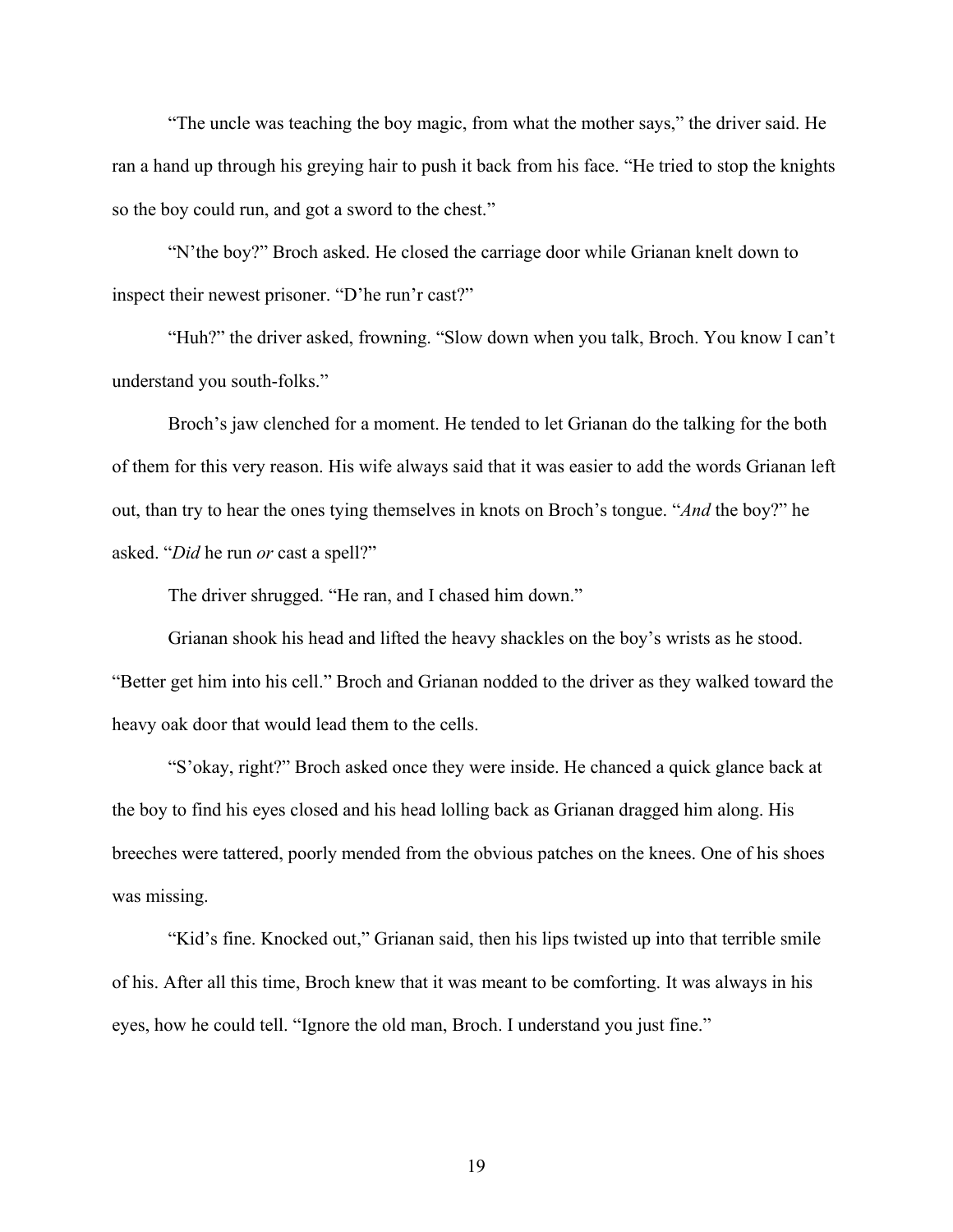They paused for Broch to grab a torch from one of the braziers on the wall, then made their way down the wide stone corridor. They walked in a comfortable silence borne from the long years they'd worked together as mage haulers, transporting prisoners from carriage to cell, cell to transport, and finally out to the Veil when it was time. It wasn't until they stopped at the first checkpoint, with a stalwart guard sitting at the ready to allow them passage through the heavy iron-barred door, that Grianan spoke again. "Slim pick this time."

The guard chuckled as he peered down at the boy. "Slim is generous."

"Cells still open?" Grianan asked before Broch could.

"Packed until next transport tomorrow," said the guard. "Should be three carriages getting Veiled, so the pay will be good for you two."

"This one going?" Grianan asked, shaking the boy's shackles. Broch bit back his reaction to hearing the chains rattling. He hated that sound. It crept into his dreams at night and startled him awake in a sweat every few months.

"Got too many others need transporting first," said the guard. He turned to the locking mechanism and fiddled with his key ring. "Back cell, lower level only has one in it. Put him there."

Broch reached down and took the boy's shackled hands from Grianan once the door was open. His friend really was a good man, gentle with kids even, but he was being a bit too rough with the boy. "These primals're gettin' younger ev'ry day," he said while stepping into the adjoining hall. After taking a few steps, he turned back when he didn't hear Grianan following. Broch rolled his eyes when he saw the way the guard smiled at Grianan, or how their gloved hands brushed against one another for the briefest of moments while the guard handed Grianan a set of keys. By the time Grianan's attention was back on the task at hand, Broch had already set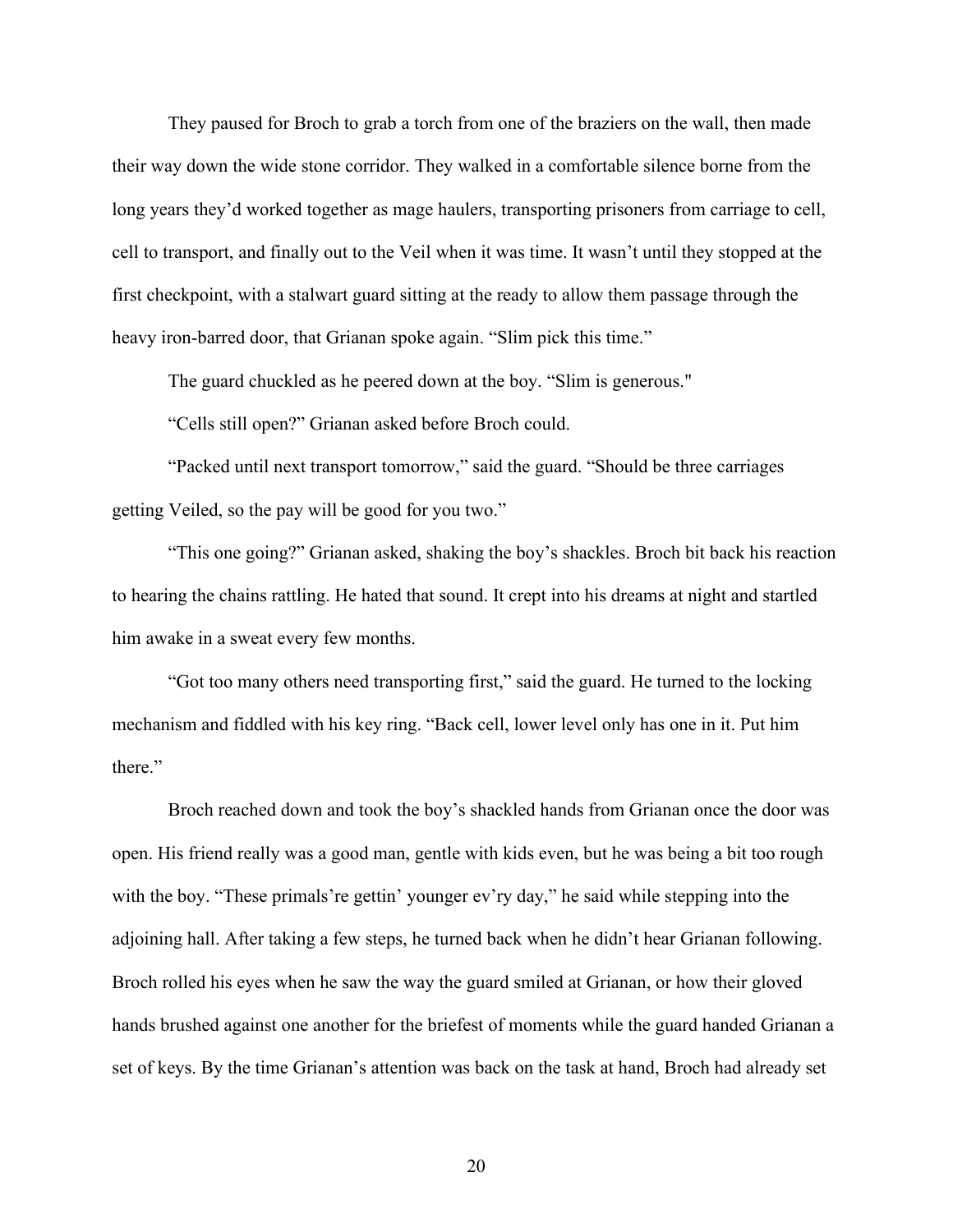his gaze elsewhere. "S'his name again?" he muttered once they were far enough that the sentry couldn't hear them.

"Never came up," Grianan chuckled.

They continued down one hall and another, past cells filled with crying men, whimpering women, and children who begged for their freedom. These people were still primals, and there was nothing to be done about their fate. If they'd only chosen to direct their magical study to Tharsis's will instead of this sinful path, they wouldn't be here.

"About time it calmed down, huh?" Grianan asked. He took the torch Broch offered as they walked in front of a barred door, from which emerged a dirty, frail hand. Grianan kicked the hand, his heavy boot snapping the bone. Broch pretended not to care about the agonized shriek from the prisoner who crawled further into the darkness of their cell. Instead, he continued dragging the boy down the stone hall. "Pay's great and all, but these transports every week are murder on my back."

Broch chuckled at that, sending his companion a sidelong glance. "*Yer* back? I can hear m'bones creak when I so much's breathe."

"Transports will be back up to two months soon," Grianan said.

Broch was sure his wife would be happy to hear that. They both loved the added income from how often he'd been transporting prisoners to the Veil the last year alone, especially now that they were expecting their first child. Still, he wanted to be there for the birth. And after their child was born, he knew he'd need to take time off to care for them. He'd throw himself into the Abyss to be flayed by fiends before he allowed his mother to stay with Kathrin and the baby. That shrew would drive his wife to murder if given the opportunity to offer her heavy-handed version of help.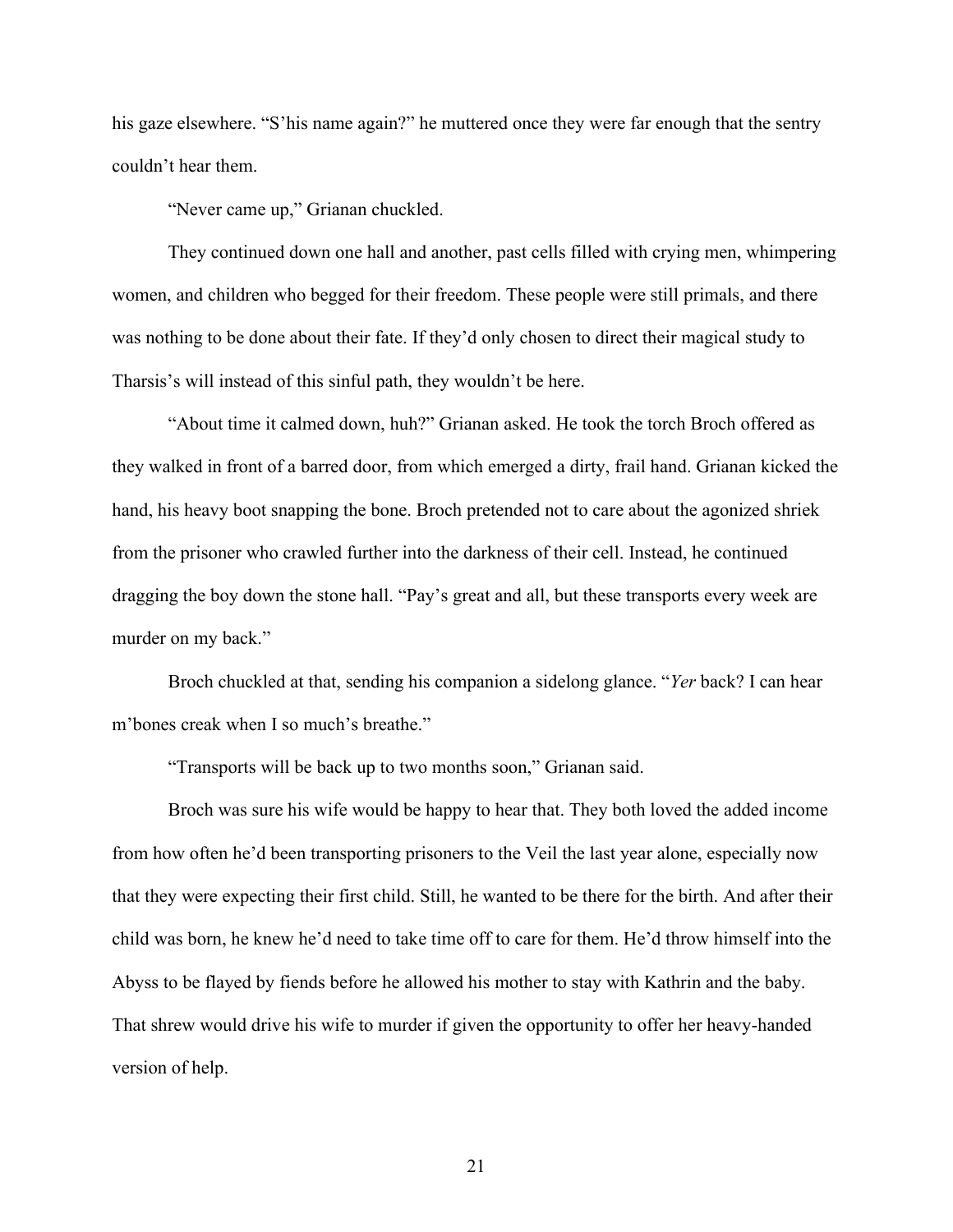They both carried the boy while taking a flight of stairs down to the lower level of the prison. Grianan dropped the boy's feet as soon as they passed the last step.

"Hear about the big one?" Grianan asked as they drew nearer to the cell that would be the boy's home until he was Veiled.

"What big one?"

Grianan chuckled, the sound low and grating. "Massacre at the Lake of Sin, right?" he asked. "Monks all torn to pieces?"

Word of the massacre had hit Barrow's Den first – the small town where he and Kathrin had settled down – being only ten miles north of the Carnin Monastery where it had happened. How could he not have heard about it? "Yeah," he finally said. "Four months later'n Kathrin's still thinkin' a primal gang's comin' fer us next."

"Was a woman," Grianan said, slowing his steps when Broch did. He turned, his dark eyes almost haunted as he continued. "Primal. Some monster monks kept in the basement, I hear."

There was no denying something had killed the monks in the monastery, but every time Broch heard the story of what had caused their deaths, the truth seemed to stretch and twist. Some said it was a pack of wolves who killed the monks on the orders of a rogue primal attuned to nature. Others said that the monks and townspeople who had gathered for the only legal mage execution outside of the Veil transport had been slaughtered by a group of bandits in search of gold from the monastery's coffers. Kathrin was positive that it was a gang of primals who'd crawled out of their hiding place to attack Paros's most sacred monastery. Broch hadn't heard anyone mention a single person committing such a heinous act themselves. Broch didn't think it was possible for a lone primal to wreak so much devastation in a single afternoon.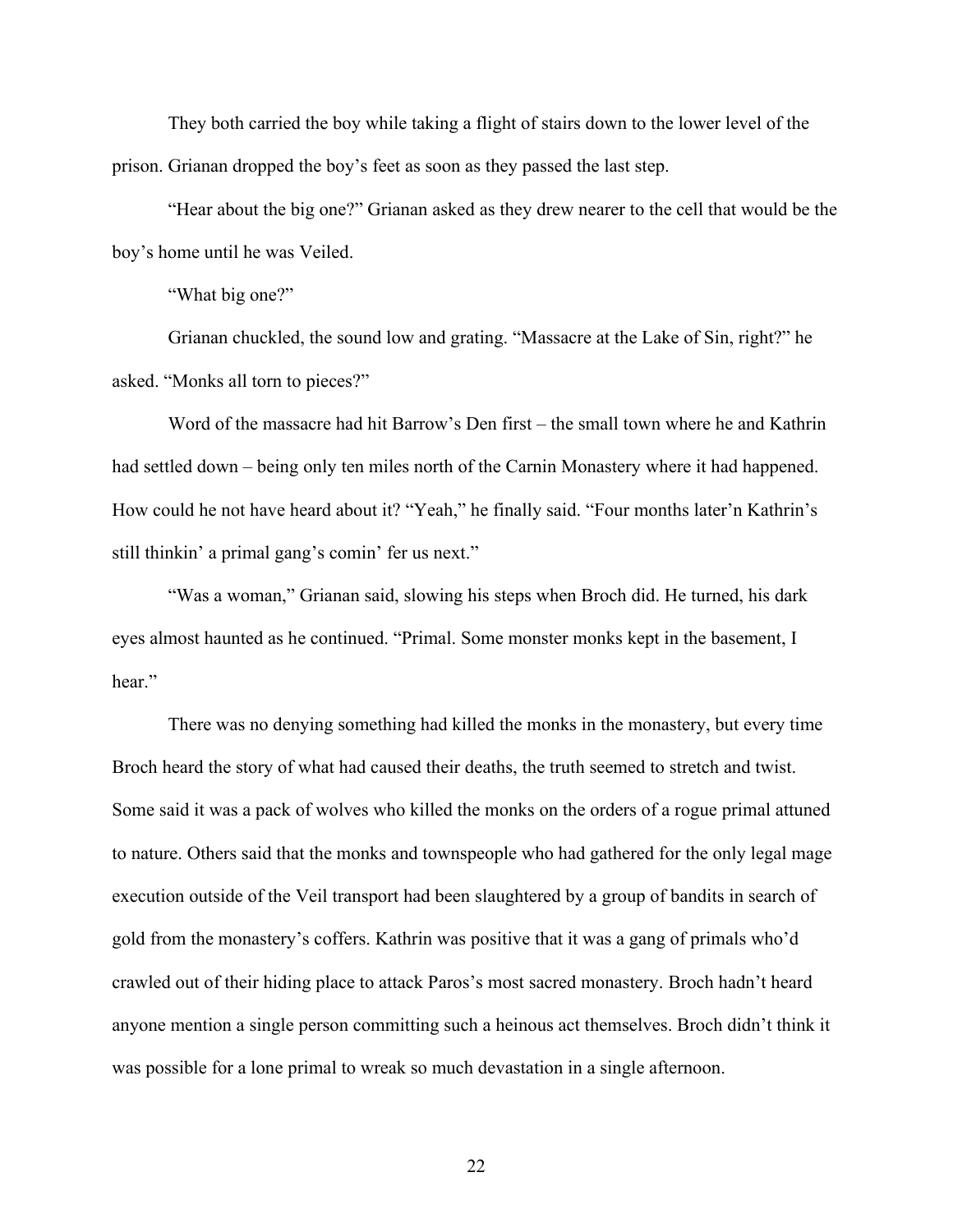"Was there," Grianan said. Broch found his breath catching slightly when he heard the way Grianan's voice trembled. In all the years they'd known each other, his companion had never sounded so small. "Saw for myself."

"Y'saw what?"

"Tiny little thing, all covered in blood," Grianan said. "Thought she was a survivor."

"Please, sir, I need water," a nearby prisoner rasped. "Please..."

"Forty dead all around her," Grianan continued. "Thought she was a kid, Broch. So small and scared like she was. Traumatized, really. Stefen tried talking to her–"

"Stefen," Broch said, frowning at the familiarity of the name. He vaguely recalled a boy just barely old enough to shave with eyes too close together. "That little shit who wan'ed t'be a cleric? I haven't seen'm in months."

Grianan chuckled at that, but the sound rooted itself in his throat and nearly choked him. "Got himself booted over to us," he said, nodding. "Church said he was better suited to hauling than using Tharsis's divine gifts."

"Praise Tharsis's justice," Broch said, his eyes closing and head bowing to offer a quick prayer to their god.

"Their holy light shines," Grianan finished.

Broch looked down at the prisoner again, finding the boy's eyes were still closed. He focused on the cancelling collar around the boy's throat, a simple steel band engraved with runes written by clerics to keep the boy's primal spells from firing off. They'd spent years learning to craft items like this using Tharsis's divine power to stop the primals from tainting the country. How lucky Paros was for their god to gift common men and women – who showed their eternal devotion through prayer – with the ability to contain the evil lying dormant in primals.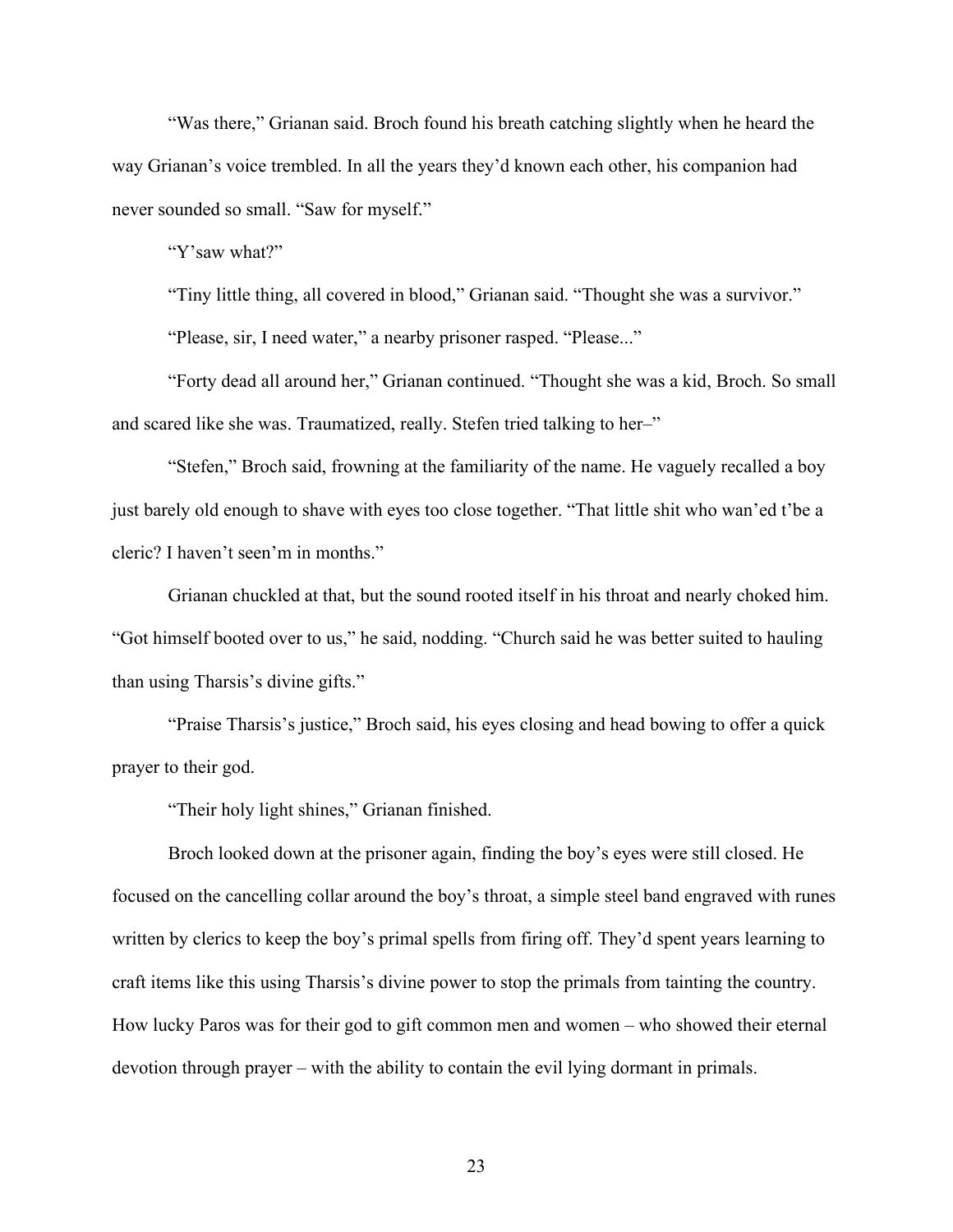"So Stefen tries to talk to the girl," Grianan said, drawing Broch's attention back to his friend's story. "One look at her, and I'm thinking I'm looking right into the Abyss. Never seen a primal like her, Broch."

"What does that mean?" he asked. They'd faced plenty of primals in the fifteen years they'd been working together. Some were crazy enough to make claims of infinite power, but none had ever truly scared them. The primals all died in the end.

"Sin's just swimming in her eyes," Grianan said. "Mouth like a beast. Claws, Broch. Monsters from the old legends, all rolled into one. Surprised she didn't have a tail and wings, too."

"That can't be right," Broch said, his narrowed gaze drifting over toward Grianan. They turned a corner and made their way down a hall that Broch hadn't been to in nearly a year. Had the prison really filled up this much without him realizing it? These cells were once used for the most heinous criminals before they started sending primals to the Veil, from what he'd been told. Most often, they were left empty since there were only enough primals caught every couple months to warrant a transport. "Yer listenin' to those bardies'n the taverns too much, Grianan."

Grianan nodded toward the cell at the end of the hall. "Been here for four months already," he said. "Clerics are still working on something to contain her."

Broch's stomach soured as they finally stopped in front of the cell. Tension coiled around his throat and tightened the muscles in his shoulders while Grianan pulled out the keys he'd gotten from the sentry earlier. While he searched for the key, Broch peered inside, searching for this mysterious, monstrous woman who was supposed to be responsible for the deaths of an entire monastery's worth of monks. The fire from Grianan's torch flickered just enough for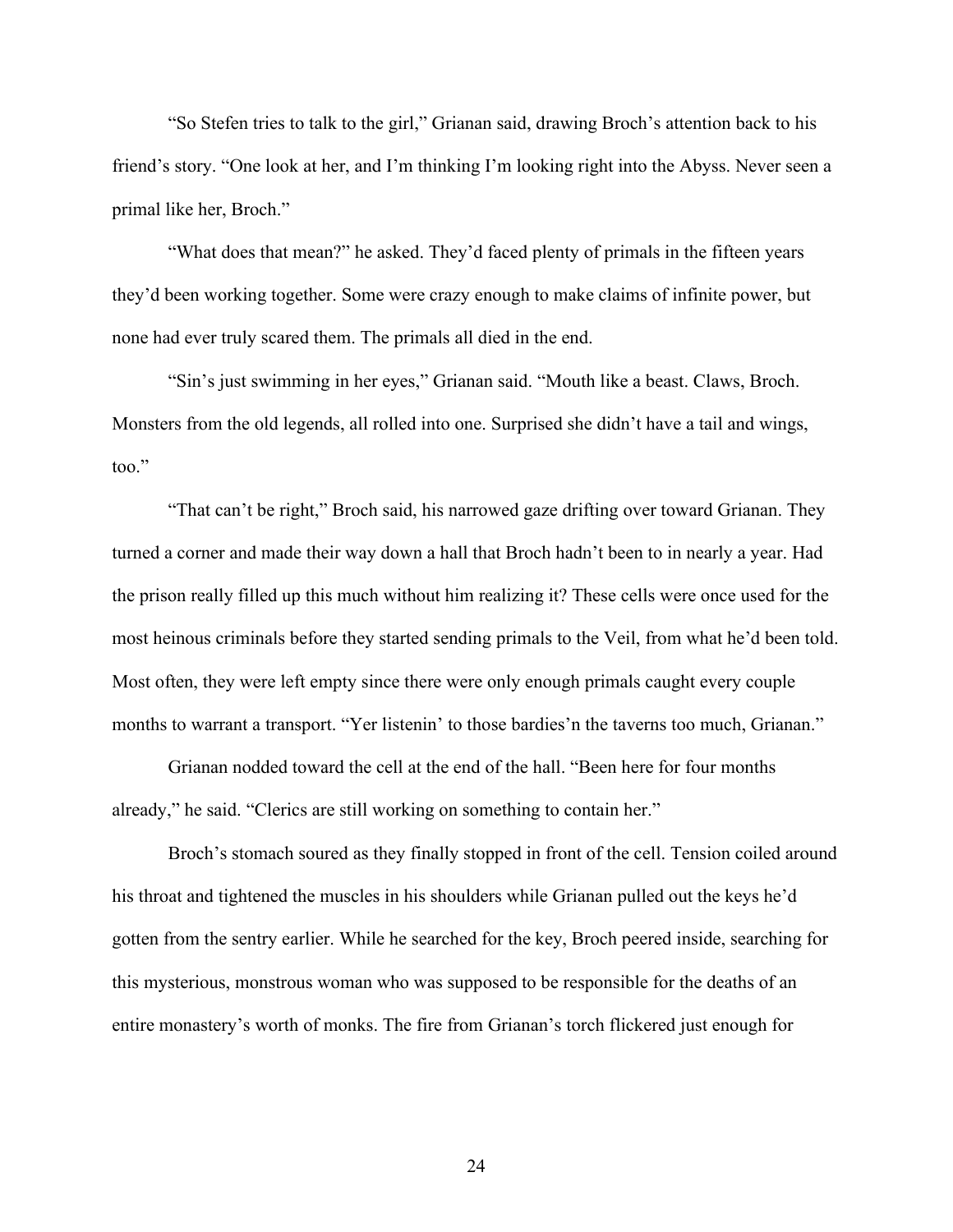Broch to make out a figure on the far wall, so he took the torch into his own hand and held it steady. The small figure shuffled slightly, but no sound escaped the cell.

Broch's brows lowered and he pushed the torch between the bars to get a better look at a head of matted auburn hair that slowly lifted. Burning orange eyes with feline-slitted pupils snapped open, locking onto him. The torch flickered again, and the flames dancing there in her eyes seared his soul with their intensity. The collar on her throat wouldn't be strong enough to hold her; he knew that in an instant. Neither were the chains keeping her clawed hands anchored to the stone wall above her head. Surely, the Church knew the normal restraints wouldn't be enough to hold her. When Grianan unlocked the door to the cell, Broch jolted at the way the tumblers echoed in the silent corridor.

"Y'can't seriously want to put this kid in with *that*," Broch breathed, his eyes widening in horror when Grianan pushed the door open.

"No room," Grianan said with a shrug. He nodded to the bound primal woman. "She can't move from the wall. Clerics made sure of it. Skirt around the bars, and put him in that corner there."

Broch glanced at the shackles nearest the bars, in the opposite corner from the woman. When he looked back at her, he found her thin, dirty lips stretching into a smile, revealing sharp teeth that belonged in the mouth of an animal. He knew he shouldn't be afraid of her. He'd captured primals who'd enhanced their bodies to be more animalistic, to be in tune with the beasts they controlled. But as he took a step closer, and the torchlight caught on the dark stripes on her pale skin, Broch froze. Those stripes, he'd learned as a child, belonged to demons from the oldest legends. No primal would tattoo themselves like that. To bear such a mark was a curse. Why would someone who looked hardly more than sixteen have done this?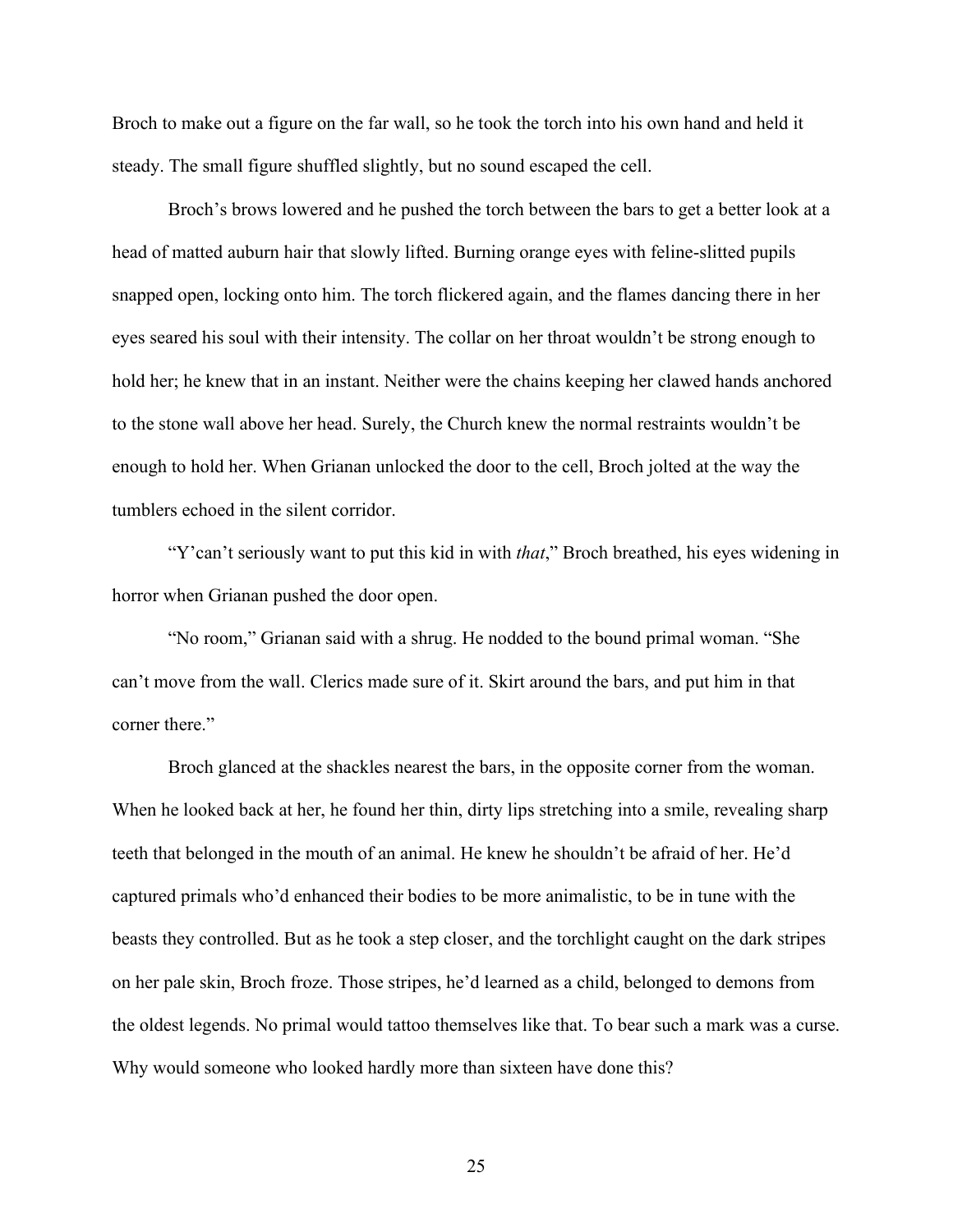Her lips parted and a crackling whisper of a breath escaped her. "Don't be scared," she rasped. Her voice skittered up the length of Broch's spine and forced him to meet her burning gaze once more. "I won't hurt you."

" $Ye$ <sup>"</sup>

"Don't talk to her," Grianan spat, pulling the torch from his grasp. "Hurry and get him locked in."

Broch shook his head to break free of her stare. He forced his feet to move, his grip to tighten on the boy's shackles. He thought better of dragging the boy and instead hefted him onto one shoulder and stayed flush against the bars while carrying him to the vacant corner. Even without looking at her, Broch could feel the primal woman's eyes on him, piercing through his leather armor and fur-lined cloak, peeling away at his courage with every short, shuffling step. He glanced at her again and found her eyes following him. Her legs were still pulled close, her knees touching, and her feet spread at an unnatural angle. She seemed so uncomfortable.

Surely, he could help her get more comfortable. She'd said she wouldn't hurt him, after all.

Broch dropped the boy and winced at the heavy thud of his body on the stone, but it was enough to pull him away from her mesmerizing gaze. He couldn't concern himself with whether his lost grip had hurt the boy. Not then. Not with her watching him, waiting for him to make some mistake. He removed the boy's shackles and replaced them with the heavier ones bolted to the wall. The boy had more slack in his chains than the woman. It didn't matter. It was just as likely this boy wouldn't make it to the next transport. Once Broch had double-checked to make sure the boy was secure, he stepped away and pressed his back to the bars as he moved toward the open door.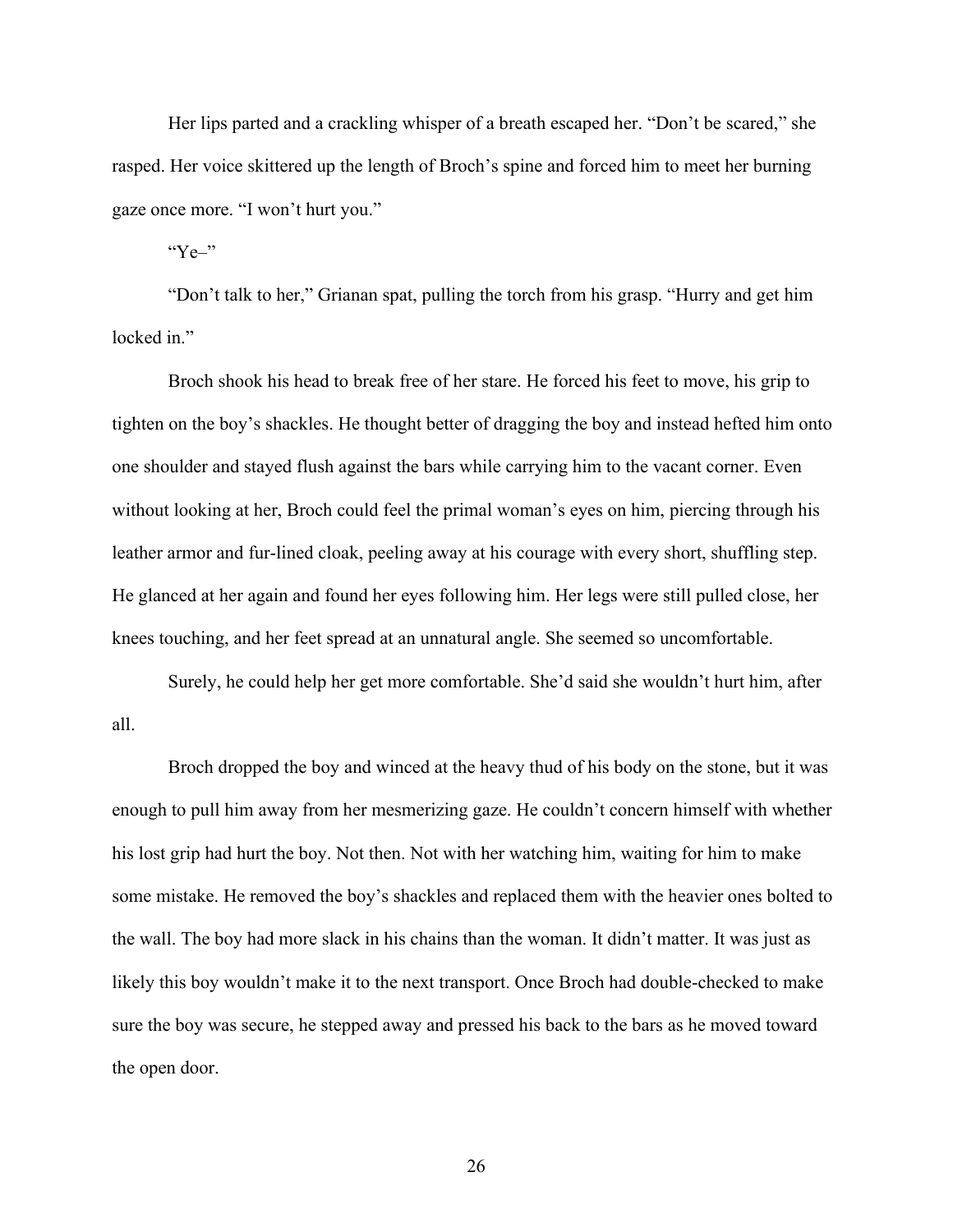The woman's tongue darted out, gliding along her sharp, glimmering teeth. A lewd hum slipped from between her lips and ended on a rumbling growl that curled in the back of her throat. Broch darted out of the cell and held his breath until Grianan had slammed and locked the door. They backed away, watching as the torchlight faded until she was bathed in darkness once more.

Broch could still feel her watching him.

"What the hell was that, Grianan?" he breathed. Broch grabbed Grianan's arm and turned away from the cell, taking heavy, hurried steps to put more distance between them and the monster they'd encountered.

"See what I mean?" Grianan asked. "Primal, Broch. Most evil I've ever seen."

"That's no normal primal," Broch spat. "That's a damn demon!"

Grianan dropped the torch to the ground and threw a hand over Broch's mouth to silence him, using the weight of his body to force Broch against the nearby wall. "Keep quiet," he whispered. Broch's nose crinkled in disgust at the smell of wet horse wafting from Grianan's glove. "Getting tossed on the next Veil transport once the Church can contain her better. Gotta lay low to get her on there, so we can be rid of her before the king finds out."

Broch's eyes narrowed in confusion. Why would they need to keep this information from the king? What possible reason could Grianan or any of the other haulers who'd apprehended that monstrous woman have for not telling their monarch the truth? He shook Grianan's hand away from his face with a sharp jolt that sent a twinge of pain down to his shoulder. "King Gideon knows about th'Veil transports," he said. "Why lie about her bein' more'n a primal?"

Grianan glanced down the hall, toward the exit they should have been walking toward already. "Demons are extinct, Broch," he said, turning his attention back to his partner. "Gotta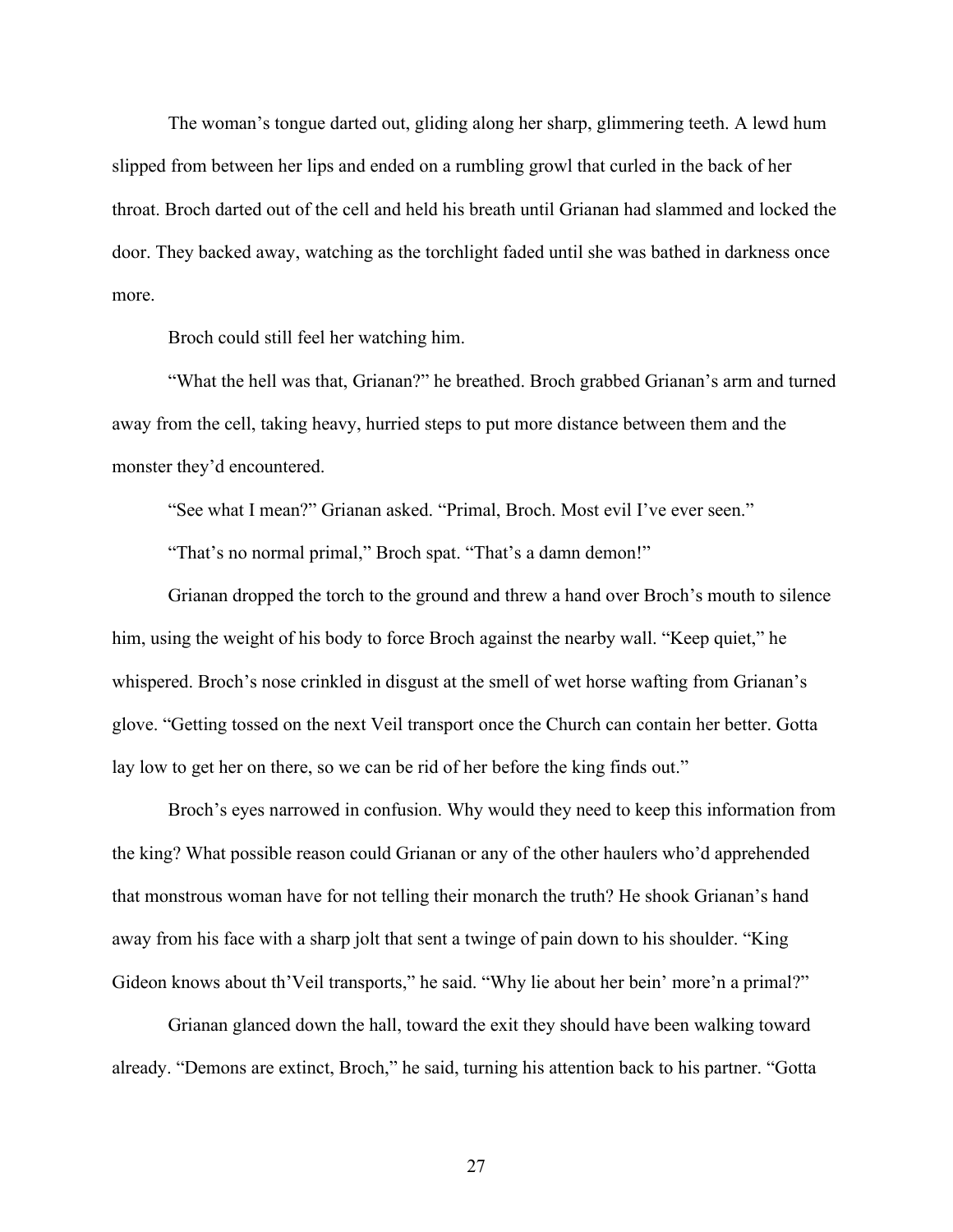get rid of her before anyone pieces together that those aren't just primal tattoos." Who in their right mind would think a mage would curse themselves with tattoos like those? "Just one demon? We can handle it. She calls up her brothers and sisters? Paros gets obliterated."

"If they're extinct, there's no brother's 'n sisters t'call," Broch said.

"They're extinct, *she* shouldn't exist," Grianan said, taking a step back. His arms crossed over his broad chest and Broch listened to the creak of his gloved hands clenching into fists. "She's here, though. Killed all those people, one fell swoop. Gotta kill her with the Veil."

"Why not just-"

"Clerics told us it's the only way," Grianan said. "Came down from the arch-priestess, Broch. No one knows she's here, what she is, but who needs to know."

Broch's hand drifted to the hilt of his sword, a weapon he trained with every day but rarely found cause to draw outside of training. "S'we kill her now," he said. He knew Grianan would disagree with him. That wasn't the protocol. They weren't authorized to take these primals' lives into their own hands, and they both knew it. The king had decreed that the Veil was the best way to handle them. The Church of Tharsis oversaw the prison, as they had overseen all primal executions since the great Primal War. He and Grianan were only supposed to haul them from one place to the next, nothing more. "Why not just finish it now'n be done with it all?"

Grianan shook his head and the sigh that drifted from him seemed to pull the last bits of his youth right along with it. In that moment, he seemed older to Broch, more worn than ever before. "Stefen tried," Grianan said. "Tried to tie her up when we saw the evil in her. Got too close."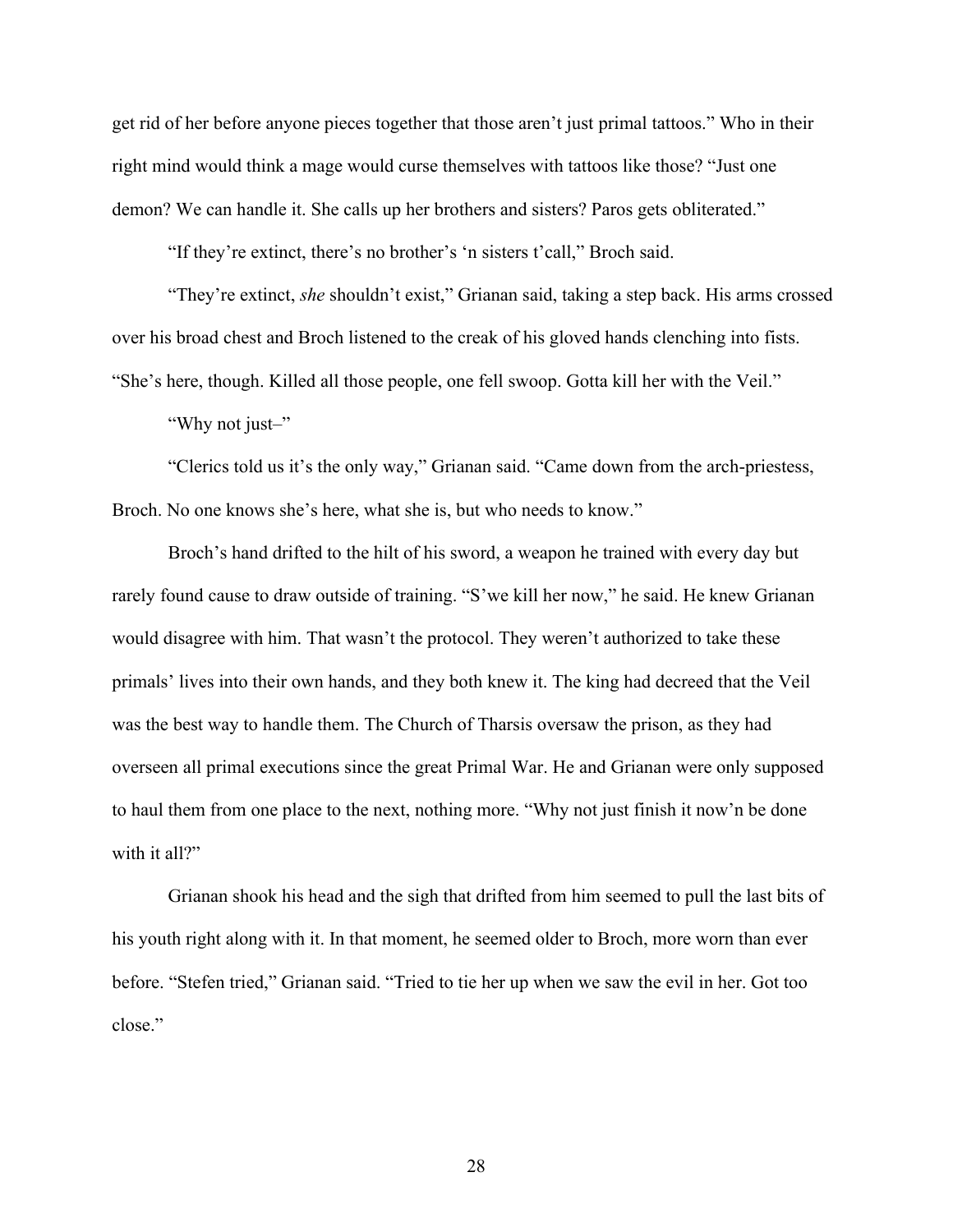Was that why Stefen hadn't been around then? Broch had thought he'd just been assigned to the same rotation as Grianan, missing one another in guard changes by mere minutes. Based on Grianan's expression, Broch knew he'd been wrong.

"Those claws you saw? Ripped right through his chest like cabbage." Broch found himself shuddering along with Grianan. "Sounded like it, too, if you ignored his screaming."

"How did'ya get her'n here, then?" If that woman was so powerful, enough to be able to take a young, strong man like Stefen down with ease, then how could they possibly have done anything to stop her?

"Used him as a distraction," Grianan said. "One of the others knocked her out with a mace while she was playing with his guts." Torchlight from the ground flickered and highlighted the sickened pallor of his face. His hands lifted in the space between them, and he pretended to hold something, feel it, prod it with his fingers and roll it between his suddenly shaking hands. "At first, we thought she was still a primal, maybe just confused. Brought her here, and the clerics checked her out."

"N'why can't y'do it now'th her bound up like that?"

"Get too close with her awake, she tricks you," Grianan said. "Gets you talking. Knows things only you should know if you start talking."

"So, th'Church really knows," Broch breathed. "N'they said t'keep it quiet?"

Grianan nodded. "Two more months, and they'll have something to contain her on a transport. Arch-priestess said to keep her here until it's ready, and we make sure she's Veiled."

"Why wouldn't they tell th'king?" Broch asked again. "Th'king should know demons're comin'round again."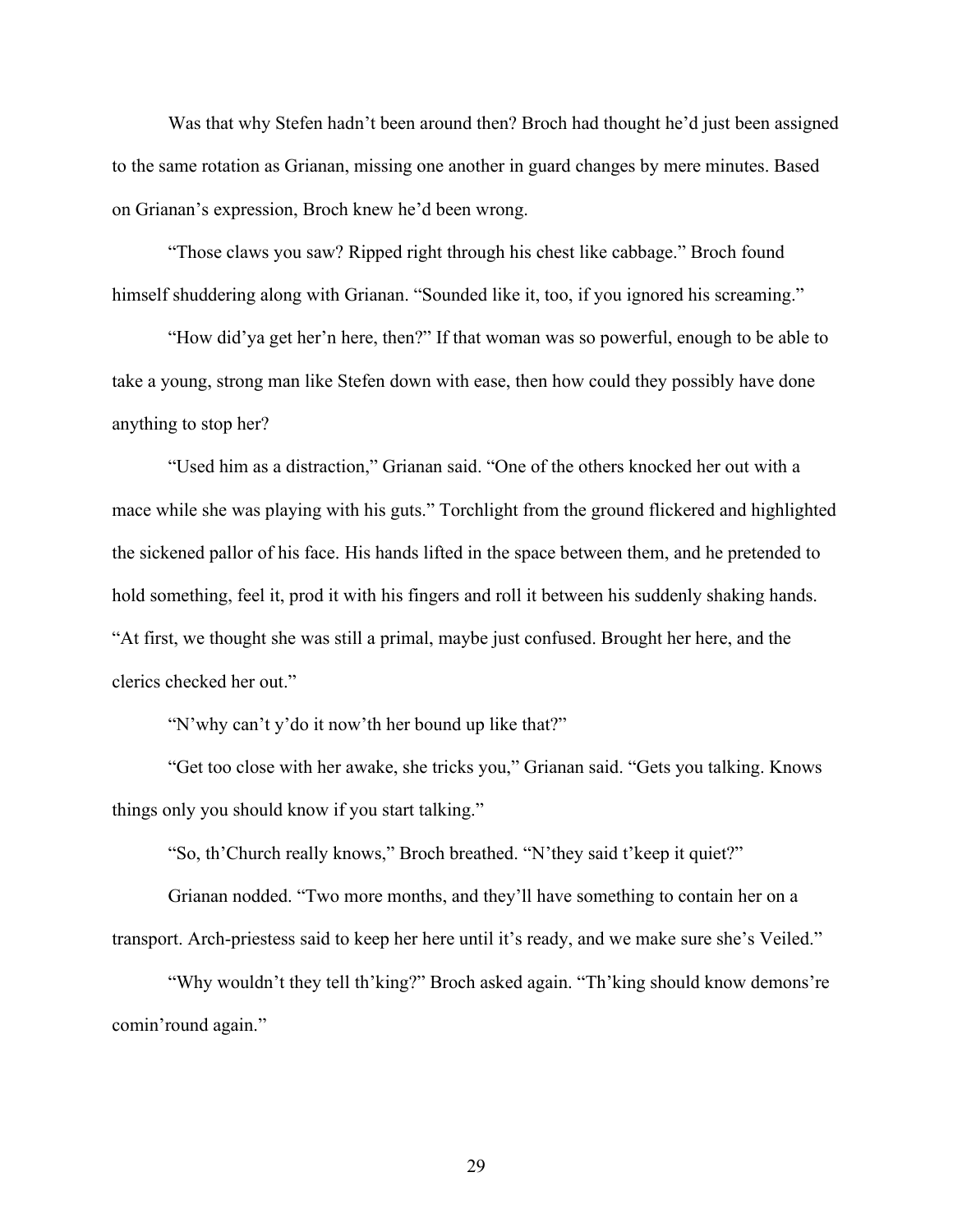Grianan shrugged. "It's the will of Tharsis," he said. "King Gideon will make an example, make a name for himself in history, more than holding the throne. He finds a demon and executes her in the capitol? Arch-priestess says it'll bring out her kin from their planes."

Broch supposed that did make sense, but it didn't sit well with him. Everyone in Paros knew that primals were taken to the Veil to be disposed of, and while it might cause a panic if people knew that there was a demon from the old legends living and breathing in Per'Doa, it was still important for their king to know the truth. Still, Grianan wasn't a liar and he was as devout in following Tharsis's teachings as every other citizen of Paros. If this was their god's will, then he wouldn't question it.

"We wait for them to finish the stronger bindings for her," Grianan said again. "Transport her when it's ready, toss her in, and we move on. No one needs to know the truth."

Broch peered back down the darkened hallway toward where the prisoner sat chained in her cell. Now that he knew the truth of what she was, Broch would be one of the guards in that transport carrying the demon. More than likely, that would be the last transport he was on before taking time off to care for Kathrin and their newborn child. He wanted nothing to do with it, but there was no way to avoid his duty. Not unless his child was born earlier than expected. Still, he'd sworn to keep the citizens of Paros safe from the primals and their evil machinations. That demon was the worst sort of evil he'd ever met. He had to make sure she was taken care of.

"Keep it quiet," Grianan said, picking up the torch again. "We'll be rid of her in two months."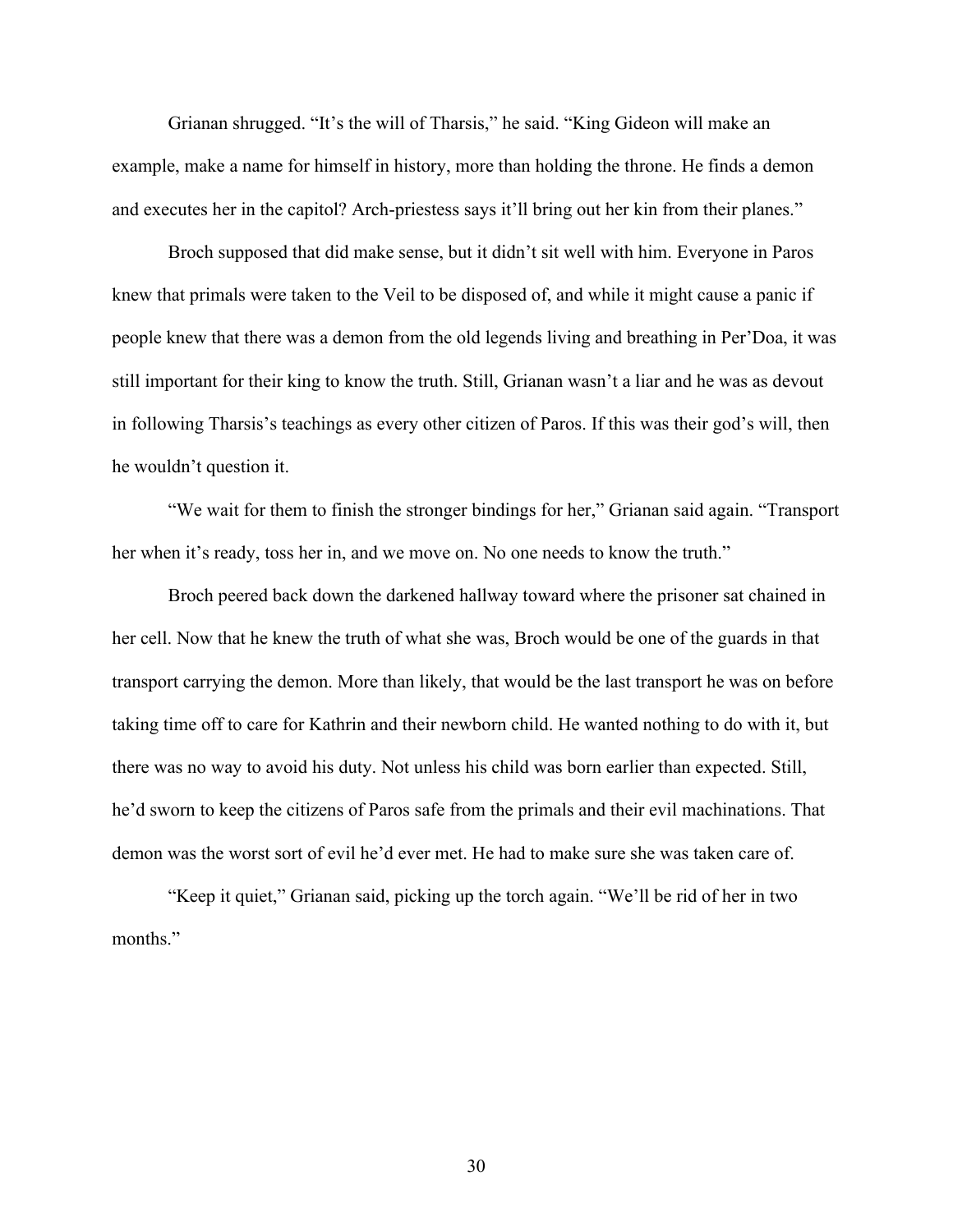## **CHAPTER TWO: MINA**

"Abominations like you are why we call it the Lake of Sin," Father Arux hissed while hovering over Mina's crumpled body. "You still have your uses, though." His fingers brushed over the newest slash on her wrist, cold and bony digits sending ice through her veins. Father Arux had just finished bleeding her for the third time in two weeks. He and the other monks used her demonic blood to make the Lake of Sin boil when they executed primal mages. To them, she was a means to an end, a cruel gift from their god Tharsis to punish the wicked. "Because of your blood, the monarchy can send those sinners right where they belong."

Mina didn't say a word. Instead, she stared at the cracked stone floor she'd been tossed onto. They believed she couldn't speak, so it was for the best if she kept that ridiculous notion intact for as long as possible. She never spoke around the monks in this generation, and the last one who'd heard her voice had died nearly 20 years prior. She talked to herself though, when she was left dangling from the leather straps that held her to the wall in the cellar of the monastery. She'd been talking to herself for a few hundred years in this cellar, so the conversation was never dull.

"Father Arux," came a low voice from the doorway, its owner shadowed and barely visible to the man standing above her. Mina saw him clearly; Brother Pradi, the youngest of the monks of this current generation with his pale grey eyes and light brown hair cut short against his scalp. "We're ready to begin the last of the executions today."

And then it happened. Father Arux was so ready to get to the execution that he forgot to reset her leather bindings through the strong iron loop on the wall. He did enjoy taunting her, and had for the past 40 years, but Father Arux was old. Forgetful. This was to be the last execution he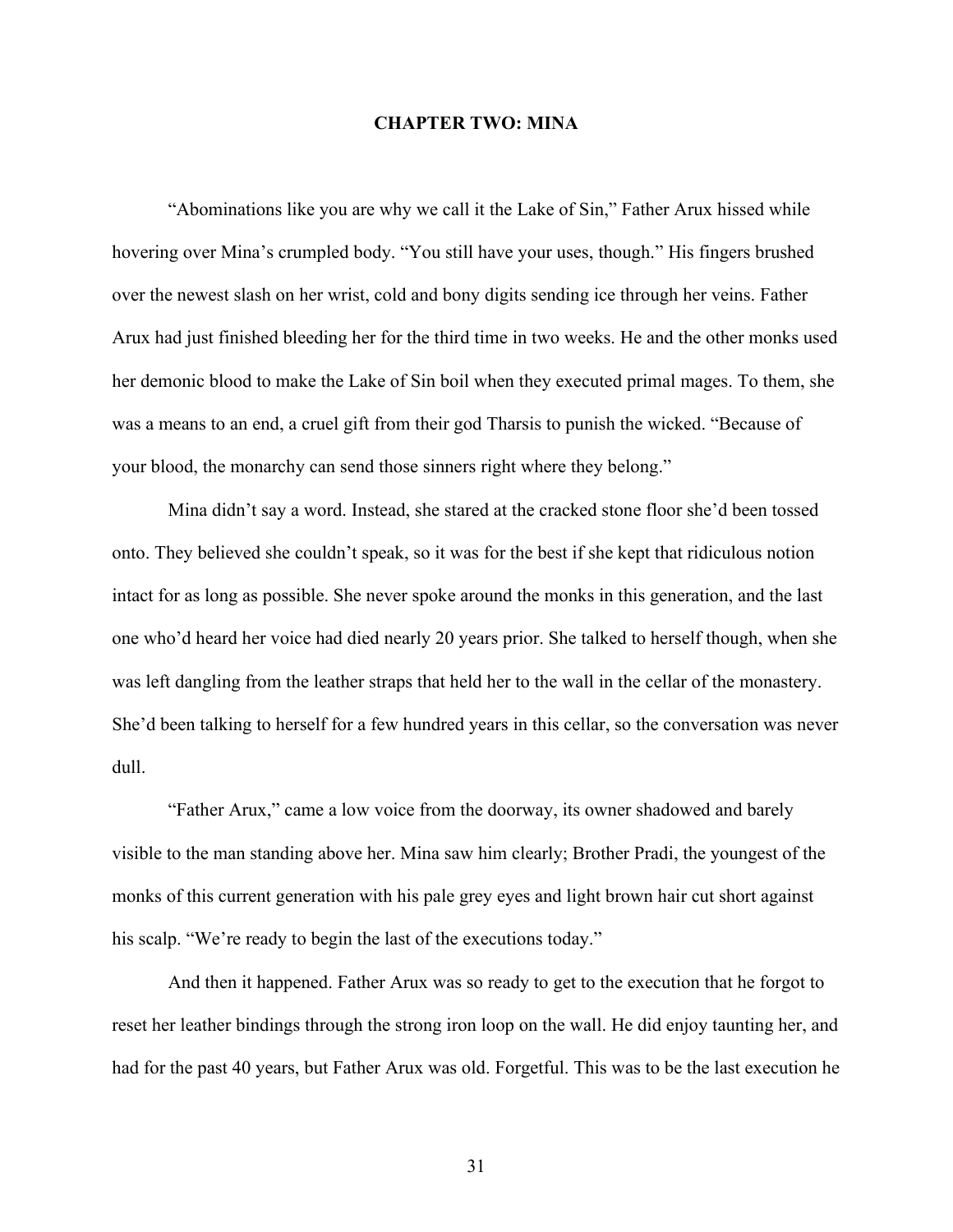led, due to his old age. After today, he was meant to be sequestered away in another wing of the monastery, copying tomes of holy scripture for the postulants to distribute to the commoners as the monastery's newest Sacrist. Father Arux swept out of the room and shut the door, and a slow smile crept across Mina's chapped lips once his soft steps moved up the stairs into the monastery proper.

"Fool," she rasped into the silent cellar. She sat up and didn't take any time to look around her. This room was as familiar to her as the gleaming blue sky was to the people who lived above ground.

This was just the opportunity she'd been waiting for, and there was no way she would let it go to waste. Mina brought her hands to her lips, bared her pointed teeth that pierced her own lips while chewing if she wasn't careful, and ripped through the leather straps that had been rubbing her skin raw for months. The monks didn't want to waste resources in acquiring strong chains to hold her captive. Instead, she was supposed to be anchored to the wall with her arms stretched high above her head so she couldn't bite through the bindings. Bloodletting left her weak enough that she didn't have the strength to pull her full weight up to break free. She'd been able to break free only a handful of times, but never made it far. Mina stretched her hands and considered the deadly claws that she couldn't wait to sink into someone's flesh. These monks would pay for every drop of her blood they'd spilled in the last three centuries.

Mina carefully stood and padded across the cellar to the small table that held a block of salted meat. They always left this out for her to stare at, and now she was going to enjoy herself.

*'He doesn't remember locking her up... Have to go check,'* Brother Pradi's thoughts echoed in her mind.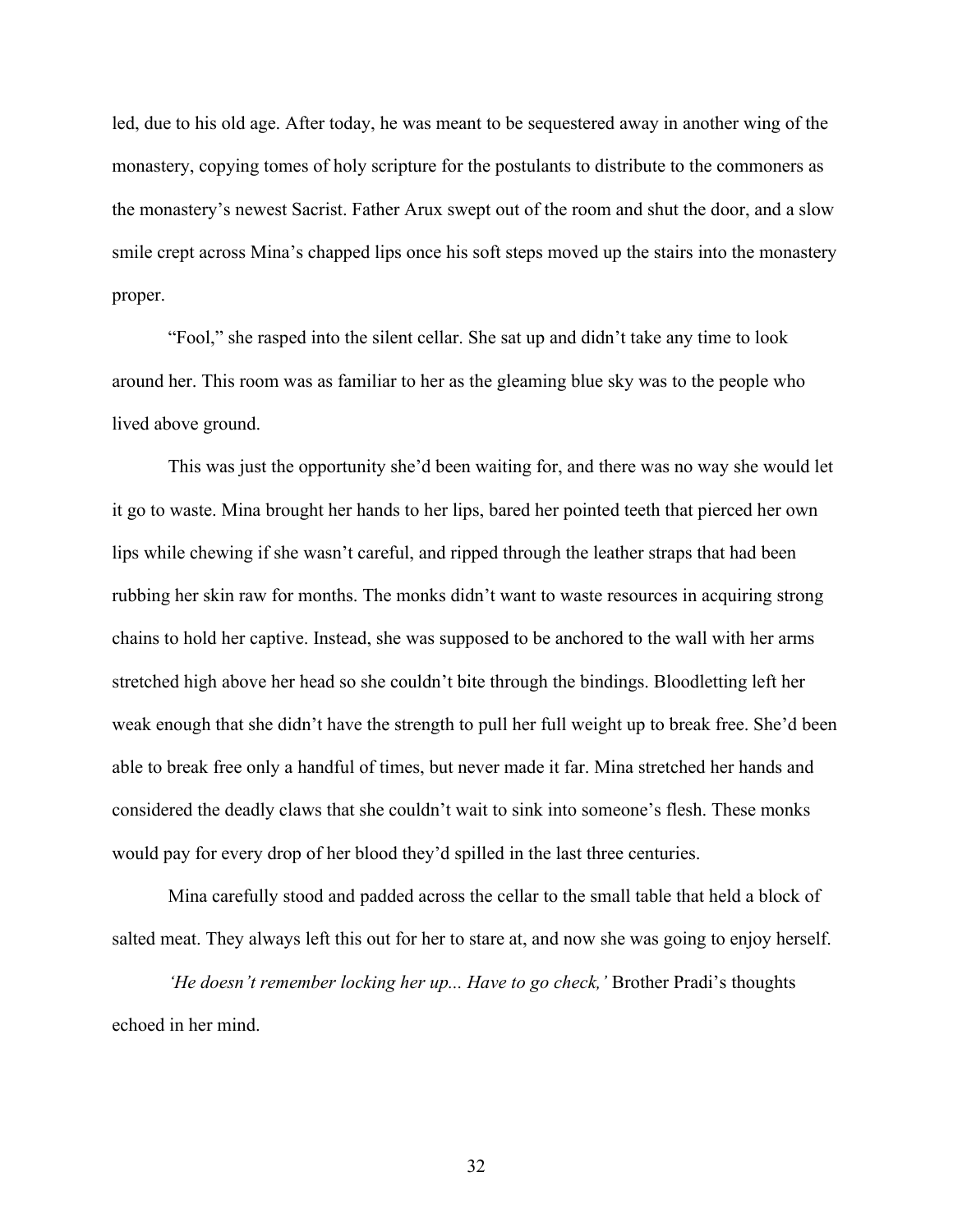"Damn," Mina hissed. It was just her luck that Brother Pradi would be sent back down to make sure she was in place. After far too many years of being their little torture project, she wasn't taking it any longer. She was tired of the voices trickling through her head and fighting to keep them at bay as the villagers gathered on the grounds just above her head to witness a dozen or so mages being executed for their "evil blood." She had to end the hundreds of thoughts from people she only wanted dead.

She bent down and bit into the meat, just to get a little more nourishment than normal, as the door opened and Brother Pradi rushed into the cellar.

Past the bottles of sacramental wine, his eyes narrowed in the hopes of seeing just a little better. Mina held her breath, waiting for him to stop mere feet from where she was usually bound on the wall. *'She's gone. The monster is…'*

"Right behind you," she rasped, breathing in the scent of fresh sweat slicking the back of his neck. Her fingers curved around his throat slowly, a sensual caress of her claws over his flesh.

"Tharsis, God of all," Brother Pradi whispered. He shook in her grasp, even as Mina pressed herself against his cloak covered back. "Grant me–"

"Your god doesn't hear you," she whispered. "But I hear *everything*. Beg, Pradi. If you're sincere, I'll let you go."

"Please, don't do this," he whimpered. "Please, I beg–" Ripping his throat out had Mina taking a shuddering gasp of delight. Bright flowers of crimson speared across the ground she'd been forced to sleep on since her birth.

The chanting had already begun upstairs as a line of innocent mages were led to their execution at the king's order. No one heard Brother Pradi's gasping pleas for mercy, his ragged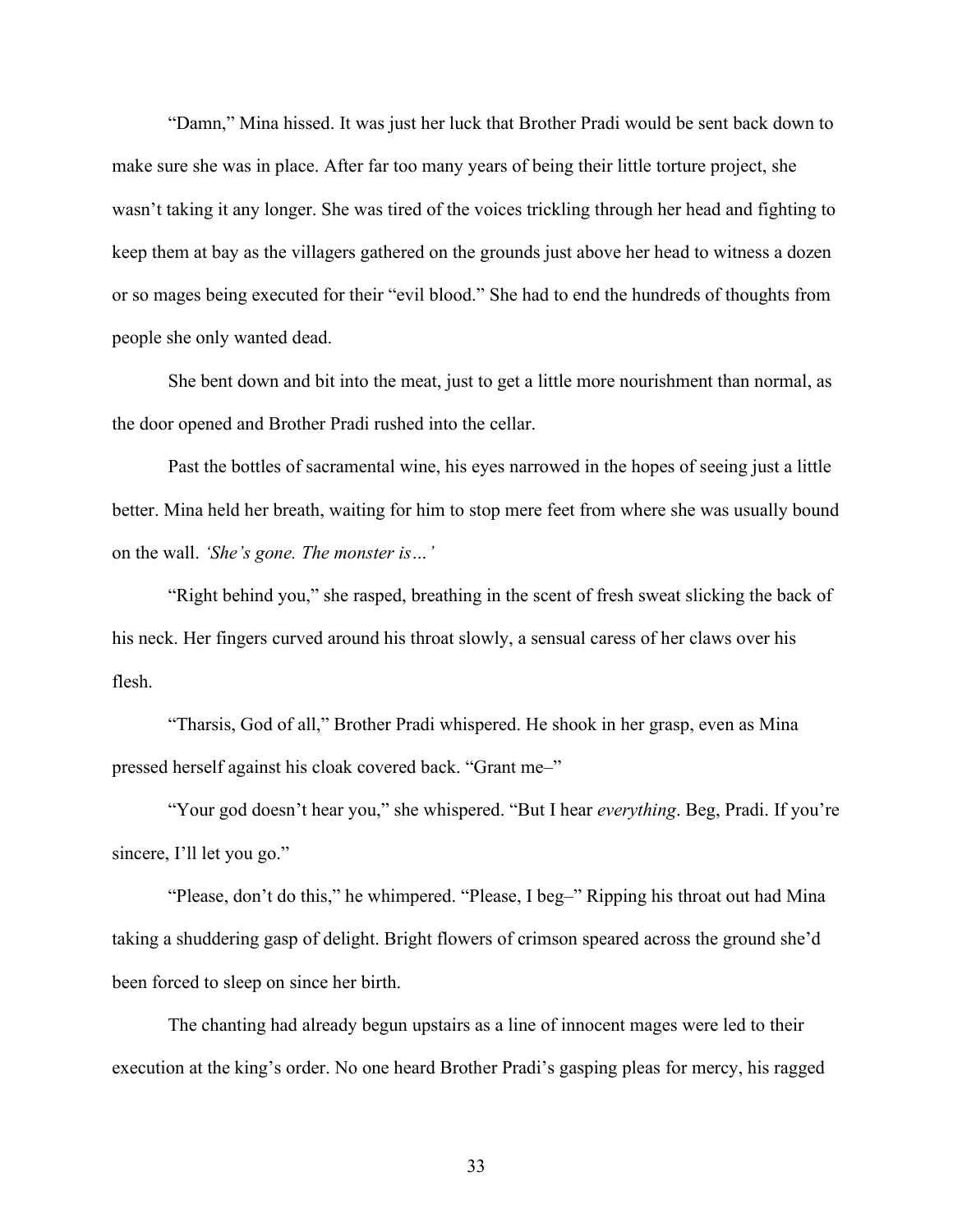breaths as Mina pushed him to the ground and devoured his flesh until he was nothing more than a lifeless heap of sinew and bones.

Ω

A heavy jolt in the transport carriage ripped Mina from the memory of Brother Pradi's death six months ago just when she started replaying her slow trek up the stairs into the monastery proper for the first time.

Whimpers of other prisoners drifted through the air, barely audible over the unsteady crackling of wooden wheels and horse hooves in the barren canyon leading from Per'Doa prison. Mina kept her head down, not wanting to attract more attention to herself. She didn't need to look at the other prisoners to know they were staring at her striped skin, or the tips of her pointed ears peeking out from between the matted strands of her hair.

The guards had already given her a hard time when they'd pulled her from the cell and set thick iron bracers around her forearms, locking them to both her chest and the heavy metal cancelling-collar around her throat that was identical to the other prisoners, so her claws couldn't be used against them as a weapon. One prisoner thought about the long claws at the tips of her fingers where human nails should have been and how, if her arms weren't bound in bracers to the cancelling-collar, she might be capable of killing the guards and setting them all free.

Her gaze drifted down to her bare knees and the rough canvas dress the guards forced her to wear, to the deep burgundy stripes in her flesh that had been there since birth. She'd never been told much about the way she looked, and she had only been able to catch glimpses of herself in small, brackish puddles as she grew older, strapped to the walls of the ever winterchilled wine cellar of Carnin's monastery.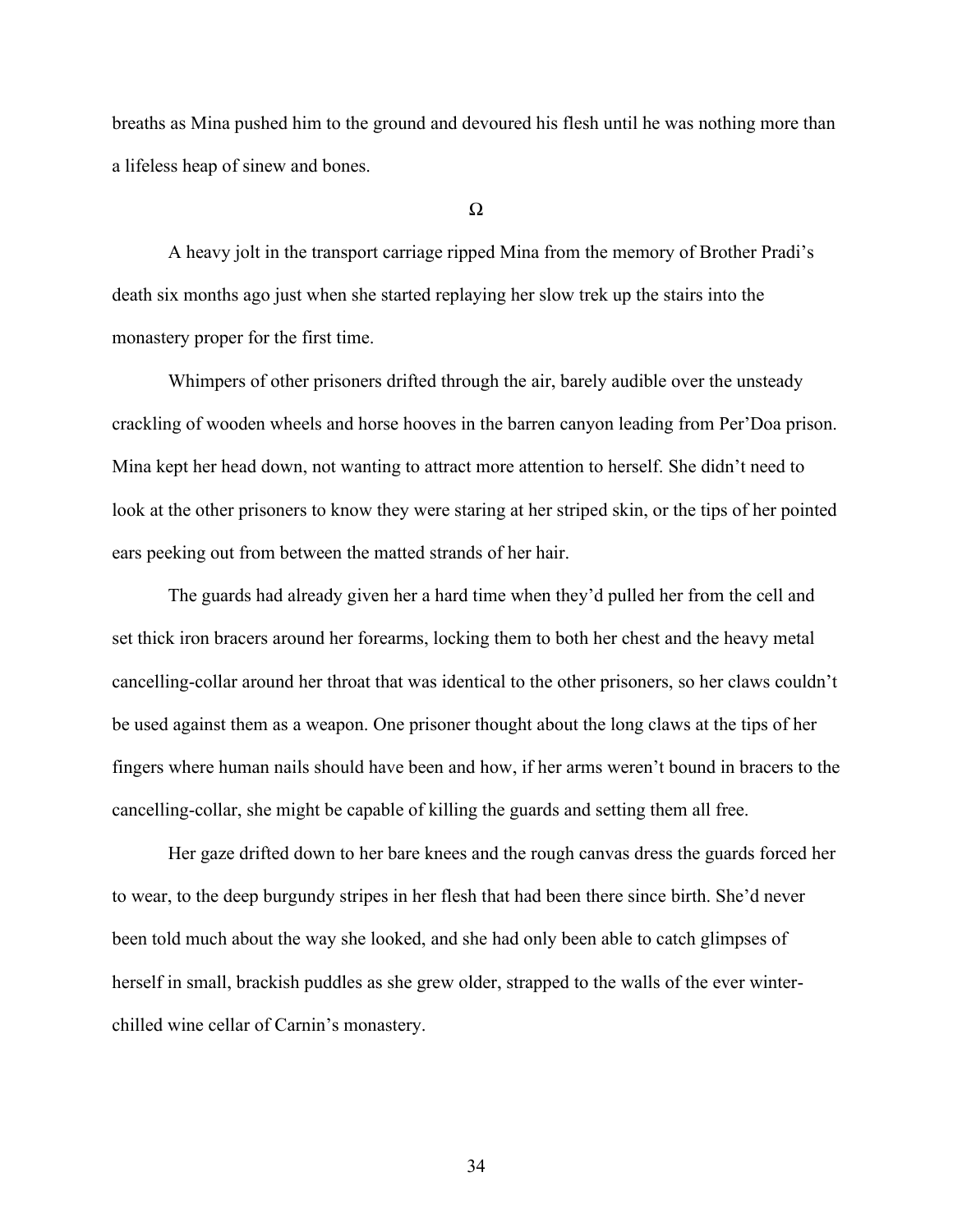The slim boy sitting to her right bumped into her as the carriage shook, and her eyes cut to the side to take in his profile. His familiar hollow cheeks and dazed brown eyes, the scraggly chestnut hair with its uneven cut. He'd been brought to Per'Doa prison two months ago. She'd spoken with him countless times through the darkness in their shared cell because he wouldn't shut up. He hadn't been able to see her, but she'd memorized his every feature.

"Sorry," he rasped.

Mina shook her head and looked away again. There wasn't anything to say to him. But maybe his presence would finally be useful today.

"I'm Barrett," he whispered, leaning a little closer to her. He cast a quick glance toward the guard sitting at the end of the carriage, whose bulbous nose crinkled in disgust at the stench coming from two dozen unwashed prisoners. Broch. She remembered him, too.

*'Look at the claws.'* The woman across from Mina had thoughts that scratched deep in her ears enough that Mina nearly recoiled from it. Disgusting. *'Is this really a demon?'*

"What's your name?" Barrett asked, still staring at Mina's profile. *'What did Uncle Tora teach me about stripes…'*

Mina ignored him. He wasn't going to find out any more than he needed to. There was no point in letting Barrett realize just who she was. She'd been able to see him so clearly in the prison while he'd squinted and struggled to see her outline, just another of her inherent "gifts" that had been passed down from her demon of a father. She'd made sure to keep the reason for her capture a secret during their hushed conversations.

*'It looks scary,'* Barrett thought. *'Maybe I can get it to help.'*

"So, what's–"

"Hey," Broch said. "Shut yer trap, boy!"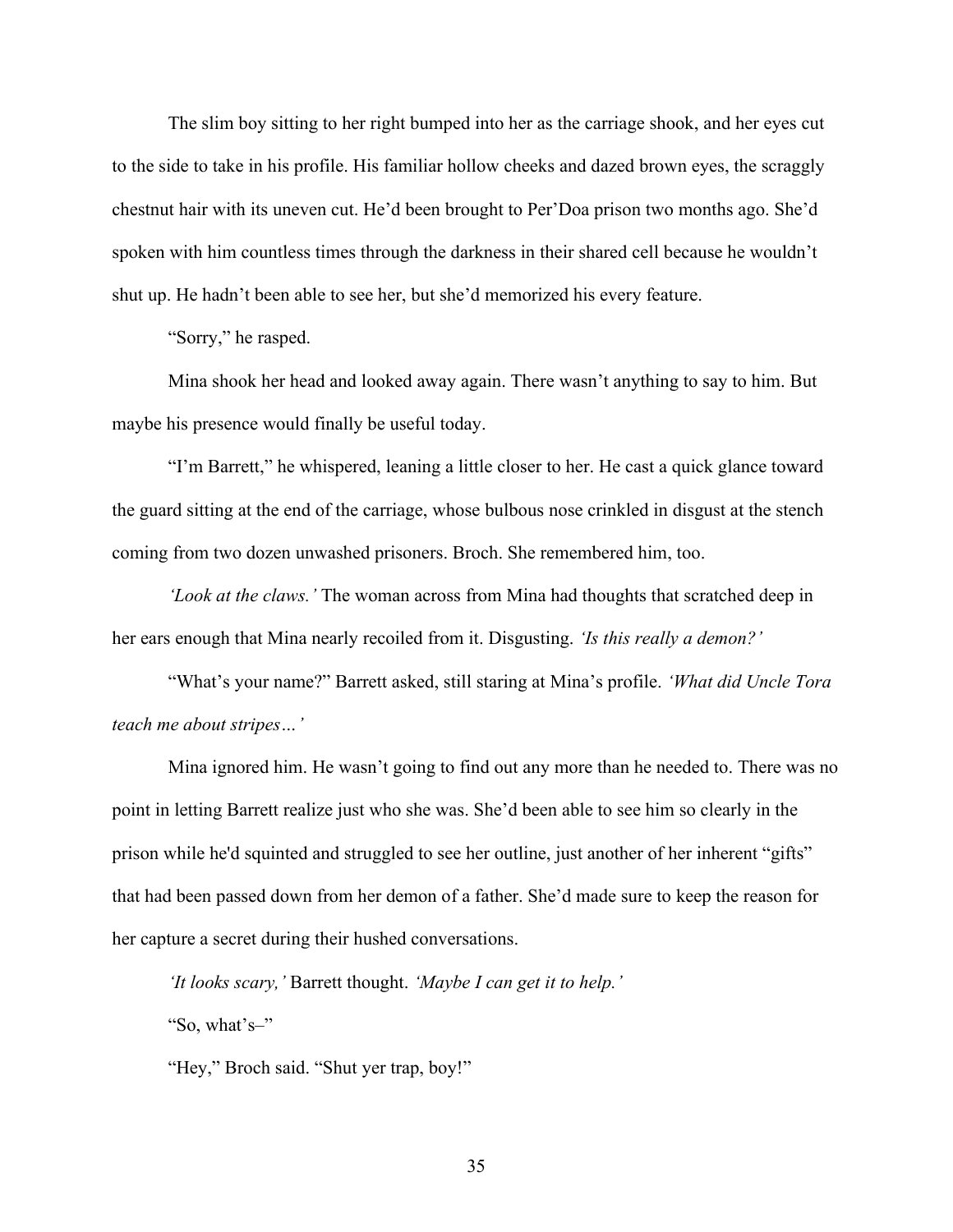Mina bit back any outward reaction, but she couldn't help the instant flash of giddiness that swelled within her while imagining Broch's head rolling across the floor at her feet. Instead, she lifted her gaze to the small-barred window and tried to drown out the whispers of thoughts from the other prisoners. It was more of that incessant, *"I don't want to die… I didn't mean to use that spell… I have a family,"* nonsense that gave her a headache.

The scenery was all the same, what little of it she could actually see. Miles of muddied oranges and browns stretched skyward, twisting together in twin walls on either side of the road they travelled down.

Mina knew where they were headed.

The Veil.

She'd never seen it for herself, always having been held prisoner in the basement of the monastery, but she'd heard plenty of stories from the occasional bright-eyed monk who believed she could be converted to accepting her torture as a gift to Tharsis. No one knew where the Veil led, or what happened to the people pushed into it, but it had to be better than mass executions and dumping scores of bodies into the Lake of Sin that boiled once her blood had been added to it. All in the name of some King, who claimed that mages were power-hungry sinners, and most especially in the name of their almighty deity of all creation, Tharsis. She'd never used magic, and she hadn't committed any crimes. She was just a half-demon, and someone had found out about the monk's little secret project. A demon going on a rampage and slaughtering innocent villagers was much worse, in the monarchy's eyes, than primal mages. So, they captured Mina and imprisoned her in Per'Doa.

She probably would have gotten away if she hadn't stopped to eat the other monks and a few of the villagers. That was just poor planning on her part.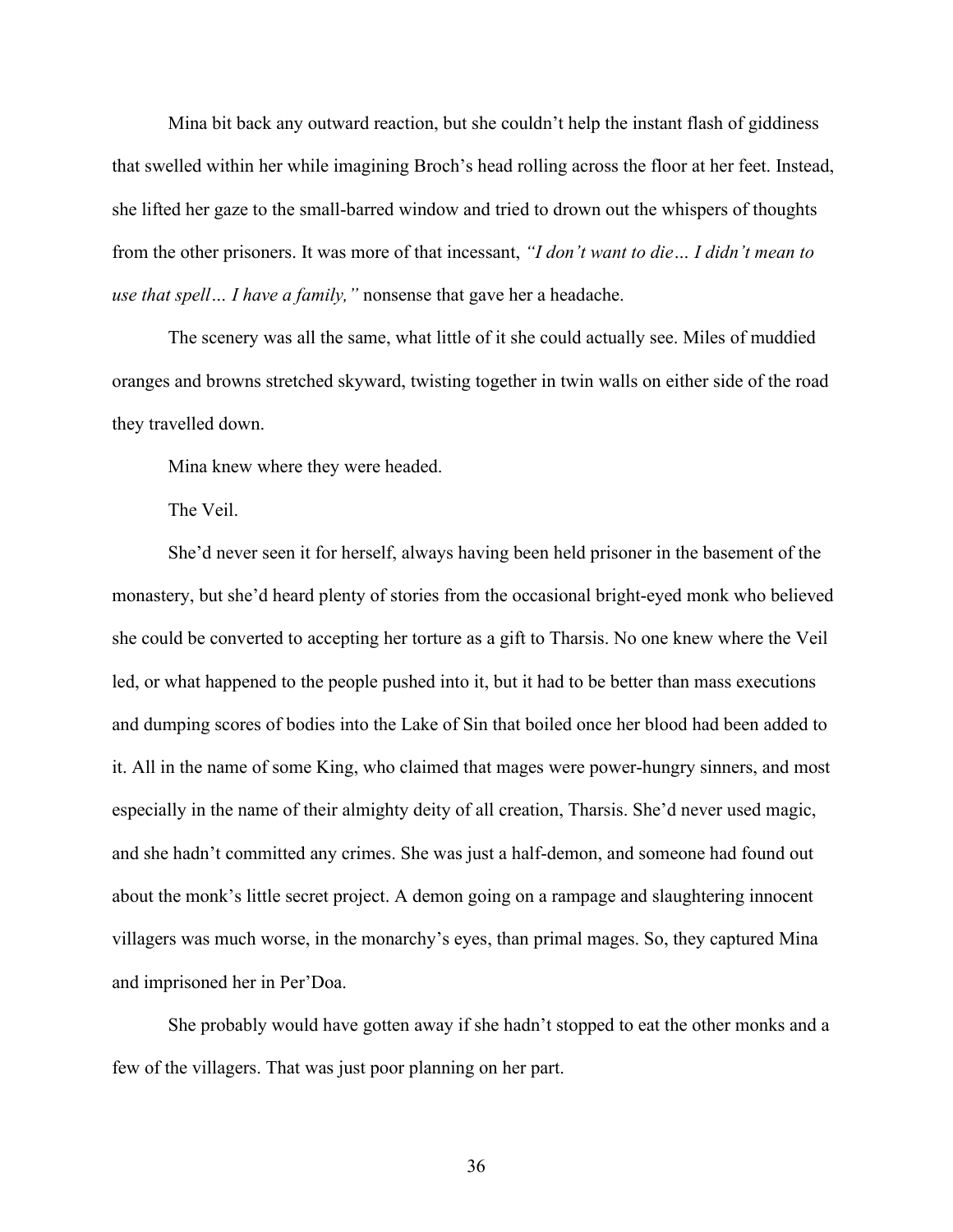"Is that really the Veil?" a woman sitting across the narrow carriage whimpered. Her real voice was just as grating as her thoughts. Several prisoners craned their necks to catch a glimpse through the single window, pulling on the length of chain that bound their shackled wrists to one another and dragging uninterested prisoners closer to the window. Rounds of gasps, broken by staccatoed breaths and strangled sobs, filled the too-humid air.

Mina could nearly taste the rising panic of the other prisoners. Barrett went rigid at her side, and the chains linking his wrists together, then to her and the ten-year-old girl on his other side, rattled as he started to tremble.

"We're gonna die," Barrett said, his voice barely audible even to Mina's more sensitive hearing with how the other prisoners' voices grew louder, more worried than before.

She turned back toward the window and felt her chest seize at the sprawling expanse of grey and silver clouds stretching from the ground into the sky above, rolling lazily over one another. There was no end in either direction as they left the canyon and found the worn, muddy path on the open plains before the waypoint.

She felt the carriage's wheels dip into little trenches of previous treks down the path, and her stomach dropped right along with them. Still, she couldn't get out of this transport. There was nothing she could do just yet.

*'Why are they doing this to us?'*

*'I'm innocent! I never hurt anyone!'*

*'I just used a spell to make my crops grow faster.'*

Mina didn't care for all their incessant complaining, but that day she understood why they were all so scared. Why the man several feet from her started struggling and elbowed a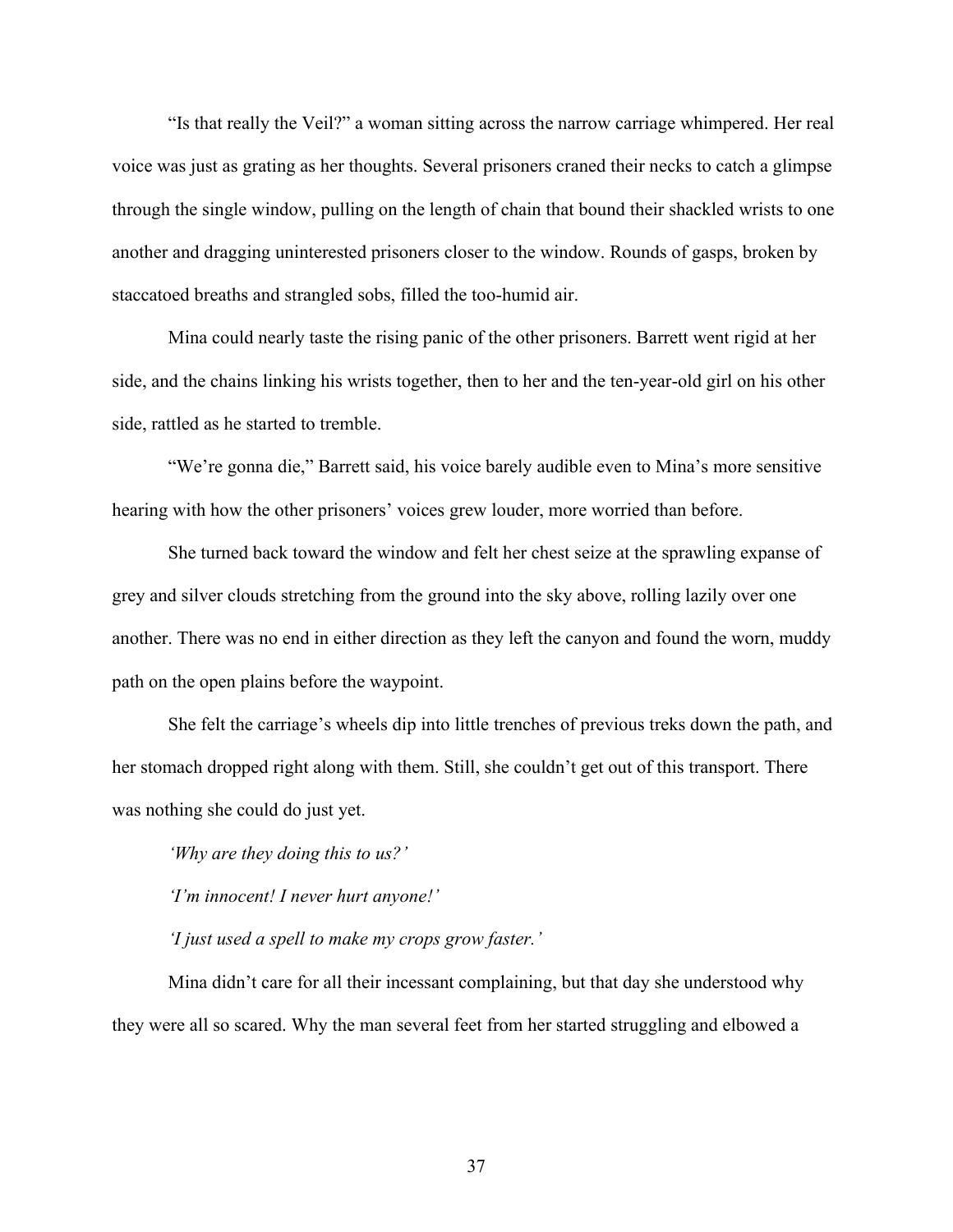woman in the face before Broch stood and bashed a curved club into the side of his head. Why the few children present clung to each other in desperation.

The billowing miasma they still hurtled toward was going to be the end of them. And their only crime was their magic: something these people were simply born with. She'd heard the monks talking about the primal mages being born with their magic, that their power was inherently different from the divine magic clerics received from praying to Tharsis. Primals were wild, untamable, unteachable. No amount of prayer would change the magic coursing through a primal's veins. They didn't need conduits or beads or talismans to cast their spells.

Their natural affinity for magic was what made them dangerous to Tharsis's followers.

*'I'm not gonna let them kill me.'* Mina's eyes cut to the side at the sudden thought from Barrett. Instead of the scared little boy she'd shared a cell with for two months, he was acutely aware of everything around them. As it turned out, she wasn't the only one trying to figure out the best way to break free.

Mina nearly shivered at the prospect of using him as bait. With the guards' attention focused on the escape attempt, she could kill them and get out of these shackles.

*'I've got that spell Uncle Tora taught me. I'll use that…'*

The carriage came to a stop and Broch groaned while hoisting himself up from his seat. The rubbing leather of his armor grated on Mina's fraying nerves as he left the prisoners to speak with the driver. As soon as he was gone, the cramped space was alight with murmurs and trembling pleas for mercy from Tharsis. As if the monarchy's god was going to help a bunch of lawless primals. The monks ensured that Mina learned how little Tharsis cared for primals. That was a god for the magicless, the mundane humans of this world; humans who possessed natural magic could never hope to sway Tharsis's mercy for themselves.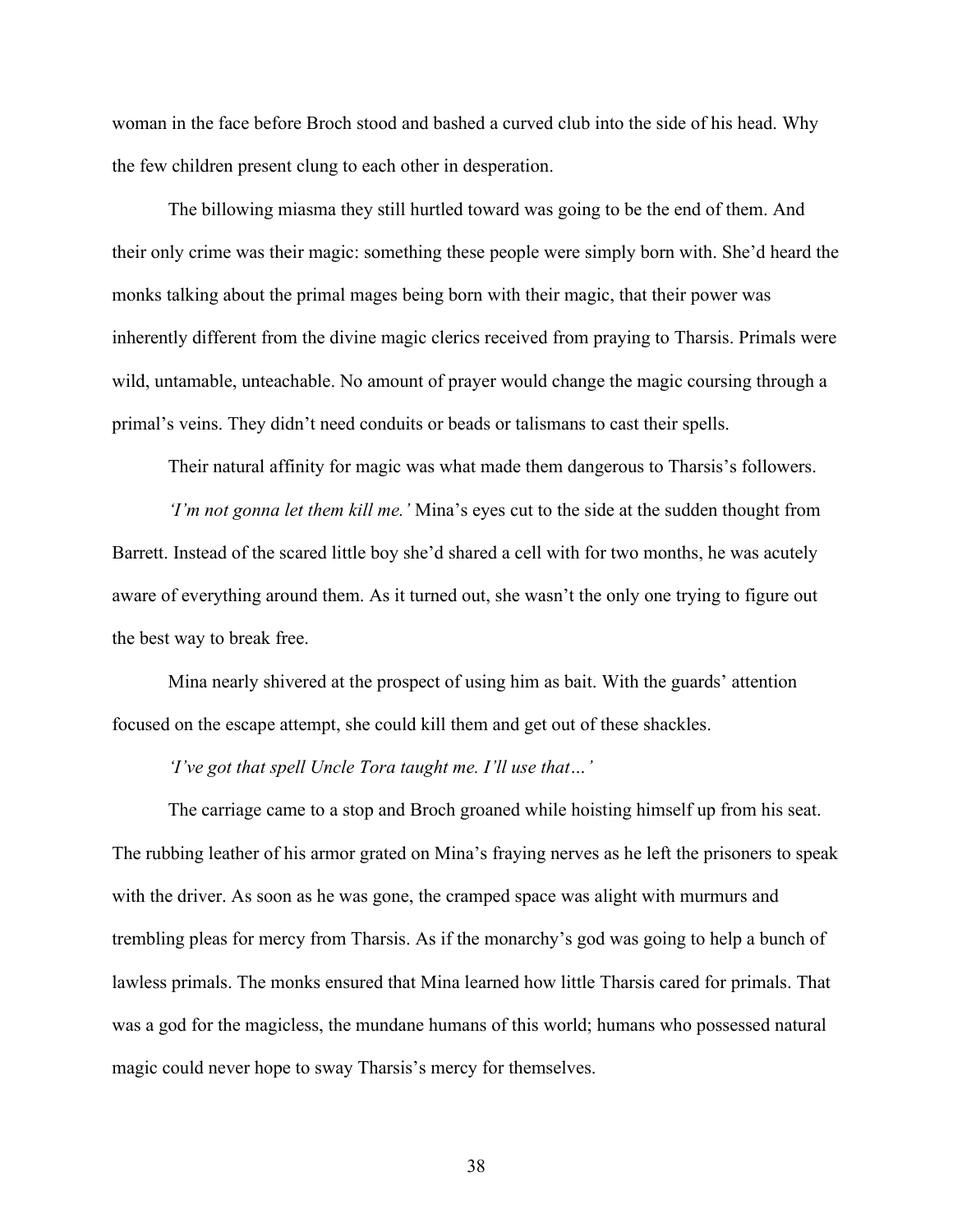Still, she kept her attention on the men outside. The guards who would unknowingly be her ticket to freedom.

"Got a monster n'there, Baix," Broch said, clapping his hand around another soldier's forearm in greeting. "S'bound, but than't hold a demon fer long."

"And you left her in there, Broch?" Baix asked. "To kill the others?"

All eyes in the back of the carriage shifted to Mina. She didn't care about getting these people their freedom. They could all rot in the Veil. Mina was going to get herself out of there and find a place where no one would ever bother her again.

*'I knew there was something wrong with that girl,'* a middle-aged woman with short greying hair thought from near the door. *'Hasn't said a word. Staring at nothing the whole time. Is she going to kill us?'*

Mina set her attention outside once more in favor of focusing on the swelling tension in the air around her. Just beyond them, she could see the waypoint that led to the Veil. A large seven-pointed star etched into the stone circle set on the ground. She didn't know what the land had looked like before the Veil appeared, but now there was a sheer cliff that touched the edge of the pale grey mist. Guards stood in wait for the prisoners' departure, each of them armed and ready for anyone to attempt to break out.

If she listened closely enough, she could hear one guard going through the steps of their execution.

*'… prisoners on the stone… chain them down and run… watch the Veil take them over the edge… Again! Put the prisoners…'*

"Orders," came another voice from what Mina assumed had been the driver's seat. She remembered that clipped way he spoke. Grianan. "King heard about it. Said to Veil it." That was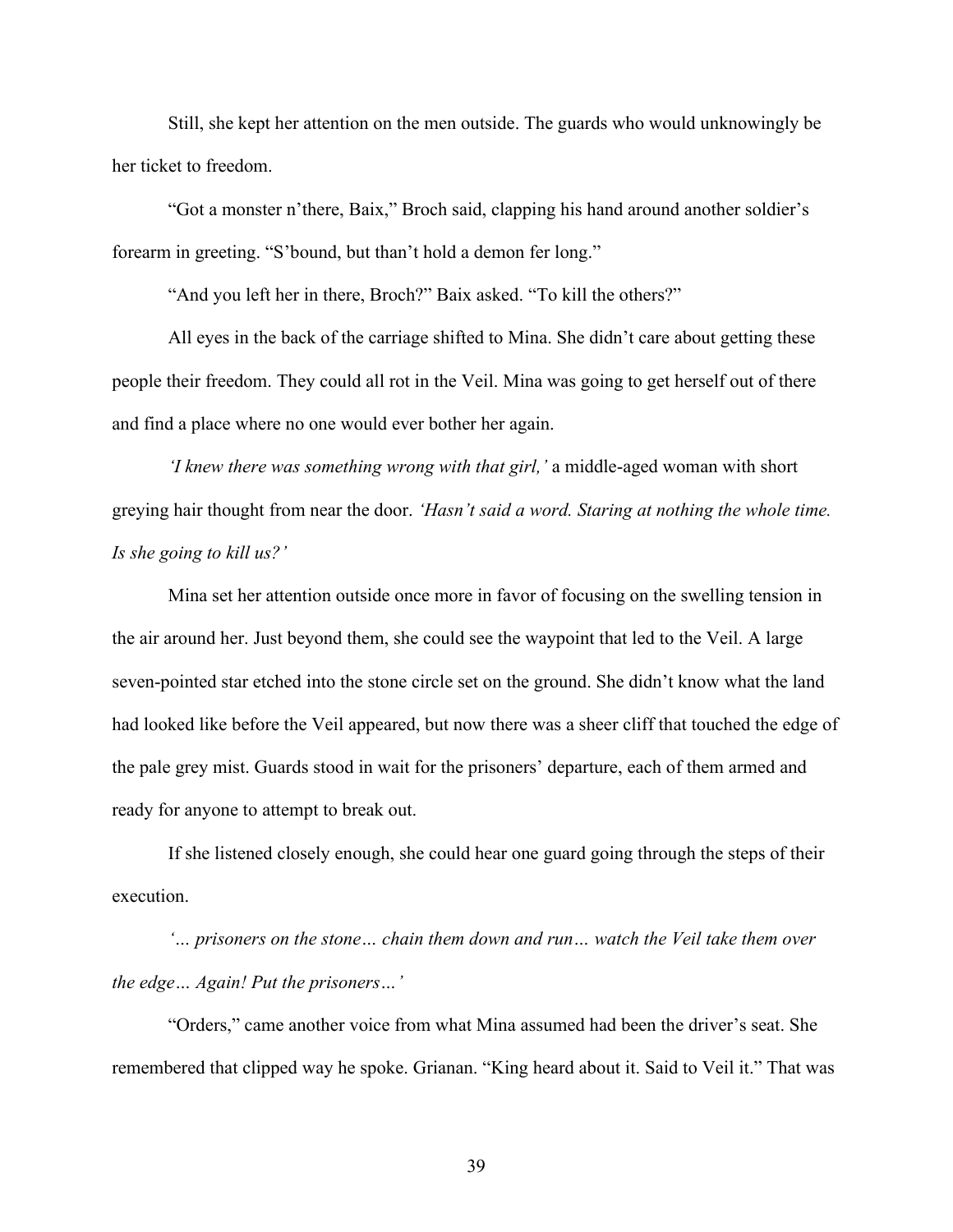a lie. She'd heard Grianan telling Broch that the king had no idea there was a demon in the prison. That the arch-priestess had been the one pulling the strings to keep her true identity a secret from the king.

"They're dead either way. No'ne gets outta there," Broch chuckled. *'It's much easier to drag corpses than listen to them crying, that's for sure.'*

Mina's breath rushed out in a great huff, and she turned toward Barrett when she felt him fidgeting. His shackles clanked so loudly, overtaking everything else, she was sure someone would be by any moment to find out what the noise was. But then she saw it, the tightening of his jaw as he wrestled a thin bit of metal into the keyhole and started wildly wriggling it in place. He was a clever little thing. She had to give him credit for that. If he hurried, maybe he could pick the lock on her own shackles as well. It would be so much easier to slaughter the guards if she could use her hands.

"S'get 'em now. Get it done. I need t'clean their filthy magic smell off me," Broch said. Only Mina could hear that he just wanted to get back home to his wife before she gave birth to their first child.

"Almost," Barrett whispered just when the door opened and Grianan yanked on the thick iron chain linking the prisoners together. A girl no older than ten tumbled into the dirt with a sharp cry of pain, dragging Barrett out immediately after her. Mina planted her feet to avoid falling, and clumsily stumbled out, coming face to face with the hulking soldier, Grianan, once she'd tilted her head back to look up into his gleaming onyx eyes. There was no time to really look at him though. Not when the tension on Barrett's shackles gave way and the thin boy started to run.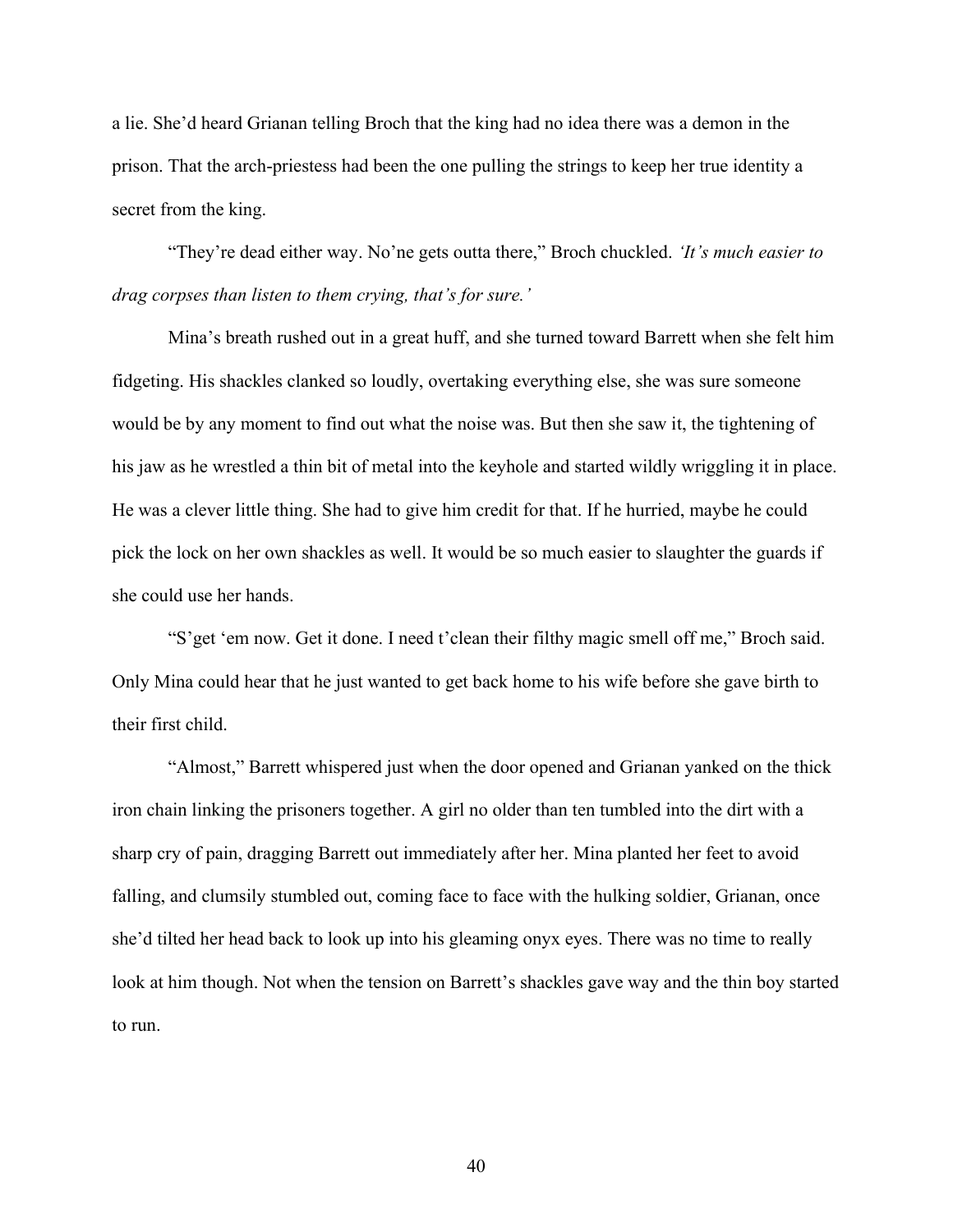Prisoners cheered in a chorus of encouragement, but Mina knew it wouldn't last. She watched as Grianan gripped the crossbow at his hip and lifted it with only one hand, the other still holding tightly to the lead on her restraints.

"Stop right there, boy!" Broch bellowed.

*'I'll cut the muscles on his arm so it's useless!'* Barrett thought. "Farrah nost–"

He wasn't going to make it in time. He should've started the spell before running. Mina felt some strange compulsion to call out to him before it was too late. "Barrett!" she screeched, drawing his attention and accidentally cutting off the concentration for his spell. She didn't know what had possessed her to yell out to him. It was stupid. She should have been trying to wriggle free and get away, to use him as a distraction like she'd planned.

The bolt shuddered from Grianan's weapon and sliced through the air. Barrett's head turned just in time for their eyes to meet, and only a moment later there was a thin shaft of wood spearing through his heart.

*'Mina…?'* The soft, hopeful voice he'd heard in his dark cell had been a demon. The voice that had given him a welcome distraction in the pitch blackness of Per'Doa prison had been sitting right next to him in the carriage, and he hadn't realized it. He'd listened to her and had imagined his mother comforting him in her own special way by telling him not to cry because it was annoying.

"Little freak," Grianan spat. He turned to the remaining prisoners as the bolt sent Barrett tumbling lifelessly to the ground. "Let that be a lesson, you lot!"

Instead of feeling Grianan pulling on the chain, Mina could only see Barrett. She listened as closely as possible for any sign he was alive, but there was nothing. No thoughts, no rise and fall of his breath, no fluttering beat of his heart. He was gone.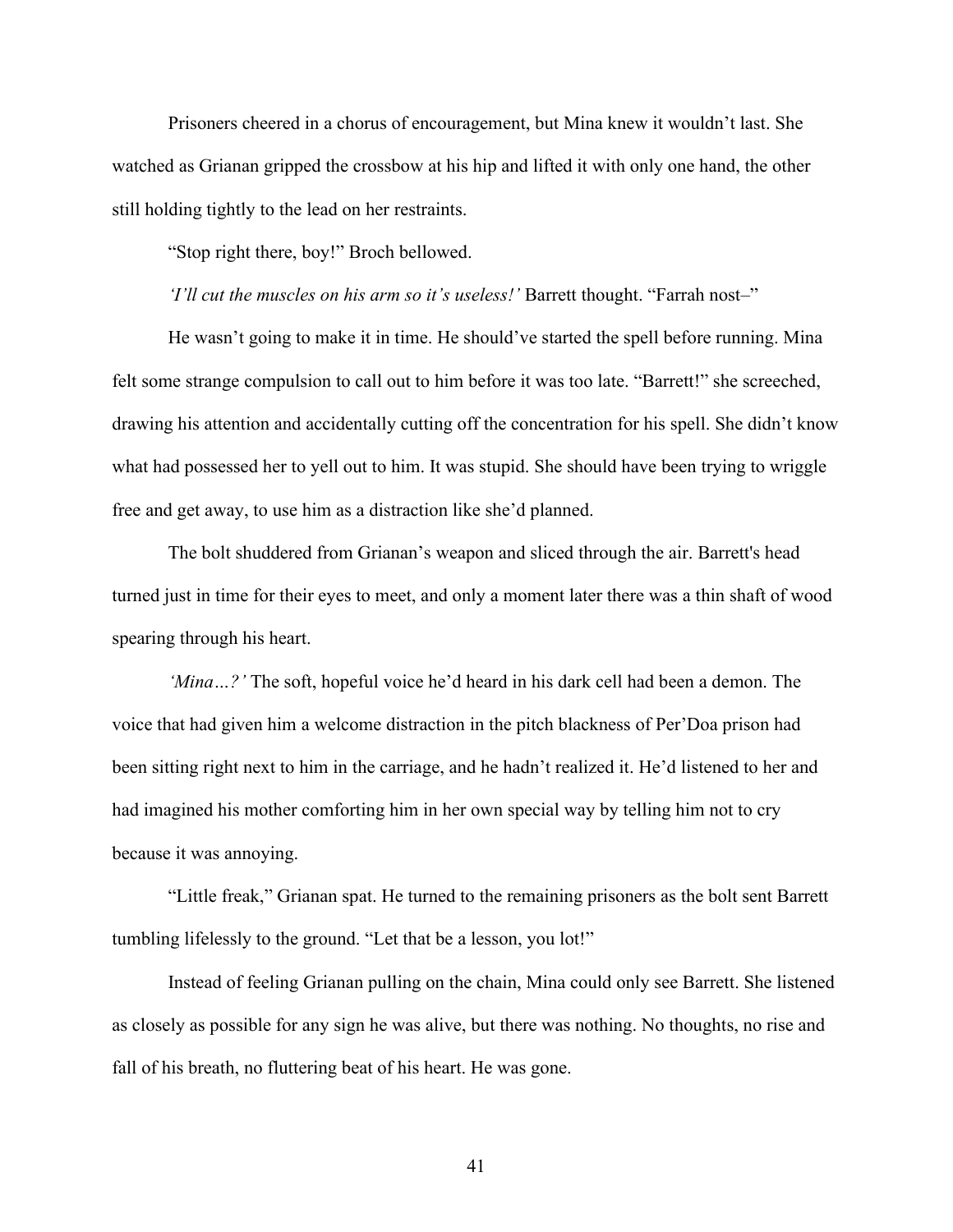And then it hit her all at once, that familiar coppery scent carried on the wind filling her next breath. Barrett's blood.

"Get a move on," Grianan said. He pulled on the chain again, but Mina didn't move. Her bare feet stayed planted in the earth, the soles soaking up the chill of the dry soil. Heat poured through her, wriggling deep down into the pit of her stomach, and igniting a hunger she hadn't felt in months.

"You really killed him," Mina said. The hand around Grianan's weapon tightened, the leather on his bracer grinding in the sudden silence. Streaks of foreign, fear-filled thoughts from the other prisoners and skyrocketing heartbeats had her pulling in a ragged, wanting breath. "That's all it took to–"

A bright flash of pain across the side of her head from Grianan's crossbow grip cut off the words, but the blood pooling in her mouth sent her mind spinning even further. It was a sudden shot of energy, thrumming under her tingling skin. That was just the push Mina needed, even as she fell to the ground and her claws scraped her chin. She'd planned to escape quietly, but this way seemed like too much fun to pass up.

Grianan took a step back as she started laughing. The sound was soft at first, just a small, stifled giggle that grew until her striped shoulders quaked with the force of her glee. The metal looped around her throat and holding her arms to her chest groaned while she sat up on her knees. Her burnished orange eyes locked onto his face; the feline slitted pupils narrowed to thin hairs of black. Moments later, the short chain connecting her bound arms to her throat shattered.

Mina moved before she knew just what she was doing. Her hands were still trapped together, but with the added mobility she was able to rip her claws through the leather armor covering Grianan's chest while vaulting from the ground. Another slash at him had her fingers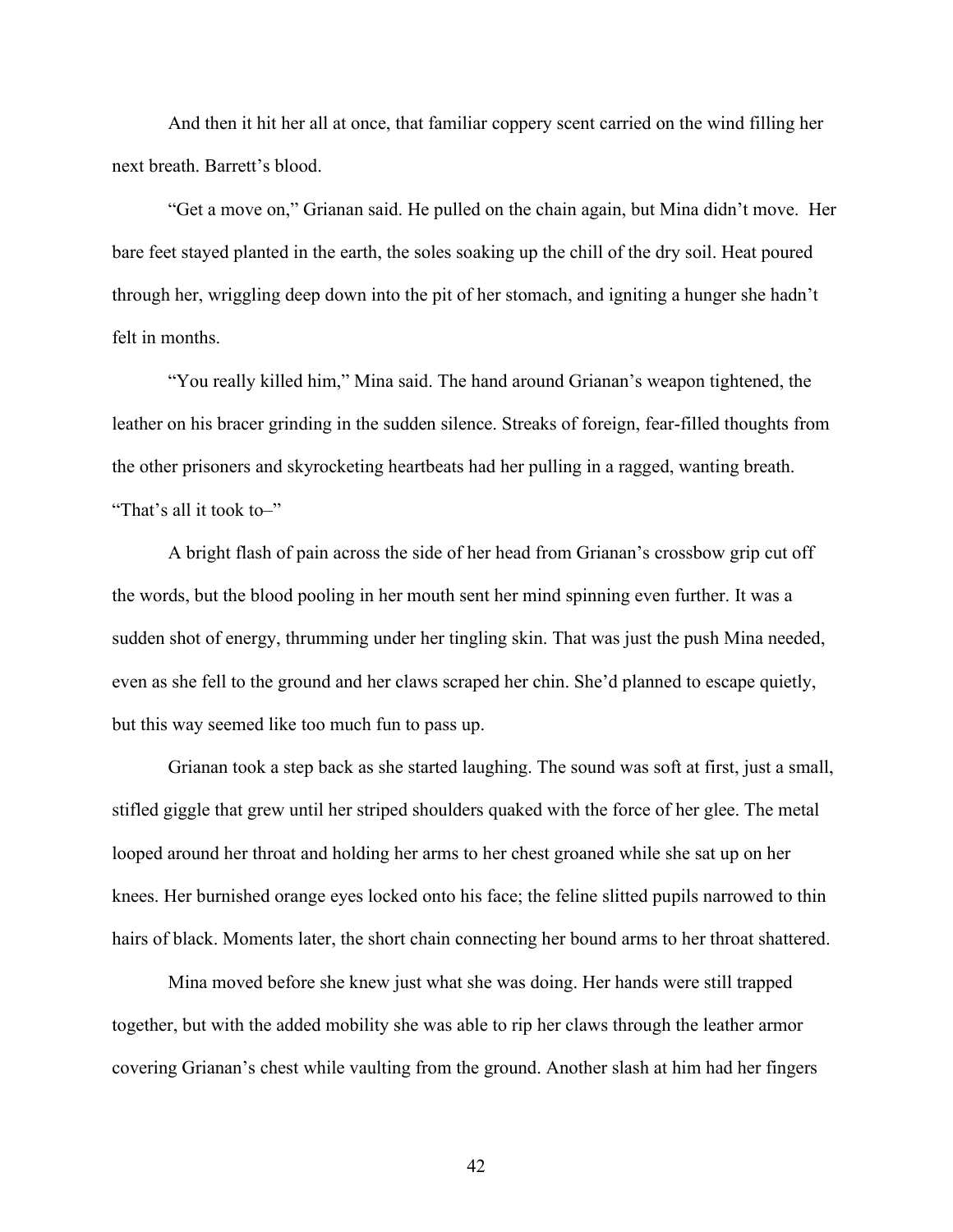piercing his flesh and one claw digging between his ribs. The blood he coughed in her face was delectable. The other prisoners screamed in terror, unable to use their magic to defend themselves while still bound with cancelling-collars. She rounded on the little girl who had been chained to Barrett's other side.

*'It's a monster!'* With the length of chain attached to her collar still connecting her to the little girl and other prisoners, Mina was dragged in different directions when they scattered to get away. The girl shrieked as Mina pounced on her, unable to move fast enough, to stop Mina from tearing her throat out with one quick swipe of her claws.

Two guards came rushing forward from their posts, swords drawn and ready to tear through her. Mina lifted the girl's limp body and threw it at Grianan, laughing again as her lifeless, gangly limbs tangled with his and knocked him down.

There was no time to watch Grianan struggle to get the girl off of him. The other prisoners started to scramble one way and another, searching for freedom from the monster that had been let loose. Yet their chains bound them to her. She had to stop them from holding her back. How could she get to the guards if these worthless mages kept pulling her away? Splashes of crimson dotted the ground as Mina pounced from one person to the next. She had no time to savor each succulent piece of flesh she bit into. There were too many to choose from, but she wanted everything. The man who'd stared at her claws. She wouldn't be freeing any of these prisoners. The woman who'd wondered if Mina would kill them; she'd been right to be afraid.

Mina roared as a sword slashed across her thigh, but it didn't slow her down. The scents in the air mingled, sweaty prisoners and their pungent musk, flying dirt, skin and muscle and bone, until Mina was left in a mindless frenzy. On a desperate quest to feel the life leaving each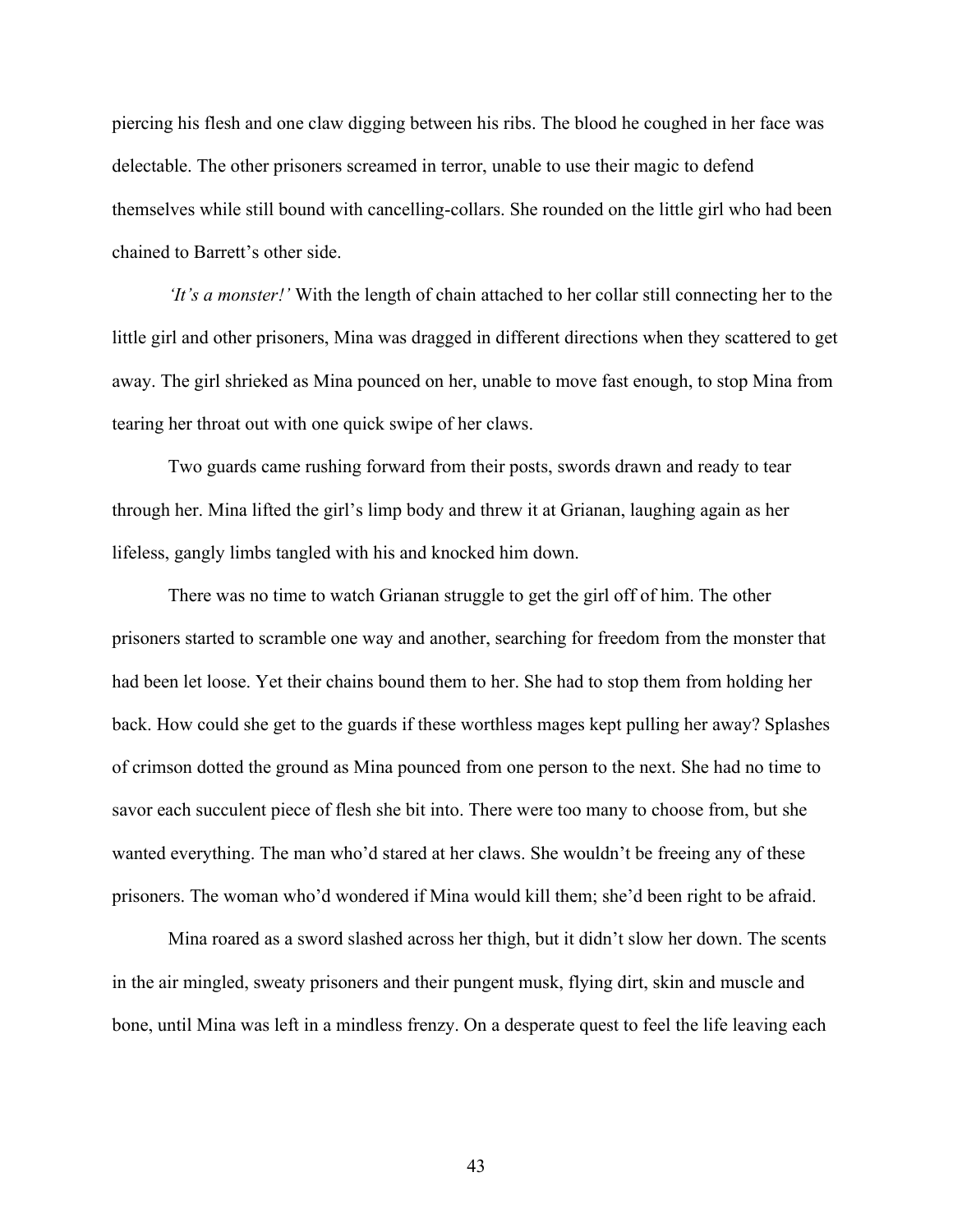of her victims. Heaving groans left her, unchecked, and she shuddered against the sudden swell of sheer *want* that nearly doubled her over.

A second attack, an arrow from an unknown guard in the distance, pierced her shoulder. Still, she didn't want to stop. She couldn't. The pain was non-existent. Why would she give up this sudden rush of desire propelling her forward? The weight of the lifeless prisoners lining the ground, still connected to her, had Mina struggling to get to the next guard as he stood with his sword readied.

"Come on," she growled. Mina licked her lips, a quick flash of pink swiping over bright red, and groaned in delight. "Take me. That's your job, right?"

## *'I knew this'd happen...'*

She took a small step forward, her eyes flashing with excitement as his sword-grip tightened. Soft grey wriggled in the edges of her vision, distorting the man she belatedly realized was Broch. Brackish mud splashed onto her calves with each step, clawing its way up the length of her thin legs. Wind whipped at her hair and the rough canvas dress she'd been given to wear in the prison. "What are you waiting for? Reinforcements?"

Mina smiled while glancing off to the right where she could hear the archer notching another arrow. She wouldn't let him catch her by surprise again. The slow throbbing in her shoulder was proof enough that she'd let her guard down.

They weren't going to stand in her way. It was something she couldn't afford. If they caught her, allowed the Veil to pull her into its icy embrace from the stone platform like they'd been planning, there was no telling what would happen to her. She might die, and while that was ideal compared to being used as a pincushion for the monks or sitting and rotting in a cell, she wanted more.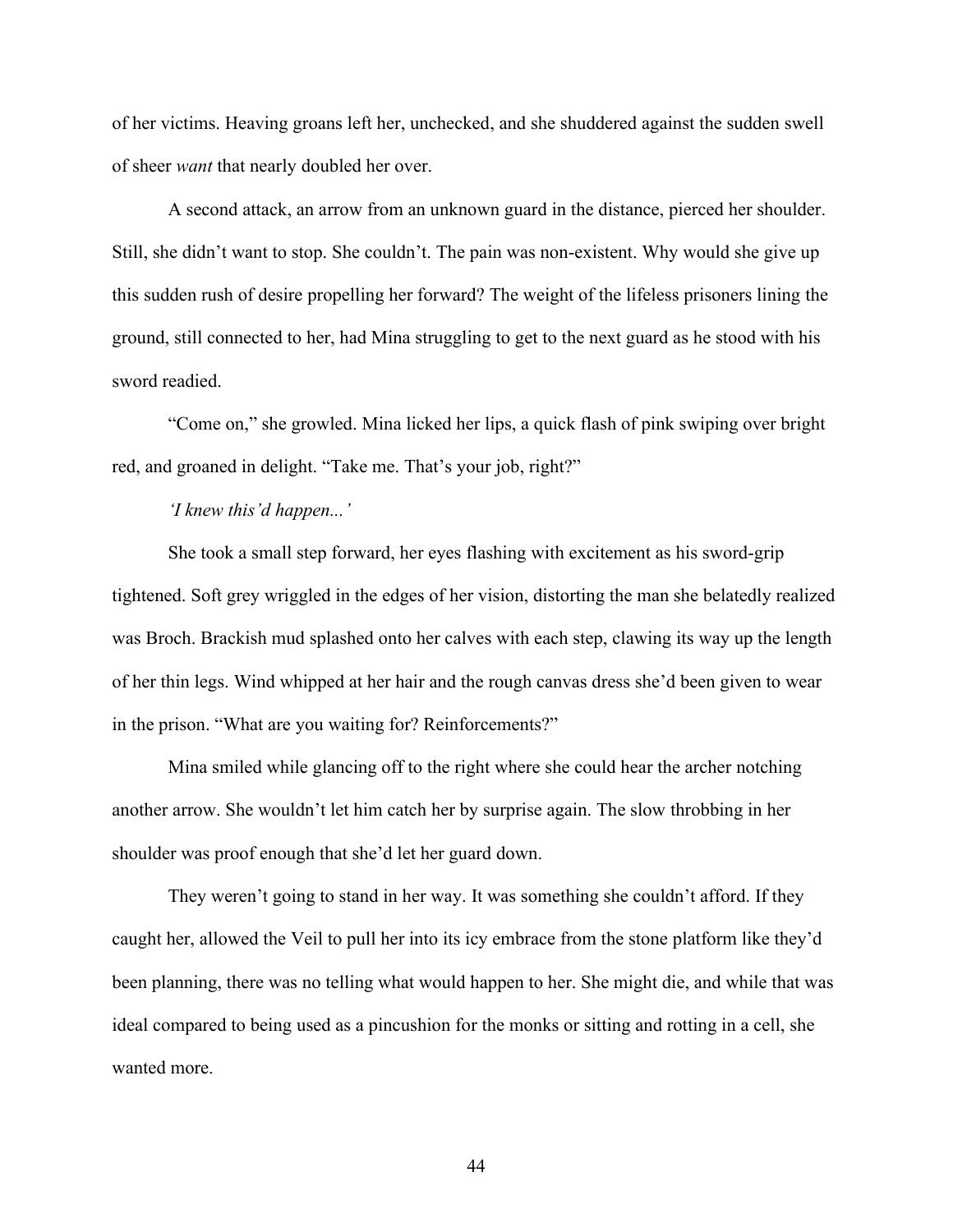The wind changed direction just as Broch rushed forward, his sword held high and his lips parted in a furious scream. Mina hadn't expected him to move so quickly, or for her footing to falter over a length of chain on the ground behind her as she stepped back to ready herself. Tendrils of agony soared from her ankle, ripping another sharp cry from her. As quickly as it came, the pain faded into nothingness, overwhelmed by the deep need within that ached for the trail of blood dripping down Broch's cheek. It wasn't his blood. There wasn't a single scratch on him, but Mina knew that could change just as soon as he was in range.

She ducked to the right when he slashed at her. The blade sailed through the air, splitting the torrential wind sweeping up from the Veil.

*'The wind's too strong,'* Broch thought. *'This isn't normal!'*

"Broch, it's coming!" shouted another guard from a fair distance away, closer to the carriage that had been pulled back down the path. "Get out of there!"

Mina turned and brought her bound hands up to block the next attack. Her teeth ground together while fighting the weight of his blade against the metal bracers she'd been shackled with. He had a lot going for him in a grapple, and she knew that there was only a short amount of time before fatigue would set in for her.

"Jus' go through th'Veil," Broch said while glaring down at her. "S'where yer kind belongs."

"My kind?" Mina hissed. "None of these humans are *my* kind!"

"Yer all monsters. Primals, demons. Yer all th'same with that filthy primal magic in yer blood. Y'don't belong'n Paros."

"Says who? Your king? He's just some sad lump of fat sitting on a throne, claiming that he's doing this for the sake of his people. He says Tharsis ordered the death of primals." She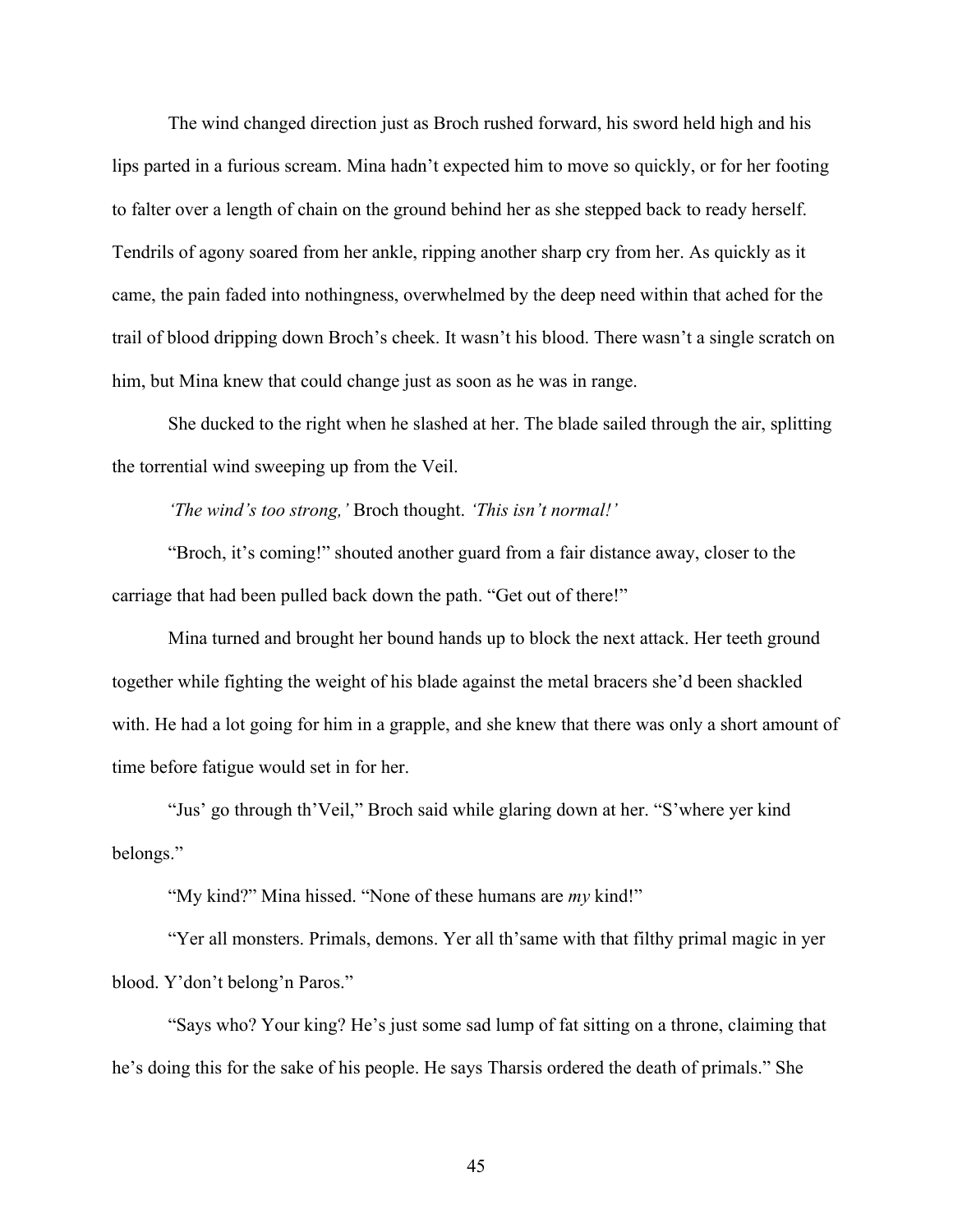could only assume that was the case. It's what she'd heard the monks saying for hundreds of years, after all.

"And our Lord's wisdom b'yond our years," Broch said. *'Just a little more… Push them over already! There!'*

Mina gasped as Broch kicked her back toward the stone platform and scurried away. His sword clattered to the ground and chains rattled and skittered against one another as she was wrenched further back, closer to the edge of the cliff. She dropped to her knees and dug her claws into the softened earth, fighting with every last ounce of her strength to keep the dead prisoners who had been launched over the edge and into the Veil from dragging her down with them.

"You bastards!" she roared. Metal links pushed into her flesh, pulled at her throat. Mina knew it wasn't worth fighting, but she couldn't stop herself from trying to get to Broch. Fingers of mist coiled around her arms as her stomach scraped over the stone platform. Grey wisps slipped around her waist, her throat. Fiery heat soared up over her scalp as her rage swelled when her legs were wrenched into the air just after her feet touched the cliff edge. She wouldn't forget the way Broch simply watched her struggle to stay alive, even after her fingers finally lost their purchase on a ridge in the seven-pointed star etched into the platform and she was sucked into the Veil.

The guards rushed away from the stone circle as Mina disappeared with the rest of the dead prisoners. The wind from the Veil's billowing clouds kicked up clumps of blood-soaked soil. Torn, battered bodies of their comrades rolled, thudding as their limbs tumbled across the ground and into the mist.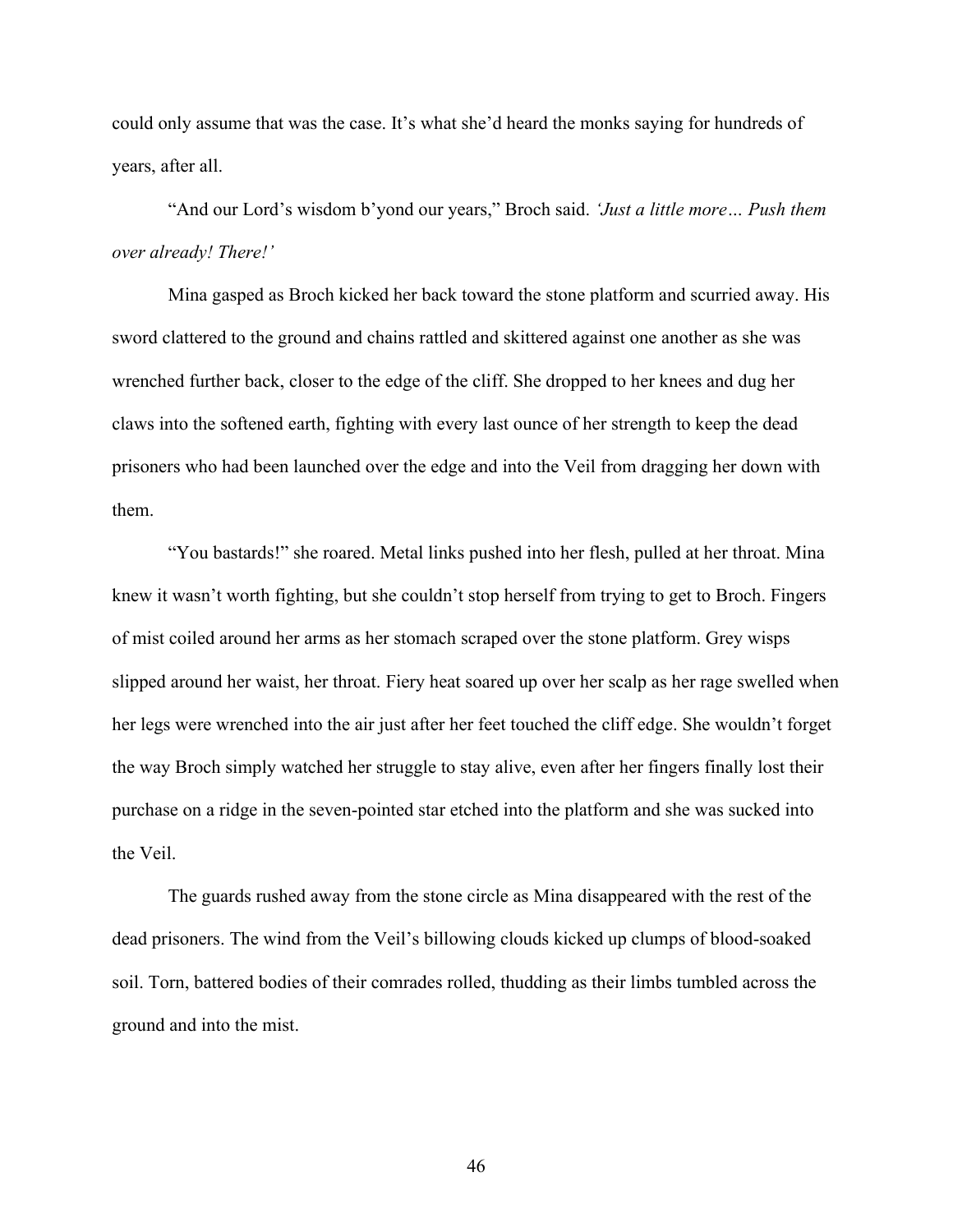Broch listened, breathless and trembling in relief, to the roaring wind consume the eerie rattle of the prisoners' chains. The mist coiled back into itself once the stone was clear, and the remaining guards continued waiting for some sign that the demon they had managed to dispatch was going to break free of fate's clutches.

"Grianan?"

Broch turned to find a hauler he didn't know holding tightly to his dearest friend, kneeling beside him with a bloody hand pressed tightly to his bared chest. Grianan looked at Broch and offered that same smile that made children weep. "We did it," he rasped. "Kiss your baby for me, Broch..."

He stopped breathing, though his smile stayed in place. His sightless black eyes stayed open, glassy and speckled with blood and dirt. Now wasn't the time to mourn. Not yet.

"Time t'head back," Broch called to the others when it seemed the Veil had accepted the demon and the dead prisoners, when the roiling mist calmed to its usual slow, miasmic pattern. "I'll report in with th'warden'n have replacements sent to…"

The earth rumbled and nearly shook Broch and the remaining guards off their feet. Shouts sounded from his allies while they tried to rally for the demon's wrath, but Broch kept his hardened gaze trained on where she had disappeared. A heavy explosion sounded from somewhere in the Veil. The lazy drifting of its grey clouds churned moments before an unholy shriek split the air. Bodies stained with blood and dirt tumbled skyward from the cliff edge, their faces shrouded in the clouds. And in the center, still struggling with her eyes burning in a furious rage, was the screeching demon. It didn't seem to matter that her body was thrown one way and another, or that the corpses shackled to her bashed into her from every angle.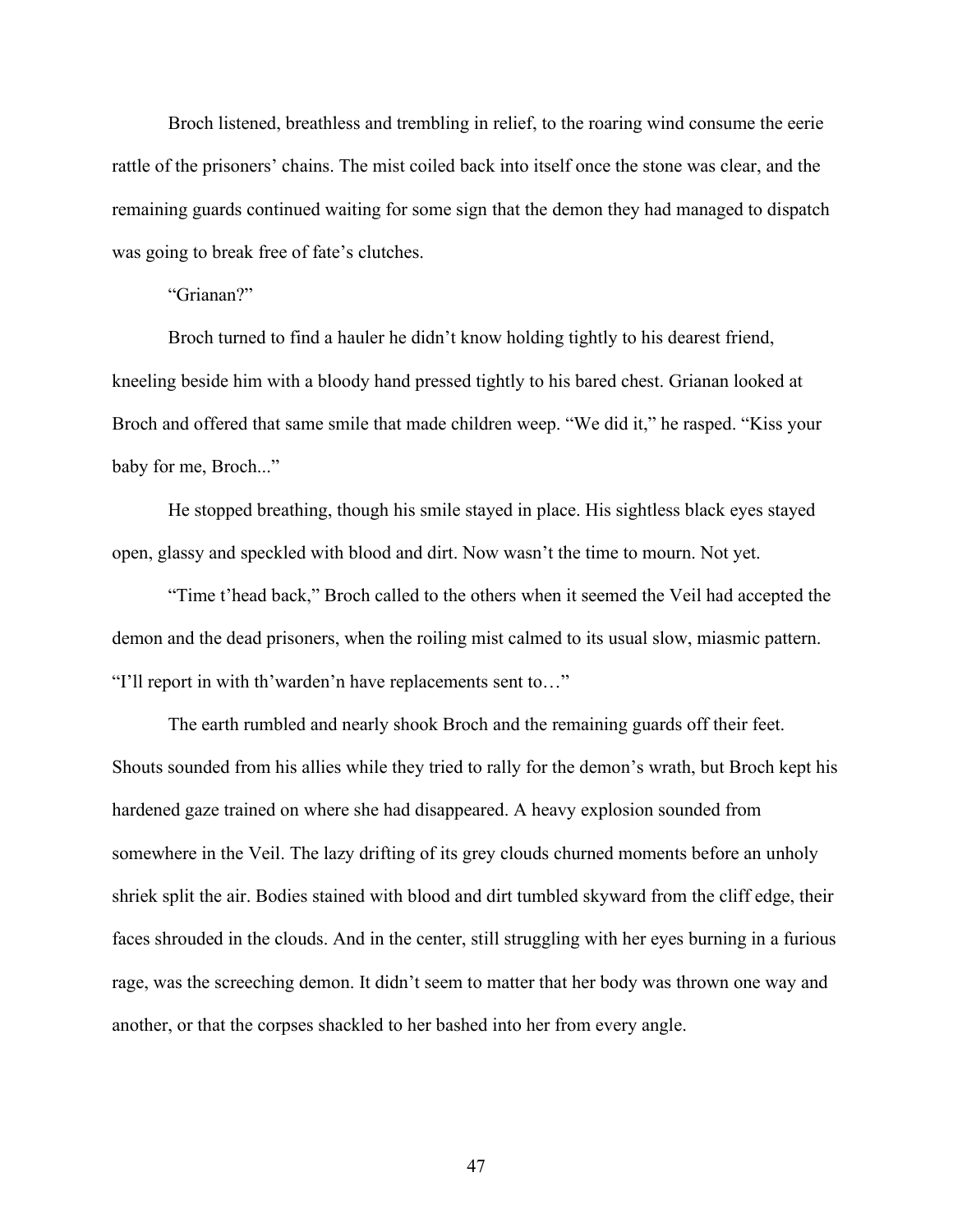Every time she faced the guards, her eyes found Broch. Unintelligible shrieks spilled past her bloody lips. But he and the other guards were safe now. The Veil would pull her further into its embrace, and the people of Paros would be free of her evil. With another furious roar, Mina broke the metal bracers keeping her arms bound together and started clawing at the collar around her throat. It was useless, Broch knew. Those bracers had been an afterthought to contain her strength, while the collar itself had been forged for primals. Clerics of Tharsis had imbued their divine gift of nullifying magic onto each of the collars used for transporting primals to the Veil. It would block her magic, no matter how strong she believed herself to be.

She disappeared from sight as the clouds swallowed her again, but he didn't look away. The Veil never acted like this. It was supposed to gently claim the mages placed on the platform, pulling them off the edge of the cliff, never to be seen again. Was this what happened if a demon was fed to the Veil? Deep down, he wondered if the Veil would spit her back out. If, maybe, there was a chance that he and the others weren't finished with their fight.

The Veil erupted and Mina reappeared, suspended high above the guards with clouds coiling brazenly around her body. The vicious sneer curling her lip and her booming roar were strengthened by the mist and raging winds. Searing heat rippled up the length of Broch's spine, settling in the back of his head as a feminine growl forced itself into his head.

*"I hope your daughter dies before she's born!"* 

It was immensely satisfying for Mina to see the shock streak across Broch's strong features when he heard her threat.

Then all she saw was an endless cloud of grey.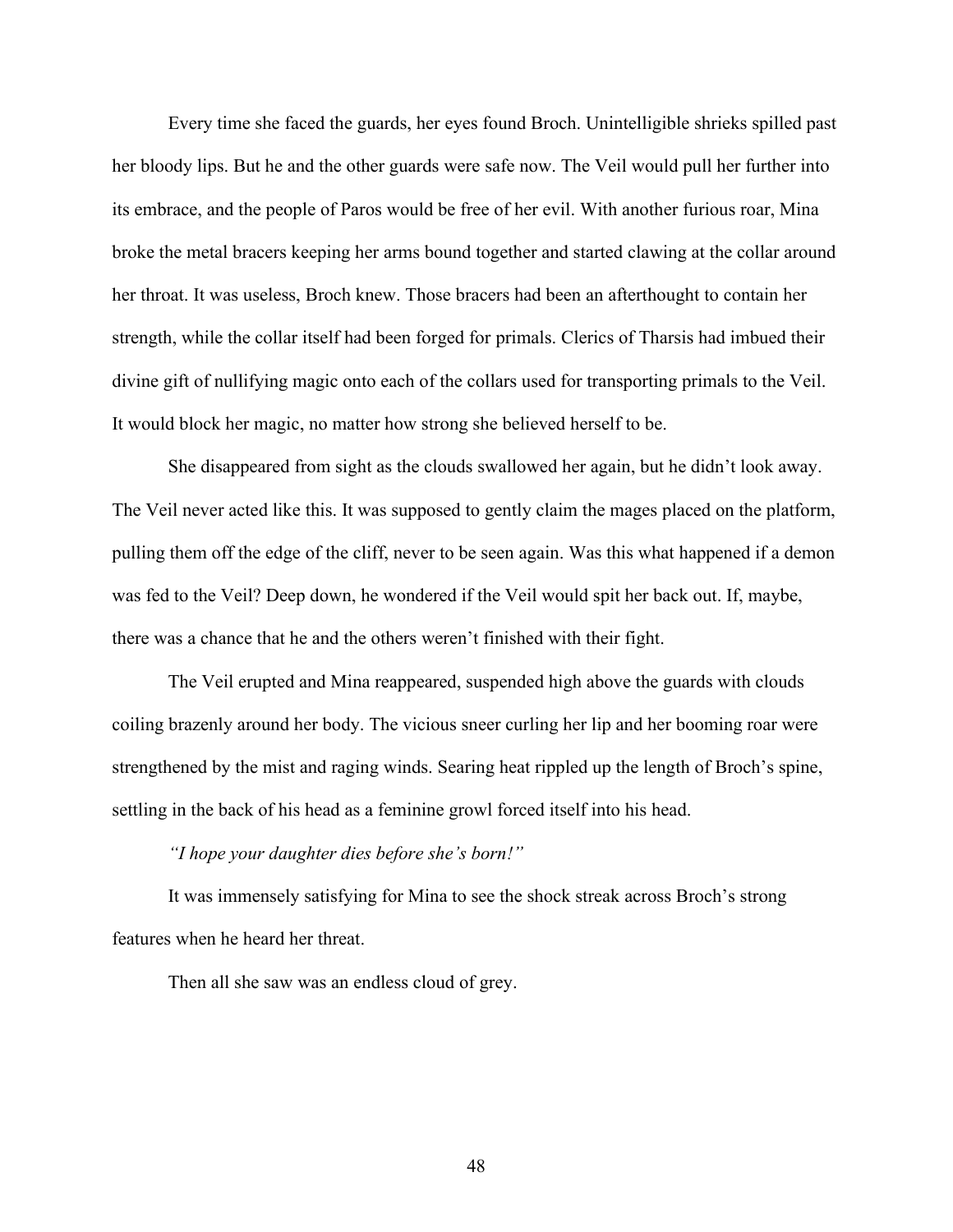## **PASSUS TWO**

It is the firm belief of those involved in the compilation of this historical amalgamation of memories via transcription that a lack of inclusion concerning what we have come to see as the beliefs of people of the year 783V would be imprudent. Therefore, we offer our sincerest thanks to the historians at the University of Per'Doa for providing further explanation on the existence of an Abyss.

**Abyss**: an outer plane of existence, home to demons from the first through fifth levels in demonic hierarchy. Members of the Church of Tharsis believed this to be a plane of torture, where souls of the sinful descended upon their death. The Book of Tharsis describes it as follows:

*"Blackened earth stretches and warps the senses. Sight becomes sound becomes taste becomes soul. Fiery rivers wind along paths only those with demonic sight can follow, as the sight of humans who enter this hellish land is stripped of meaning. Torture lies in wait for the sinners who denounce the will of Tharsis, the bringer of justice and keeper of divine truth."*

Through further research, we have discovered that the concept of the Abyss originated in Mishnal, before the appearance of the Veil, and was believed to be a plane of existence outside the reaches of our own plane.

For more information on planar travel, refer to the work of M. Fellefend (593PV) which offers an extensive analysis of the nuances of planar travel, including the ritualistic practices of demonic *séance* to open portals between planes. This knowledge was not available to the divine and primal mages before the Veil's destruction.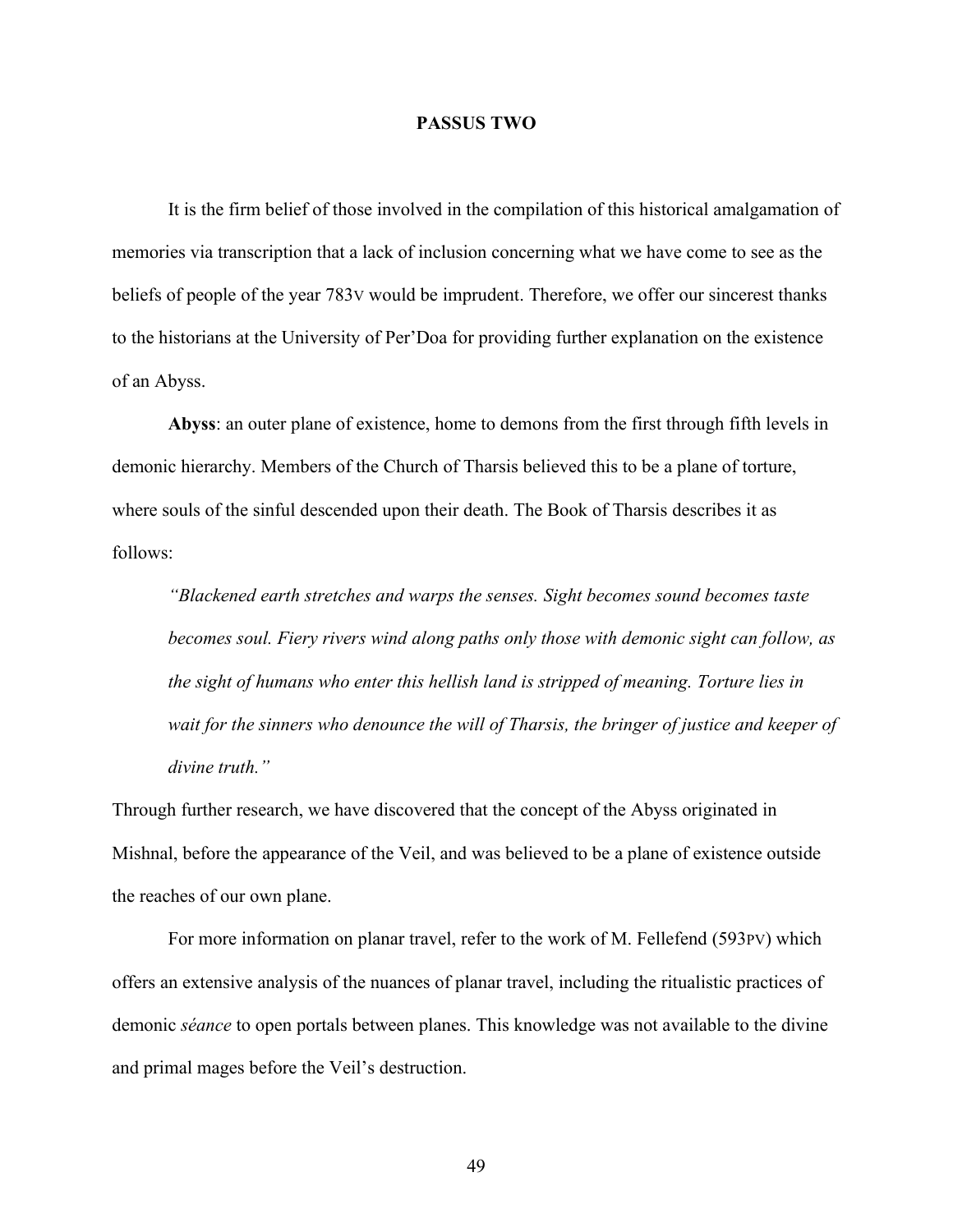## **CHAPTER THREE: GENERAL RIN VYNUS**

Rin scanned the crowd as more members of the Magic Council filed into the large oval chamber. Men and women – faces familiar to Rin from having spent the last ten years working his way up the ranks of the Council to finally become the highest-ranking member of the Magi Knights – moved past him to take their respective seats along the opalescent glass walls that curved into a high dome above. He ignored their small nods of deference upon noticing his presence just inside the chamber.

The clear sky sent pale, gleaming streams of sunlight through the glass, highlighting the wrinkles of several Councilors' faces and the pale blue stitching that adorned all their navy robes.

The time was coming, as it did every three months, for the Veil to send more mages into their land. They were always the same: scared, filthy, sobbing. Every age imaginable and always chained together in a line, clutching each other in desperation as they shimmered into being on the platform that lay at the very heart of Misco, Il'ma's capitol. Rin had never understood why they would be so fearful, when the Academies taught students that these mages were born in the Veil. The Parthena had confirmed that they were Veil-born after years of research, as well.

Upon his induction into the Council, Rin had finally learned that Misco had been built around this stone altar with its seven-pointed star etched into the surface. The mages from three centuries prior had arrived in this land from the Veil, free of civilization, on this very platform to create a utopia. They'd set out to create a society of acceptance that nurtured the knowledge and power within every living being.

"General Vynus."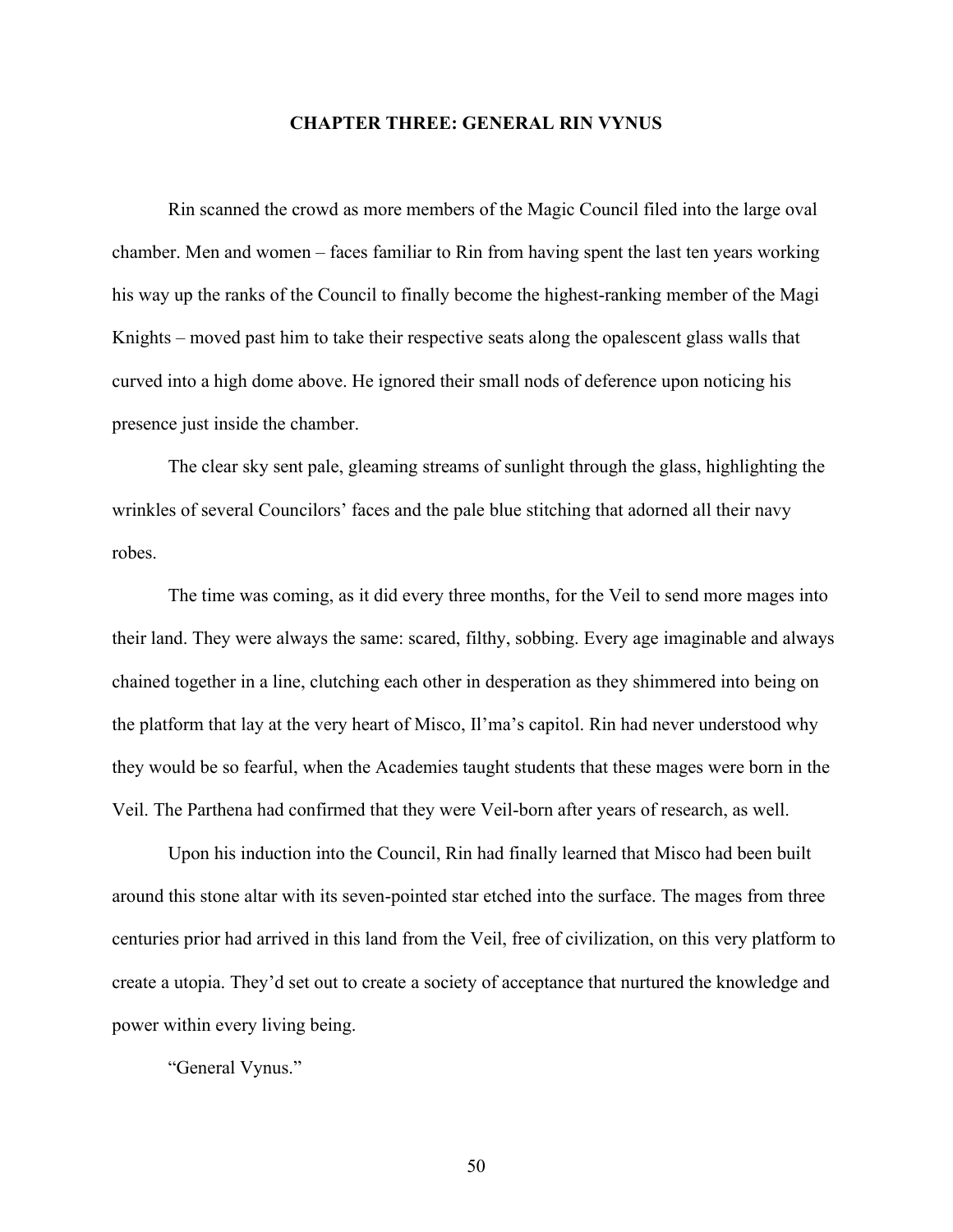Rin's head tilted toward the low voice of his lieutenant, Bael Lixa, just off to his left while he continued watching the Councilors taking their seats. The heavy crimson metal of Bael's armor shifted only slightly. "Report," he said, his lips barely moving.

"The Onamagi have finished all security checks and are standing by, at your order." "Good."

"If I may speak plainly, sir…"

Rin nodded just enough for Bael to notice, without drawing any attention to himself. He didn't need the other Councilors to know that something wasn't quite right. While each mage in the Magic Council should be able to protect themselves if something went wrong, there was no guarantee that they would have the wherewithal to act if their lives were put in danger. At the same time, the Magi Elder Rin was the leader of the nation's military. He had a duty to protect the Council, even if it meant keeping them in the dark to avoid a panic. Besides, it was only a bad feeling. Rin wasn't clairvoyant. It was just as likely that he was overreacting.

"Is there a reason we're doing all this?"

"Bael, you know why."

"Because you ordered it," Bael said. "But this isn't normal."

And neither was the feeling that Rin had experienced only days before. He'd awoken from a dead sleep, pouring sweat and trembling. That night he'd spent hours trying to figure out just what it was that forced his eyes to open and stare at the sheer silver canopy hanging over his bed. His skin had rippled with awareness of something sinister and wild sitting just on the horizon, but he'd brushed it off as soon as possible to finish resting and replenishing his magic for the next day.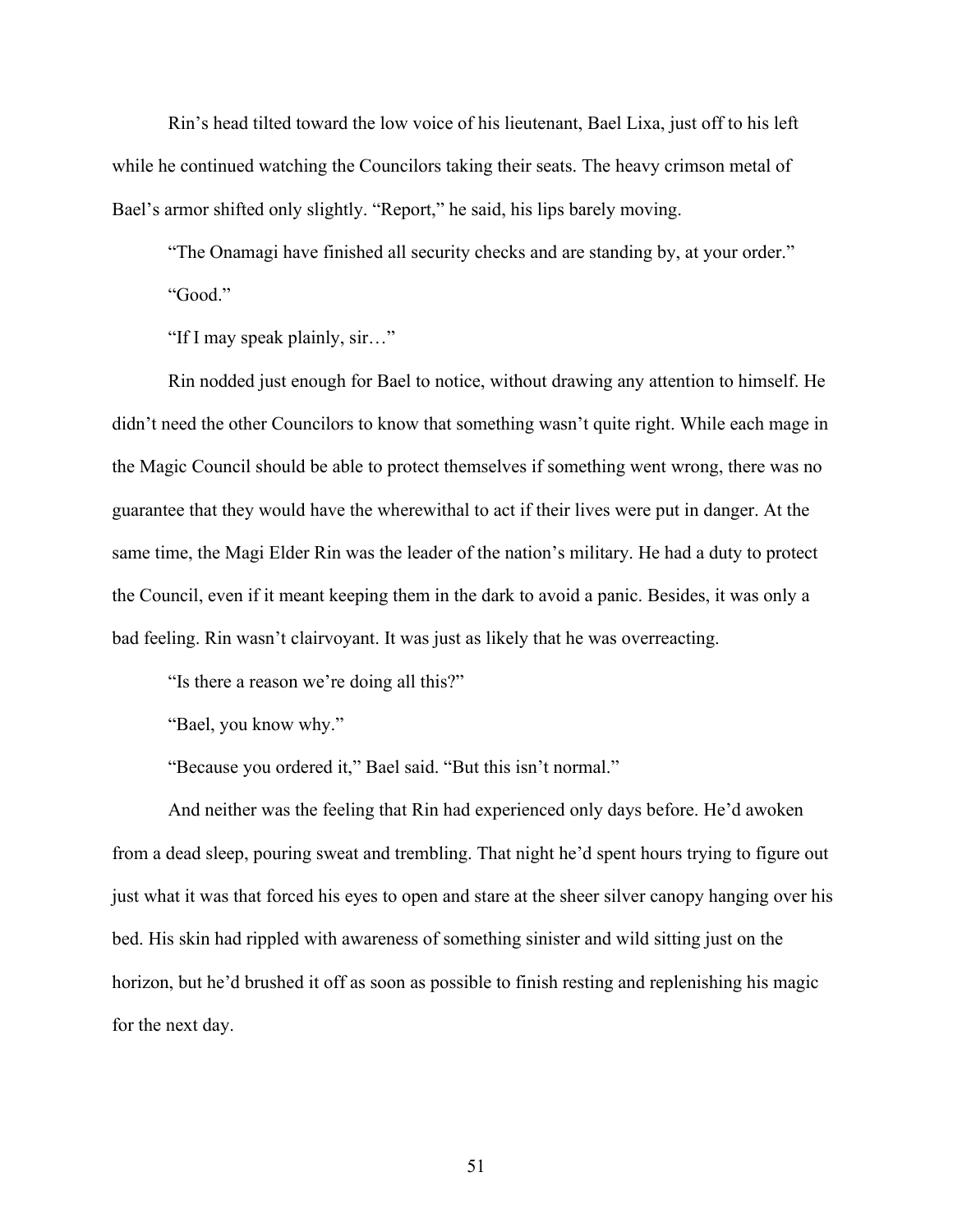And now, the feeling he'd been fighting against had intensified. There was something coming. Something dark and malevolent, wicked and sinful. Acid burned the back of his throat in a way that made him ready to retch.

"We have to be prepared for anything," Rin finally said. "Take your position. Grand Councilor Bartol will be at the podium in three minutes."

"Sir." Bael paused, then snickered quietly. "Nice robes, by the way."

Rin chuckled at that. What sort of military leader would he be if he left himself vulnerable, even at a welcoming ceremony like this? No, he refused to wear those flimsy robes. Just because he was an Elder who held the highest position for one pillar of the government didn't mean he would wear robes. If he couldn't feel the weight of heavy bands of animal hide layered over one another and wrapping around his torso, or his bracers, gloves, and epaulets all colored in a rich cordovan, then he was too exposed. And that was something he couldn't let happen.

He listened to the nearly silent steps of his lieutenant and moved to his usual position for these ceremonies just behind the Grand Councilor's podium, then focused on the hushed din of murmurs in the chamber. From here, just behind where their leader would make his same speech to welcome their newest additions to society, Rin could see everything. Everyone. Thankfully, thick lines of runes were etched into the glass dome to prevent anyone who wasn't in the Onamagi from using their magic.

The heated looks crackling across the chamber between these mages could kill, and he was just barely able to feel their attempts at using a spell or two to try and wriggle through a loophole in the runes. These people were petty and vicious, always secretly cutting each other to the quick with back-alley deals to try and elevate their own sectors of government. The holistic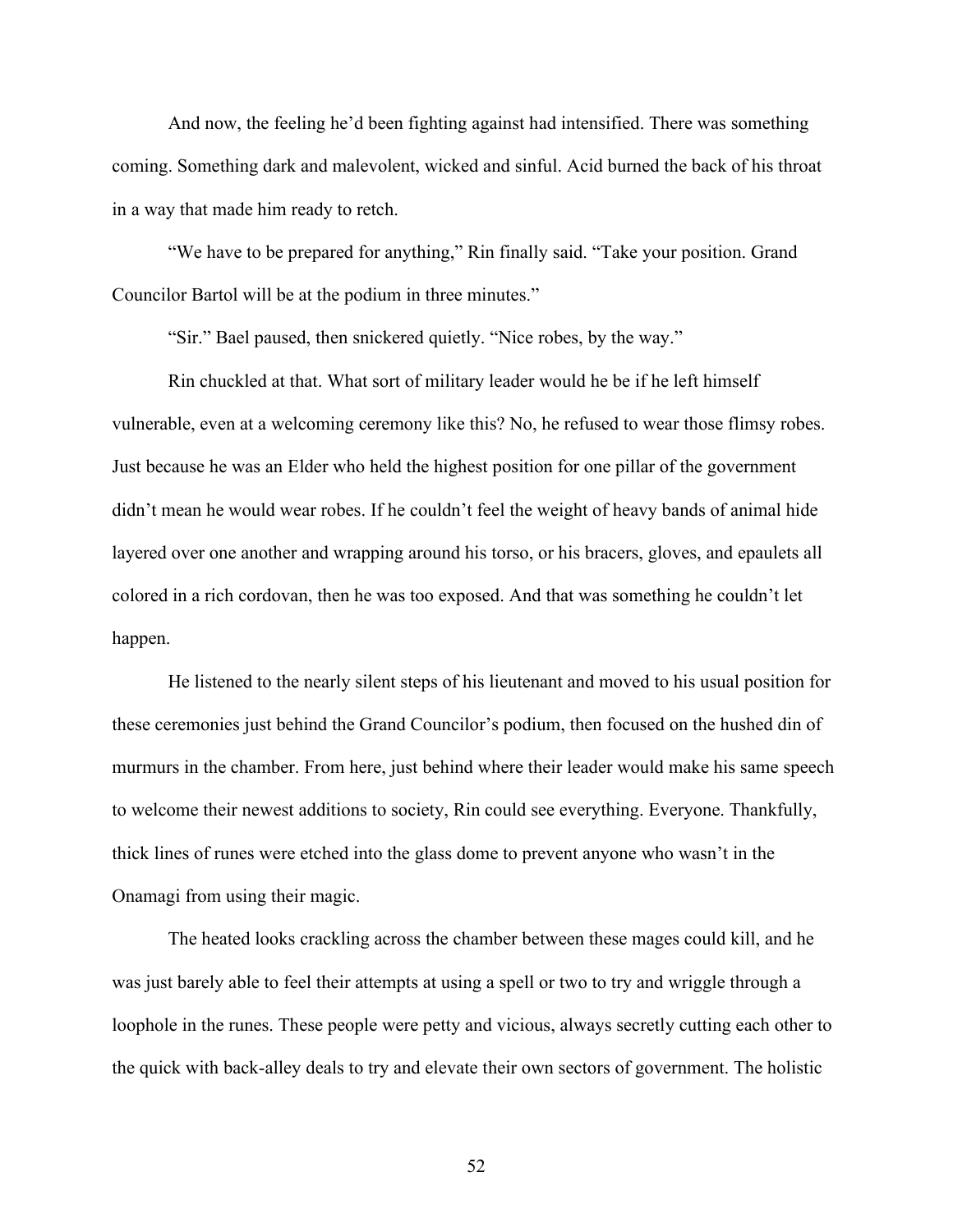Shamans had a bitter rivalry with the scientific Parthena, and both utterly despised the Magi Knights under Rin's command. All three pillars of the government were present with eight Councilors and an Elder to represent them.

The whispers and soft conversations died down as Grand Councilor Bartol Ferin stepped into the room. Rin had always hated the old man. His pockmarked cheeks and sunken eyes gave children nightmares, and the harsh grating of his ancient voice sounded almost as though he'd swallowed a volcano and enjoyed the feel of magma burning his throat.

Bartol's golden robes hung heavily with the fine navy stitching catching in the light to show his higher position as Il'ma's leader. His back was straight, his head held high in defiance of gravity that weighed down the pudgy jowls of what Rin was sure had once been sculpted cheeks. He took slow, careful steps to the marble podium that rose from the ground, not from frailty in his body, but as a show of his control. Each step was a reminder of his power over the lesser council members gathered to witness the newest arrivals to their land.

"Esteemed members of the Magic Council," Bartol began, "today is a day of great importance. Today we will welcome new foundlings into our home. They will be freed of their chains of oppression and given the life that all beings deserve. A life of respect for their abilities. A life of comfort and understanding. Most importantly, this will be the opportunity that so many were born with, to learn in our Academies and further their knowledge of this great land and the magic that runs through all our veins..."

The speech was the same every time. Rin had memorized every word after a year of being part of these ceremonies.

Once the newest arrivals came in, Shamans would come forward in a single line to tend to their wounds, ease their discomfort from malnutrition, and soothe their fears of death or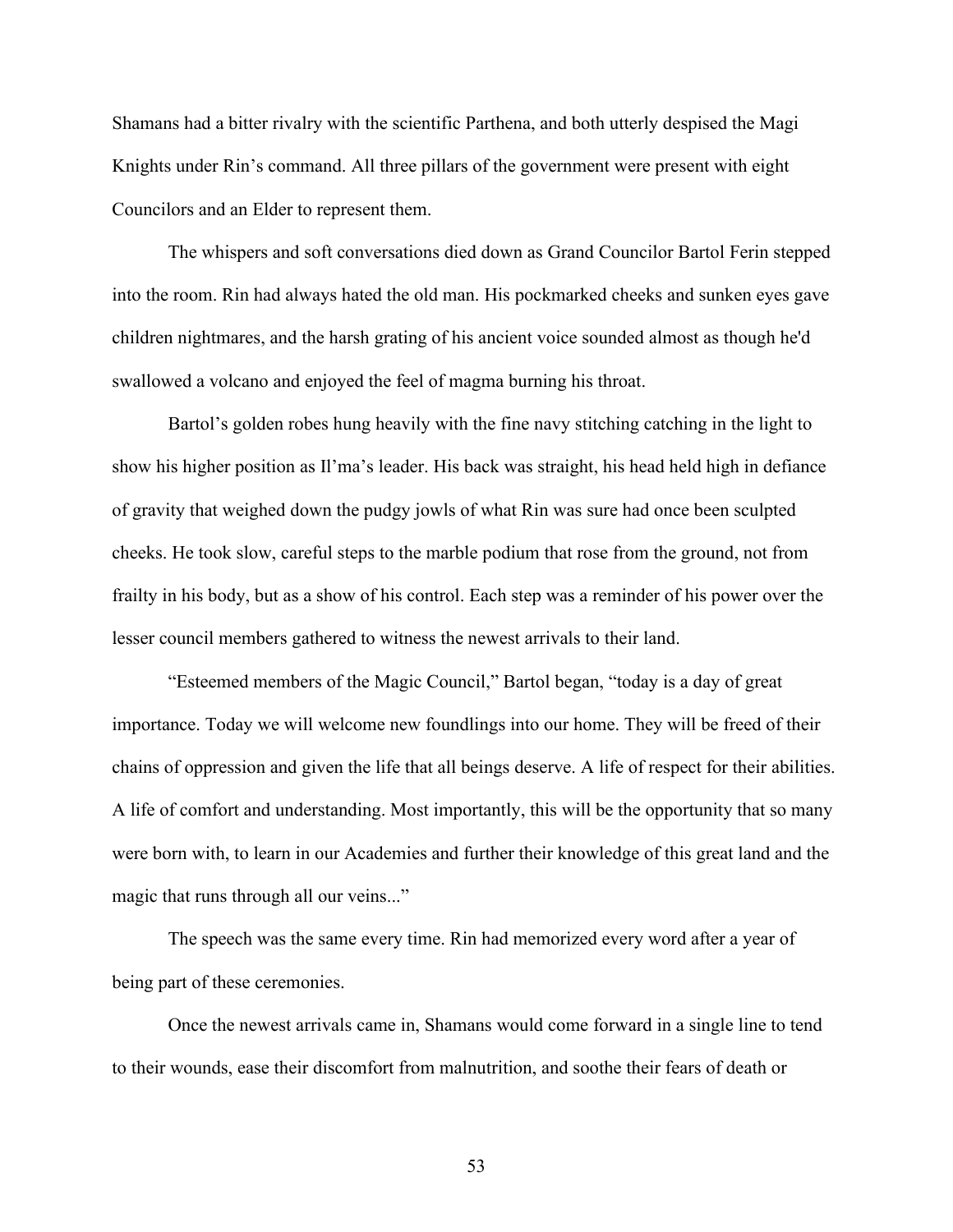torture. And then they would be tested for proficiency to see which magical academy they would be sent to, and eventually which sector of government their vocation fell under.

These people had it much easier than Rin had growing up; they were born in the Veil with magical proficiencies and so instantly placed in an Academy. As a man who was born in Il'ma, Rin had needed to wait until his magical proficiency manifested before he could apply to Termath Academy to become a member of the Magi.

"... Shamans, our healers. The Magi, our protectors. And the Parthena, our intelligence," Grand Councilor Bartol continued. "Each of you will search for the ones best suited for your work. Cultivate their thirst for knowledge, just as the farmers gently tend their crops…"

That was just ridiculous, in Rin's opinion. The farmers of the land didn't grow the crops through toiling soil. They waited the allotted two weeks after planting the seeds to avoid spoiling the integrity of the crops, then used a supplementation spell to make the plants grow for harvest. Then again, there were plenty of things the old man said that just didn't make sense to anyone but himself. Sometimes Grand Councilor Bartol spoke of days of great unrest, even though Il'ma had never seen war; they had the occasional fanatical group pop up in one town or another, but those were quickly dealt with. Other days, it was anecdotes of mages being forced into hard labor. Rin wasn't entirely sure what happened in the old man's head, but it was about time he was put to pasture and new leadership came in.

"The time has come!" Bartol announced. His words echoed around the chamber and sent shudders through the twenty-six other council members present. Not even Rin, who spent more time than he really preferred around the crass piece of wrinkled flesh, was immune to the timbre that nearly shook his bones from their joints.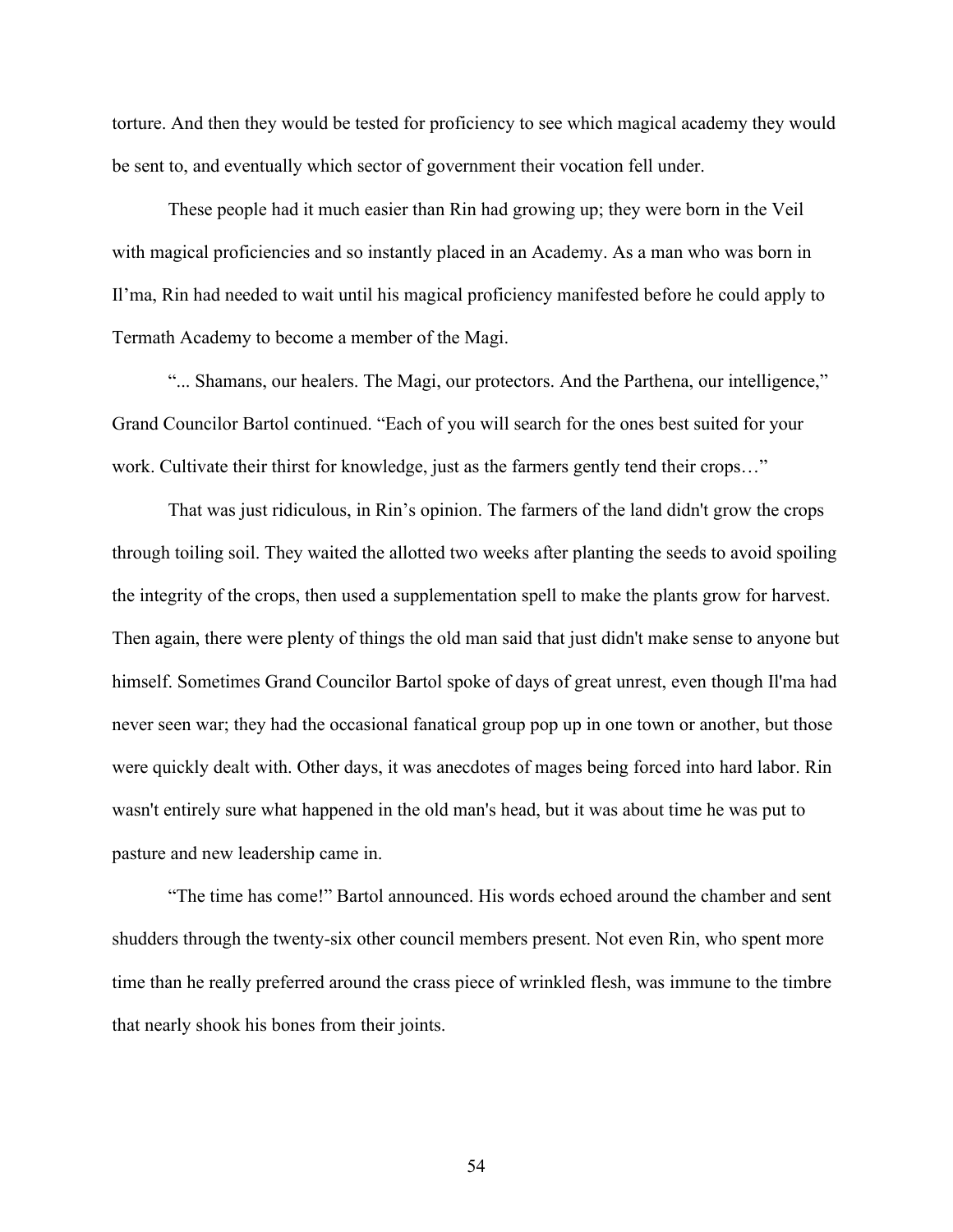His gaze swept across the room again to locate his elite Onamagi, stationed at the exits and visible only to ones who knew what to look for. They were the protectors of this land, but that didn't mean people needed to be aware of their presence in formal meetings unless it was absolutely necessary.

Bael's indigo eyes blinked twice as they locked with Rin's jade gaze. A sign that all was as it should be. Everyone was in place according to the lieutenant, but Rin was never one to leave things half-finished. He sent a single blink back, then glanced toward a small, out of place shadow lingering just outside of the darkness beneath Parthena Councilor Farna's robes.

Senka was going to get an earful later on for choosing the young blonde woman's robes as a hiding spot. His ability to bend shadows and slip into them was unrivalled, and the reason that he'd been able to ascend the ranks from a simple Magi knight to the Onamagi in only two years, but he wasn't going to survive if she found out. She was a little on the ruthless side and had already brought more battle-hardened men to tears with words alone. Add to that her specialty in transmogrification, and Senka was a goner for sure.

Rin moved on just as the stone circle in the center of the room started to glow. Pale green light shimmered from the ground onto the glass dome, lighting the Councilors' faces in a sickly pallor. He could feel their excitement swelling, and Rin had to admit that he was usually right there with them.

He was always curious to see if fighters and mages with stealth and cunning would be brought to his doorstep. Usually, the mages who arrived were undertrained, mere novices, but they were so malleable, so grateful for every bit of acceptance they received. They were perfect soldiers, even if all the regular Magi knights ever did was apprehend mages who had gone astray,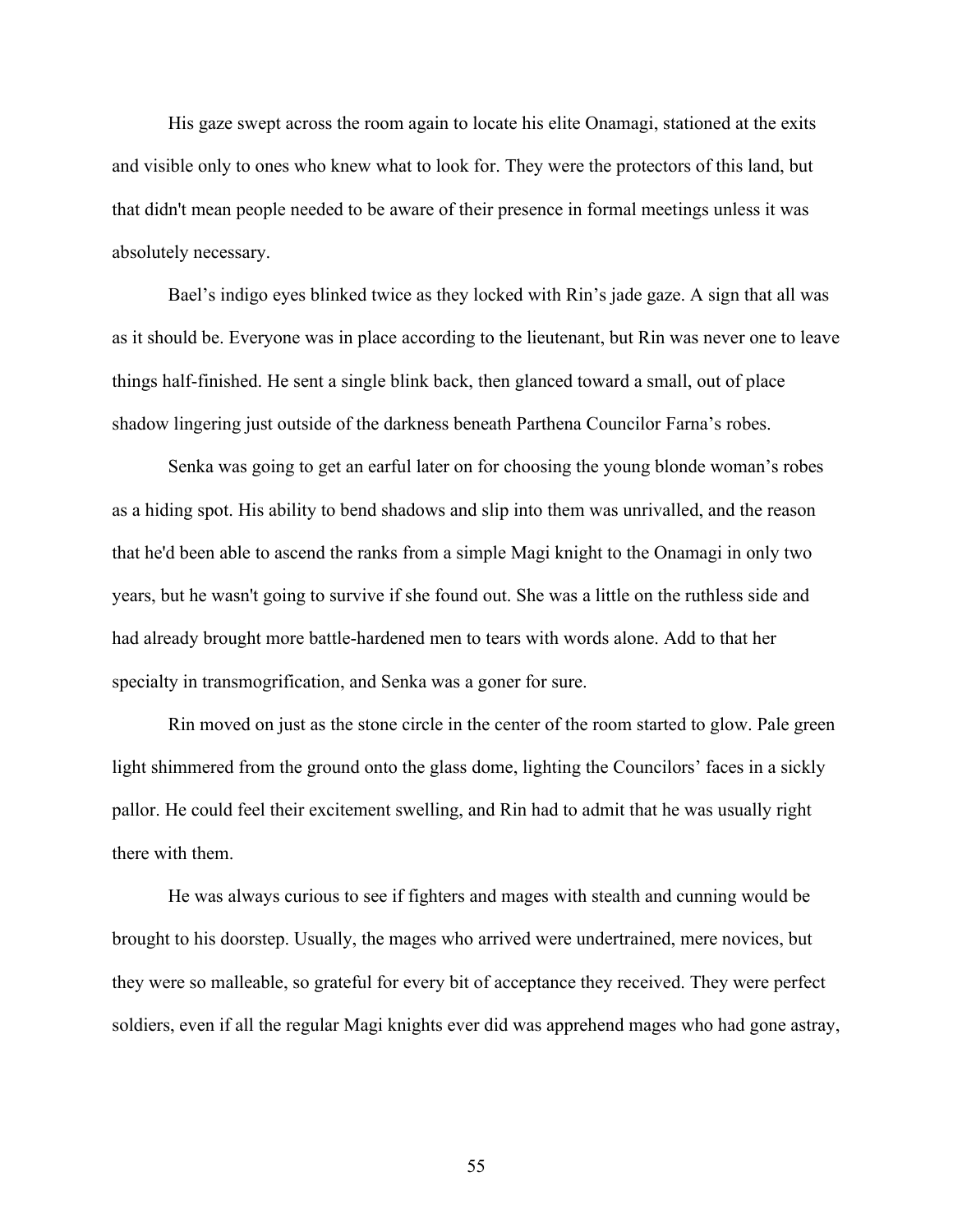while the Onamagi had opportunities to go after the occasional lunatic who thought world domination was his calling in life.

The pale green light emanating from the stone sigil in the center of the room sputtered out, and Rin turned to stare at the altar in horror. Concerned murmurs rippled through the crowd, and he really didn't blame them. This had never happened before.

Then all he could think about was that odd sensation that had been wriggling down the back of his neck, the foreboding sense of horror he'd been trying to ignore. Quick flashes of some dream he couldn't remember having burned across his mind and behind his eyes, vivid and painful. Burning orange eyes with feline slits. Sharp teeth surrounded by lips covered in blood. Screams echoing in the air and the sounds of weapons clashing against metal. He'd never seen anything so gruesome before that moment, and it took several deep breaths to return his vision to normal.

Grand Councilor Bartol raised his hands toward the sky and closed his eyes. "Councilors!" he shouted over their rising panic. "This is a great power coming to us from the Veil!"

Rin couldn't hear the older man as he kept staring at the seven-pointed star etched into the stone altar. All he could hear were warbled cries and scathing hisses of rage. The stone shifted, in his eyes, melting into a smooth surface with wisps of grey clouds dancing along the top. Chains rattled in his ears and a heavy collar bore down on his shoulders, then knocked against his throat, bruising it in a violent grip.

His hands lifted and grasped desperately at his own smooth skin. Nothing was there, but he could still feel it weighing him down.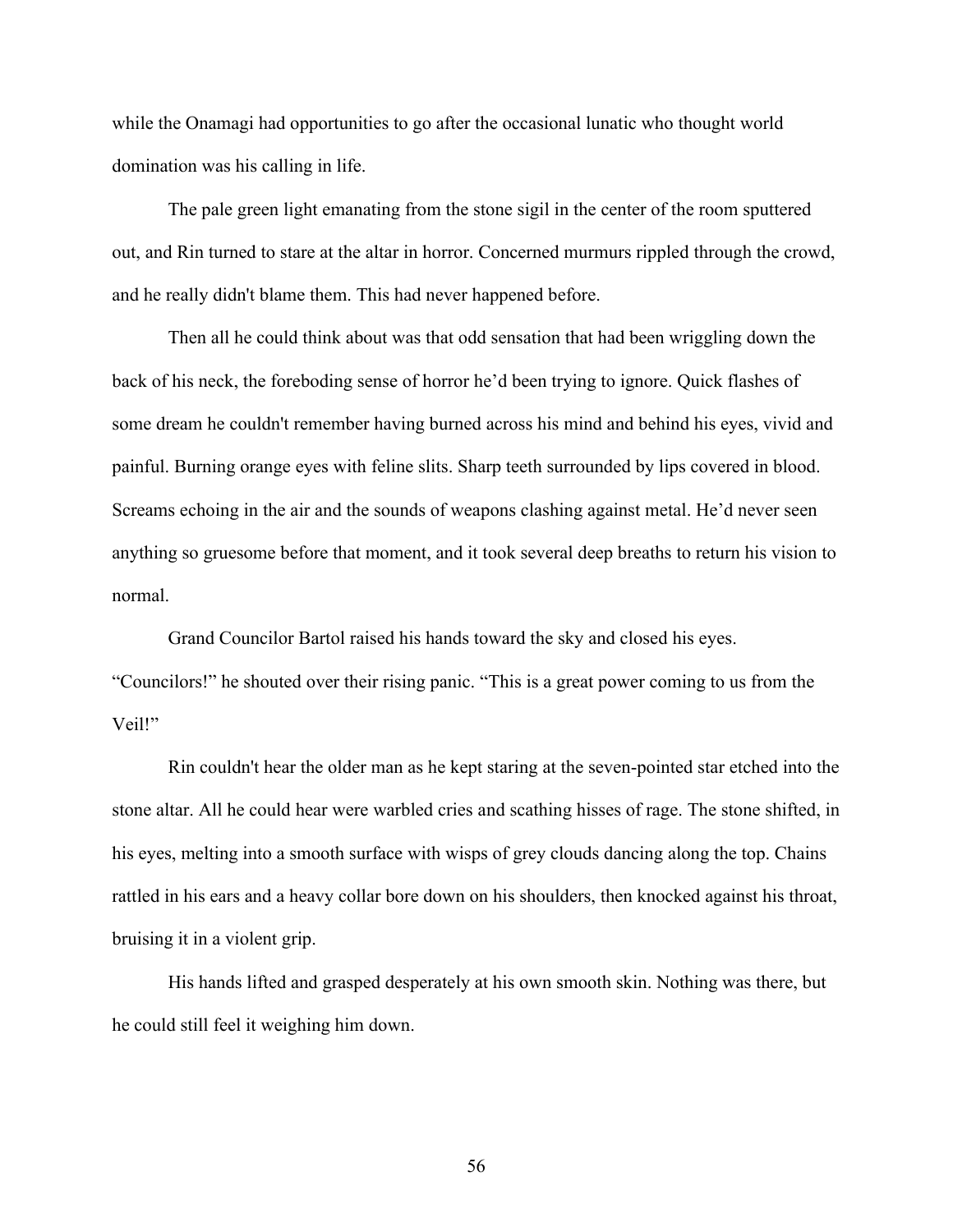Cool invisible fingers slithered against Rin's flesh beneath his armor, and he collapsed back against the wall to make sure no one could see him lose his composure. For the first time in years, he felt fear. True, soul-crushing fear that seized the air in his lungs and sent his heartbeat spiraling out of control. Something was wrong. He couldn't deny it any longer.

"This is a gift," Bartol said. "We must nurture this new one."

*"I'll kill them... Kill them… S-So cold…"*

Rin gasped for air and slid down the wall just as a pair of familiar calloused hands wrapped around his armored shoulders. Gleaming indigo eyes filled with worry looked down at him. "General," Bael hissed. "General, what's happening?"

"Veil," he rasped. "Some... Can't…"

Bael shook his head in confusion and turned to call out to a healer nearby. His words died as a low hum rumbled through the room and the altar lit in a burning orange glow. "Orange," Bael mused. "What…"

Rin's head lolled to the side, following Bael's gaze toward the foreign light illuminating the arrival chamber. He still couldn't breathe, and the chills running down his spine drew out a thin sheen of sweat across his flesh. His vision swam, and the grey clouds wisping through the room that only he could see were suddenly bathed in flashes of fiery red light.

"What in the Veil is happening?" Bael asked. He looked back down to his General when he heard Rin's wheezing breaths barely breaking past his thinned lips.

"There is nothing to fear!" Grand Councilor Bartol shouted. "This is a sign!"

The lower Councilors stood and backed away from their seats, ignoring the Grand Councilor's words and instead putting distance between themselves and the roaring inferno of crimson light swelling around the platform.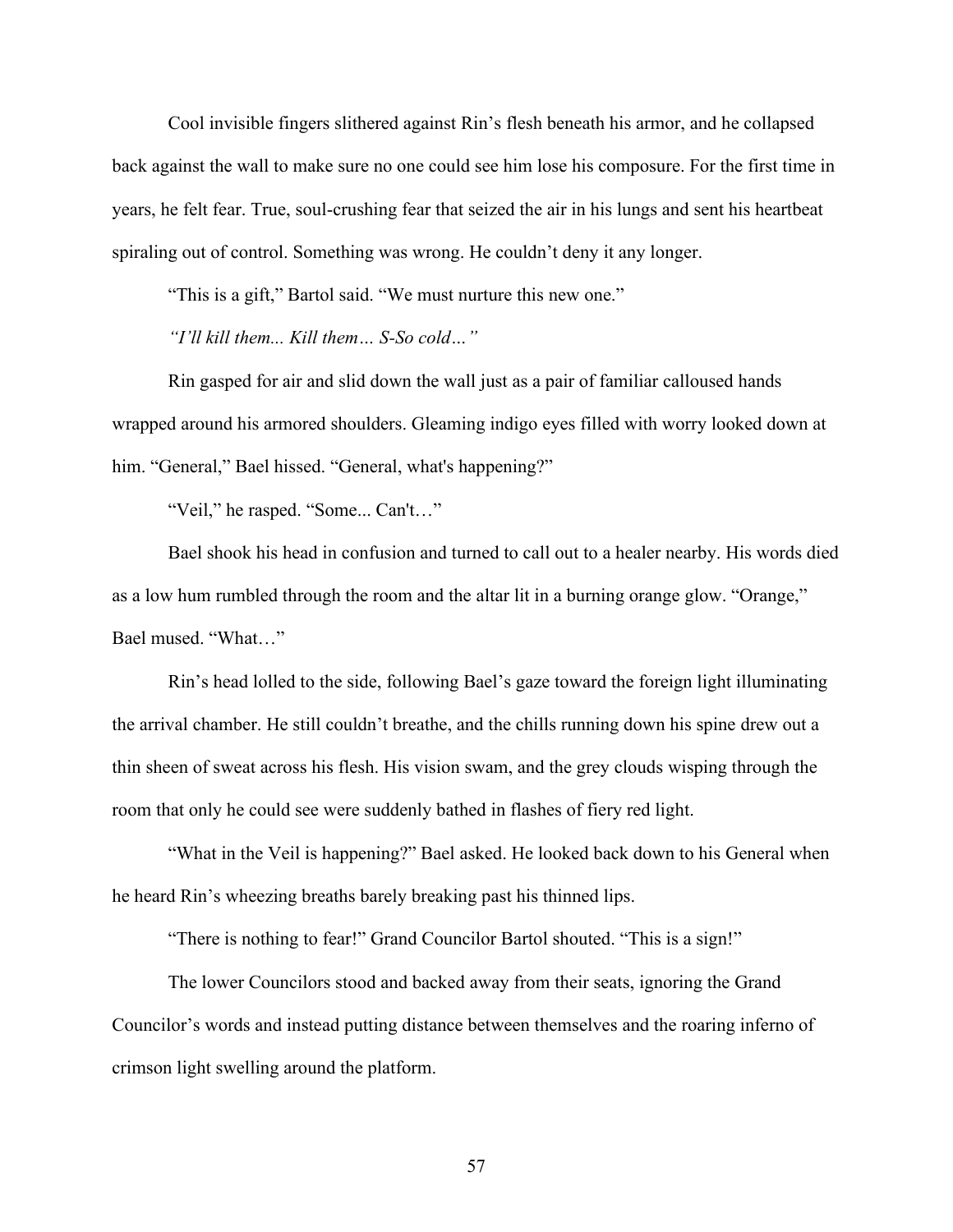"B-Bartol," Rin rasped to Bael. He was still in command here, and their top priority had to be protecting the Grand Councilor. "Get… him out…"

Bael left his side and darted into the chamber toward the Grand Councilor. He ignored the usual protocols for stealth and let himself be seen as his arms wound around the ancient man from behind.

"What–"

"General's orders, sir," Bael said while dragging Grand Councilor Bartol away from the podium. The ground quaked and large spider-webbed cracks etched themselves into the stone face of the altar. "There's something–"

"Get off of me, you imbecile!" Grand Councilor Bartol roared.

"Sir,  $I$ <sup>-"</sup>

"I will not show fear of this anomaly. There is nothing that we, as mages, cannot handle!"

Bael pushed the older man behind him just when the altar exploded, shielding him and the still gasping Rin from the debris that pelted the domed walls around them. Shards of opalescent glass rained down and sliced through the heavy dust catching in Rin's lungs.

Billowing clouds thickened in a torrential whirlwind and sent swathes of the Councilors' robes whipping wildly against them.

Grand Councilor Bartol gazed down at Rin's widened eyes when he heard the Magi Elder's short, huffing breaths. "Get yourself together," he spat. "And get those morons of yours in there to subdue whoever has come through."

Rin still felt the weight of a heavy collar around his throat even as he forced his quivering legs to stand. He squinted through the settling dust and nodded to his panting lieutenant. "Seal the exits and protect the Councilors."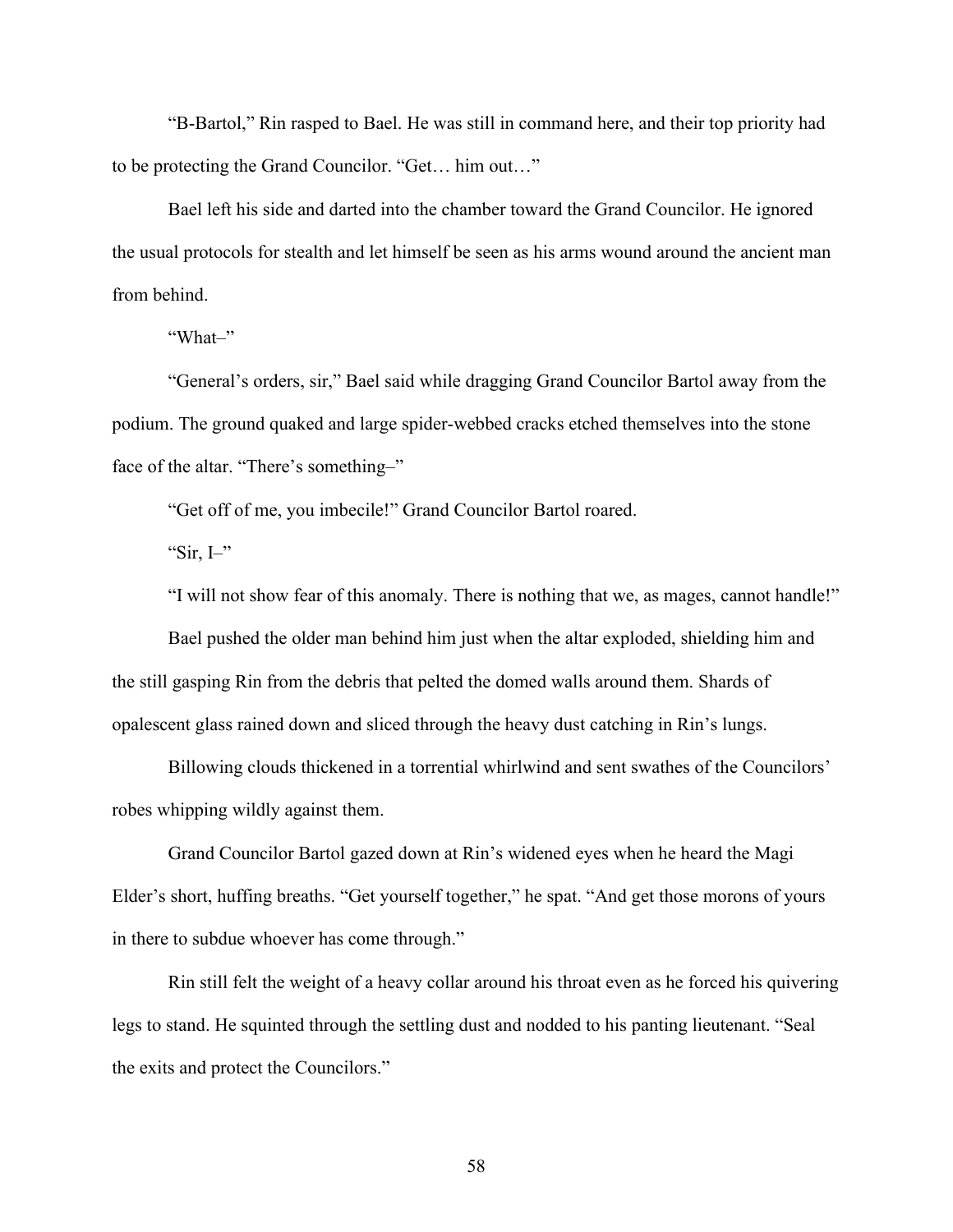Bael nodded, freezing once he was just past the Grand Councilor when heavy chains rattled and scraped across broken stone. It wasn't so much the chains that caught his attention, but the feral roar that rattled the small pebbles and splintered glass on the ground, coming from the center of the room. "Wh-What is that?"

Rin steeled himself while taking a step forward and removing the leather gloves he always wore to keep his poisoned skin from touching anyone. It was a small comfort knowing that he wasn't the only person hearing the sounds coming from somewhere in the settling dust. Another roar sounded out as he continued moving closer, and he stopped when a pair of familiar orange eyes, nearly glowing with rage, cut through the grit fogging the air.

The same eyes he'd seen minutes before in his head. Eyes that looked as though they held the souls of millions and would drag him to the depths of the Abyss, should he make a single mistake. No one moved, save for the form shackled on the ground. The chamber was still and silent until they could finally see the carnage left in the wake of their newest arrival.

She was small compared to most humans, appearing even smaller where she knelt on the broken stones. Matted auburn hair hung down to her hips and covered part of the simple, tattered canvas dress she wore. Her skin was pale, but Rin's eyes were drawn to the countless burgundy stripes that lined her arms, shoulders, neck, like the tigers he'd only ever seen pictures of in the books at Termath Academy. Or the elves who lived to the north in the Beast City of Rotin.

Her gaze swept across the room, to each of the cowering mages who dared to peek at her, and he blinked in surprise at the long, pointed tip of her ear. *She looks just like an elf…* He took a small step back when the woman's gaze snapped back to him and she bared the terrifying, pointed teeth that had been hidden behind her lips. Lips, he suddenly realized, covered in fresh blood.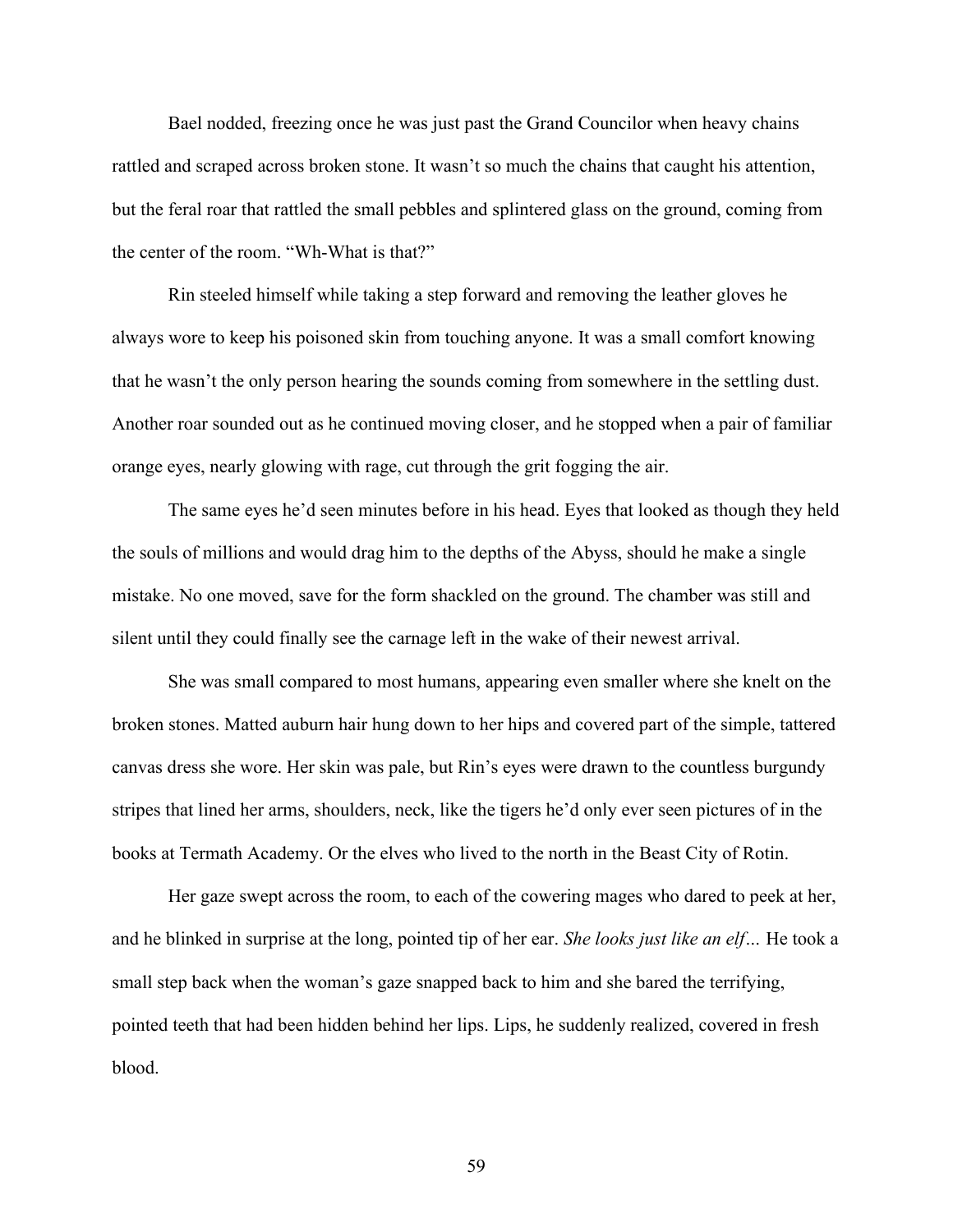A shrill scream of terror ripped through the air, and he found himself drawn from the woman's face to her surroundings. Not to the large chunks of stone that were embedded in the ground at odd angles, but to the people shackled to her. Corpses. All ages, just like every other arrival, some middle-aged and some barely even pubescent. Men and women. All of them dead, staring into a sightless abyss with their mouths opened in silent, eternal screams.

"It's a monster!" one Councilor shrieked from behind a broken stone.

"Kill it!" shouted another who shuffled backward, tearing their robes in the process.

The woman's clawed hands, covered in blood and viscera, lowered from the heavy collar around her throat, and she licked her lips with a wicked grin. She moved on from looking at him as she stood and stepped over the mutilated body of a man twice her size, not chained to her and dressed in thick leather armor. Even her slender legs, covered in mud, bore the same stripes as the rest of her, but Rin's gaze was drawn to the long slash across her thigh from what he knew was a sword. Then to the arrow sticking out of her shoulder.

She was a fighter, just the kind he'd been hoping would arrive.

He hadn't been expecting the small woman to reach back and grab the chains keeping her linked to the other bodies. Or for her to drag them along the ground behind her while making her way across the chamber. How could someone so small pull that weight?

Councilor Farna's hand raised, and her lips moved in the beginnings of an incantation, but it was quickly cut off in a whimper as the striped woman pounced on her with bared teeth.

"You smell delicious," the striped woman rasped. "I'll just take a little bite…"

"Stop her!" Grand Councilor Bartol bellowed.

She struck more swiftly than Rin could see, and his stomach lurched when he heard the animalistic growl from her bloody lips as they locked around Councilor Farna's throat. She cried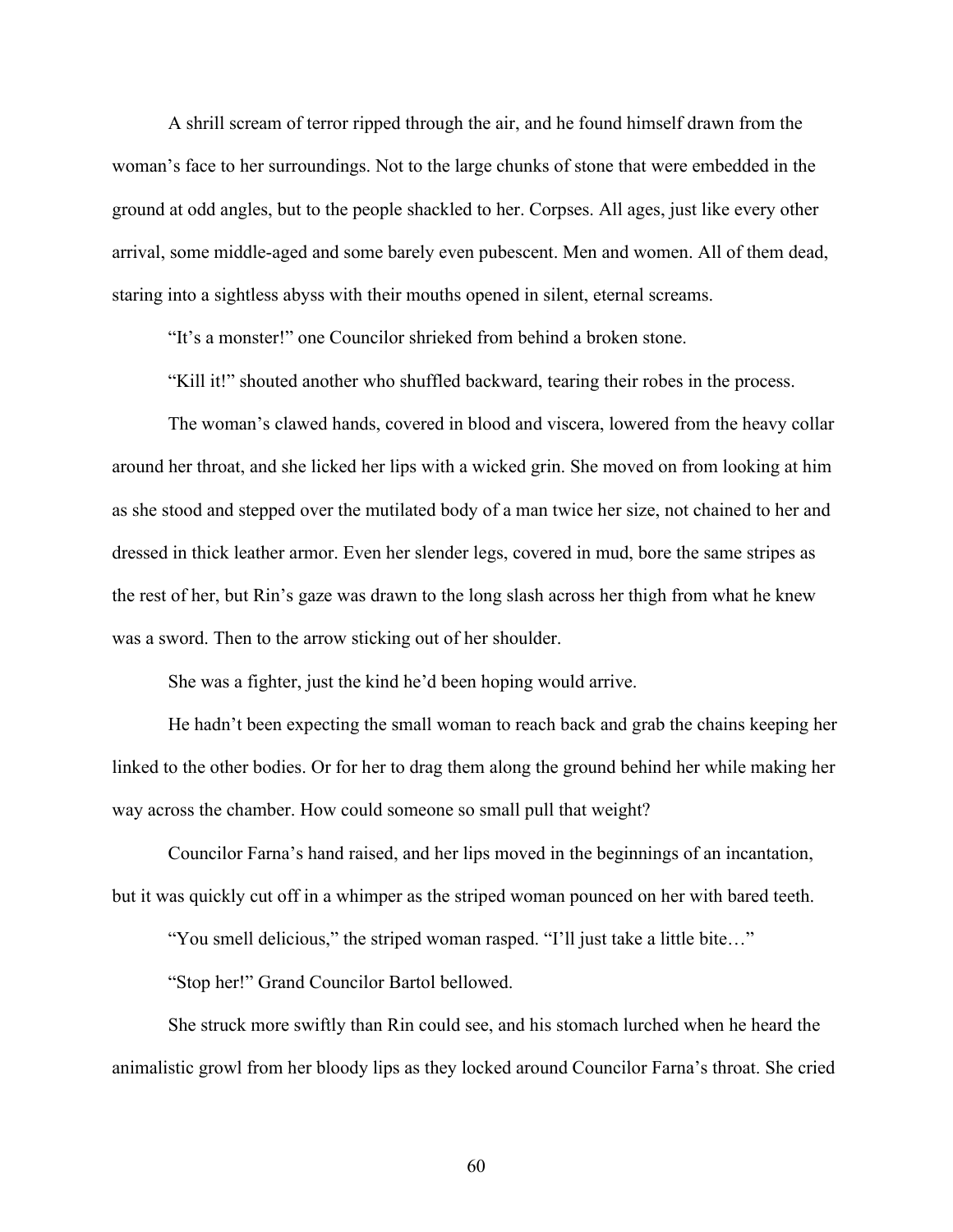out and tried to fend the woman off, and Rin forced himself to rush closer instead of running away as the other Councilors around them did.

Her body was violently ripped away from Councilor Farna by one of Onamagi Senka's thick black shadows and tossed to the ground, and Rin collapsed on top of the crazed woman, pressing his hands down on the raw skin around her wrists. She was freezing, her limbs trembling from the chill he could feel on her flesh, but she didn't seem to be fazed by it in the slightest.

She laughed while chewing the bit of flesh she'd torn from Councilor Farna's throat. "I can hear her dying," she moaned. "I bet you'll taste just as good."

Why wasn't she already knocked out from his touch? His skin being in contact with hers for this long should have already killed her! His hands were poisonous by nature – every inch of his body was – but the woman beneath him was nearly groaning in ecstasy instead of writhing in pain. Why wasn't her skin sloughing from her bones in a gelatinous heap?

Rin didn't have time to dwell on it when she started struggling to upend him. His legs locked around her too-small waist. He leaned closer to her snapping jaws to bear more weight down on her and keep her contained. He could smell blood on her breath, so much blood. She growled low in her throat and the sound vibrated through his armor, right down into his soul. It left him vulnerable, unable to move for the briefest of moments.

That was all she needed to lunge upward and let her teeth sink into the right side of his face. Tendons tore and his flesh screamed in agony well before his voice could mirror it. The pain was excruciating, but he bit back his natural reaction to scramble away from her and held on tighter. The Council couldn't see him in a moment of weakness, even as he used what little strength he could muster to pull his head back and bash his forehead against hers.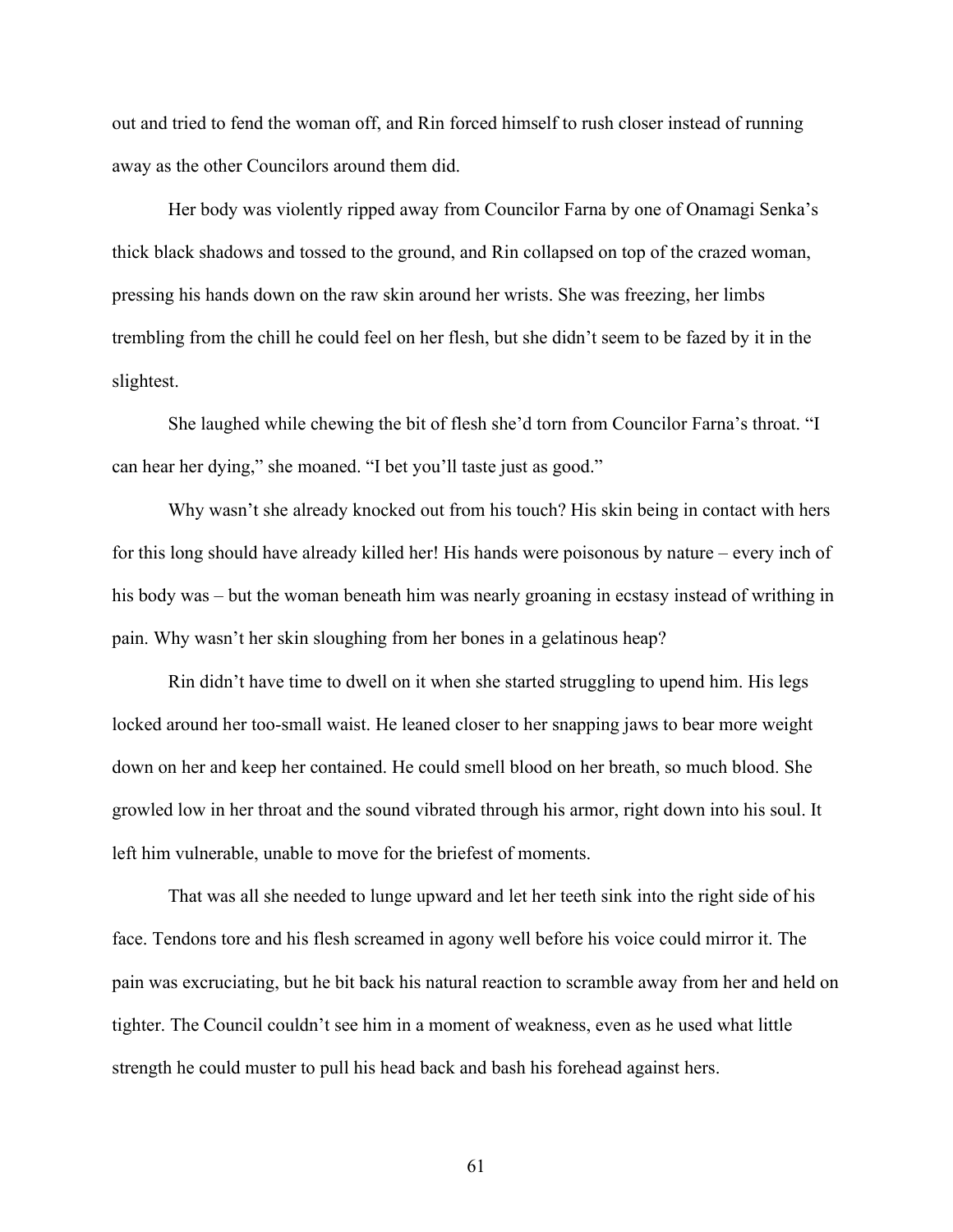Her hips bucked and nearly knocked him off balance. She was much stronger than he'd given her credit for, even after seeing her drag nearly twenty corpses with ease. Maybe the pain was getting to him already. Rin blinked away the moisture in his eyes and glared down at the woman, who laughed while chewing on a piece of his cheek.

*Olea somni*, he chanted silently. A puff of soft pink gas slipped from between his lips and out the side of his face, right into hers, and he waited while she gasped and her eyes rolled back. Just a small dose of oleander would keep her unconscious long enough for her to be removed from the chamber. Her body went limp in seconds, but he held her arms down to the jagged stones until Bael and Onamagi Senka arrived with Grand Councilor Bartol standing between them.

"What is it, Grand Councilor?" Bael asked. He eyed the bodies littering the ground before looking back down at the woman beneath Rin.

"A demon," Grand Councilor Bartol spat. "It has broken through the Veil to kill us all."

"But demons can't appear in our world," Onamagi Senka said. "They were banished from the world by Il'ma's mages centuries ago!"

"Yes, well it seems this one has made a way through!" Bartol snapped. "Vynus, keep that thing under that poison until the Shamans have it strapped down properly. We're not taking any chances."

"Ye..." Rin mumbled. His arms shook as his own blood dripped down his chin and landed on the corner of her mouth. He couldn't get his jaw to work properly, or his lips to form words. Had she torn enough of the muscle away for him to be left incapable of closing his mouth?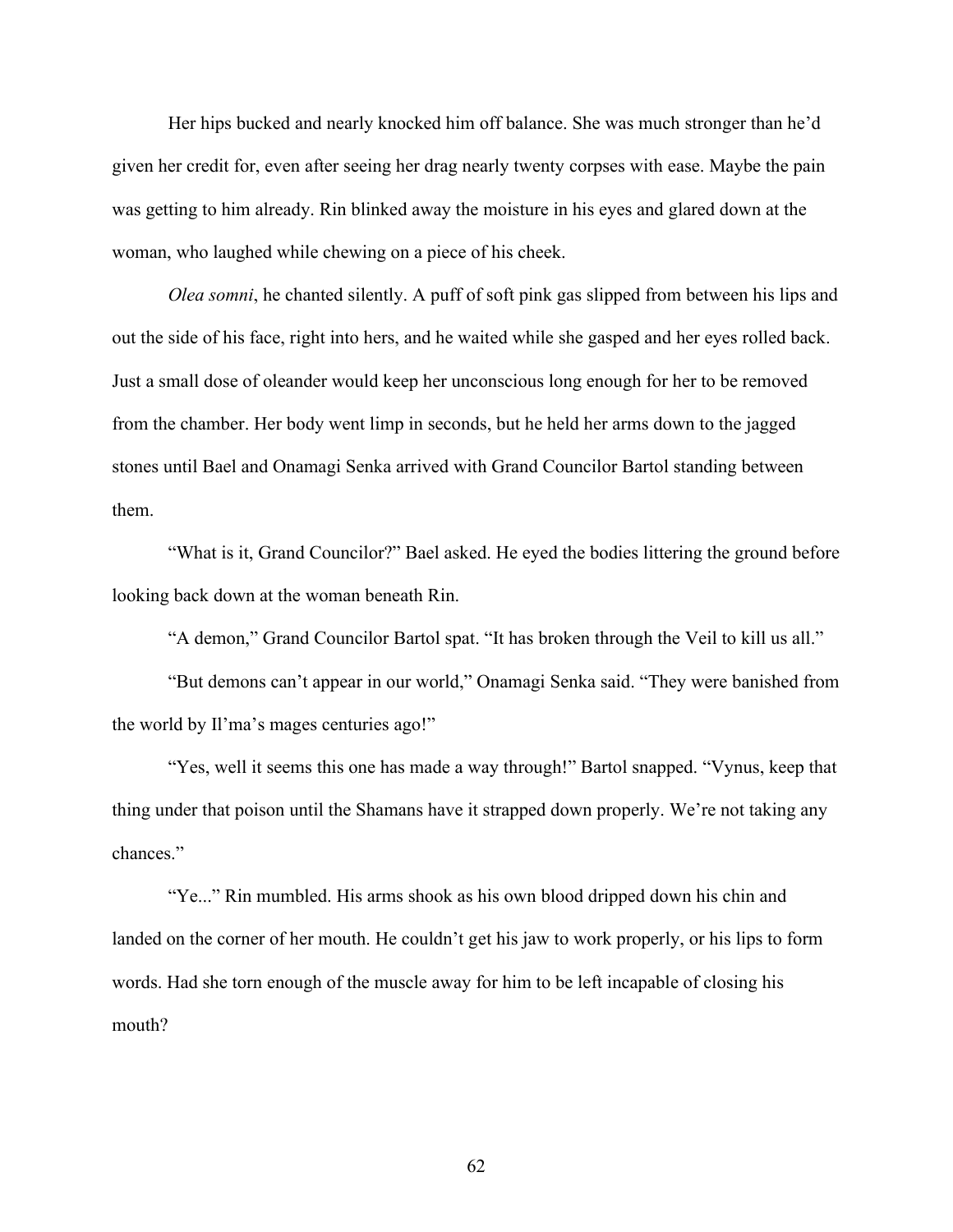Bartol didn't seem to notice the lack of decorum. Instead, the Grand Councilor looked over to the healers flittering about Councilor Farna's lifeless body, shaking his head at the grave nod he was given. "It looks like we'll have to find a new Parthena Councilor to fill her place," he sighed.

Rin glanced over to the blonde woman, to the widening crimson pool beneath her. His gaze settled on the jagged wound in her throat that showed her spine had been snapped. He shuddered as he looked back to the mysterious woman who had appeared, then lifted a hand to pull her pliant lips apart. The flesh and muscle she'd been chewing was gone, swallowed. And all he could see sitting on her tongue and stuck between her sharpened teeth were little bits of vertebrae she'd bitten through.

"The Council will meet in two days to decide this demon's fate," Grand Councilor Bartol announced. "That should be sufficient time to hold the funeral rites for Councilor Farna, and to collect candidate names for the nomination of a new Parthena Councilor. The demon will be treated and housed in the Termath Prison."

Rin carefully moved to kneel next to the demon as several of Elder Pirda's subordinates came into the chamber with ensorcelled binding wraps that would keep her in a suspended state once his poison wore off. He didn't let her go until it was absolutely necessary – only after the heavy iron collar was removed from her deeply bruised throat, and a mask was pressed against her bloody mouth to keep pumping suspension gas into her lungs.

"Do you think that place can really hold it?" Elder Grondi asked.

"It is the most secure prison complex in Il'ma," Grand Councilor Bartol said. He wasn't wrong. The Academy that Rin attended was in an annex just next to the prison. They wouldn't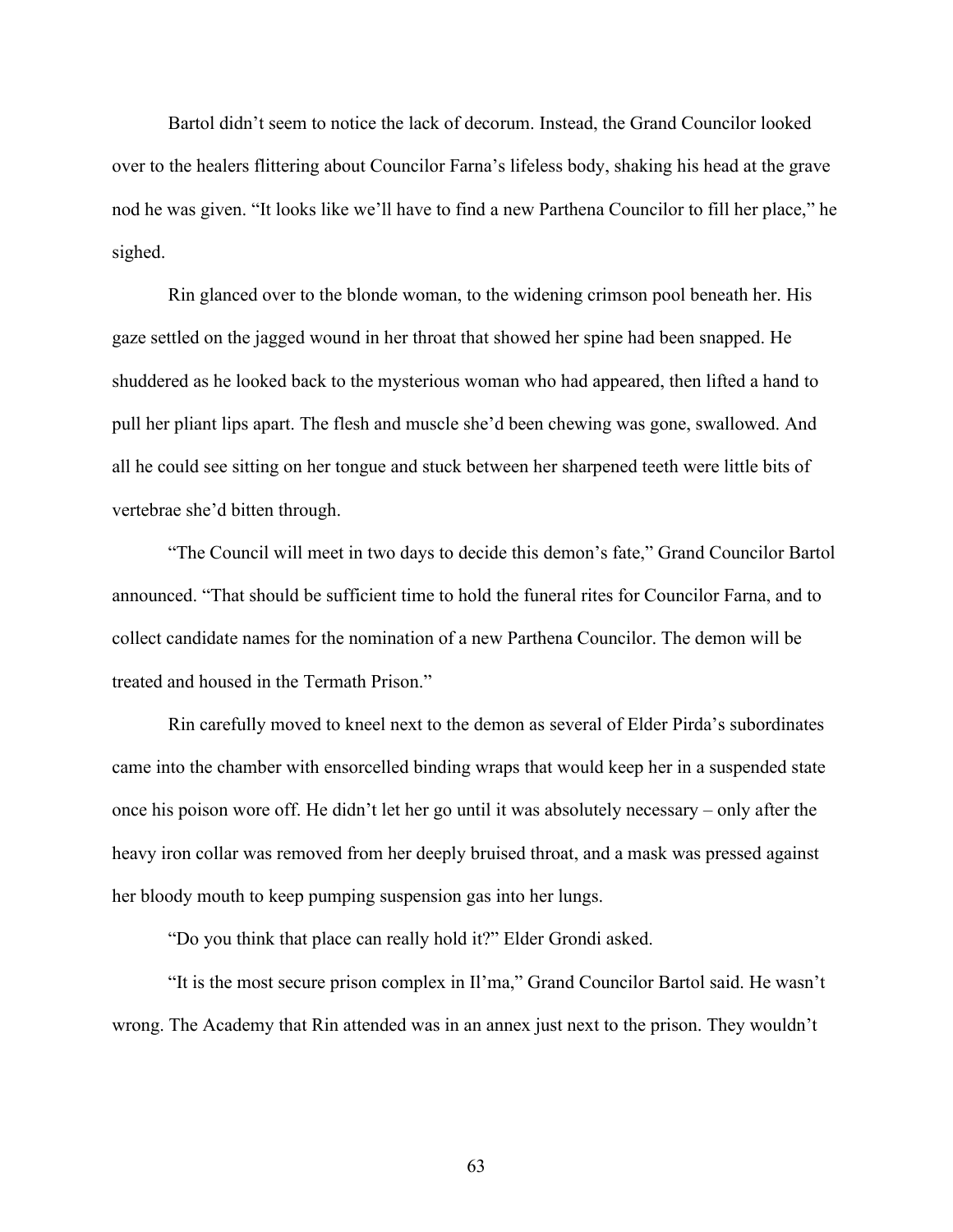allow children in training to be near it if it wasn't safe. "Elder Pirda, you will oversee the demon's treatment. I trust your healers will maintain their ethics in this difficult endeavor."

"Of course, Grand Councilor," she said, and Rin could practically hear her bowing. She always bowed to the Grand Councilor.

"General Vynus."

Rin stood as the demon's bound body was carefully carried out of the chamber by several Shaman healers, and he turned to the ancient man. He was tempted to reach up and hold his mouth closed, but chose to remain still with his hands by his sides. "Hn."

"Double the security at the prison once the demon is there," Grand Councilor Bartol said. "And get your lapdogs in here to clean up this mess."

Rin's lips twitched in anger, but he bowed his head all the same as Bartol turned and swept out of the room. Not even a mention of the wound he could feel throbbing along his right cheek. Then again, Bartol wasn't one to point out the obvious, or to show concern for anyone else.

Rin didn't try to follow the slumbering demon's journey out the far door and off to the medical wing. There was no way he could draw more attention to himself than he already had. He could feel the Councilors staring at him, and more specifically, the blood slicking his throat and the front of his armor. The last thing he needed was anyone questioning his ability to maintain his composure, regardless of his injury. There had been whispers of questions concerning his professionalism when he'd become an Elder at the age of 20 – the youngest any mage had ever ascended to such an honored position – and while it had been ten years since his promotion, he still had to show his own strength. Let them whisper instead about his steadfastness and resolve while his face was a mangled mass of flesh.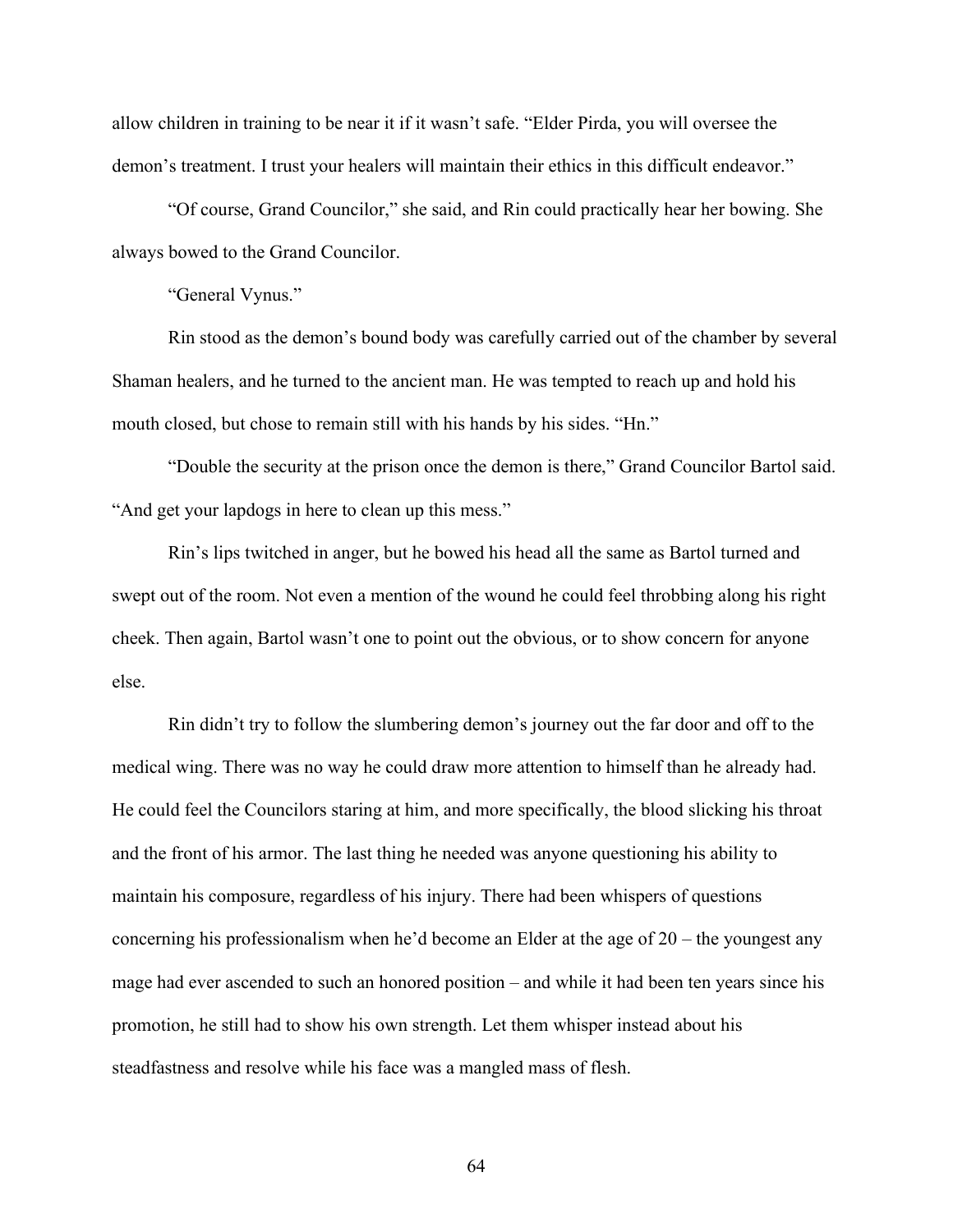He lifted a hand to his cheek and prodded at the gaping hole, from the corner of his lips all the way to his ear, exposing his teeth and shredded muscle to the outside world. It had been stupid of him to think he could get that close to the demon's face without some consequences, especially after how quickly she'd moved to kill Councilor Farna.

"Sir, you're hurt," Bael said as Rin held a hand under his own chin to keep his mouth closed.

"I hadn't noticed," Rin replied through clenched teeth. If he was careful, he could talk. Just barely. He made his way out of the room with Bael following closely behind down the long corridor lined with pale yellow orbs of light sitting high in the stone walls. Once they reached the archway leading to a well-tended courtyard, Rin turned toward the spooked knights keeping watch. "Send cleaners," he said. "It's a fucking bloodbath."

"B-Bloodbath, sir?" the first knight asked, staring in horror at the wound on his face.

Rin shook his head and waved a hand at Bael. "Handle it," he said. "I need to eat." If he ingested the venom from the *naag* serpents he kept in an alcove of his office, he could numb the pain at least a little. Then Rin could treat the wound himself instead of involving the Shamans; as a rule, they were wary of treating him because of his poisoned skin. There were a great number of reasons he didn't want them treating him, especially if he was unconscious.

"Sir," Bael said, frowning. He reached forward and flinched when he almost touched Rin's hand. It was no secret that using his poison in more ways than one over a matter of minutes drained the General, but Bael knew from experience – having witnessed several executions carried out by Rin's bare hands – just how quickly his poison could work. "You need a healer…"

"I'm going to my office," Rin said. "Debriefing when you're done. Tell *no one* what happened, Bael."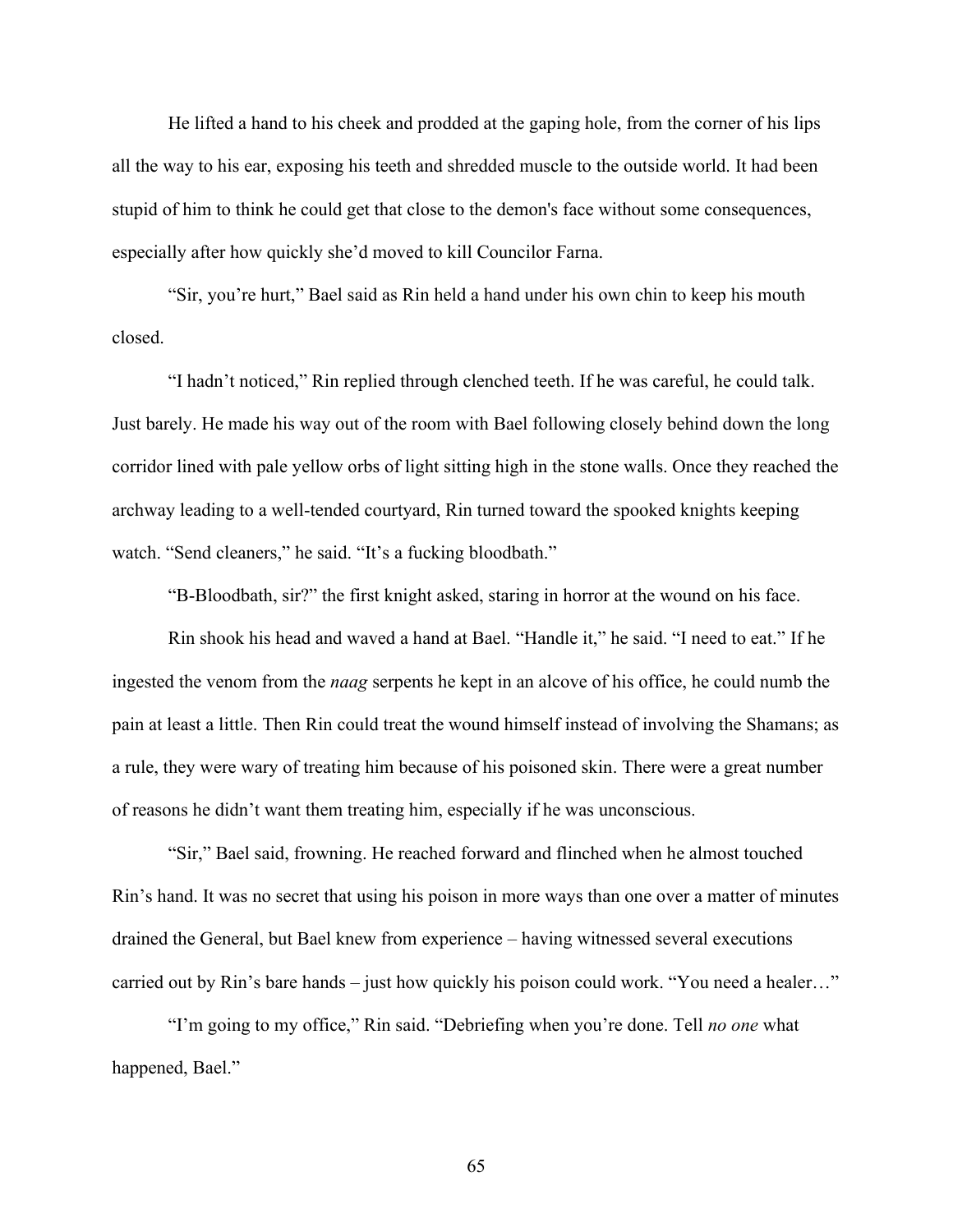"Yes, sir."

"And send Senka now… Gotta talk to him."

"Yes, sir."

Rin took a slow step away, then another. He ignored the curious stares from other lower members working in the Council as his steps faltered and he put a hand out to catch himself against a wall. His vision grew spotted, and his lids weighed themselves down until all he could hear were garbled voices shouting what almost sounded like his name. Maybe he should have let a Shaman tend to the wound on his face, but he could do that just as easily himself. Once he was in the comfort of his office with the door locked and his standard silencing spells in place so no one could hear him screaming while stitching it up.

He was already far enough gone that he didn't feel his head cracking against the stone walkway as he finally lost consciousness.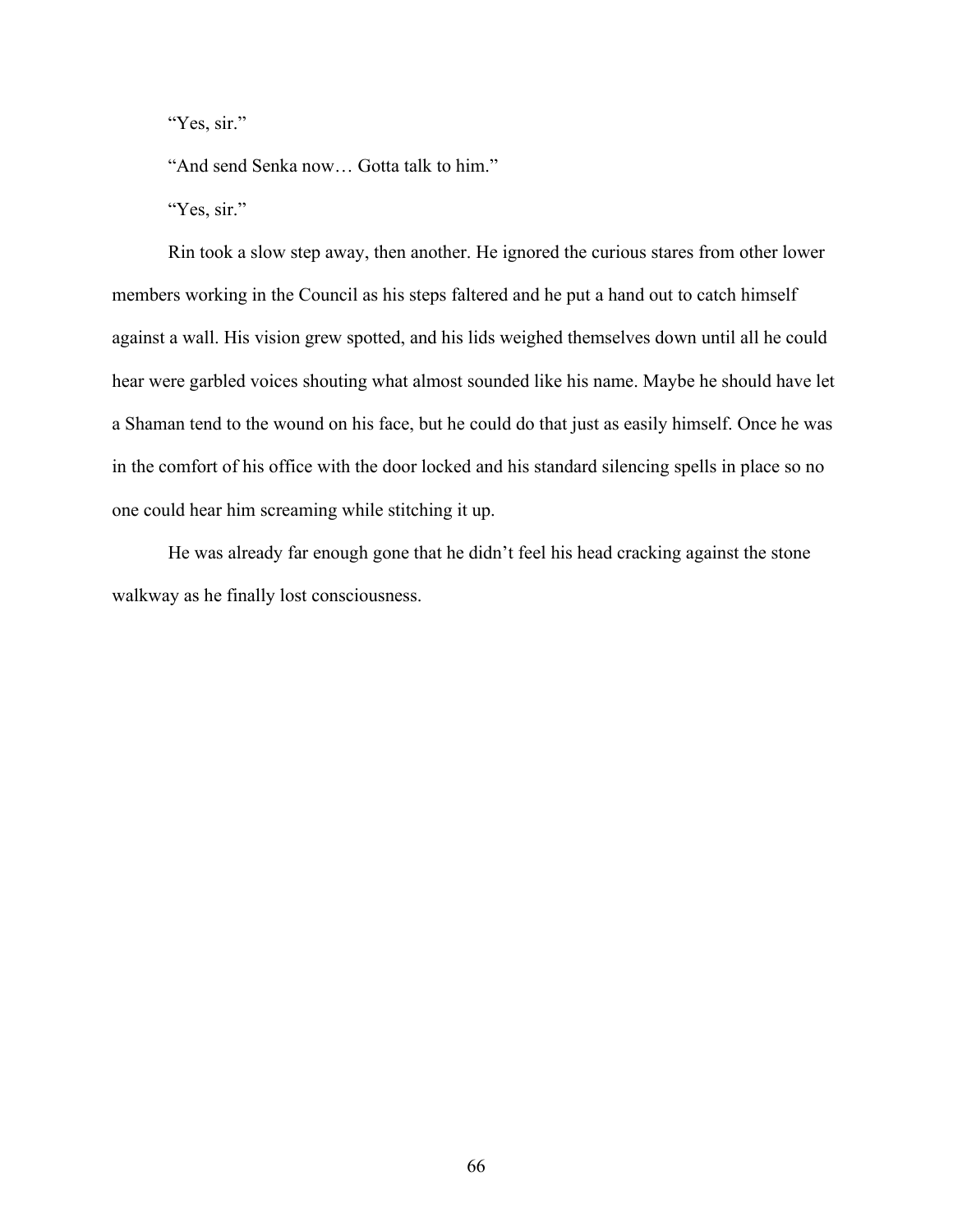## **CHAPTER FOUR: MINA**

Mina didn't mind how she drifted in and out of consciousness all that much. It was nice to be free of the dreams that plagued her normally. Instead of glowing red eyes that watched her from a dark realm just beyond her reach, soft hisses and low growls and her skin crawling as she tried to fight her way through brambles that cut into her flesh, it was all just a mass of pale pink filling her vision.

What would those holy men in Paros say if they knew that the place where primals landed after being thrown through the Veil was a land of mages? She'd heard how many of them had been preparing spells without saying a word while she'd been in that decimated chamber. And the man she'd grappled with had more intricate armor than anything she'd seen before, but his thoughts had been careful, calculating in how he used his magic against her. He was smarter than the haulers who'd had the misfortune of transporting her to the Veil.

*"... have to take her in… memories of before… Bartol's order…"*

Even in this land of primal magic, she still wasn't like them.

But that was fine by her. Mina didn't *want* these people in her life. She wanted everyone to leave her alone and let her live the way she really wanted. She didn't want to listen to people thinking about the nice fresh air or bright sky. She wanted to experience it herself, on her own terms, and for people to just let her be.

She could hear the voices around her, feel the hands that lightly touched her flesh. She felt her nakedness and warm water being poured over her, then soft fabric swiped over every inch of her body.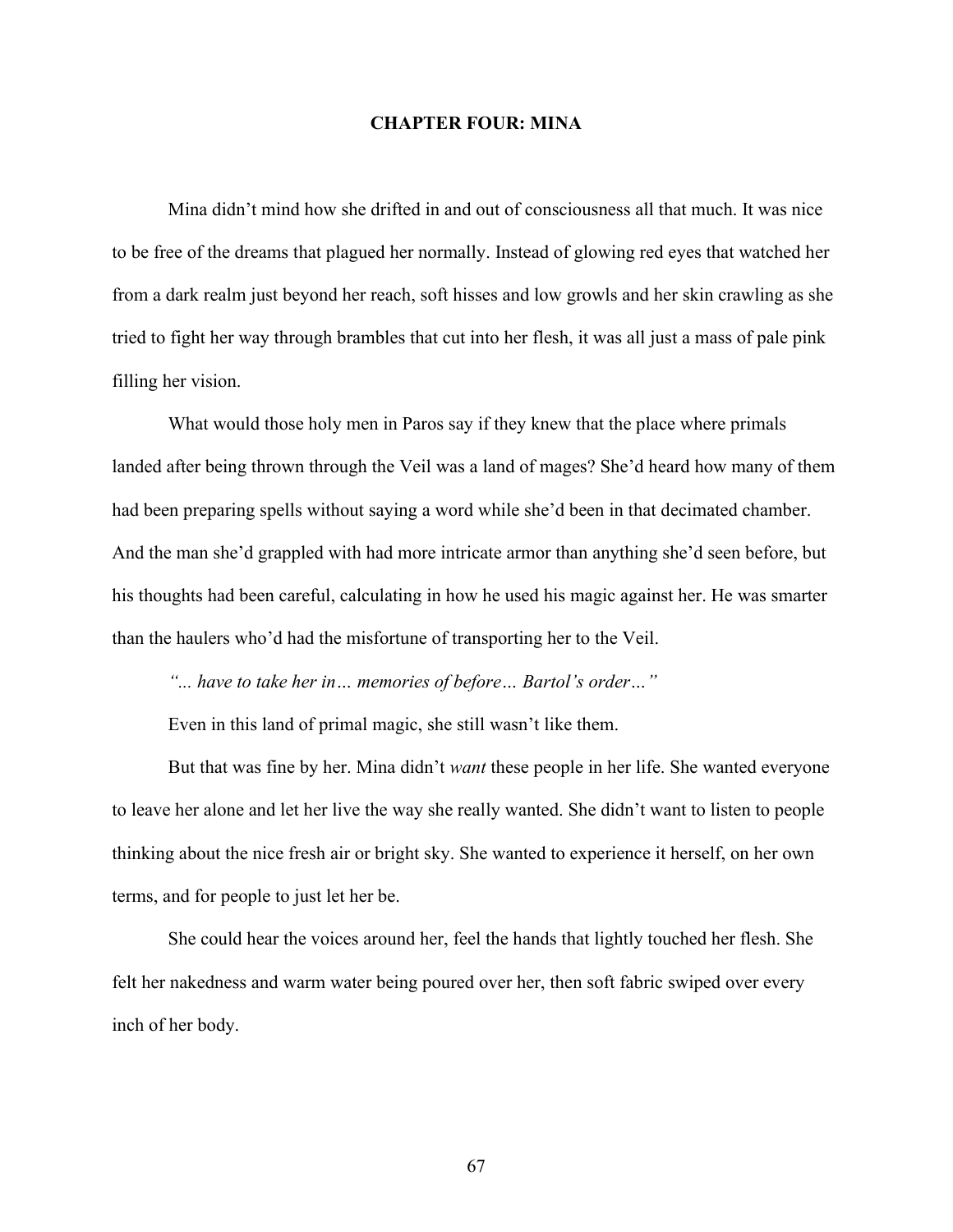Mina's eyes opened to slits, and the blurry image of a woman with flowing silver hair hovered over her. *"… like she's barely conscious…"* The woman's face turned away from her. *"… not worried… she's docile now…"* The woman looked back down at her, and Mina blinked slowly. The tender touch of soft fabric swiped across her lips, her cheek. Was someone taking the time to clean her? Is that what this feeling was? The monks had never done this before. They just threw buckets of cold water on her to get rid of the worst of the smell and wash away any waste she'd managed to produce on the few scraps they fed her once a week.

Was this what those children in the prison transport had been remembering? A soft caress of comfort? Fingers massaging her scalp along her hairline? Mina's eyes closed again, and she breathed out a slow, steady breath. She could sleep well if this was how they would treat her.

## *'Tharsis holden in iminde…'*

The fingers on the sides of her face suddenly pressed inward with enough force that Mina felt as though her skull would shatter. Her back bowed from the table on which she laid just as the woman's fingers phased through her, wriggled around inside her head.

"Do not be afraid. Forget the world you're from, child…"

Was that what this feeling was? Were they trying to make her forget where she was from? The non-life she'd lived so far in Carnin's basement as nothing more than a bloodletting tool to execute primals? More hands wrapped around her arms and legs and a heavy weight draped itself across her hips to pin her down again. The foreign fingers burned just behind her eyes as the woman's magic spread outward in a sickening web.

"Miss Pirda, if she'll be executed, why are we doing this?!"

"It's just as likely she won't be executed, Tara. If she lives, we can't allow her to remember the horrific land she came from."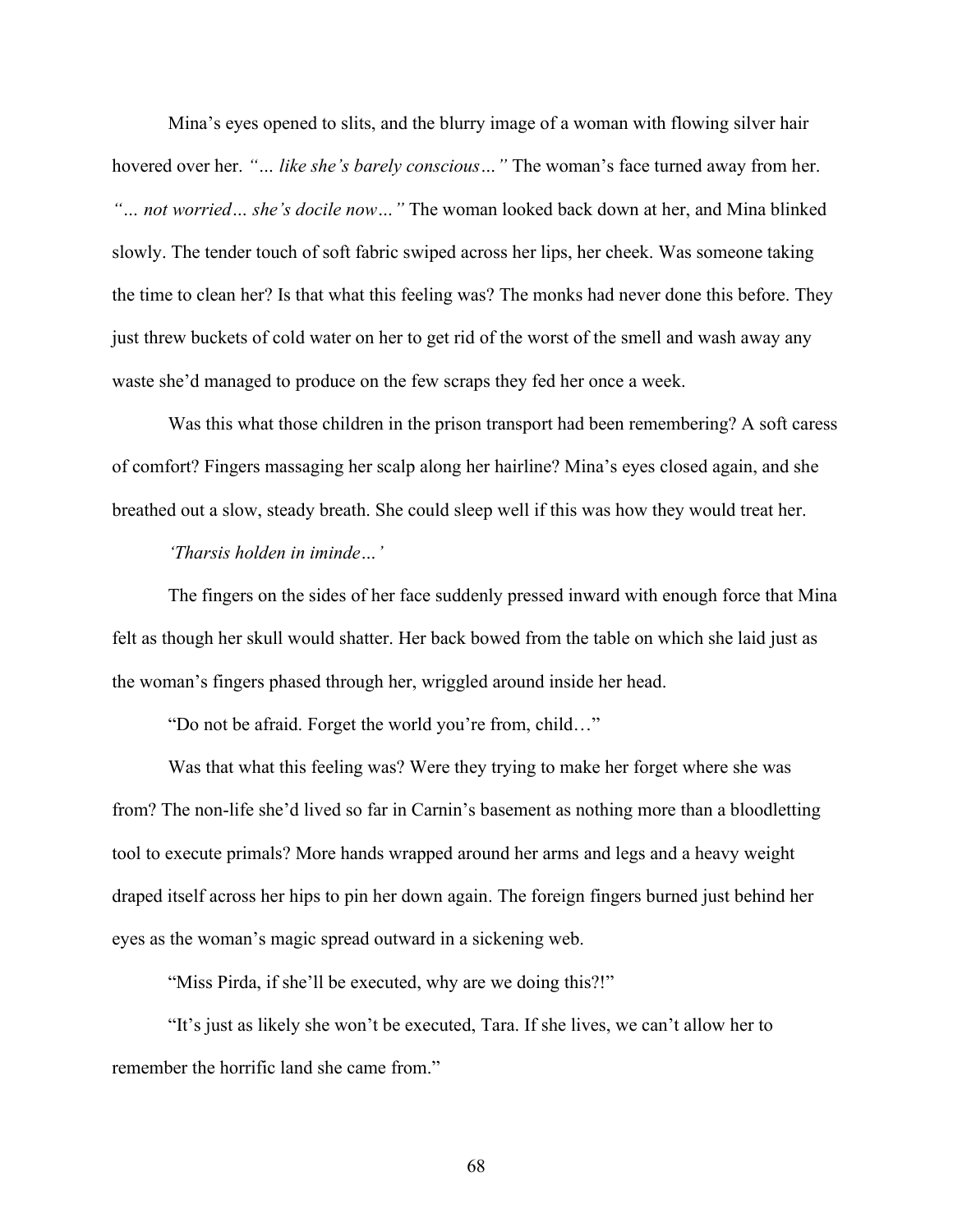Like hell would she let one of these imbeciles kill her. The monarch's primal haulers and the Veil hadn't been able to get the job done, and neither would these mages. Mina's eyes opened wide, and she snarled up at the silver-haired woman above her whose face was still mostly blurry. "Pirda," she growled.

The woman's magic wavered inside her head, and a pair of vibrant green eyes stared down at Mina in horror.

"She can hear us?" a woman's voice asked from somewhere near her stomach. "Miss Pirda-"

"Get out of my head!" Mina roared. Something snapped inside her with a sharp twang that curdled the contents of her stomach and sent her vision swirling. But Pirda's hands left the sides of her face, and there was a sudden bloodcurdling scream that ricocheted through the air.

"My fingers!" Pirda shrieked.

"What did she do to you?!"

Mina's eyes rolled backward, her eyelids fluttering as she drifted back into the strange, barely conscious state she'd been suspended in before. She was left unaware of the Shaman Councilor Pirda kneeling on the floor beside her, staring at the cauterized stumps where her fingers had once been, or the other Shamans bustling around to strap Mina's limp body more firmly to the bed.

*"... memory wipe may not be successful…"*

*"... in the prison… hope they execute…"*

Ω

By the time Mina was able to open her eyes, everything was dark around her. Instead of colors of any sort, she could only see shades of greys and blacks. That could only mean there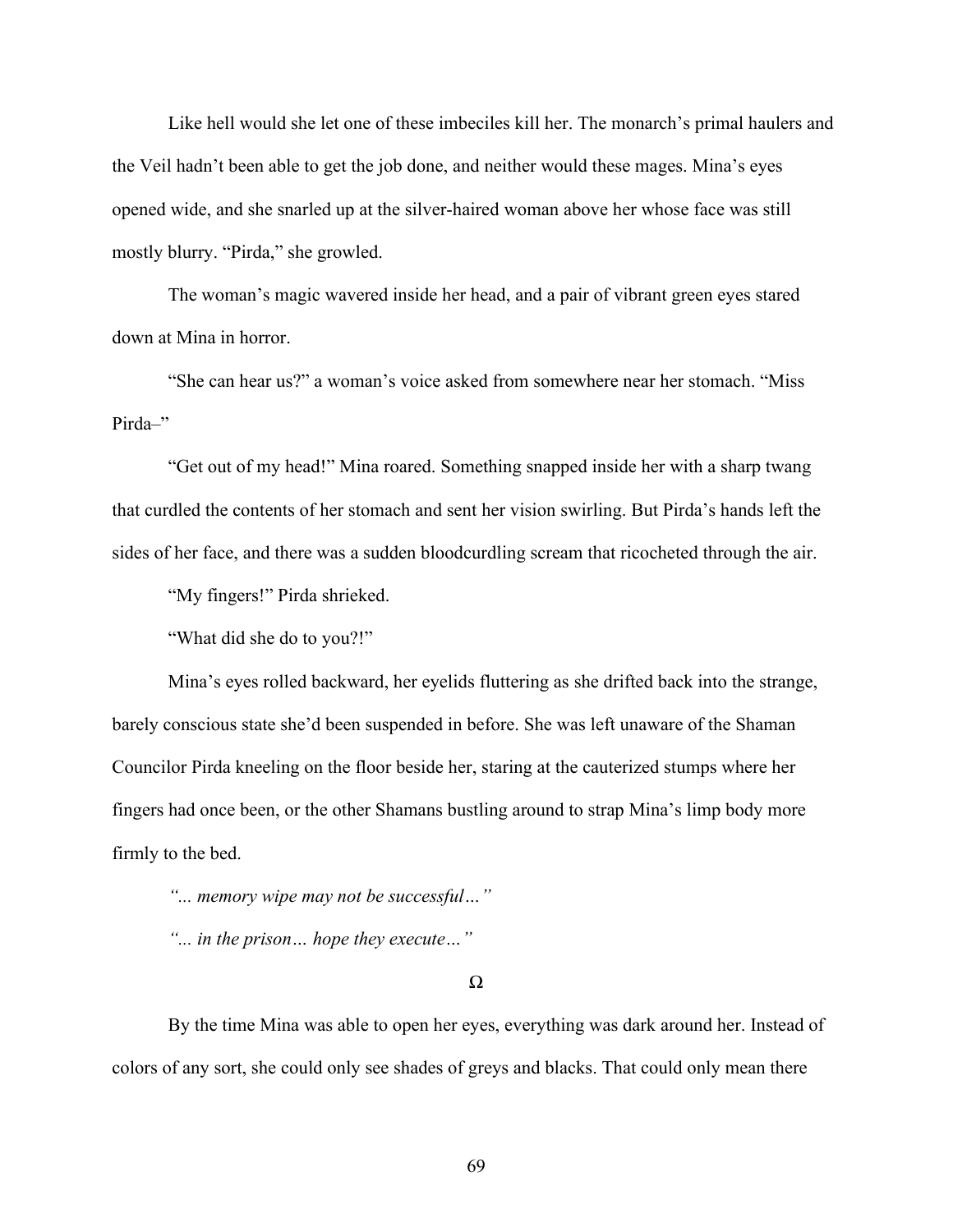wasn't a single source of light anywhere around her. This was familiar, at least. The monks had always kept her in the dark, and her cell with Barrett had been pitch black until the haulers draped canvas bags over their heads and chained them together.

She wiggled her toes and found she could barely move her feet where they were pinned together. A small test of her fingers gave the same results where her arms were crossed over her bare chest.

Had these people washed her off just to leave her naked in a prison cell?

A set of heavy metallic bars stood guard several feet in front of her. The floor of her cell and the hall just beyond it was made of smooth stones, and there was a pile of straw in the far corner that she could just barely make out from the corner of her eye.

She couldn't turn her head to look around, and something covered her mouth and kept her jaws locked shut. Did they anticipate not feeding her or giving her water? Did they already know that she didn't need to eat or drink as often as a human? She already knew that she could go an entire week without water before it would start to affect her. The longest she'd gone without food was two months, and she hadn't really felt any discomfort from the lack of nourishment during that time.

Just the thought of eating sent a flash of hunger ripping through her belly. Not for the bread she'd been raised on, or even the single bite of salted meat she'd tasted while still in the monastery. Mina knew the craving she had by the way her mind kept spiraling around the splashes of blood on fallen bodies. Their flesh. Their muscles and bones. The feel of a heartbeat slowing beneath her lips and fingers clawing at her in hopeless desperation. Her skin tingled with the thought of getting to taste that again.

"Looks like our guest is awake."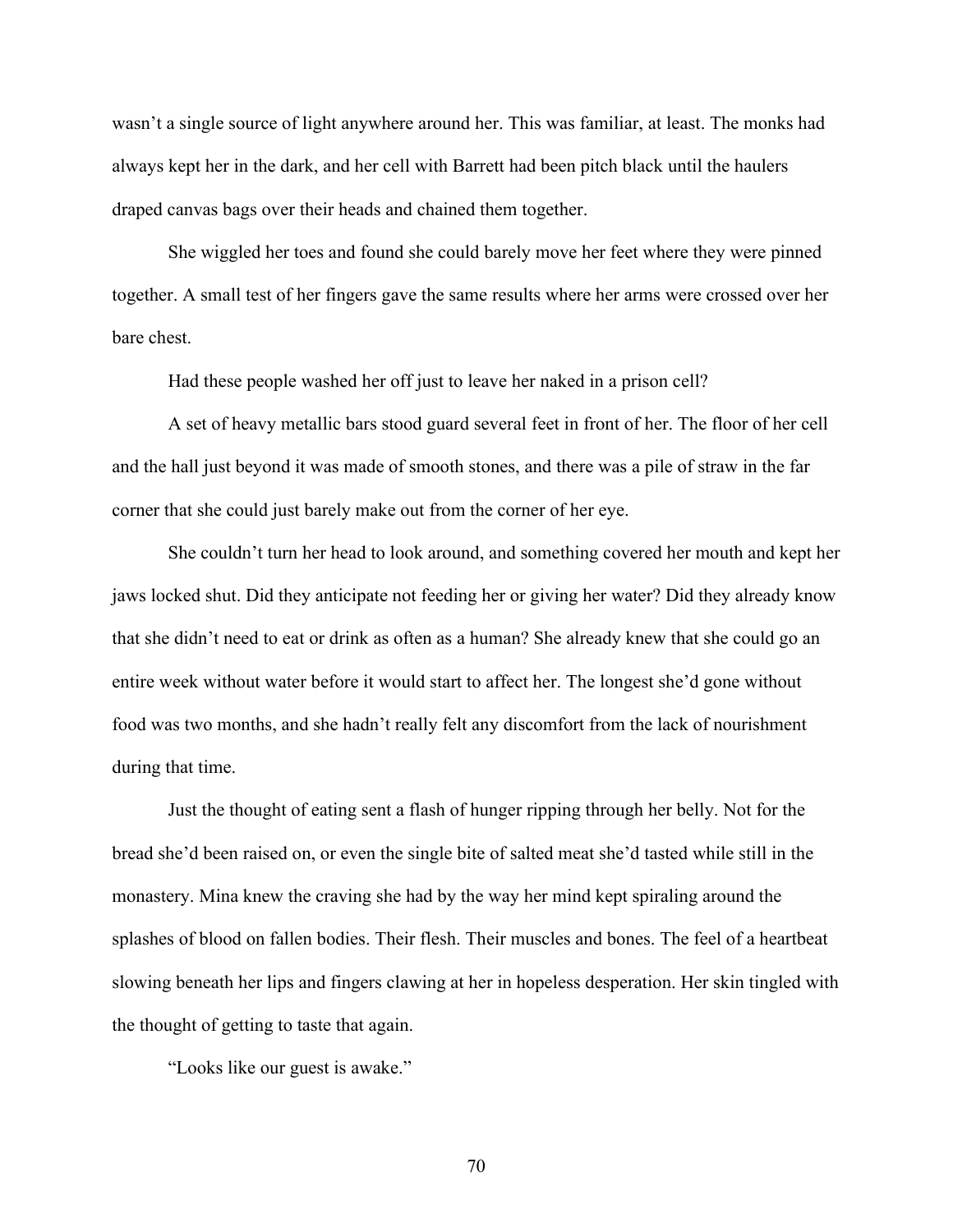Mina let out a low growl at the guard standing by the iron bars of her cell. His wide jaw and too-square face made her want to rip off his skin and eat it right in front of his deep grey eyes. He could watch her slowly mutilate him until he died from shock, and she would have the immense pleasure of hearing him scream until he choked on his own blood.

"Growl all you want," the guard snorted. "The Council's deciding what they'll do with you."

"Kort, don't talk to her." She couldn't see the other person who spoke, but this Kort – what a stupid name – was starring in a vivid fantasy of hers involving his flesh being flayed in thin strips, then cooked over a roaring fire. She'd yet to eat cooked meat, but the monks loved it. She was curious if it tasted as good as they'd thought. "We have to do our rounds."

Mina tried to struggle within her bindings, realizing after the fact that she was strapped to a wall and hanging several feet from the ground.

"They should have killed the demon instead of debating what to do," Kort said, sneering at the owner of that other voice.

"That's not our decision to make," the other said. His voice was high, almost like those little boys the monks took in from time to time to teach the way of Tharsis.

She tried to part her lips to speak, but nothing worked. All she could do was make sounds that would hopefully scare these men off. If she had to listen to them for much longer, Mina was sure she would have to find a way to kill herself. Only if she couldn't get out of this and kill them first. It seemed that the only way forward was to bide her time. Once they made a mistake, she could slip through the cracks between the changing guards. The monks had grown complacent in the care they took to keep her bound, and these people would do the same.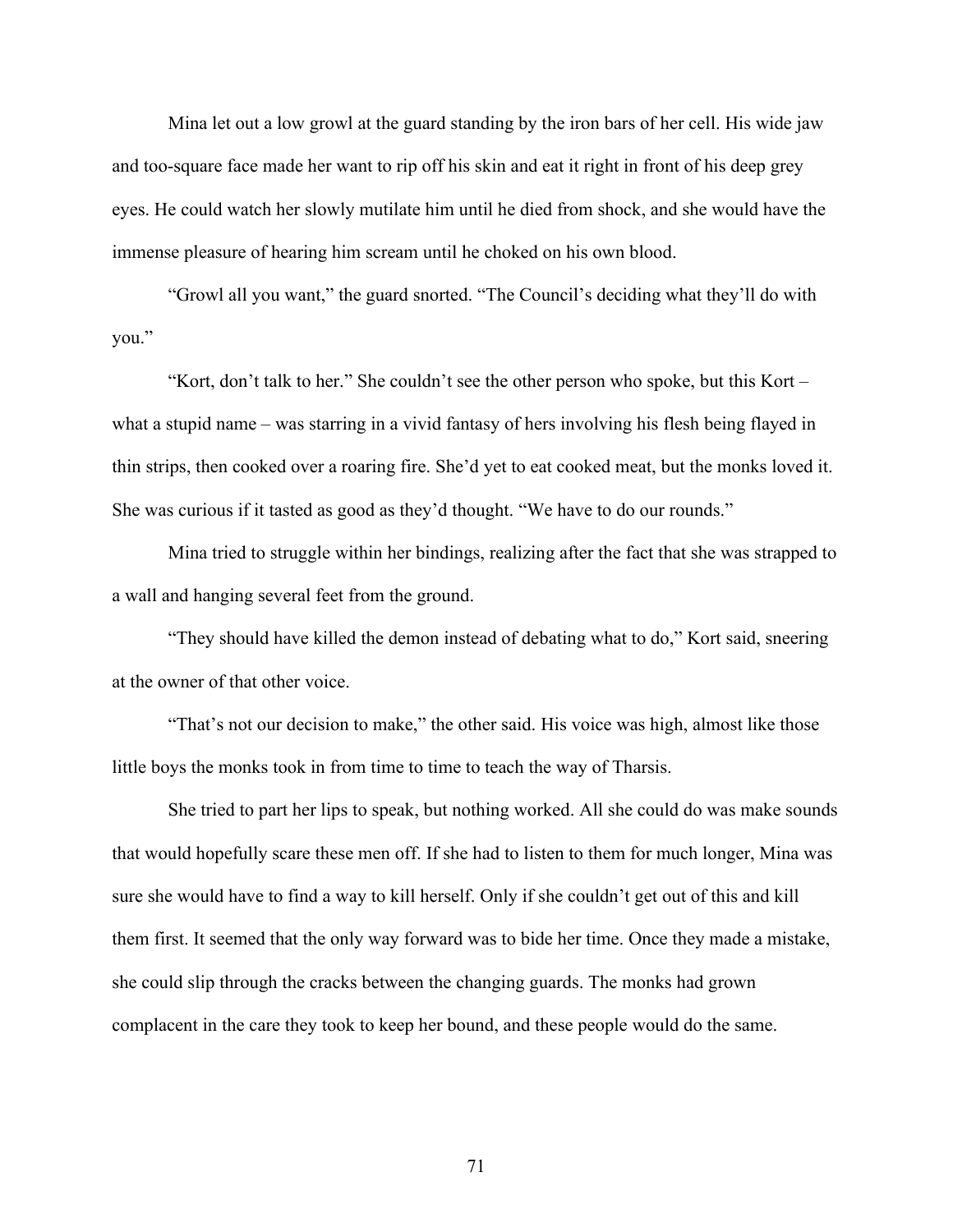Kort turned to look back at Mina. She could feel his heavy gaze as it trailed from her face down the length of her body. "It's a shame, though," he mused. "Demon looking this good."

"Kort, that's disgusting." She saw a second guard appear and step between Kort and the bars. "They might not have put clothes on her, but that doesn't mean you need to act like an animal."

"Relax, Tramin," he snorted. "A monster is still a monster. Not like I'd try anything." He peeked around the smaller guard to look back into Mina's cell, and she listened intently to the quiet shifting of metal against leather. "Watch this. Day guards told me something crazy..."

Her burning eyes narrowed while Kort's hands stretched just past the bars separating them from her. He took the dagger she hadn't yet seen and sliced it across his opposite palm, then squeezed several large drops onto the ground.

It took only a few seconds for the smell to reach her, and when it did Mina started struggling to get closer to him. She still couldn't move a muscle, and her exertion was only evident in the rising volume of her hungry growls. She wanted it so badly that her vision blurred until all she saw was her hazy grey surroundings. It hurt to feel her stomach suddenly protesting its emptiness. She couldn't take this. She *needed* it.

"See that?" Kort laughed. "I never knew demons went wild for blood like this."

She was going to murder him. Every guard that watched her would feel her wrath as soon as she was free from these bindings. Every man who stared at her body, teased her with the strong scent of life flowing in their veins, would be nothing more than a lifeless pile of limbs. And the bastard who'd found a way to silence the thoughts from those around her was at the top of her list. She needed to know what they were thinking, so she could plan properly. And if there were no thoughts to listen to, no words or images or desires she could feed off of to pass the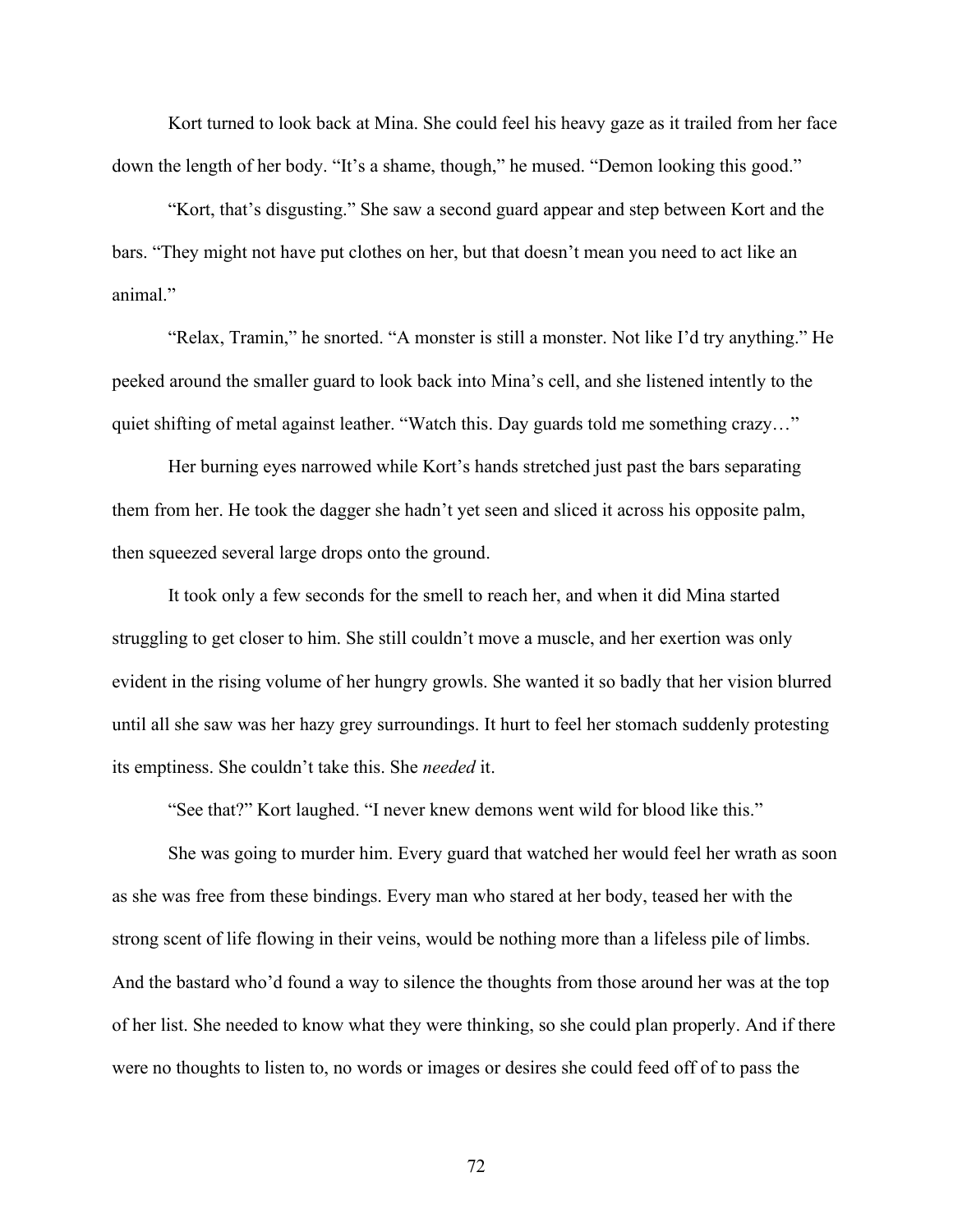time, Mina wasn't sure just how much longer she was going to last with her sanity intact. The guards finally walked away, only after Kort smeared some of his blood on one of the bars for her to smell, and Mina started counting.

The stones on the floor.

The seconds ticking by.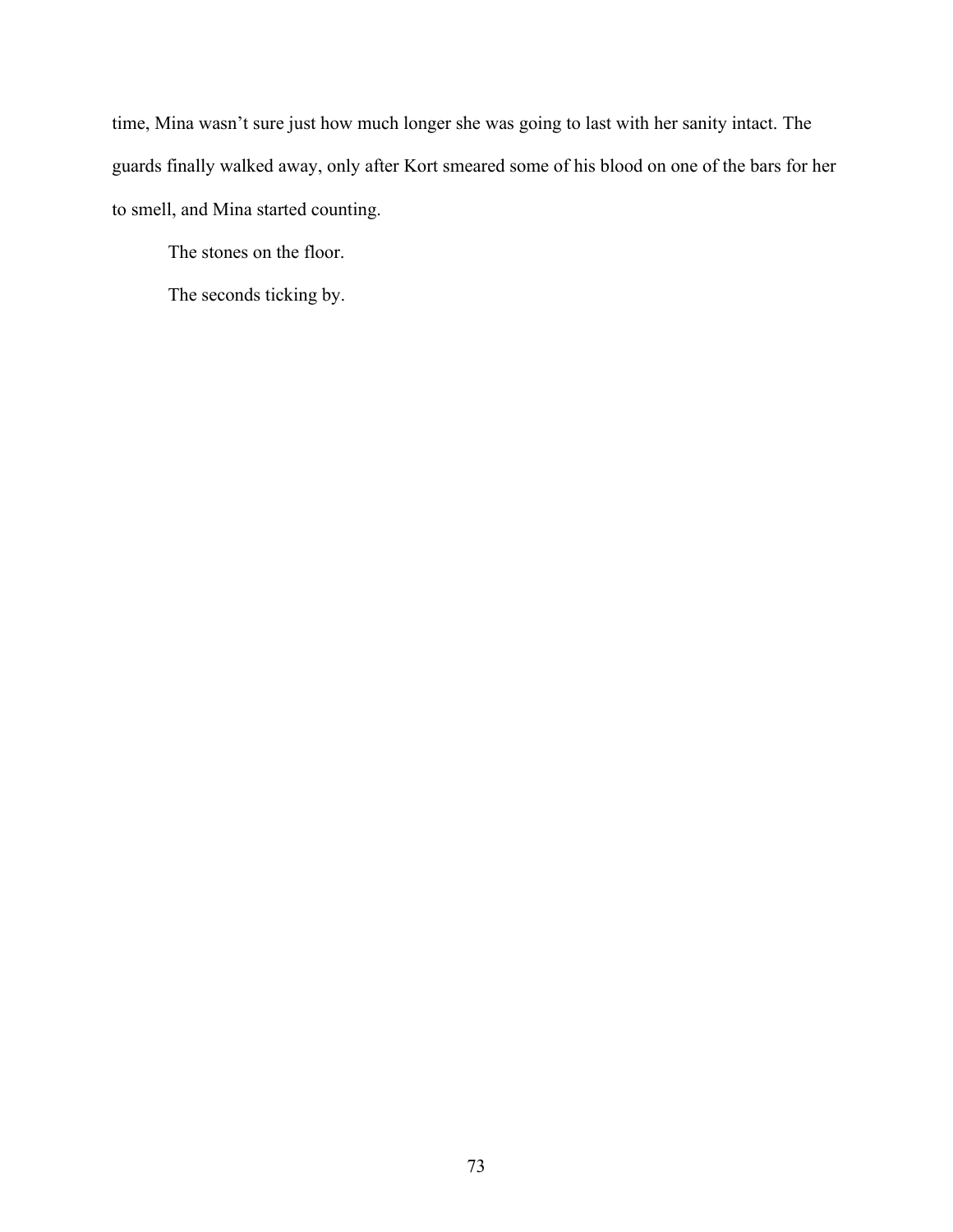## **PASSUS THREE**

Little record remains of the spell that Shaman Elder Pirda used to erase the memories of Parosian citizens. In 301PV, historical archaeologist T. Barrow provided his findings at the Society of Veil Anachronism's Annual Veil Conference (colloquially referred to as the "Svavik"). In his presentation, Barrow showed scans of a weathered vellum manuscript that was confirmed to be a confession from Elder Shaman Pirda, the last of the Shamans to survive the cataclysmic events of the Veil's destruction. We have provided an excerpt here:

*"I can no longer remember the incantation we used to remove the remnants of Mishnal's god from their memories. I used it on myself after the Veil was destroyed, after I saw the horror that my complacency bore. Only the Shaman Elder and four trustworthy subordinates could know about what Bartol said was "a land of strife and misery, where no mages would be accepted." The only way to be promoted to Shaman Elder was to be within that group who knew the truth. We saw firsthand how the mages came to us from the Veil. We knew they were tortured before arriving here. I believe the other Councilors allowed themselves to believe the lies about Veiled mages' origins because it was easier to think they were born in the Veil. We were sworn to secrecy. We willingly bound ourselves with a blood pact to keep the secret intact, and it would end only upon our death. I had a hand in perpetuating the lies that Bartol fed to the people of Il'ma, and there is no way for me to atone for what I've done."*

There is no record of the magic used by the demon Mina to sever Shaman Elder Pirda's fingers while erasing her memories. Current magical scholars in both Primal and Divine studies have yet to determine how Mina was able to complete such a task without the use of an incantation.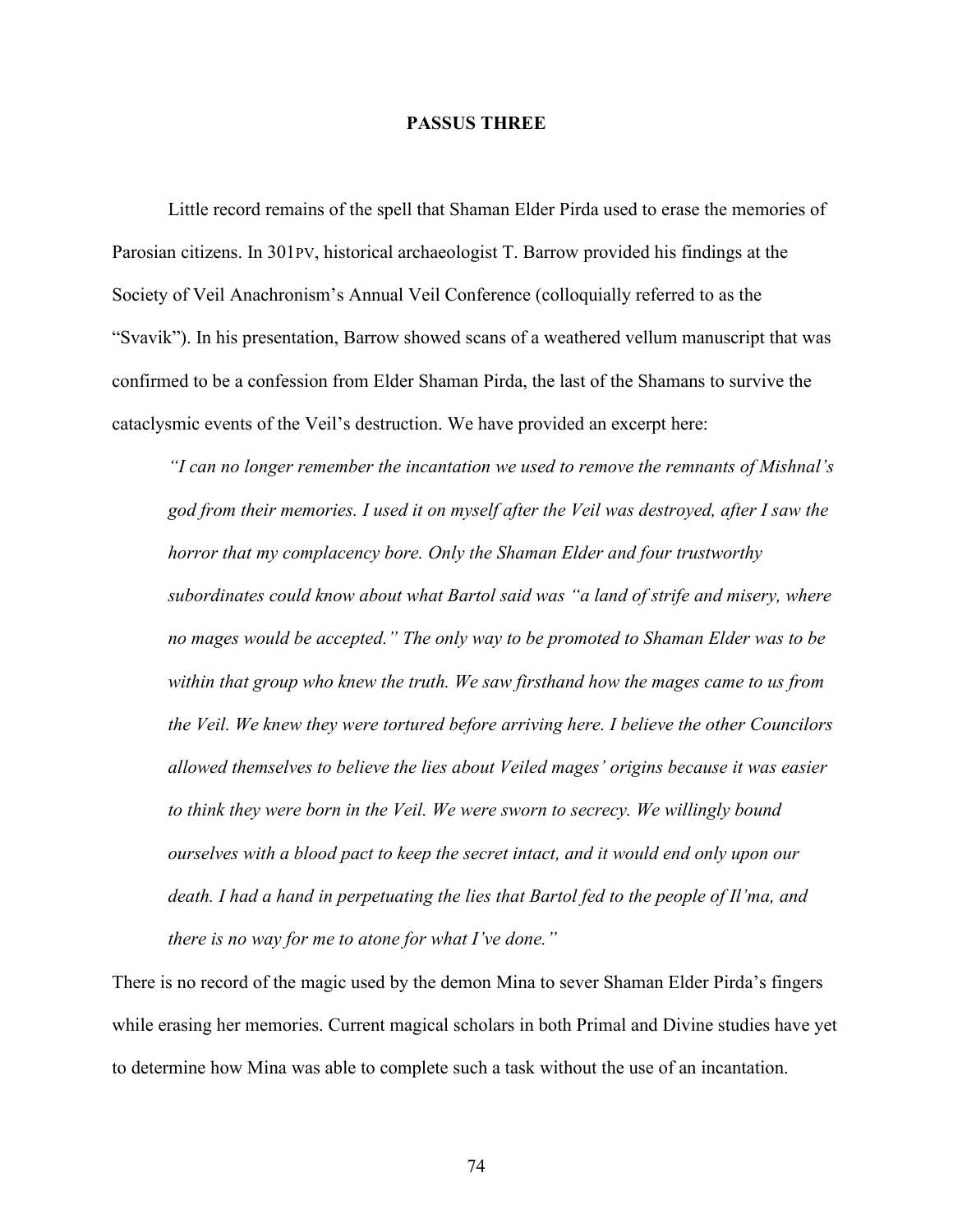Several theories credit the mystical nature of Mina's demonic heritage, and the potential for a deeper power having been awakened; however, there is no substantiated evidence to support these theories.

No memories belonging to Shaman Elder Pirda have been found for transcription. We may only ever know her side of history through the perceptions of those whose memories are still being analyzed, and T. Barrow's dissemination of her writings. We are, however, hopeful that further excavations of the Veiled Lands will reveal more of the truth of our world.

Now that the toxic mist in the Veiled Lands has mostly dissipated – and no longer disintegrates fabric and skin and bone, even with the most powerful protection spells layered atop one another – research teams with ensorcelled masks to prevent inhalation of the pale pink gases in the air can continue their search for the truth. A recently discovered map dated 720V, marking the Veiled Lands as the Beast City of Rotin, may offer more information concerning key structures of what historians call the Beast Resistance. An inquiry into the Beast Resistance's potential involvement in the Veil's destruction is ongoing at Per'Doa University.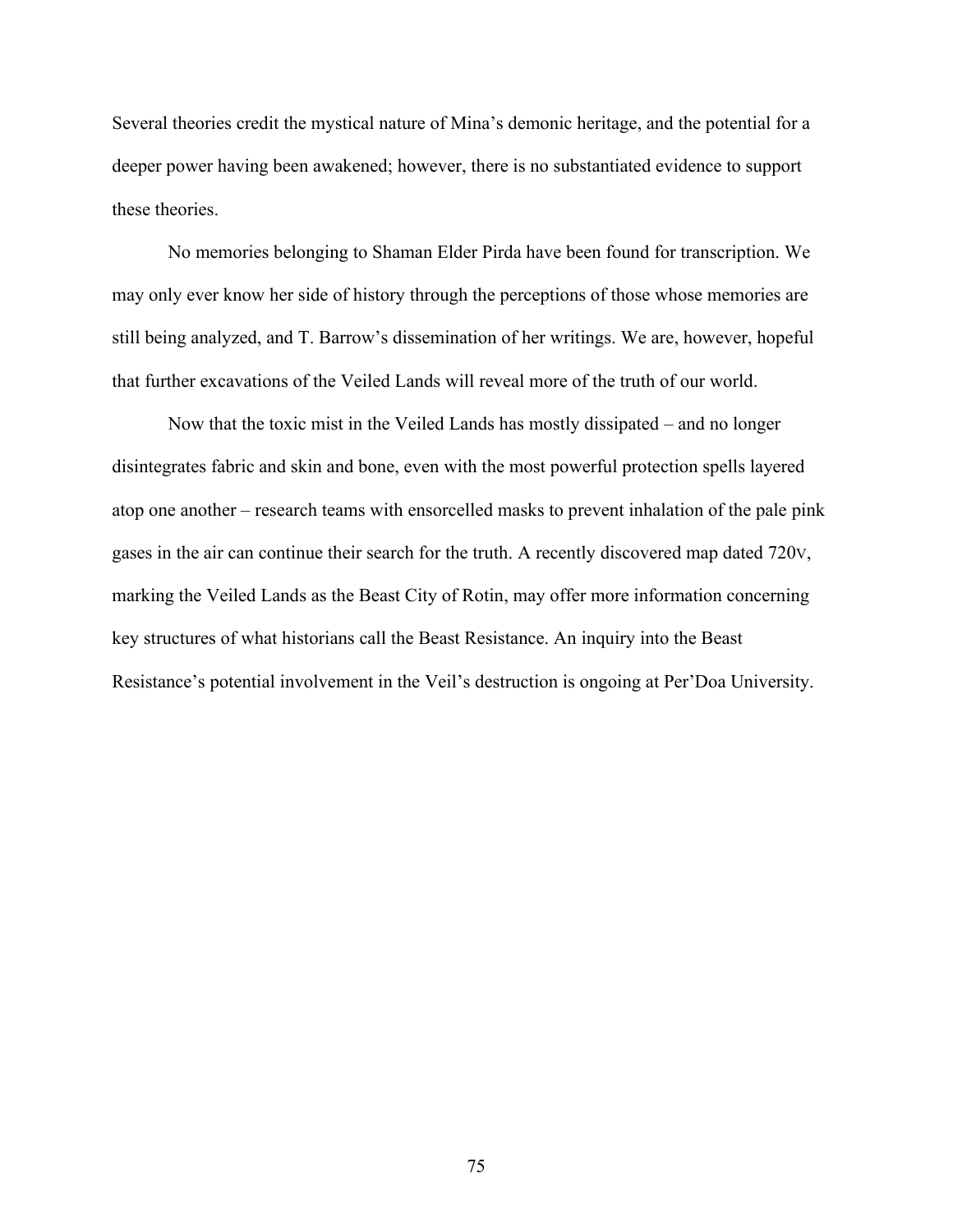## **CHAPTER FIVE: GRAND COUNCILOR BARTOL**

Bartol sat behind his desk while watching three of his conjured gnomes bustling along the wall lined with scrolls. "Bring it all to me," he said. "This cannot be discovered."

It was something he'd been hoping to keep from happening for a long time. The arrival of a demon in their land was going to ruin everything. The only good that could come out of this was if the woman who had arrived two days prior was killed right away, before she could do any more damage. Even if this demon woman wasn't the one in his late wife's prophecy, he couldn't take any chances. He couldn't allow her to find allies in the wild.

The gnomes padded across the floor, their spindly grey arms ladened with thick scrolls that they deposited on Bartol's desk before disappearing in three small puffs of green smoke.

The only way to keep this information from getting into the wrong hands was to hide it more securely. Why he had decided to keep his wife's prophecies in his office at the Council in the first place was merely an oversight on his part. He'd wanted them close, available at a moment's notice, but there was too much at stake in keeping such telling information away from his home. Bartol's wrinkled fingers fumbled with the intricate knot on the first scroll, and he cursed his younger self for having been so shortsighted.

He should have destroyed the evidence of Marta's clairvoyance after her death. Then again, he'd kept every scroll she'd written over the years until her final breath, and not a single prophecy had been wrong. Marta's magic had been such a rare gift, and the accuracy of her visions had no equal. These scrolls had served him well in the years after her passing, giving him insight into the world he and the others from three centuries before had created after being pulled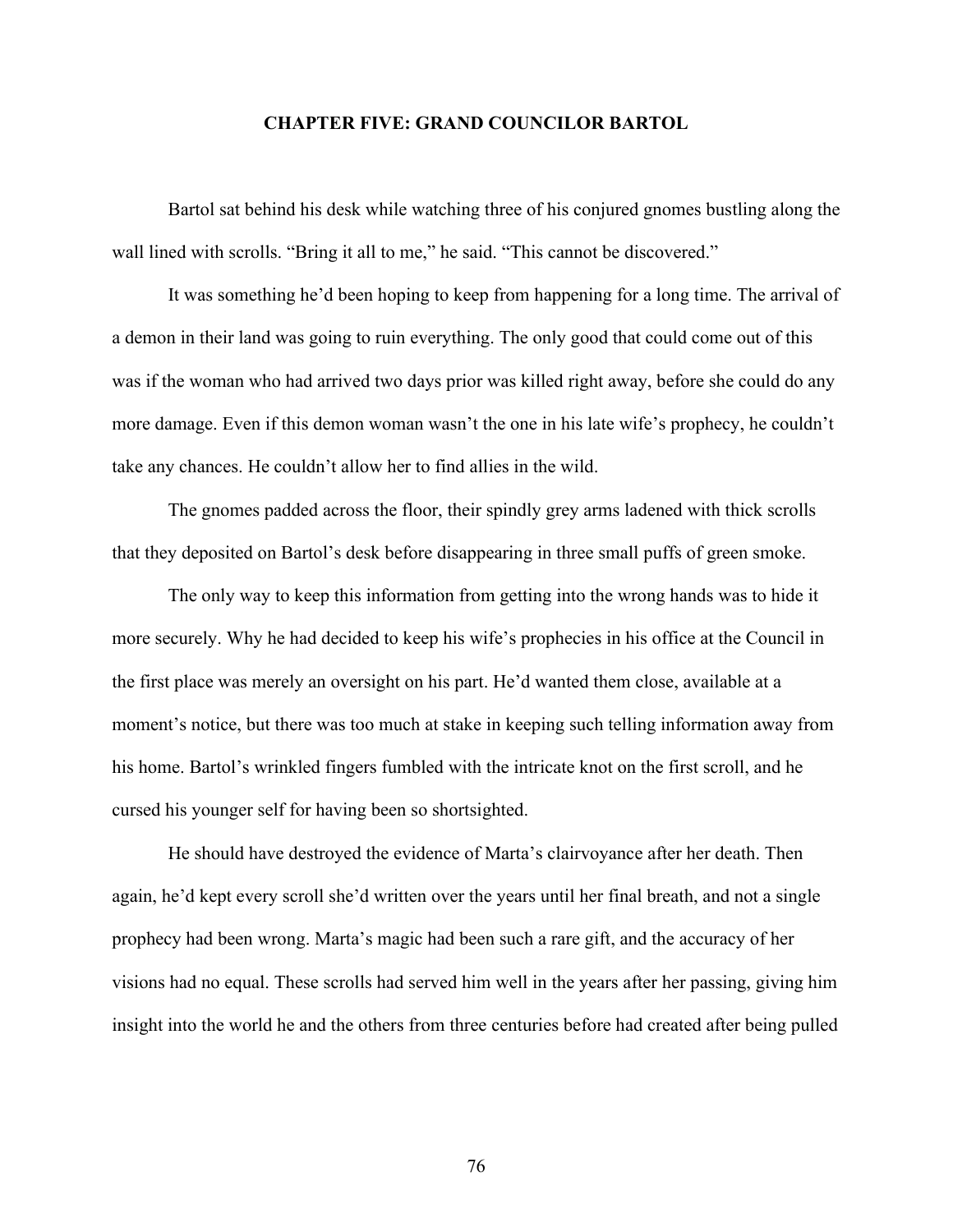through the Veil during that awful war. He never would have been able to keep such a tight hold on the tremulous government of Il'ma without her insight.

But no one in this time knew the true history of how only magical beings had come to live in Il'ma. He'd been able to convince the others that keeping the truth hidden was for the best, and so they'd created a spell that would silence any Il'man mage who tried to speak of the time before the Veil appeared. The words would never pass their lips; their hands would tremble if they tried to write about the history of Mishnal and the war primal mages had waged with King Gideon. Eventually, the spell faded, but the only one who was left alive to tell the tale of Il'ma's origin was Bartol himself.

He couldn't let the people of Il'ma know that there was a land beyond the Veil. If they knew, then they might want to go there, to learn more about the land of their heritage, and whatever pompous king was in power now would kill them all. That was why he ensured that a select group of Shamans carefully tended to any mages who arrived in Il'ma through the Veil. Their shackles were removed, their bodies gently cleaned. And their memories were erased. Those mages would never be able to tell a single Il'man citizen what life was like in the land he and the others had come from 300 years ago. This was the only way to keep the world as his people knew it safe.

With an irritated huff, Bartol finally loosed the tie and unrolled the parchment to read his wife's final words. "*The vysayge Vayle vnbynden þe valay forthi faith-dedes ond fayryȝe fe<sub>3tyng</sub>*," he read aloud, his fingers drifting across her scrawling, shaky penmanship that was still the same as he remembered. Marta's final breath spelled out the future he couldn't allow to come to fruition.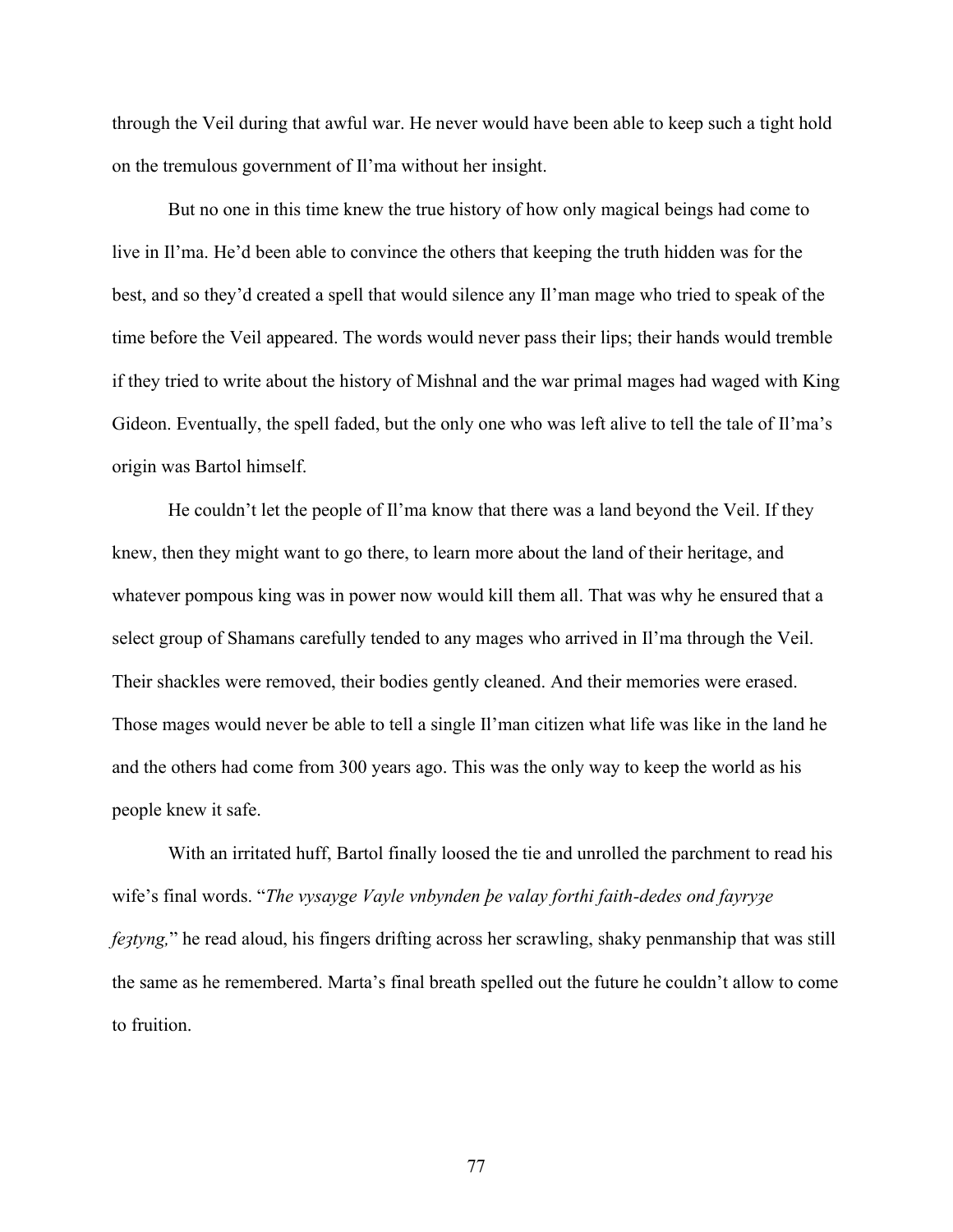He had to end this demon's life now. She couldn't be allowed to live, and if he could just convince the other members of the Council to allow it, they could execute this monster who would tear their world apart.

A soft, timid knock on the door drew his attention, and Bartol let out a small curse while swiping a hand over the blood red knob to the bottom drawer in his desk. He ignored the swirling black and red mist within that led to a pocket dimension only his blooded family could access and tossed each scroll of his wife's prophecies inside before locking it again with a swipe of his hand in the opposite direction.

"Enter!" He stood and straightened his everyday black robes, then made his way around the solid pine desk as the door creaked open. "What is it you want, you moronic–"

"Grandpa?"

Bartol paused at the sight of his ten-year-old granddaughter, fifteen generations his junior, standing in the doorway. Her short, pale blonde hair framed her youthful blushing cheeks, and her wide blue eyes gazed up at him with adoration. Just like they always did.

"Annabelle," he said, smiling. She was the only person in existence who could draw out even the slightest upturn of his lips. The only one who deserved all the love his centuries-old heart could muster. "What brings you all the way to my office?"

"You told me you have an important meeting this morning," she laughed. "Can I take you there?"

"You'd walk these rickety old bones down there?" he chuckled. Bartol reached out and took her offered hand, letting Annabelle lead him out of his office and down the carpeted hall toward the Council's meeting antechamber.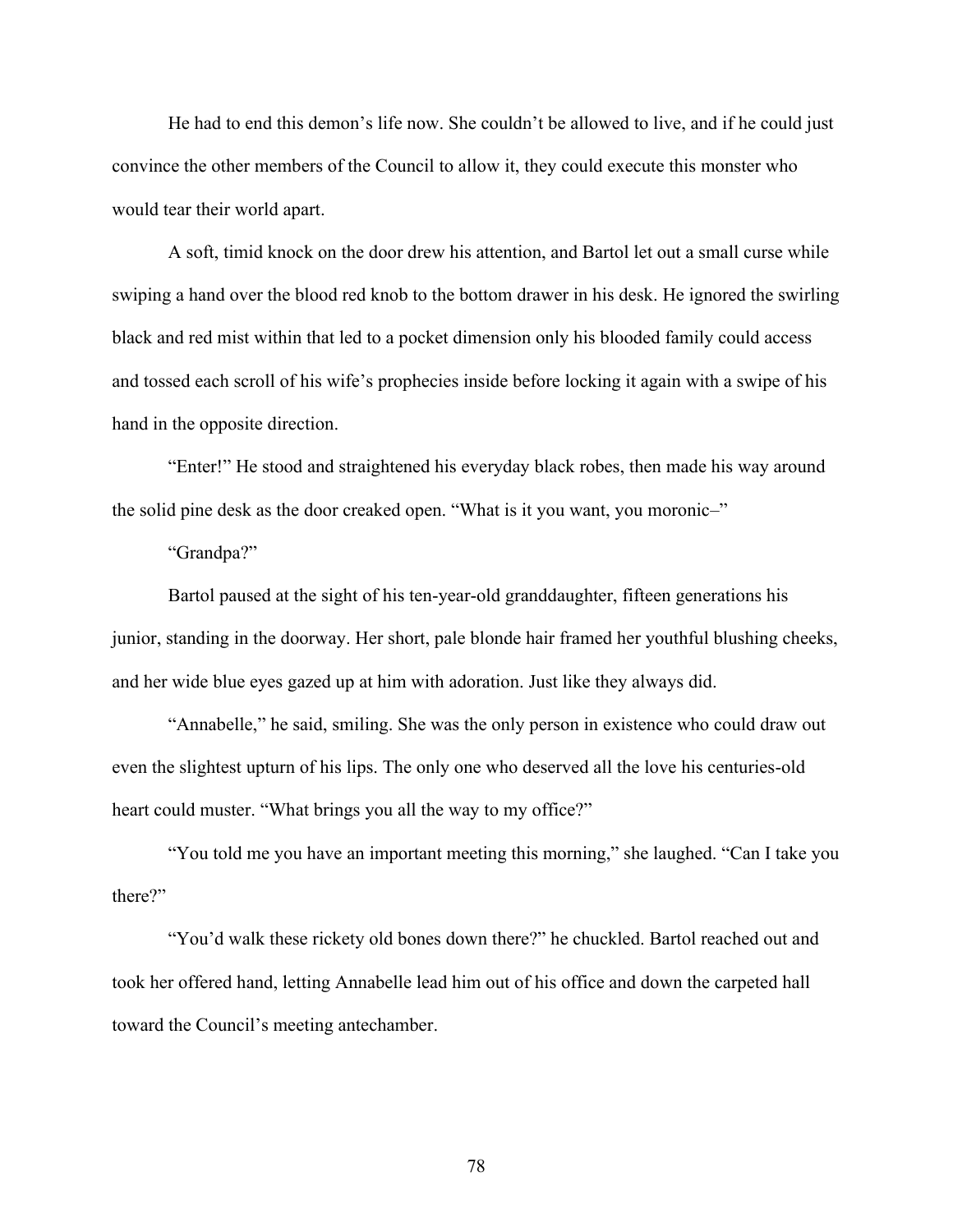As they walked, he listened to her recount the lessons she'd learned in the Tarsa Academy over the past weeks as she trained to become a valued member of the Parthena. Her questions about the logistics surrounding summoning spells captivated him, widening his smile even though they were in public.

"Grandpa, I don't get it, though." Her steps slowed almost imperceptibly, and he glanced down at her once again. He very nearly frowned along with her when he saw the pinch between her delicate brows.

"What do you not understand?" he asked.

"If I have to draw a summoning circle and call out an incantation, how will that make it a useful tactic in an emergency?"

"That is something you need not to worry about, child," Bartol said. He drew her to a stop just outside of General Vynus's office and knelt on the ground to look more easily into her eyes. "All you need to focus on is perfecting your circle and the incantation."

"But, just in case…"

"As you practice and develop a connection with the beings you summon, they will appear more easily. One day, you will sign contracts with them, bringing them under your control and ready to defend you on a whim."

"Can I summon a giant boar?" Her eyes gleamed with excitement.

"I'm sure you can, with enough practice," Bartol said.

"Just no fog-boars," General Vynus said while stepping out of his office and smiling down at the wide-eyed girl. "Those are poisonous."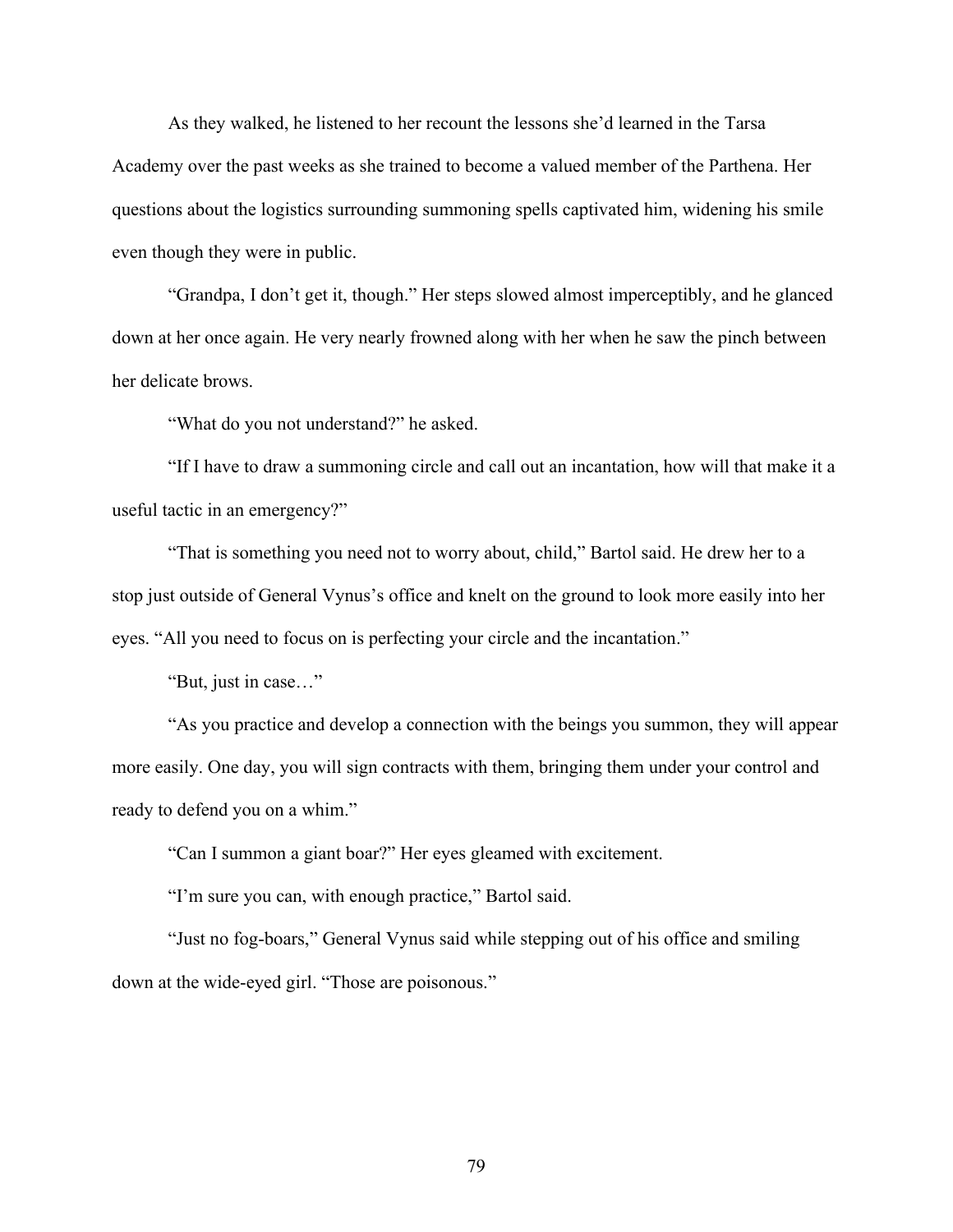"I bet I can handle them," she said, frowning. Annabelle took a step closer to her grandfather as he stood, her eyes honing in on the new scar that stretched across General Vynus's cheek.

"Annabelle," Bartol said. "General Vynus is a master of poisons. I would suggest heeding his warnings when it comes to those beasts."

General Vynus lifted his gaze to the Grand Councilor, then gave them a small bow. "I'll see you down at the meeting, sir," he said. "Miss Ferin, good luck in your studies."

Bartol watched as he turned and left, making his way swiftly down the hall with nearly silent steps. Even wearing that garish armor that he never took off, General Vynus could be so quiet. The young man had a great many skills that had put him ahead of other candidates for the Elder position, and this was definitely one of them.

"I don't like him, Grandpa," Annabelle whispered. "He's scary."

"Vynus is the General of the Magi for a very good reason, child," he sighed as her hand clasped with his once again. "He is loyal to this Council, and a fierce defender of the laws of  $Il'ma."$ 

"But we don't have wars," she said. They began walking down the hall again, much slower than General Vynus had. "Why would we need military at all?"

"Because peace is fleeting. We have lived in peace for three hundred years, and while I would love nothing more than to have that continue for another three hundred years, there is no guarantee that it will happen." They rounded a corner, and he ignored the few lower Council members who bustled past them, rushing down the halls with scrolls and packages for one Councilor or another. "This is why we must always seek knowledge, and a deeper understanding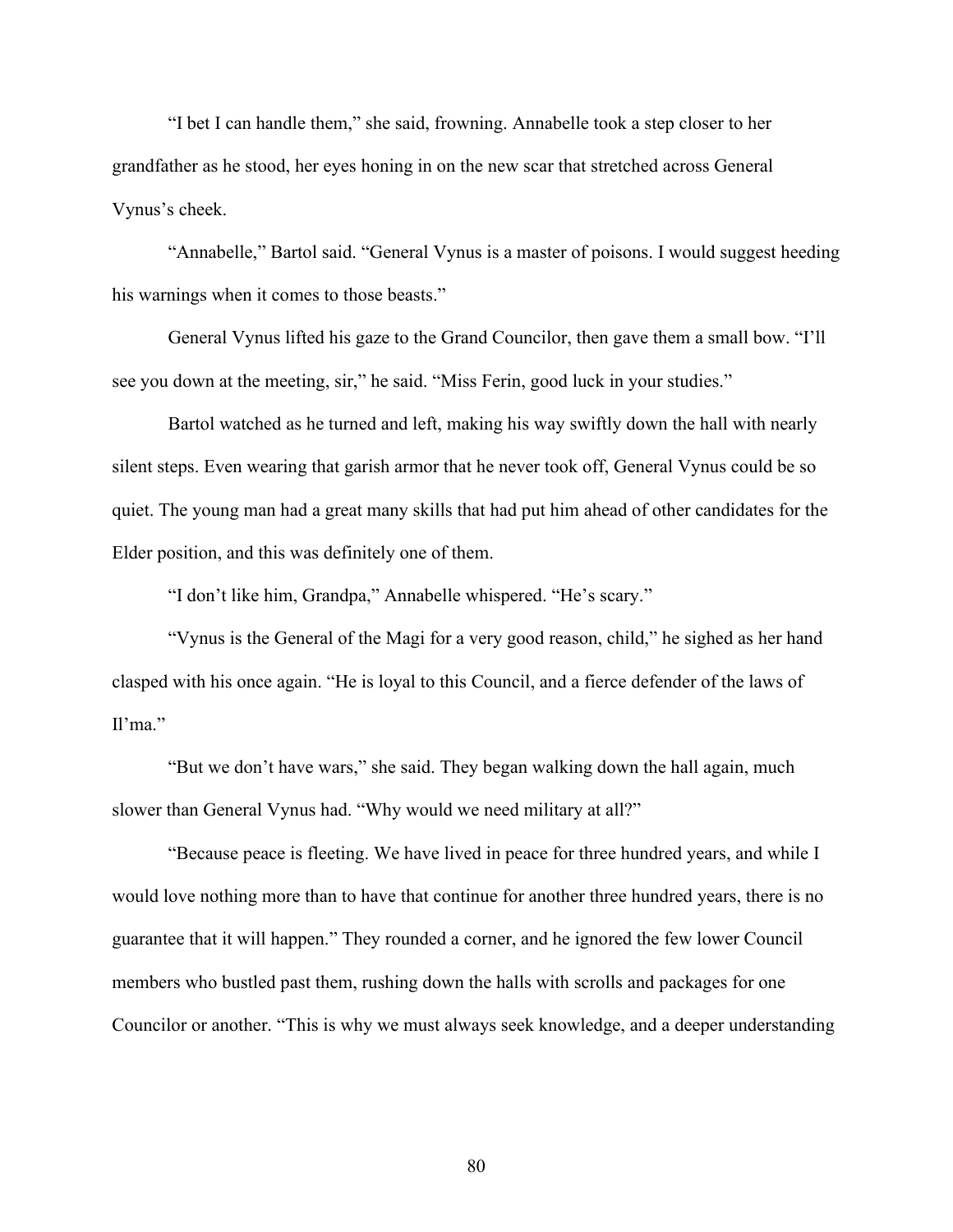of our world and the magic in our lives. We must be prepared for the worst and strive for nothing less than our best. Does that make sense?"

Annabelle smiled up at him. "Sort of," she laughed. "There's a lot I don't understand, but Professor Tempest says that I should write down everything that confuses me and reflect on it every day."

"That is a wise choice," Bartol said, nodding.

"I asked her what spell I needed to use to make ink like a mirror."

He couldn't help the rasping laugh that fell from his thin wrinkled lips. "She meant that you should think about it, child." The sudden dawning of understanding in her eyes reminded him so much of his late wife, Marta, when they were younger. He was sure that was why he loved the little girl so much. Annabelle's mother, and every other member of his bloodline, was a moron and he was surprised that the woman had made it through her childhood, let alone into adulthood long enough to bear children. Even Annabelle's siblings made Bartol want to send a quick spell out to obliterate them.

He was a firm believer in population control.

They reached the large green double doors that led to the meeting room's antechamber and Bartol gently squeezed her hand. "I'll have to take my leave now, child," he whispered.

"I know, Grandpa. Can… Would you tell me why you're having a meeting today?"

"I cannot. You know that, Annabelle." He refused to let her worry over a demon who would be executed soon enough.

She nodded and took a timid step forward. His arms wrapped around her slender shoulders, and he felt the tension that should never have been there, easing. "I love you, Grandpa. Have fun, okay?"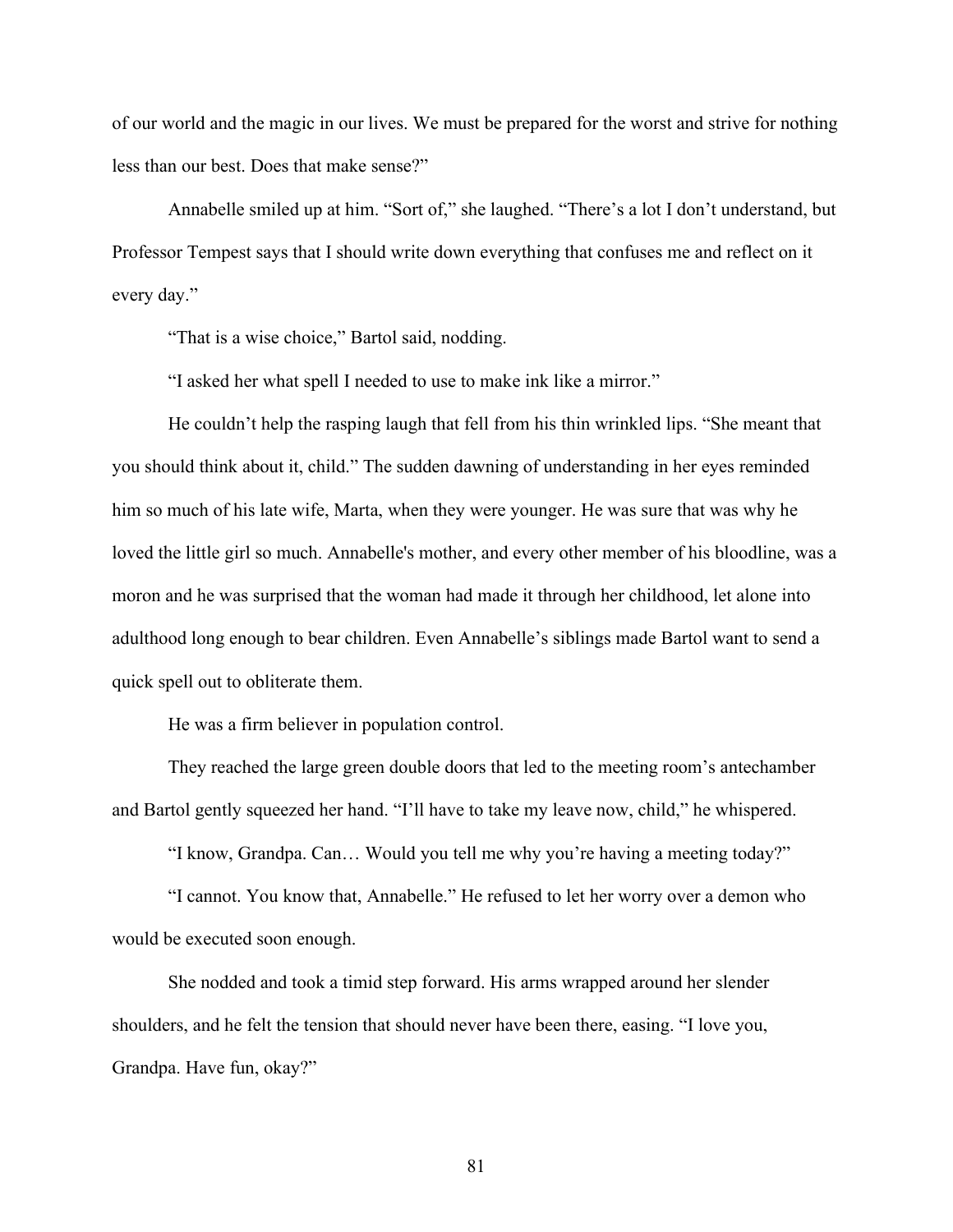"Of course," he chuckled. "And I expect to hear great things of your studies in the coming weeks." He watched as she pulled back and made her way down a hall off to the left, most likely toward the kitchens for a healthy helping of steamed potatoes with roasted chicken.

His smile faded along with her footsteps, until only his usual scowl sat on his lips. He pushed the doors open and strode in with all the grandeur that was expected of him. Bartol hated these meetings. They were pointless, in his humble opinion. Twenty-seven pompous idiots sitting in chairs and spending hours to come to terms on new policies for the land, when it took him a matter of minutes to decide the best course of action. But this had been the best way to mediate things three centuries before, when everyone was battle-worn and clueless on where to begin.

He knew it was time to begin when he entered the antechamber and found it empty. There were no Councilors milling about along the stone walls, discussing what their decisions were going to be for the next items on the agenda. He didn't have to watch them making deals to try and push their own goals onto each other.

He made his way across the room and slipped past the heavy blue velvet curtain, ignoring the wash of suppressing magic that fell over him. Silence greeted Bartol as he stepped forward and took a seat on the plush armchair that was identical to all the others in the room, nestled in a narrow space between two walls to block out the Councilors on either side. Nearly opaque screens slid down in front and behind him, locking him into the small area.

As he made himself comfortable, braziers around the room lit with gentle blue flames, one sitting just below each screen obscuring a Councilor in a wide circle around the room. There was only one brazier that stayed empty, the one that would have held Councilor Farna in the seat just above, had she not been murdered two days prior by that demon. They would need a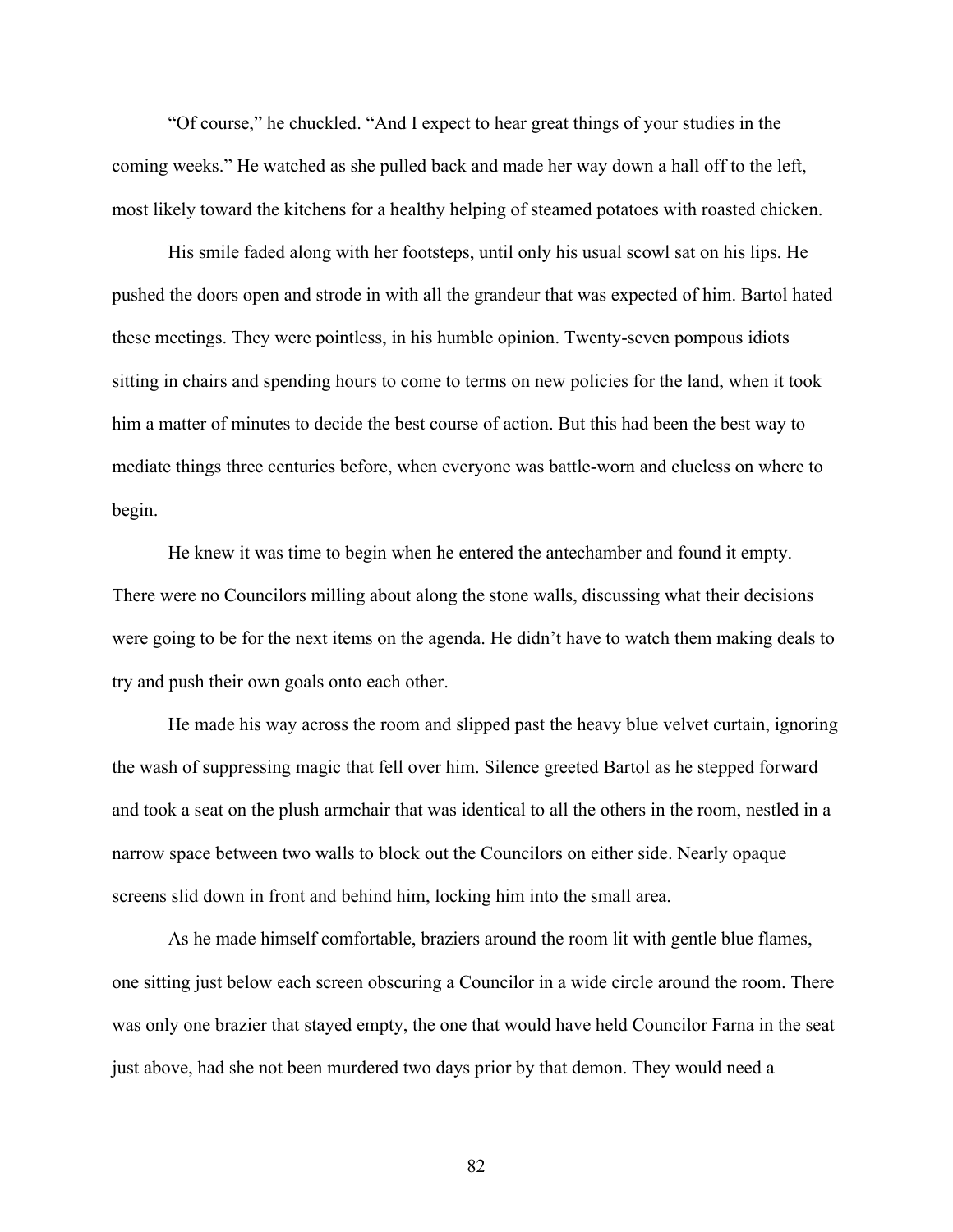separate meeting to appoint a new sorcerer in her stead now that her burial was complete. It was never clear who sat behind each screen since the seating shifted with each meeting according to a translocation spell on the compartments. It meant there was no way to try and hex a particular Councilor's seat.

These people were pathetically petty.

"All are gathered," Bartol said, as was his duty. He waited for each flame to shift into a soft green, denoting that the meeting had officially begun.

The voice of Councilor Nori of the Parthena was the next to sound out, reading off each item on the agenda. There was only one in particular that everyone cared about.

"Item number one," Councilor Nori said once she had completed the bulleted list. "This Council will come to a decision on the actions of our only living arrival in the Veil's Awakening ritual. Charges against the arrival include the murder of Councilor Farna Malthus, Parthena's Head of Transmutation; the murders of twenty-two unknown mages, shackled to her; the murder of three unidentified men in armor, who appeared with her, unshackled; and the assault of Council Elder Rin Vynus, General of the Magi. The arrival is currently incarcerated in level seven of Termath Prison, awaiting this Council's ruling on how to proceed."

There was a pregnant pause before someone finally decided to speak.

"How can we be sure she killed those other people?" Shaman Elder Pirda asked. "Just because they were dead when she came doesn't mean *she* killed them."

"You mean *it*," Parthena Elder Grondi said from behind his screen. "That *thing* killed one of our Councilors. It's no stretch of the imagination that it would have killed everyone who appeared with it."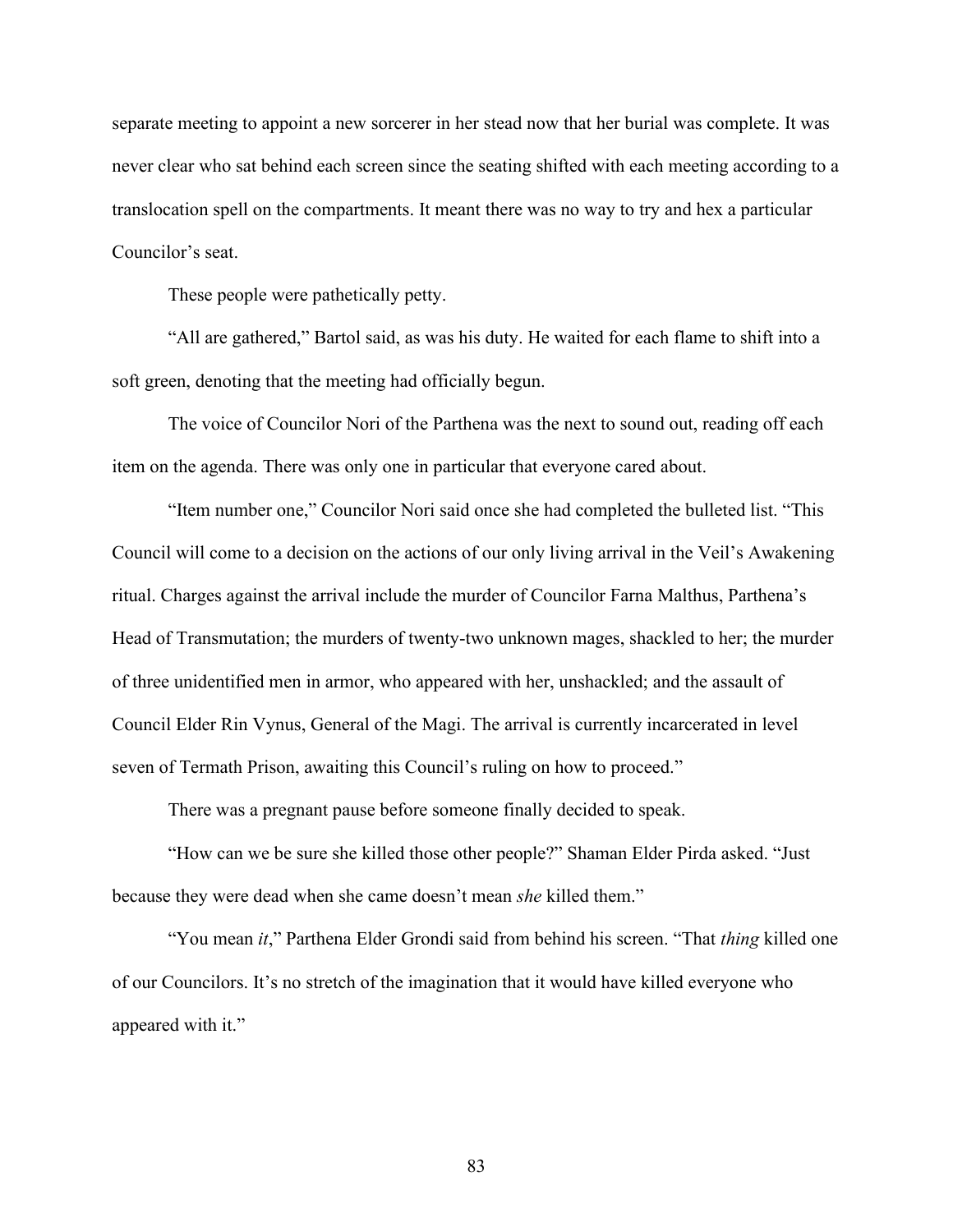"Councilor Farna's death is a travesty, but we have an obligation to think about the laws governing magical creatures," Elder Pirda said.

"It's a demon," Elder Grondi shot back. "Or have you forgotten that demons nearly destroyed the whole world before our ancestors banished them?"

"Can we be sure that she's a demon?" General Vynus asked. For once he seemed invested in the discussion taking place, but that was to be expected. The demon *had* torn part of his face off in front of the rest of the Council. It was no secret that the thirty-year-old captain didn't care for these meetings. He had plenty of work that was handed his way in delegating training to troops and overseeing the entirety of their military. Bartol only insisted that he appear at every meeting because, as the leader of their knights, his opinion weighed heavily in these situations.

"She does appear to have elven markings," another Councilor said.

"Those markings might appear elven, but they're not," said Councilor Lano, an expert on magical creatures. If any of the Shamans would know something about this, it would be him. "The striping pattern is different–"

"Yes, but we've already determined that the striping pattern that's most common isn't the *only* pattern elves have," Elder Pirda countered. Interesting. She'd countered a statement made by one of her own lackeys. "Woodland elves have stripes, but the few cave-dwelling elves we've encountered had spots instead. We should not rely solely on the pattern for racial identification."

"Yes, but the coloring is wrong," Councilor Lano said.

"Your last report indicated that the coloring correlates with their hair color," Bartol sighed. "If I recall correctly, the stripes closely resemble the demon's hair."

"She does have pointed ears like an elf," a female Councilor added.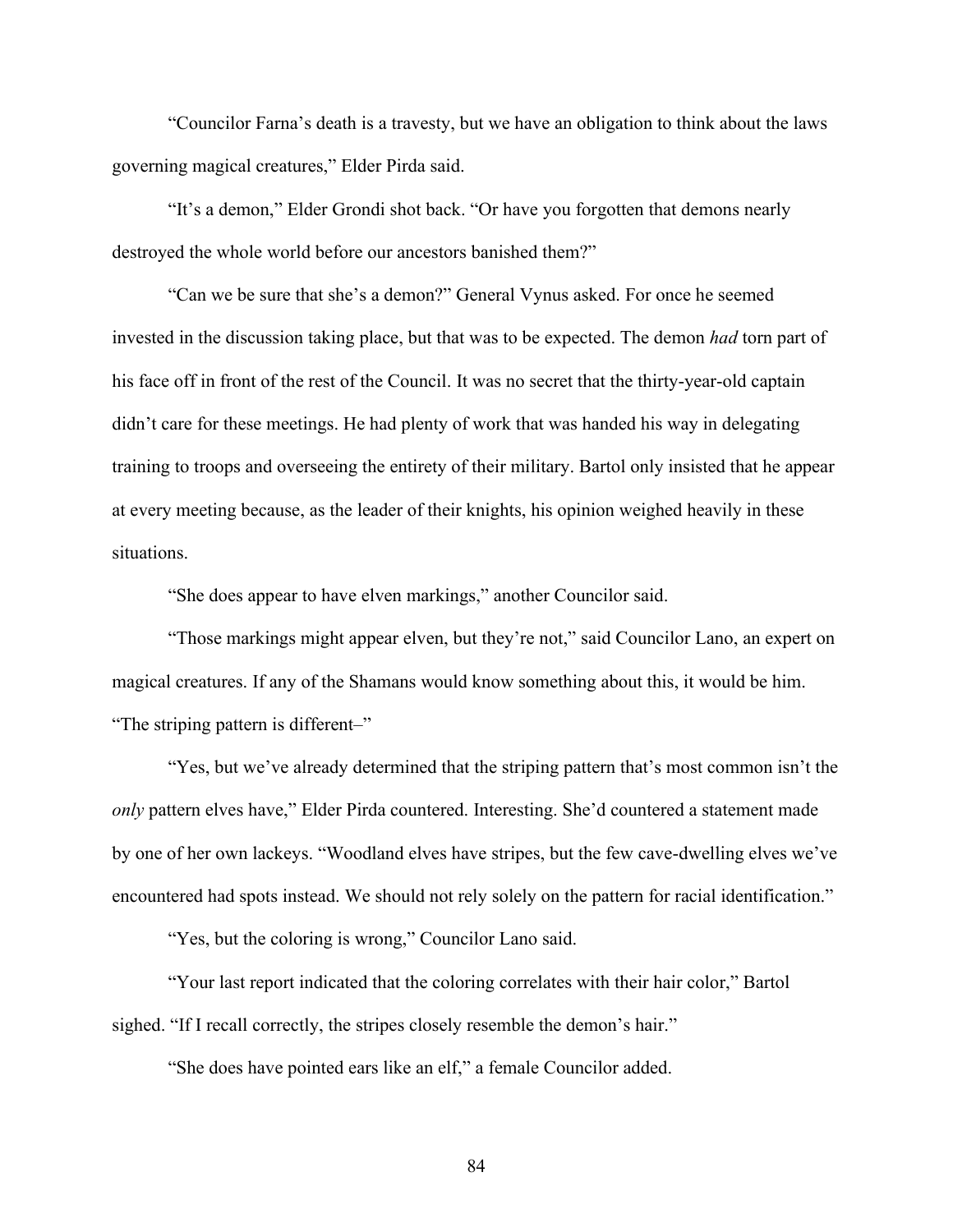"And what about the claws?" Elder Grondi asked. "Or those teeth that ripped out Councilor Farna's throat and nearly took off Elder Vynus' face! That thing isn't an elf!"

"What if she's only half elf?" Elder Pirda asked. "We've seen several varying species in our research of elves breeding with other races and providing interesting offspring."

"I wasn't aware you Shamans were dissecting creatures in the Beast City," General Vynus interjected, the disdain dripping from his every word. "Isn't that against the Conventions we signed five years ago, protecting magical creatures from experimentation?"

"Those are only for intelligent beings getting kidnapped and killed," Elder Pirda said. "What we do is research. Interviews with them. Questionnaires. We don't cut them open like the heathens in the Parthena did."

"Questionnaires," scoffed Elder Grondi. "How will that give you *any* concrete data? It's biased by their beliefs."

"Back to the point," Bartol said. "Per the Conventions that General Vynus mentions, we will need to determine race before moving further. Elves are a protected species, and if the newest arrival is, in fact, an elf then we will need to act accordingly and contact the High Elven leader."

"Which could take weeks," Elder Pirda said. Bartol knew she spoke from experience. It took months for the Shamans to submit reports concerning their contact with elves because of the delay in reaching intelligent beings in the Beast City of Rotin.

"Maybe months," Elder Grondi added. "You never know how long it'll take to get the elves to actually talk to you. I question whether they can even read." That was idiotic, and clearly showed Grondi's close-mindedness where the elves were concerned. How would intelligent creatures who lived for centuries be illiterate?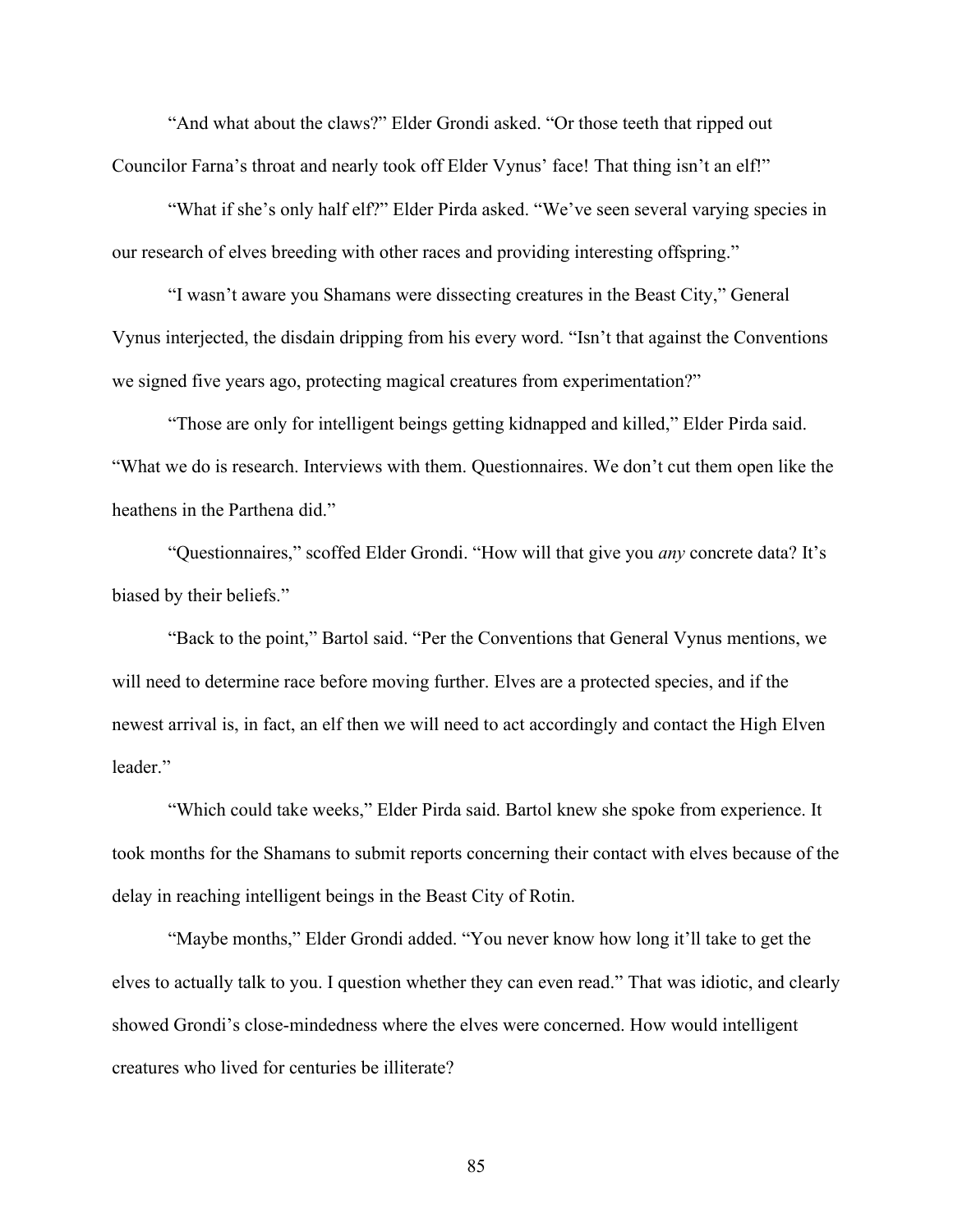"If she *is* an elf, then maybe she's just gone rogue," one Councilor suggested. "If that's the case, then we won't need to involve the elves in deciding her fate, since they'll just turn her over to us as reparation for the damage done in the first place."

"We're dealing with a demon," Lano interjected. "It's plausible this woman may be only half demon, but still a demon. There's no indication--"

"It should be turned over to Parthena!" Councilor Prano of the Parthena shouted. Bartol could never stand how he and his brother, Lano, bickered with one another. Especially since they held identical positions in different sects of the Council. "We can determine the actual race using more than a simple *questionnaire*. As if that *thing* could tell you anything of value."

"Demons can't be trusted," Elder Grondi spat.

"We're teaching every student in the Academy that demons can't appear in our world," Magi Councilor Kratol said from somewhere on the left side of the room. The deep voice of the Southern Knight Contingency leader startled even Bartol. He never spoke during these meetings. It seemed the Magi had a vested interest in this matter, after all. "How can we be sure that this is actually a demon we're dealing with?"

"And the *Magi* chime in with more pointless drivel," Elder Grondi drawled.

"Watch your tongue, Elder Grondi," General Vynus hissed to the Parthena leader. "He has a point."

"Of course, *you* would think so," Elder Grondi said.

"What I'm saying," Councilor Kratol continued, "is that all we've seen are illustrations of demons from lore, but none of those have shown a thing even remotely similar to the woman who came to us two days ago."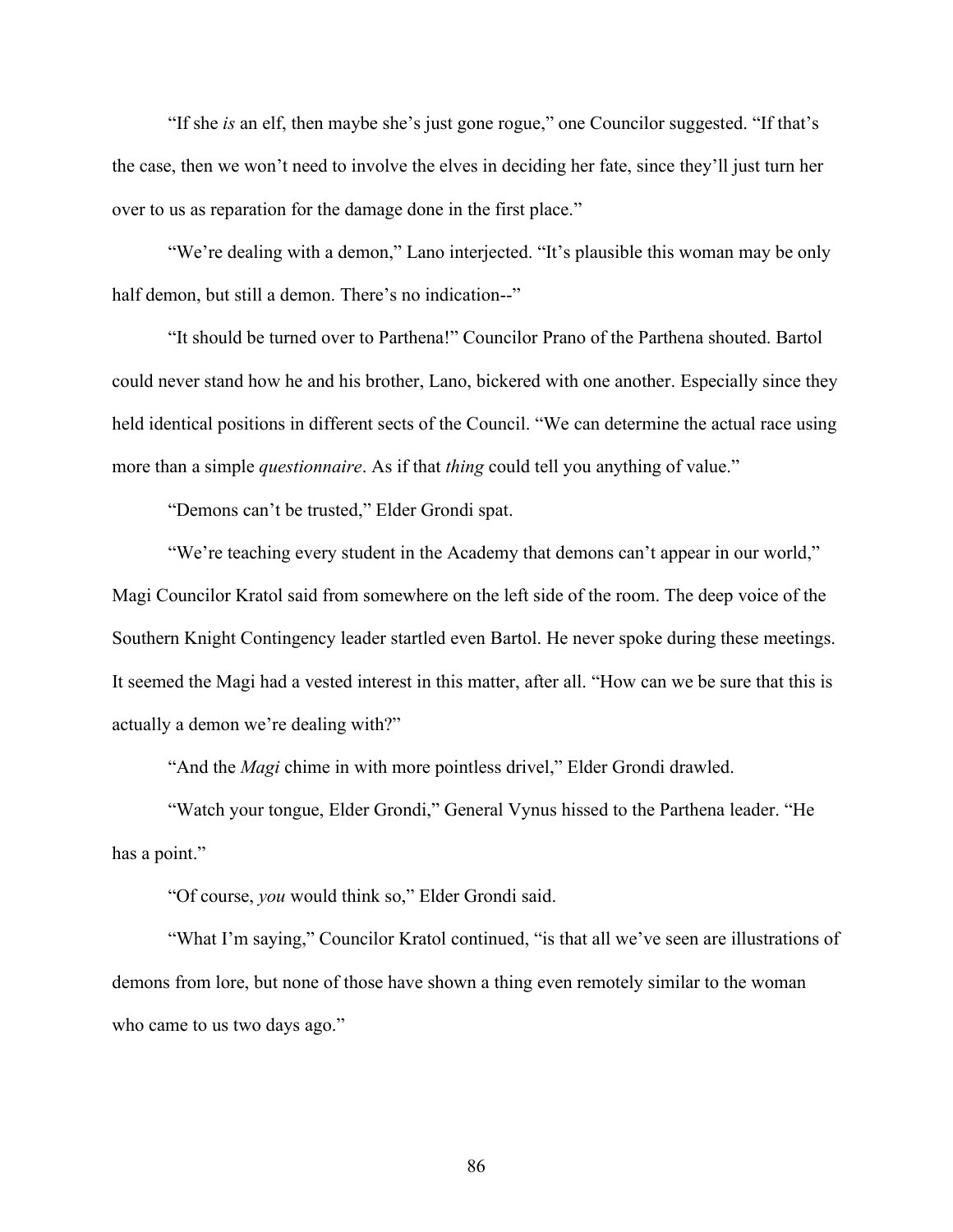"And the Academies teach that demons don't have the ability to speak human languages," Elder Pirda said.

"She does have the ability to speak," General Vynus said. "I heard it, myself."

"So maybe it's a half-breed," said Elder Grondi. "A demon is a demon, and we have a duty to the citizens of Il'ma to execute it."

"That's a bit harsh," Elder Pirda said. "She doesn't know the laws of our land, but that shouldn't mean an instant execution."

"Well, it's been two days. And it will take another couple of weeks to arrange a public execution."

"You can't just decide that is our course of action!"

"Someone has to make this decision!" Elder Grondi bellowed. Bartol rolled his eyes when he heard how the Parthena Elder's fists slammed down on the arms of his chair in a tantrum. "You Shamans will just fret and twist your hands and hope you can give it candy to make it into a reformed citizen!"

Bartol was exceedingly happy that no one could see the moment his head dropped to his hands. It would be hours of this nonsense if they didn't find a way to just agree that the woman was a demon, like he already knew she was. Once that was established, they could move on to arguing about how to best handle the death of Councilor Farna and the assault on General Vynus. And eventually, he was sure, they would all just come to the same conclusion that he had as soon as she had appeared.

The demon had to be executed to protect their country.

He tuned out the voices rising around the room as more Councilors chimed in with their own opinions on the demon's origins. Bartol couldn't take much more of this idiocy, that much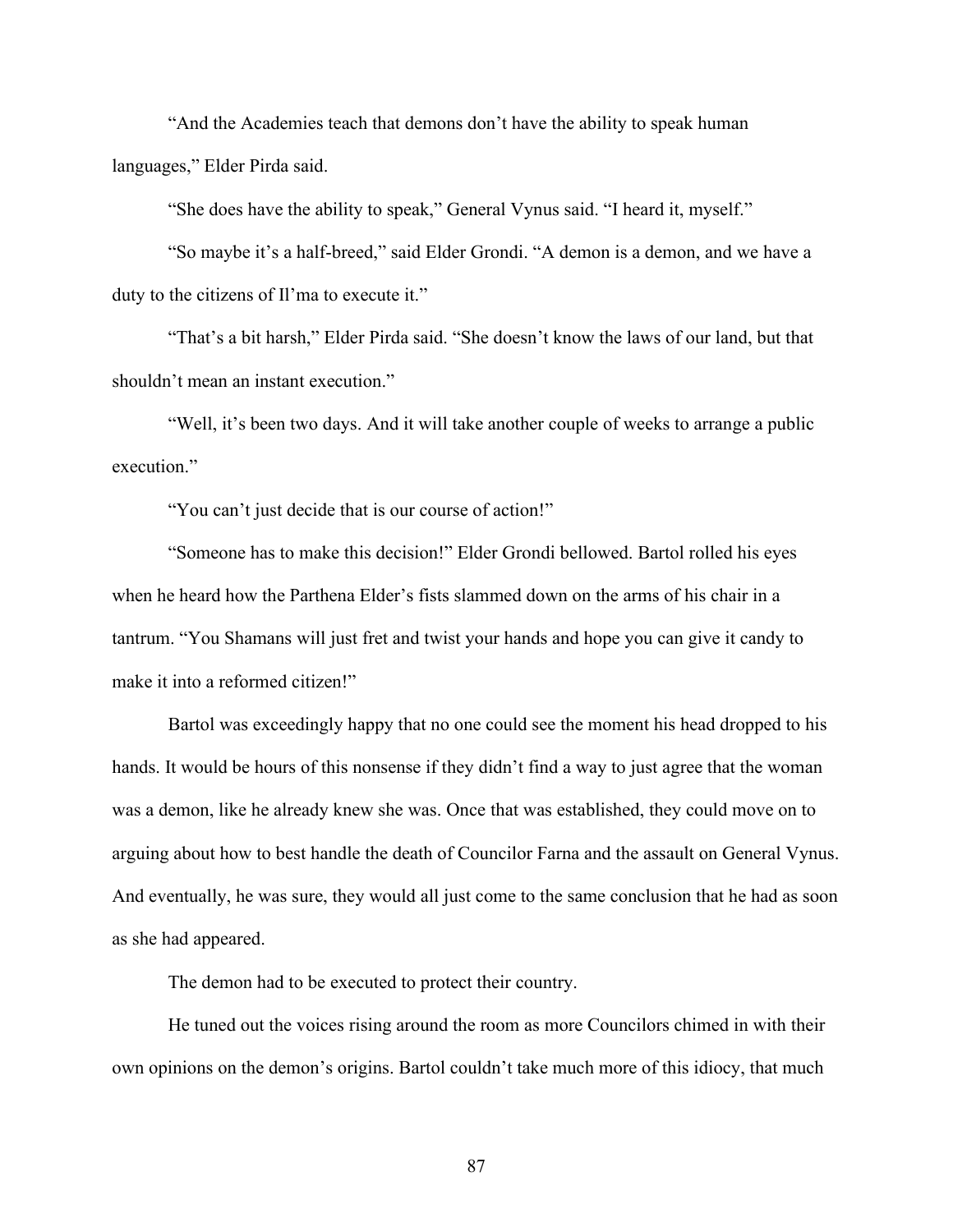he was sure of. This was a stark reminder of why he should have taken the opportunity to change the governmental structure when the others he'd joined forces with after appearing here from the Veil had died after the first hundred years in Il'ma. The Veil didn't bring any mages from the old country for nearly fifty years after they arrived, well after the government had been established. He could have controlled most of the country for the past two hundred years, nearly every decision that was made. Instead, Bartol had stupidly allowed this Council to remain intact – as Marta had warned with another vision of hers – and now this was what he had to deal with.

"Okay, we can all agree that she's most likely a demon!" General Vynus shouted over the others in the room. "Let's just move on already with the understanding that we're dealing with a magical creature *of some sort*. What are the suggestions on the table?"

"Execution!" Elder Grondi bellowed.

"Rehabilitation!" Elder Pirda screeched.

The three heads of the Council just under Grand Councilor Bartol were the reason for the great majority of his headaches. Well, General Vynus was never that much of a troublemaker. The man knew his place and kept to his job description. Elders Pirda and Grondi, however, were constantly at one another's throats in attempts to prove the superiority of their sects and specialties.

"It has been three hours," Councilor Nori announced. "We will adjourn for second meal. Councilors, please return prepared with your decision on the matter of the newest arrival's fate. For clarification, the choices are execution or rehabilitation."

"What are we discussing after that?" Councilor Kratol asked.